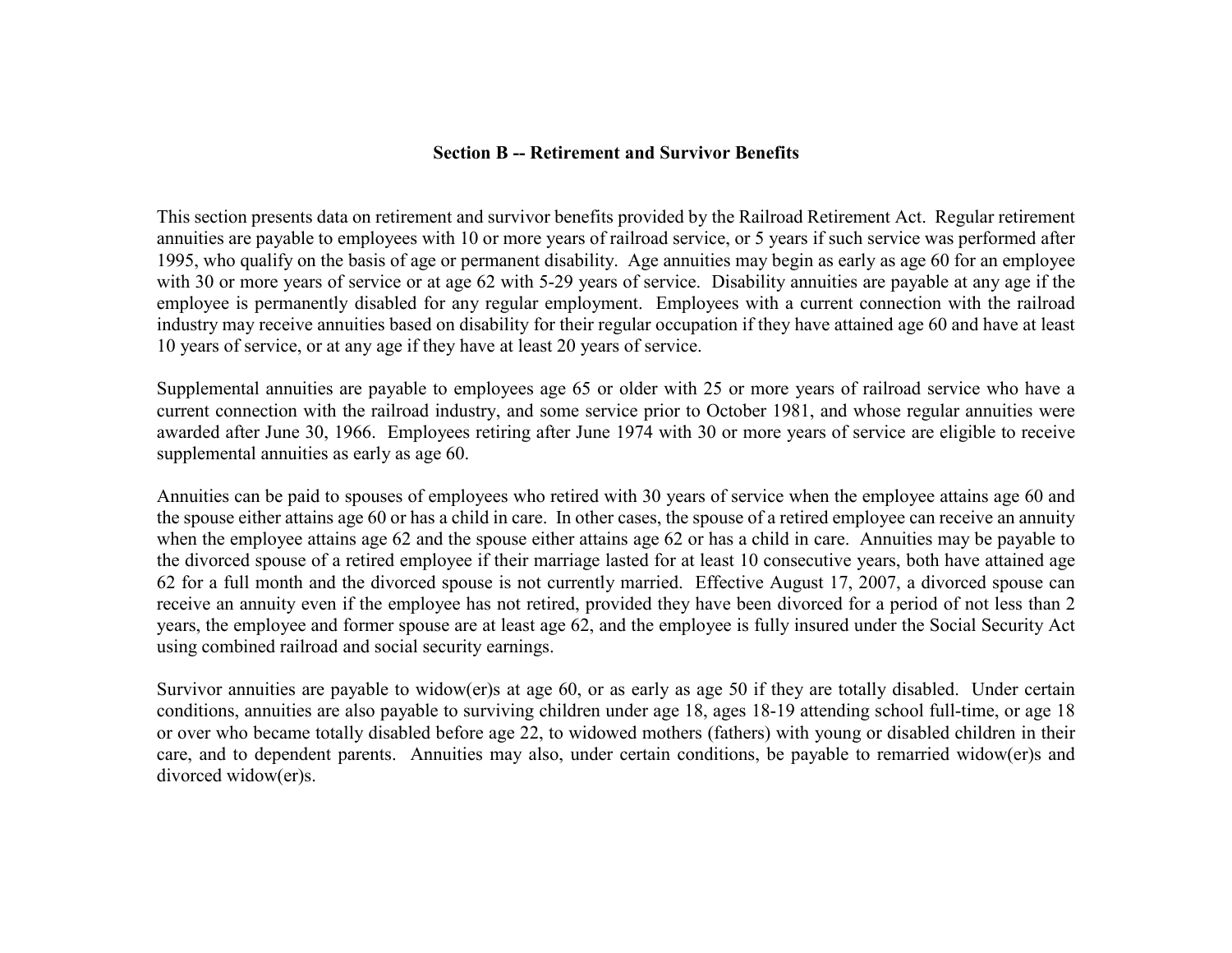Annuities are calculated under two-tier formulas. The tier I portion of an employee's regular annuity is calculated under a formula similar to the one used for social security benefits. This benefit is based on the combined employee's taxable railroad compensation and social security-covered wages, and is reduced by the amount of any social security benefit received. The tier II portion is based on railroad service only and computed under separate formulas.

Spouse and survivor benefits are also computed according to tiers. A spouse tier I benefit equals one-half of the employee's tier I portion, before reduction for the employee's social security benefit, if any. The spouse's tier I amount is reduced by the amount of any social security benefit the spouse receives. The tier II amount is also based on the employee's tier II amount. In the case of a divorced spouse, only a tier I benefit is payable.

The survivor tier I amount is based on the deceased employee's combined railroad retirement and social security earnings and computed under the social security survivor benefit formulas. December 2001 legislation established an "initial minimum amount" which is based on the two-tier annuity amount that would have been payable to the railroad employee at the time the widow(er)'s annuity is awarded. The initial minimum amount is computed with a widow(er)'s tier II amount equal to 100 percent of the employee's tier II amount. Under prior law, the widow(er)'s tier II amount was equal to 50 percent of the employee's tier II amount; only the tier I amount equaled 100 percent. Widow(er)s' annuities computed on the basis of the new initial minimum amount will not be adjusted for annual cost-of-living increases until the annuity amount is exceeded by the annuity amount the widow(er) would have been paid under prior law, with all interim cost-of-living increases otherwise payable. Each surviving child receives a tier II equal to 15 percent of the deceased employee's tier II, and each surviving parent receives 35 percent. The total tier II amount for a survivor family is subject to a minimum of 35 percent and a maximum of 130 percent of the employee tier II benefit. In the case of remarried widow(er)s, and divorced widow(er)s, only a tier I amount is payable.

In addition to their regular annuities, employees, spouses, and widow(er)s who were eligible for social security benefits and who met certain vesting requirements could have been paid an additional annuity amount referred to as a vested dual benefit payment. This payment protects, in part, dual benefit equities previously established on the basis of credits acquired prior to 1975. Since August 1981, the award of vested dual benefit payments is restricted to vested employees with dual coverage on their own earnings.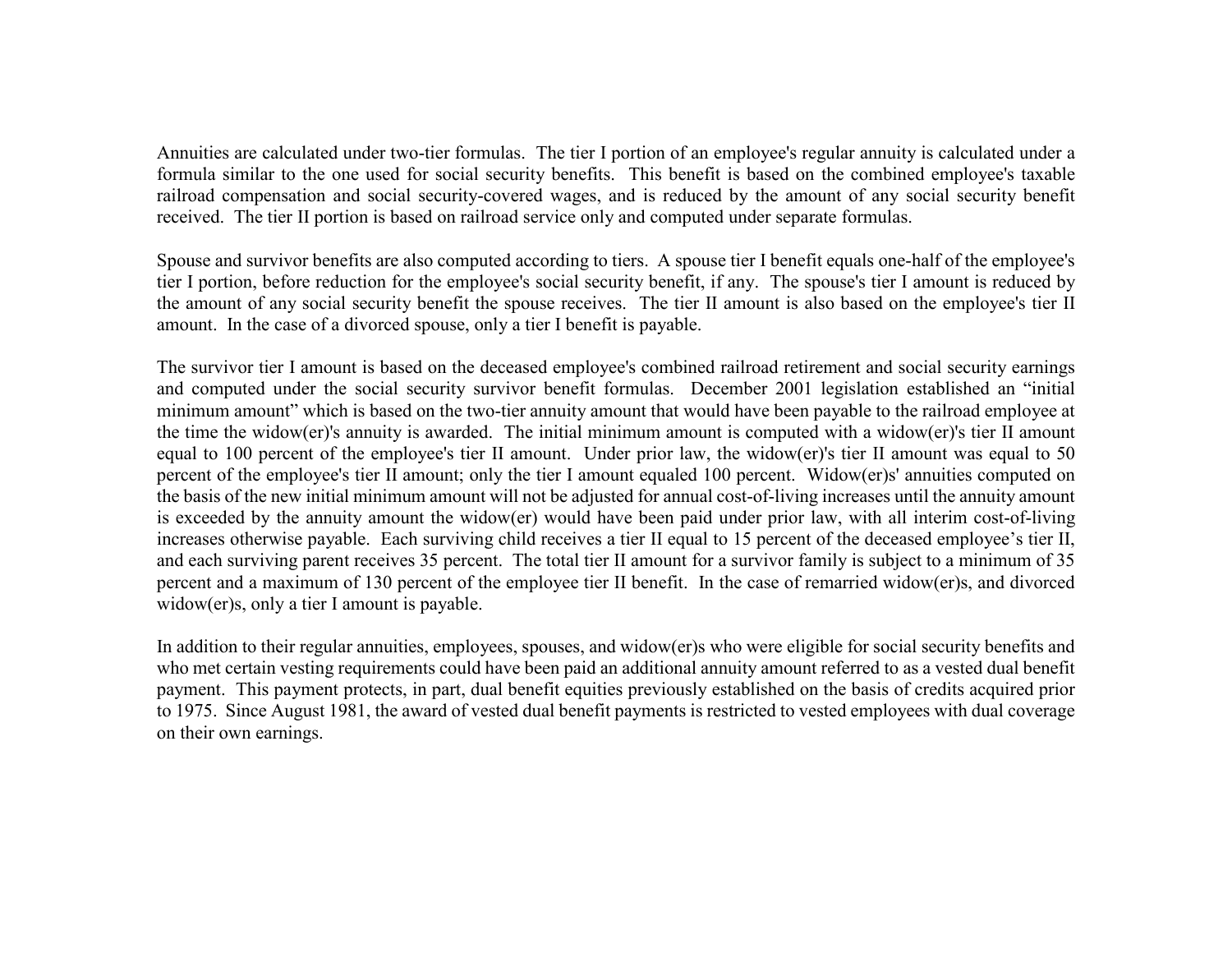Annuity amounts are subject to various types of reductions. Regular annuities to employees, spouses and widow(er)s are reduced if they begin before the normal retirement age, except for those payable to disabled employees, to certain employees with 30 years of service and their spouses, or to spouses or widow(er)s with children in their care. Other miscellaneous reductions in annuities include reductions for receipt of social security benefits and deductions caused by earnings in excess of the annual exempt amount.

Lump-sum death benefits are payable to certain survivors of employees with at least 10 years of total railroad service, or at least 5 years of service after 1995, and a current connection with the railroad industry. A lump-sum death benefit is payable at the time of an employee's death only if there are no survivors immediately eligible for monthly benefits. Otherwise, a deferred lump-sum benefit can be paid 12 months later if the total of monthly benefits paid the survivor during the year is less than the full lump-sum amount would have been.

Another lump-sum survivor benefit, the residual payment, can be made if no other benefits based at least in part on a deceased employee's railroad service will be payable in the future. The residual lump-sum payment is reduced by the amount of all retirement benefits which the employee received based on his or her railroad work.

The Pension Protection Act of 2006 was signed into law August 17, 2006. The Act, effective August 17, 2007, provided divorced spouses a tier I railroad retirement annuity independent of the employee's actual entitlement, and continued the court-ordered partitioned portion of tier II benefit payments to former spouses after the death of the employee. Legislation modifying partition payments enacted into law on December 23, 2008, added the partitioned portion of the vested dual benefit and supplemental benefit to those components of a court-ordered partition award which remain payable after the employee's death. It also allowed for payment of court-ordered partitioned payments where the employee is not entitled to an annuity if (1) the employee has 120 months of railroad service or 60 months of service after 1995, and (2) both the employee and spouse or divorced spouse are age 62 for a full month, or, if the employee is deceased, the employee would be age 62 for a full month.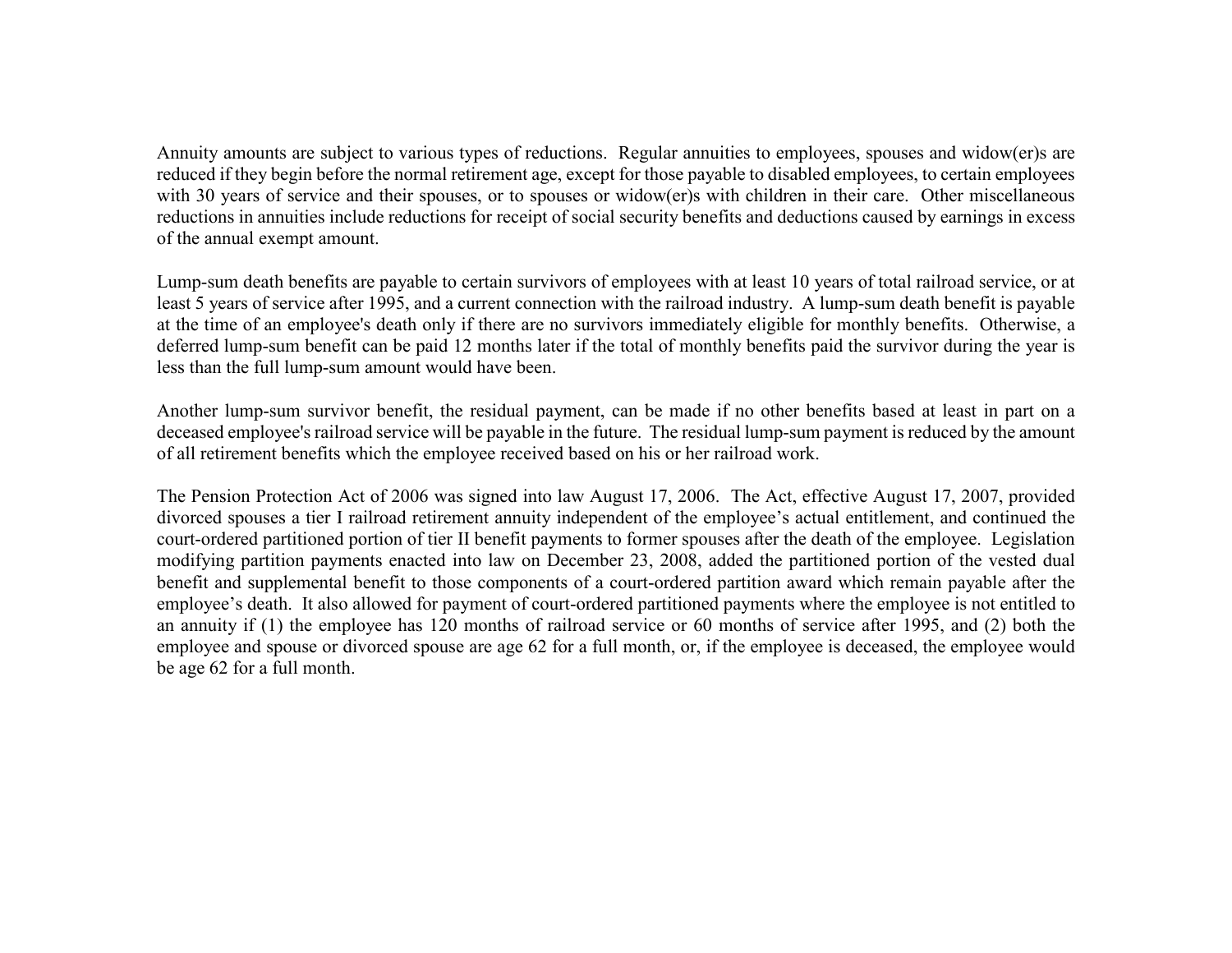All current-payment status tables and award tables are based on universe data. In tables containing rounded figures, percentages are uniformly computed from unrounded figures; also, detailed figures may not add to totals shown because of rounding. Data for awards of employee and spouse annuities in calendar year 2019 (tables B7, B8, B12 and B18) reflect the effects of recertifications through March 31, 2020.

Some of the more important terms used above and in the tables are discussed below:

- 1. An employee with 12 months of railroad service in the 30 months preceding retirement or death generally has a current connection. An employee whose last 12 months of railroad service occurred prior to the 30 months before retirement or death may maintain a current connection if the employee did not perform any regular employment between the end of the 30-month period containing the last 12 months of railroad service and the month of retirement or death. A current connection may, in certain circumstances, be deemed for supplemental and survivor annuity purposes, if an employee had 25 years of service and was involuntarily terminated from rail service without fault on or after October 1, 1975.
- 2. Under the special minimum guaranty, monthly benefits under the Railroad Retirement Act are equal to at least the amount the social security system would pay on the basis of combined railroad and social security credits, less amounts actually paid by the social security system. Retirement annuities computed under the special minimum guaranty may include allowances for family members who could not receive benefits directly under the Railroad Retirement Act.
- 3. Immediate retirements refer to employee annuities which began in the calendar year in which the employee last worked for a railroad or in the following year. All others are classified as deferred.
- 4. Full retirement age gradually increases, from age 65 to 67, for those born before between 1937 and 1960. It is age 67 for those born after 1959 and age 65 for those born before 1938.
- 5. The average age of beneficiaries is computed as of the end of the fiscal year for those in current-payment status on that date and as of the annuity beginning date for those awarded annuities during the year.

Annuitants full retirement age and over originally awarded a disability annuity are included in the employee age and service counts because a disability annuity converts to an age and service annuity when the annuitant attains full retirement age.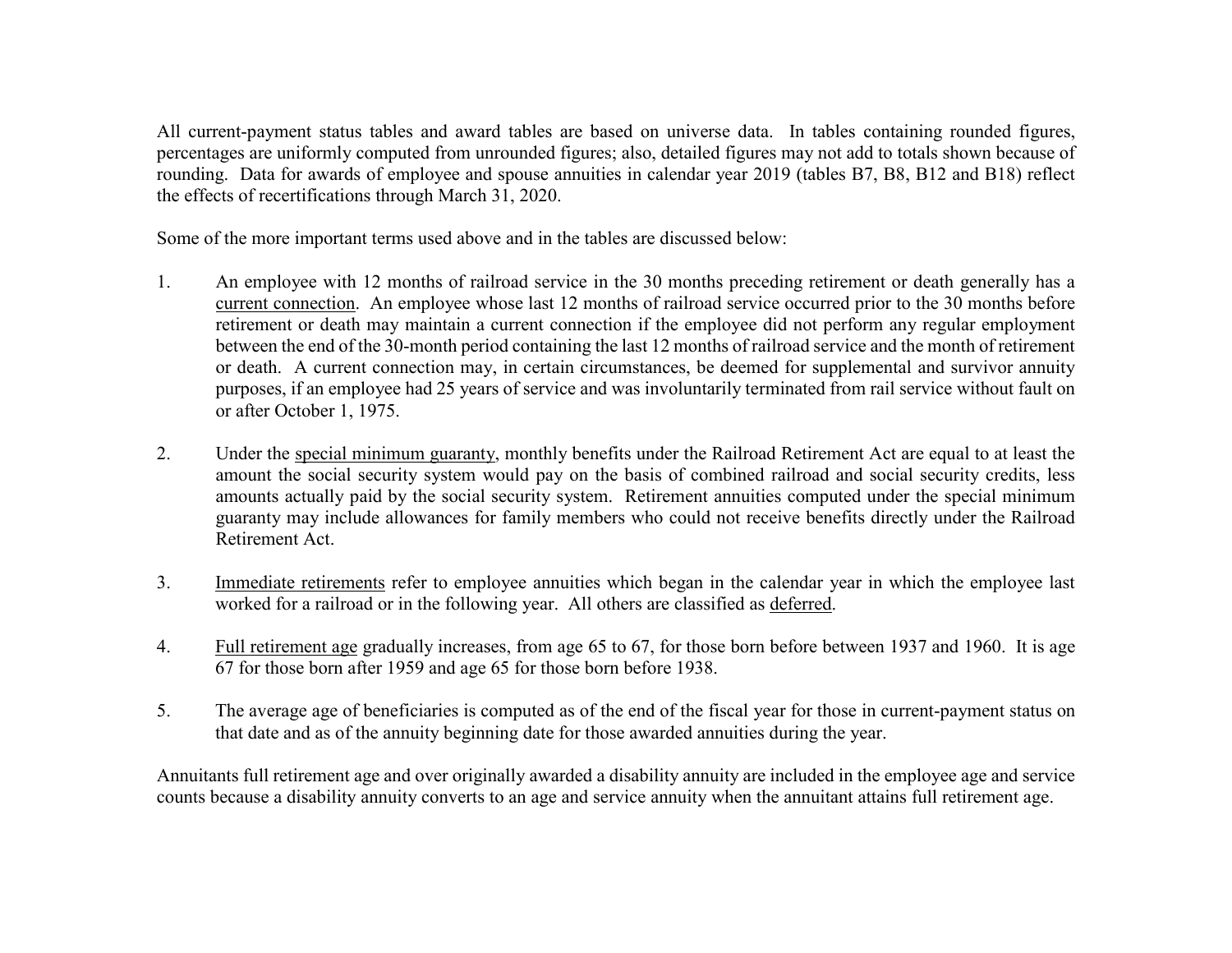# **Table B1.--Number and average amount of retirement and survivor annuities in current-payment status at end of year, by type of annuitant and fiscal year, 2011-2020**

|                              | Retired employees |                           |                                             |            |                                |                                       |                                     |                                            |                                     |          |                         |                                     |
|------------------------------|-------------------|---------------------------|---------------------------------------------|------------|--------------------------------|---------------------------------------|-------------------------------------|--------------------------------------------|-------------------------------------|----------|-------------------------|-------------------------------------|
| Fiscal year                  | Total             | Awarded<br>age<br>annuity | <b>Disability</b><br>converted<br>to $age2$ | Disability | Supple-<br>mental <sup>3</sup> | Spouses<br>and<br>divorced<br>spouses | Aged<br>widow( $er$ )s <sup>4</sup> | <b>Disabled</b><br>widow(er)s <sup>5</sup> | Widowed<br>mothers<br>$(fathers)^4$ | Children | Remarried<br>widow(er)s | Divorced<br>widow(er)s <sup>4</sup> |
| <b>NUMBER AT END OF YEAR</b> |                   |                           |                                             |            |                                |                                       |                                     |                                            |                                     |          |                         |                                     |
| 2011                         | 672,484           | 190,100                   | 36,259                                      | 46,850     | 121,422                        | 138,253                               | 110,372                             | 4,136                                      | 745                                 | 9,881    | 4,003                   | 9,598                               |
| 2012                         | 668,957           | 189,909                   | 37,370                                      | 45,066     | 121,614                        | 139,741                               | 106,268                             | 4,081                                      | 739                                 | 9,687    | 3.824                   | 9,660                               |
| 2013                         | 664,055           | 189,569                   | 39,506                                      | 41,745     | 121,530                        | 140.894                               | 102,186                             | 3,965                                      | 703                                 | 9,463    | 3,666                   | 9,710                               |
| 2014                         | 661,069           | 190,224                   | 41,554                                      | 37,891     | 122,086                        | 142.626                               | 98,435                              | 3,868                                      | 688                                 | 9,164    | 3.506                   | 9,747                               |
| 2015                         | 656,847           | 190,114                   | 43,141                                      | 34,514     | 123,037                        | 143,920                               | 94,279                              | 3,741                                      | 665                                 | 8,978    | 3,344                   | 9,704                               |
| 2016                         | 654,127           | 190,835                   | 44.744                                      | 31,308     | 122.966                        | 145.891                               | 90.919                              | 3.660                                      | 652                                 | 8.695    | 3.187                   | 9.709                               |
| 2017                         | 648.277           | 190,301                   | 46,180                                      | 27,990     | 122,050                        | 146.850                               | 87,817                              | 3,528                                      | 623                                 | 8,478    | 3.037                   | 9,708                               |
| 2018                         | 641,470           | 189,571                   | 47,436                                      | 25,059     | 120,222                        | 147,708                               | 84,710                              | 3,378                                      | 604                                 | 8,232    | 2,903                   | 9,760                               |
| 2019                         | 633,742           | 188,372                   | 48,475                                      | 22,552     | 117.831                        | 148.163                               | 81,959                              | 3,277                                      | 576                                 | 7.957    | 2.743                   | 9,764                               |
| 2020                         | 622,932           | 186,357                   | 49,278                                      | 19,996     | 114,444                        | 147,412                               | 79,406                              | 3,176                                      | 570                                 | 7,726    | 2,566                   | 9,746                               |
| <b>AVERAGE AMOUNT</b>        |                   |                           |                                             |            |                                |                                       |                                     |                                            |                                     |          |                         |                                     |
| 2011                         | .                 | \$2,244                   | \$1.995                                     | \$2,437    | \$42                           | \$839                                 | \$1,366                             | \$1.133                                    | \$1,663                             | \$941    | \$907                   | \$892                               |
| 2012                         |                   | 2,363                     | 2,098                                       | 2,526      | 42                             | 882                                   | 1,426                               | 1,181                                      | 1,700                               | 980      | 956                     | 938                                 |
| 2013                         |                   | 2,451                     | 2,180                                       | 2,574      | 42                             | 915                                   | 1,476                               | 1,217                                      | 1,757                               | 1,006    | 986                     | 974                                 |
| 2014.<br>                    |                   | 2,536                     | 2,252                                       | 2,613      | 42                             | 946                                   | 1,525                               | 1,250                                      | 1,798                               | 1,027    | 1,005                   | 1,005                               |
| 2015<br>                     |                   | 2,625                     | 2,322                                       | 2,663      | 42                             | 975                                   | 1,576                               | 1.285                                      | 1,835                               | 1,055    | 1,036                   | 1,040                               |
| 2016                         |                   | 2,675                     | 2,358                                       | 2,675      | 42                             | 991                                   | 1,618                               | 1,307                                      | 1,883                               | 1,066    | 1.050                   | 1,055                               |
| 2017                         |                   | 2,731                     | 2,401                                       | 2,691      | 42                             | 1,008                                 | 1,664                               | 1,326                                      | 1,878                               | 1,078    | 1,071                   | 1,078                               |
| 2018                         |                   | 2,817                     | 2,474                                       | 2.746      | 42                             | 1.035                                 | 1.721                               | 1.367                                      | 1,902                               | 1.110    | 1.114                   | 1.118                               |
| 2019                         |                   | 2,912                     | 2,564                                       | 2,822      | 42                             | 1.065                                 | 1.780                               | 1.401                                      | 1,942                               | 1,157    | 1,152                   | 1,168                               |
| 2020                         |                   | 2,985                     | 2,625                                       | 2,871      | 42                             | 1.088                                 | 1,840                               | 1,437                                      | 1,992                               | 1,195    | 1,192                   | 1,203                               |

<sup>1</sup> Includes annuities to parents and, beginning in fiscal year 2008, partition payments to spouses and divorced spouses where the employee is deceased or not otherwise entitled to an annuity. On September 30, 2020, there were 15 parents' annuities in current-payment status averaging \$952 and 2,240 partition payments averaging \$324.

 $2$  A disability annuity ends when the retiree attains full retirement age, at which time the annuity converts to an age and service annuity. Consequently, these annuitants are receiving age and service annuities. Full retirement age gradually increases, from age 65 to 67, for those born between 1937 and 1960. It is age 67 for those born after 1959 and age 65 for those born before 1938.

 $3$  Excludes partition payments to spouses and divorced spouses where the employee is deceased. Averages are after court-ordered partitions.

<sup>4</sup> Numbers include annuities temporarily being paid at spouse annuity rates, pending final adjudication of survivor annuities.

<sup>5</sup> Includes annuities to disabled widow(er)s age 60 and over now payable as aged widow(er)s' annuities.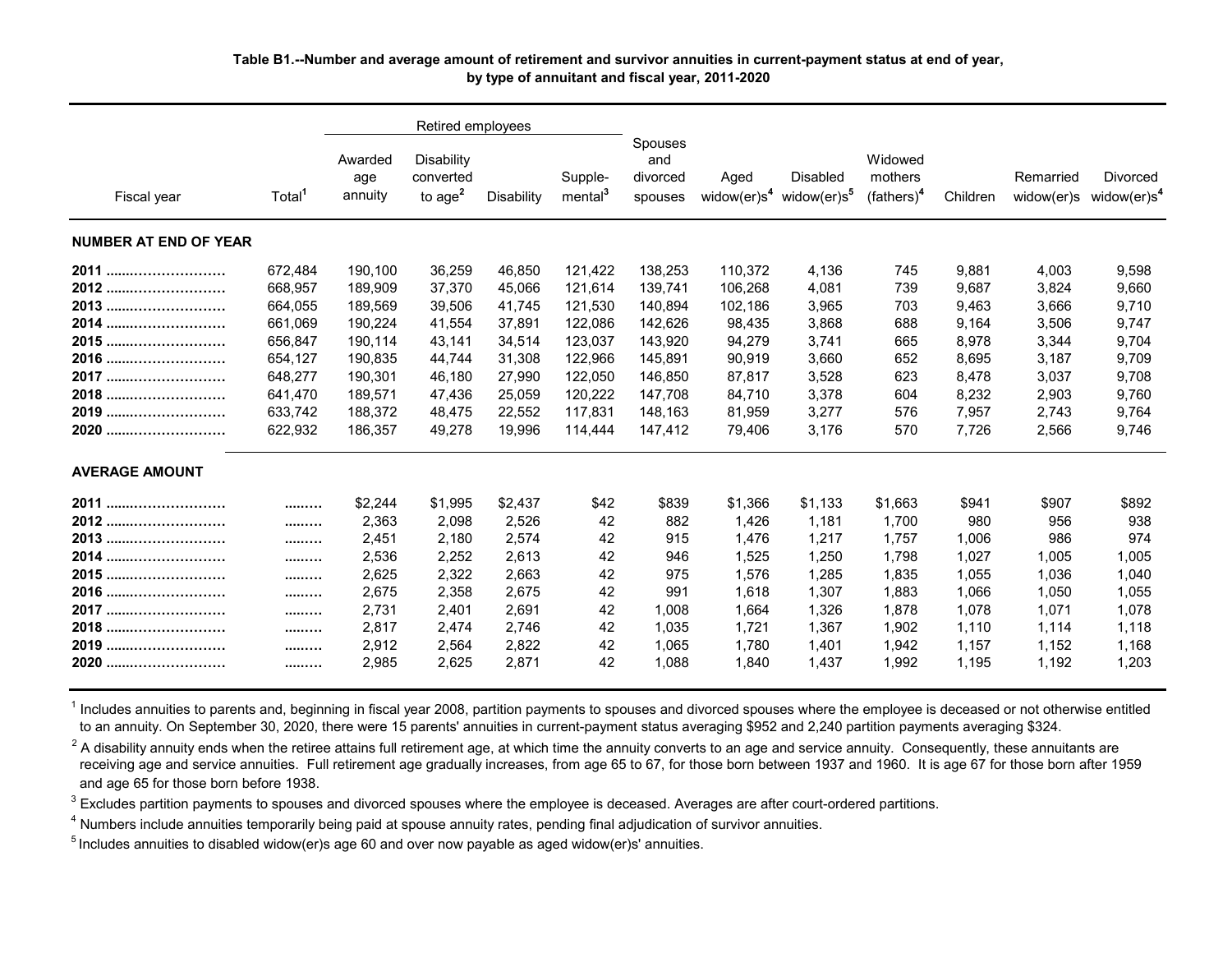|                       |                    |           | Retired employees |                                | Spouses                    |                    |                               |                                 |          | Remarried<br>widow(er)s | <b>Divorced</b><br>widow(er)s |
|-----------------------|--------------------|-----------|-------------------|--------------------------------|----------------------------|--------------------|-------------------------------|---------------------------------|----------|-------------------------|-------------------------------|
| Fiscal year           | Total <sup>1</sup> | Age       | <b>Disability</b> | Supple-<br>mental <sup>2</sup> | and<br>divorced<br>spouses | Aged<br>widow(er)s | <b>Disabled</b><br>widow(er)s | Widowed<br>mothers<br>(fathers) | Children |                         |                               |
| <b>NUMBER AWARDED</b> |                    |           |                   |                                |                            |                    |                               |                                 |          |                         |                               |
| 2011                  | 39,647             | 10,542    | 3,086             | 7,087                          | 11,301                     | 6,053              | 173                           | 110                             | 417      | 158                     | 718                           |
| 2012                  | 38,649             | 10,054    | 2,858             | 6,778                          | 11,479                     | 5,828              | 181                           | 115                             | 454      | 164                     | 734                           |
| 2013                  | 38,094             | 10,211    | 2,324             | 6,502                          | 11,444                     | 5,995              | 164                           | 111                             | 456      | 146                     | 739                           |
| 2014.<br>             | 37,294             | 10,210    | 1,800             | 6,673                          | 11,495                     | 5,582              | 133                           | 111                             | 398      | 144                     | 745                           |
| $20153$               | 36,316             | 10,059    | 1,686             | 6,194                          | 11,300                     | 5,546              | 120                           | 99                              | 462      | 151                     | 696                           |
| 2016                  | 35,950             | 10,236    | 1,682             | 5,910                          | 11,373                     | 5,319              | 123                           | 94                              | 380      | 116                     | 715                           |
| 2017                  | 33,540             | 9,121     | 1,562             | 5,178                          | 10,758                     | 5,484              | 86                            | 86                              | 390      | 127                     | 746                           |
| 2018                  | 31,795             | 8,665     | 1,662             | 4,155                          | 10,459                     | 5,411              | 78                            | 94                              | 379      | 123                     | 766                           |
| 2019                  | 28,997             | 7,663     | 1,767             | 3,294                          | 9,799                      | 5,036              | 100                           | 88                              | 394      | 107                     | 748                           |
| 2020                  | 26,493             | 7,203     | 1,713             | 2,386                          | 8,748                      | 5,153              | 87                            | 90                              | 379      | 79                      | 655                           |
| Cumulative 1937-2020  | 5,358,807          | 1,555,946 | 533,788           | 537,671                        | 1,261,747                  | 1,072,525          | 19,399                        | 85,869                          | 240,724  | 16,531                  | 31,049                        |
| <b>AVERAGE AMOUNT</b> |                    |           |                   |                                |                            |                    |                               |                                 |          |                         |                               |
| 2011                  |                    | \$2,814   | \$2,524           | \$41                           | \$958                      | \$1,789            | \$1,531                       | \$1,779                         | \$1,194  | \$1,077                 | \$991                         |
| 2012                  |                    | 2,888     | 2,585             | 41                             | 981                        | 1,859              | 1,515                         | 1,647                           | 1,220    | 1,130                   | 1,049                         |
| 2013                  |                    | 2,921     | 2,565             | 41                             | 1,003                      | 1,911              | 1,503                         | 1,916                           | 1,332    | 1,161                   | 1,104                         |
| 2014                  |                    | 3,041     | 2,624             | 41                             | 1,024                      | 1,985              | 1,615                         | 1,874                           | 1,294    | 1,151                   | 1,095                         |
| 2015                  |                    | 3,114     | 2,611             | 41                             | 1,055                      | 2,031              | 1.685                         | 1,728                           | 1,302    | 1.153                   | 1,175                         |
| 2016                  |                    | 3,124     | 2,667             | 41                             | 1,062                      | 2,096              | 1,677                         | 2,034                           | 1,371    | 1,166                   | 1,174                         |
| 2017                  |                    | 3,159     | 2,723             | 41                             | 1,047                      | 2,113              | 1,752                         | 1,806                           | 1,368    | 1,189                   | 1,209                         |
| 2018                  |                    | 3,188     | 2,775             | 41                             | 1,054                      | 2,188              | 1.864                         | 1.864                           | 1,386    | 1,270                   | 1,222                         |
| 2019                  |                    | 3,173     | 2,880             | 41                             | 1,057                      | 2,299              | 1,563                         | 1,940                           | 1,487    | 1,249                   | 1,271                         |
| 2020                  |                    | 3,256     | 2,937             | 41                             | 1,105                      | 2,349              | 1,681                         | 2,053                           | 1,549    | 1,334                   | 1,297                         |

**Table B2.--Number and average amount of retirement and survivor annuities awarded during year, by type of annuitant and fiscal year, 2011-2020**

 $^1$  Excludes partition payments to spouses and divorced spouses where the employee is deceased or not otherwise entitled to an annuity. Includes annuities to parents. Fiscal year 2020 total includes no annuities to parents. Cumulative total includes 3,558 annuities to parents.

 $^{\rm 2}$  Excludes partition payments to spouses and divorced spouses where the employee is deceased. Averages are after court-ordered partitions.

 $^3$  Supplemental annuity awards exclude more than 1,000 restorations due to Legal Opinion 2014-2, Reductions to Supplemental Annuities for 401(k) Distributions.

NOTE.--Cumulative figures reflect adjustments not made in yearly data, but average amounts for each year include effects of changes in rates made by the end of the year.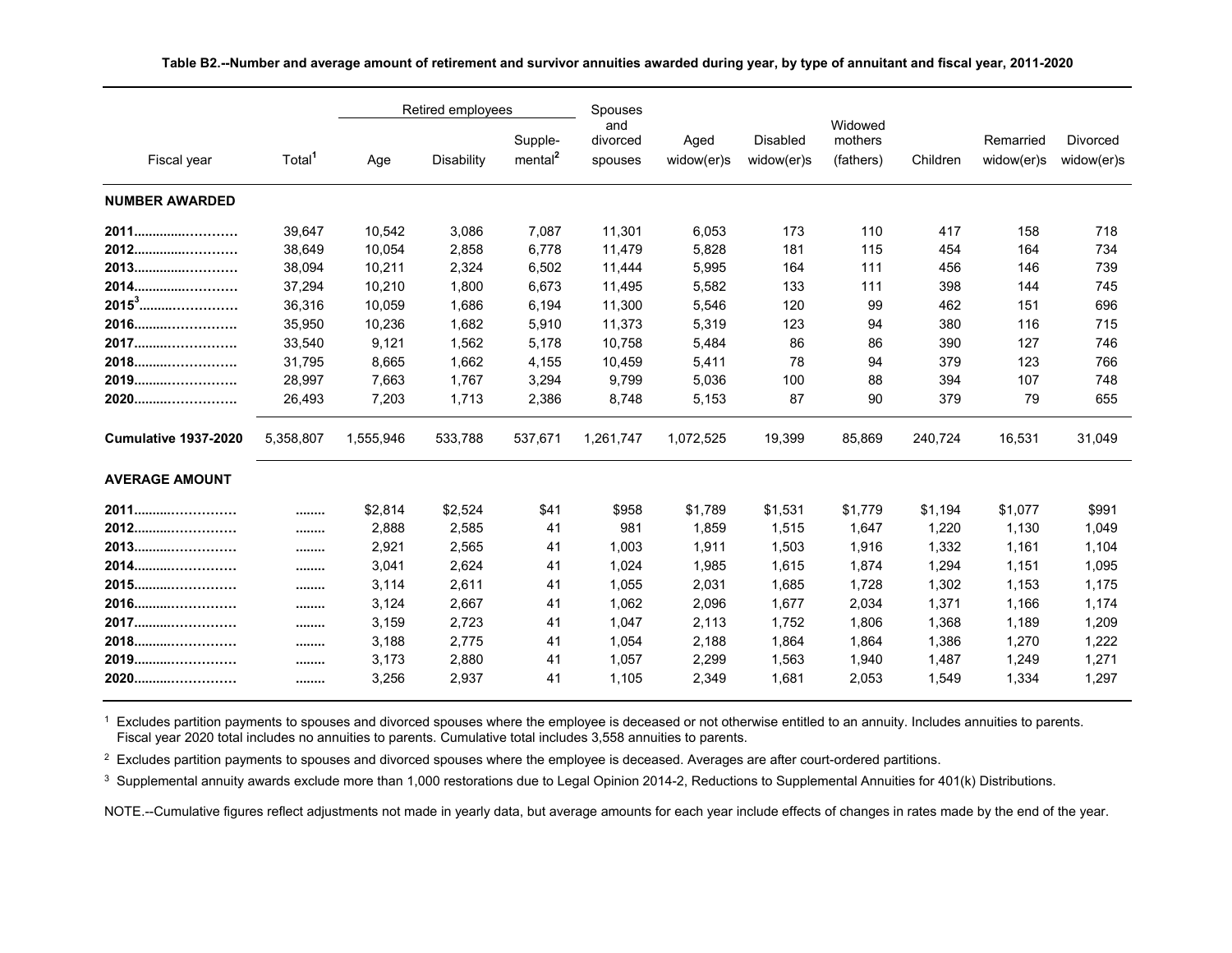|  |  |  |  | Table B3.--Retirement and survivor benefits paid, by type of benefit and fiscal year, 2011-2020 (Amounts in millions), cash basis |  |  |
|--|--|--|--|-----------------------------------------------------------------------------------------------------------------------------------|--|--|
|--|--|--|--|-----------------------------------------------------------------------------------------------------------------------------------|--|--|

|             |                                                  |           | Retirement                                    |                                                    |                                            |  |  |  |  |  |  |  |
|-------------|--------------------------------------------------|-----------|-----------------------------------------------|----------------------------------------------------|--------------------------------------------|--|--|--|--|--|--|--|
| Fiscal year | Total<br>retirement and<br>survivor <sup>1</sup> | Total     | Regular employee<br>annuities<br>and pensions | Supplemental<br>employee<br>annuities <sup>2</sup> | Spouse and<br>divorced spouse<br>annuities |  |  |  |  |  |  |  |
| 2011        | \$10,946.5                                       | \$8,778.5 | \$7,338.5                                     | \$60.8                                             | \$1,379.2                                  |  |  |  |  |  |  |  |
| 2012        | 11,330.3                                         | 9,155.4   | 7,636.7                                       | 60.8                                               | 1,457.9                                    |  |  |  |  |  |  |  |
| 2013        | 11,635.7                                         | 9,456.5   | 7,865.7                                       | 60.6                                               | 1,530.2                                    |  |  |  |  |  |  |  |
| 2014        | 11,896.4                                         | 9,724.9   | 8,064.7                                       | 60.8                                               | 1,599.5                                    |  |  |  |  |  |  |  |
| 2015        | 12,174.1                                         | 10,012.2  | 8,283.7                                       | 61.1                                               | 1,667.4                                    |  |  |  |  |  |  |  |
| 2016        | 12,347.0                                         | 10,202.4  | 8,415.3                                       | 61.6                                               | 1,725.5                                    |  |  |  |  |  |  |  |
| 2017        | 12,469.5                                         | 10,341.4  | 8,505.2                                       | 61.2                                               | 1,775.0                                    |  |  |  |  |  |  |  |
| 2018        | 12,693.0                                         | 10,567.2  | 8,673.1                                       | 60.5                                               | 1,833.5                                    |  |  |  |  |  |  |  |
| 2019        | 12,969.5                                         | 10,836.8  | 8,885.1                                       | 59.4                                               | 1,892.3                                    |  |  |  |  |  |  |  |
| 2020        | 13,115.3                                         | 10,975.4  | 8,987.3                                       | 57.9                                               | 1,930.2                                    |  |  |  |  |  |  |  |

Survivor

|      |                    |                    |                               | Lump-sum benefits               |                         |                               |          |                            |                      |
|------|--------------------|--------------------|-------------------------------|---------------------------------|-------------------------|-------------------------------|----------|----------------------------|----------------------|
|      | Total <sup>3</sup> | Aged<br>widow(er)s | <b>Disabled</b><br>widow(er)s | Widowed<br>mothers<br>(fathers) | Remarried<br>widow(er)s | <b>Divorced</b><br>widow(er)s | Children | Lump-sum<br>death benefits | Residual<br>payments |
| 2011 | \$2,161.6          | \$1,821.7          | \$58.5                        | \$16.0                          | \$44.3                  | \$102.3                       | \$118.5  | \$3.6                      | \$0.1                |
| 2012 | 2,168.3            | 1,822.4            | 59.6                          | 15.4                            | 44.3                    | 107.3                         | 119.0    | 3.4                        | (4)                  |
| 2013 | 2,172.3            | 1,819.1            | 60.1                          | 15.3                            | 44.0                    | 112.3                         | 121.1    | 3.2                        | (4)                  |
| 2014 | 2,164.2            | 1,809.0            | 59.9                          | 15.5                            | 43.2                    | 116.8                         | 119.5    | 2.9                        | (4)                  |
| 2015 | 2,153.9            | 1,795.4            | 59.7                          | 15.3                            | 42.5                    | 120.7                         | 120.0    | 3.0                        | (4)                  |
| 2016 | 2,136.5            | 1,778.5            | 59.7                          | 15.2                            | 41.0                    | 123.2                         | 118.6    | 2.7                        | (4)                  |
| 2017 | 2,119.5            | 1,763.4            | 58.0                          | 14.9                            | 39.8                    | 125.7                         | 117.5    | 2.4                        | (4)                  |
| 2018 | 2,116.5            | 1,756.6            | 58.0                          | 14.6                            | 39.7                    | 129.9                         | 117.4    | 2.3                        | (4)                  |
| 2019 | 2,122.9            | 1,757.1            | 58.1                          | 14.4                            | 39.0                    | 136.2                         | 117.9    | 2.1                        | (4)                  |
| 2020 | 2,129.6            | 1,760.5            | 57.7                          | 13.8                            | 37.8                    | 140.3                         | 119.3    | 1.8                        | (4)                  |

<sup>1</sup> Includes a small amount of payments for hospital insurance benefits for services in Canada, and partition payments to spouses and divorced spouses where the employee is deceased or not otherwise entitled to an annuity. In fiscal year 2020, these partition payments totaled \$8,523,000.

<sup>2</sup> Excludes partition payments to spouses and divorced spouses where the employee is deceased.

3 Includes parents' annuities.

 $4$  Less than \$50,000.

SOURCE: Prior to 2019, data was provided by the U.S. Railroad Retirement Board's Bureau of Fiscal Operations. Beginning in 2019, data is provided by the Department of the Treasury's Monthly Treasury Statement.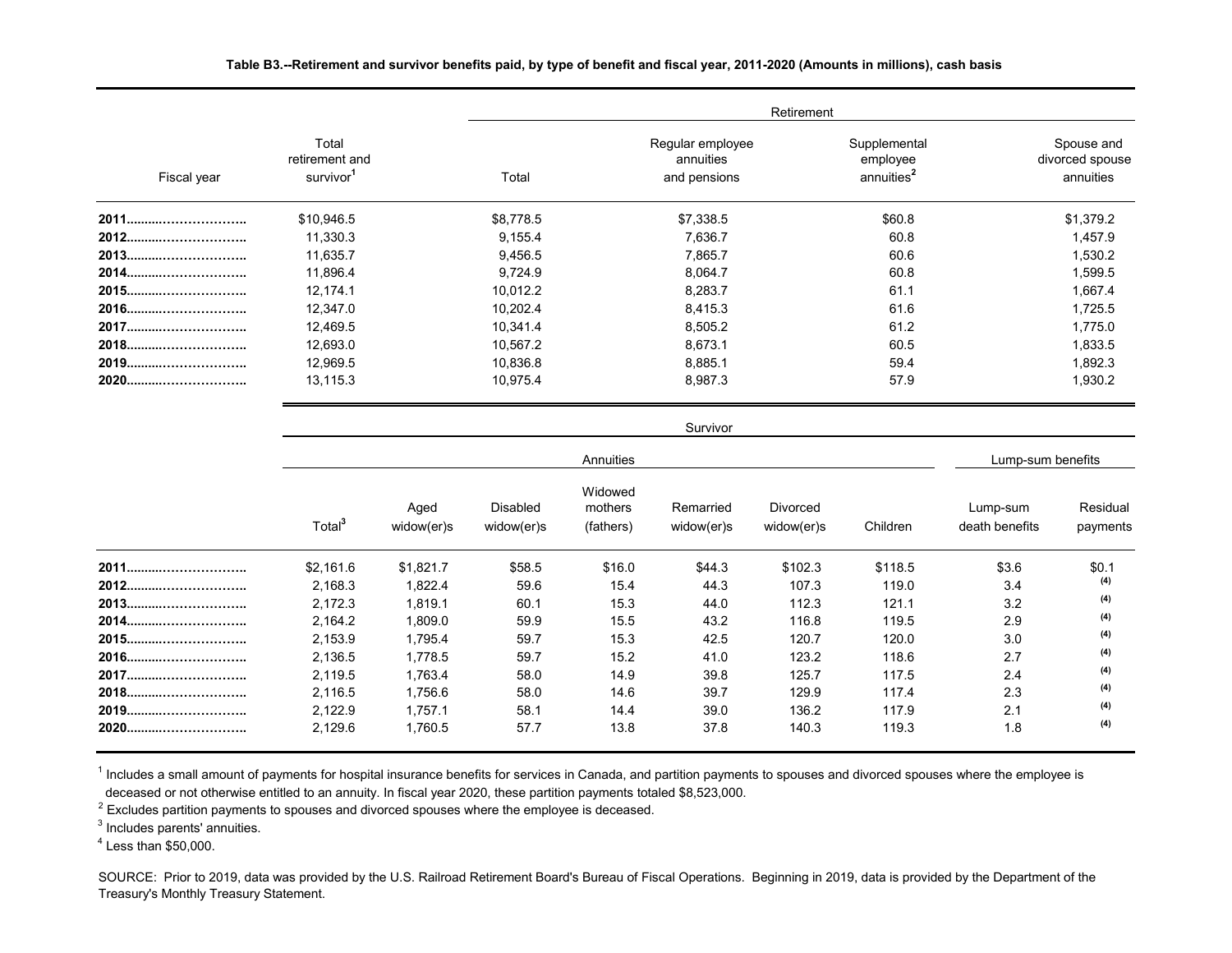|                                      |                |                   |                | Status of employee at death |                |                   |  |  |  |  |  |
|--------------------------------------|----------------|-------------------|----------------|-----------------------------|----------------|-------------------|--|--|--|--|--|
|                                      | Total          |                   | Nonretired     |                             | Retired        |                   |  |  |  |  |  |
| Fiscal year                          | Number         | Average<br>amount | Number         | Average<br>amount           | Number         | Average<br>amount |  |  |  |  |  |
| LUMP-SUM DEATH BENEFITS <sup>1</sup> |                |                   |                |                             |                |                   |  |  |  |  |  |
|                                      | 3,598          | \$916             | 120            | \$262                       | 3,478          | \$939             |  |  |  |  |  |
|                                      | 3,466          | 928               | 110            | 255                         | 3,356          | 950               |  |  |  |  |  |
|                                      | 3,280          | 922               | 99             | 264                         | 3,181          | 943               |  |  |  |  |  |
|                                      | 3,084          | 925               | 93             | 255                         | 2,991          | 946               |  |  |  |  |  |
|                                      | 3,108          | 927               | 64             | 255                         | 3.044          | 941               |  |  |  |  |  |
|                                      | 2,796          | 921               | 80             | 255                         | 2,716          | 941               |  |  |  |  |  |
|                                      | 2,517          | 933               | 70             | 255                         | 2,447          | 953               |  |  |  |  |  |
|                                      | 2,451          | 936               | 66             | 255                         | 2,385          | 955               |  |  |  |  |  |
|                                      | 2,133          | 948               | 54             | 255                         | 2,079          | 966               |  |  |  |  |  |
|                                      | 1,828          | 933               | 46             | 255                         | 1,782          | 951               |  |  |  |  |  |
| Cumulative 1947-2020                 | 797,400        |                   | 168,011        |                             | 629,389        | .                 |  |  |  |  |  |
| <b>RESIDUAL PAYMENTS</b>             |                |                   |                |                             |                |                   |  |  |  |  |  |
|                                      | 24             | \$2,519           | 19             | \$2,866                     | 5              | \$1,204           |  |  |  |  |  |
|                                      | 11             | 919               | 9              | 731                         | $\overline{2}$ | 1,769             |  |  |  |  |  |
|                                      | $\overline{7}$ | 3,087             | 7              | 3,087                       |                |                   |  |  |  |  |  |
|                                      | 5              | 2,304             | $\Delta$       | 2,504                       |                | 1,508             |  |  |  |  |  |
|                                      | 5              | 2,684             | $\overline{4}$ | 3,242                       |                | 451               |  |  |  |  |  |
|                                      | 3              | 5,516             | 2              | 4.177                       |                | 8,194             |  |  |  |  |  |
|                                      | 3              | 1.040             | $\mathbf{3}$   | 1,040                       |                |                   |  |  |  |  |  |
|                                      | 3              | 2,077             | 3              | 2,077                       |                |                   |  |  |  |  |  |
|                                      | 3              | 1,969             | 3              | 1,969                       |                |                   |  |  |  |  |  |
|                                      | $\overline{2}$ | 429               | $\overline{2}$ | 429                         |                | 1.1.1.1.1         |  |  |  |  |  |
| Cumulative 1938-2020                 | 307,910        |                   | 282,077        |                             | 25,833         |                   |  |  |  |  |  |

# **Table B4.--Lump-sum death benefits and residual payments awarded, by status of employee at death and fiscal year, 2011-2020**

 $1$  Includes deferred lump-sum death benefits; 16,037 were awarded in the period 1947-2020, of which six averaging \$255 were in 2020.

NOTE.--Cumulative figures reflect slight adjustments not shown in yearly figures.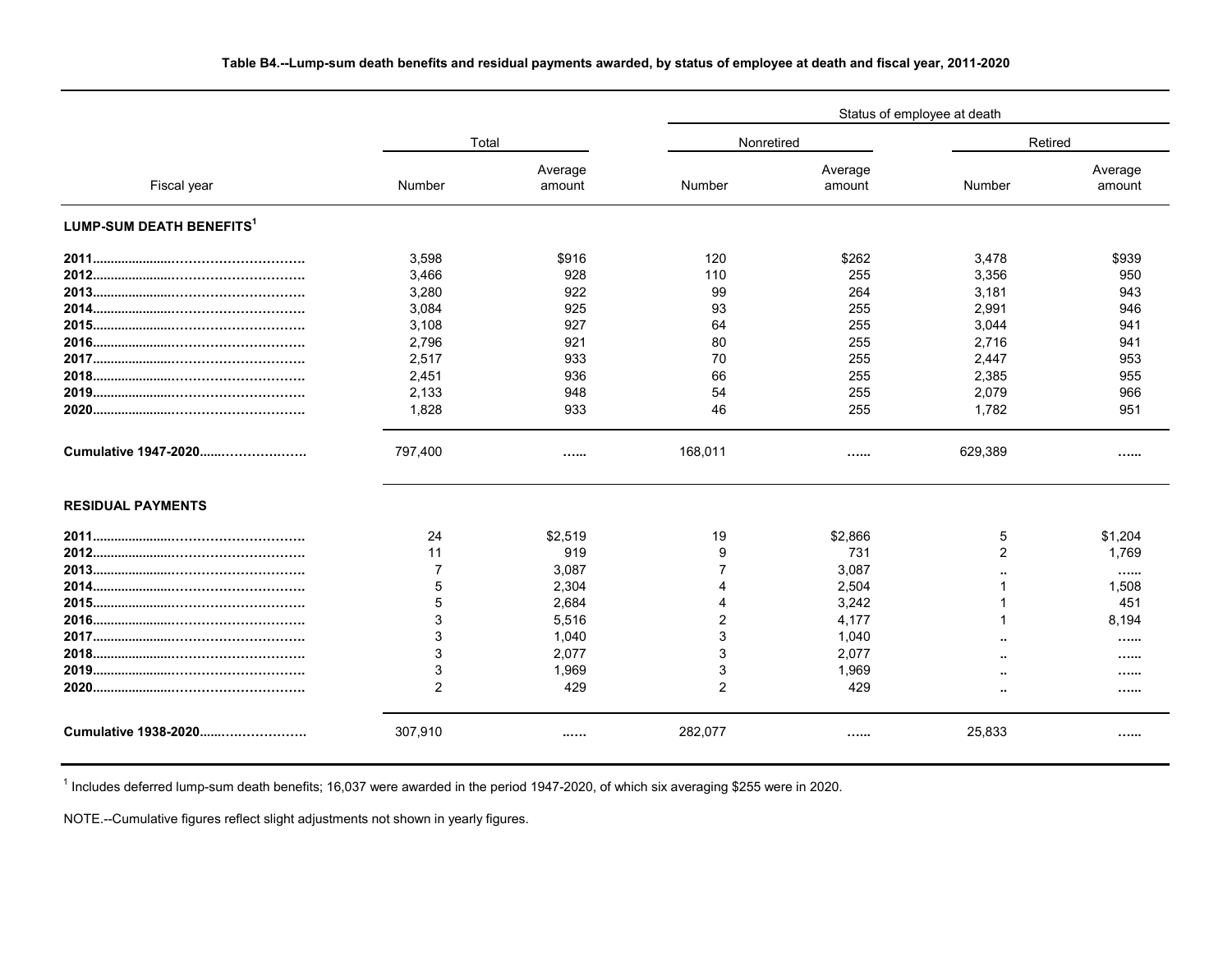### **Table B5.--Number and average amount of retirement and survivor annuities in current-payment status on September 30, 2020, by type of annuity and status of annuitant under Social Security Act**

|                                                             | Total   |                                              |        |                     | Annuitants receiving<br>social security benefits |                                          | Annuitants not receiving<br>social security benefits |                                              |  |
|-------------------------------------------------------------|---------|----------------------------------------------|--------|---------------------|--------------------------------------------------|------------------------------------------|------------------------------------------------------|----------------------------------------------|--|
| Type of annuity                                             | Number  | Average<br>railroad<br>retirement<br>annuity | Number | Percent<br>of total | Average<br>railroad<br>retirement<br>annuity     | Average<br>social<br>security<br>benefit | Number                                               | Average<br>railroad<br>retirement<br>annuity |  |
| <b>EMPLOYEE ANNUITIES</b>                                   |         |                                              |        |                     |                                                  |                                          |                                                      |                                              |  |
| All retirements:<br>Awarded age annuity                     |         |                                              |        |                     |                                                  |                                          |                                                      |                                              |  |
|                                                             | 129,827 | \$3,532                                      | 10,670 | 8                   | \$1,545                                          | \$1,522                                  | 119,157                                              | \$3,710                                      |  |
|                                                             | 56,530  | 1,728                                        | 11,630 | 21                  | 487                                              | 1,533                                    | 44,900                                               | 2,049                                        |  |
| Disability converted to age annuity <sup>1</sup>            | 49,278  | 2,625                                        | 5.635  | 11                  | 1,369                                            | 1,080                                    | 43,643                                               | 2,787                                        |  |
|                                                             | 19,996  | 2,871                                        | 1,236  | 6                   | 1,195                                            | 1,151                                    | 18,760                                               | 2,982                                        |  |
|                                                             | 255,631 | \$2,906                                      | 29,171 | 11                  | \$1,075                                          | \$1,425                                  | 226,460                                              | \$3,142                                      |  |
| Immediate retirements <sup>2</sup> :<br>Awarded age annuity |         |                                              |        |                     |                                                  |                                          |                                                      |                                              |  |
|                                                             | 109,747 | \$3,720                                      | 6,011  | 5                   | \$2,168                                          | \$1,331                                  | 103,736                                              | \$3,810                                      |  |
|                                                             | 15,658  | 2,295                                        | 1,527  | 10                  | 908                                              | 1,490                                    | 14,131                                               | 2,445                                        |  |
| Disability converted to age annuity <sup>1</sup>            | 40,268  | 2,823                                        | 2,593  | 6                   | 1,919                                            | 936                                      | 37,675                                               | 2,885                                        |  |
|                                                             | 16,062  | 3,088                                        | 286    | $\overline{2}$      | 1,909                                            | 1,019                                    | 15,776                                               | 3,110                                        |  |
|                                                             | 181,735 | \$3,343                                      | 10,417 | 6                   | \$1,914                                          | \$1,247                                  | 171,318                                              | \$3,430                                      |  |
| Deferred retirements <sup>2</sup> :<br>Awarded age annuity  |         |                                              |        |                     |                                                  |                                          |                                                      |                                              |  |
|                                                             | 20,080  | \$2,500                                      | 4,659  | 23                  | \$742                                            | \$1,769                                  | 15,421                                               | \$3,032                                      |  |
|                                                             | 40,872  | 1,511                                        | 10,103 | 25                  | 424                                              | 1,539                                    | 30,769                                               | 1,868                                        |  |
| Disability converted to age annuity <sup>1</sup>            | 9,010   | 1,741                                        | 3,042  | 34                  | 900                                              | 1,203                                    | 5,968                                                | 2,170                                        |  |
|                                                             | 3,934   | 1,987                                        | 950    | 24                  | 981                                              | 1,191                                    | 2,984                                                | 2,307                                        |  |
|                                                             | 73,896  | \$1,833                                      | 18,754 | 25                  | \$608                                            | \$1,524                                  | 55,142                                               | \$2,250                                      |  |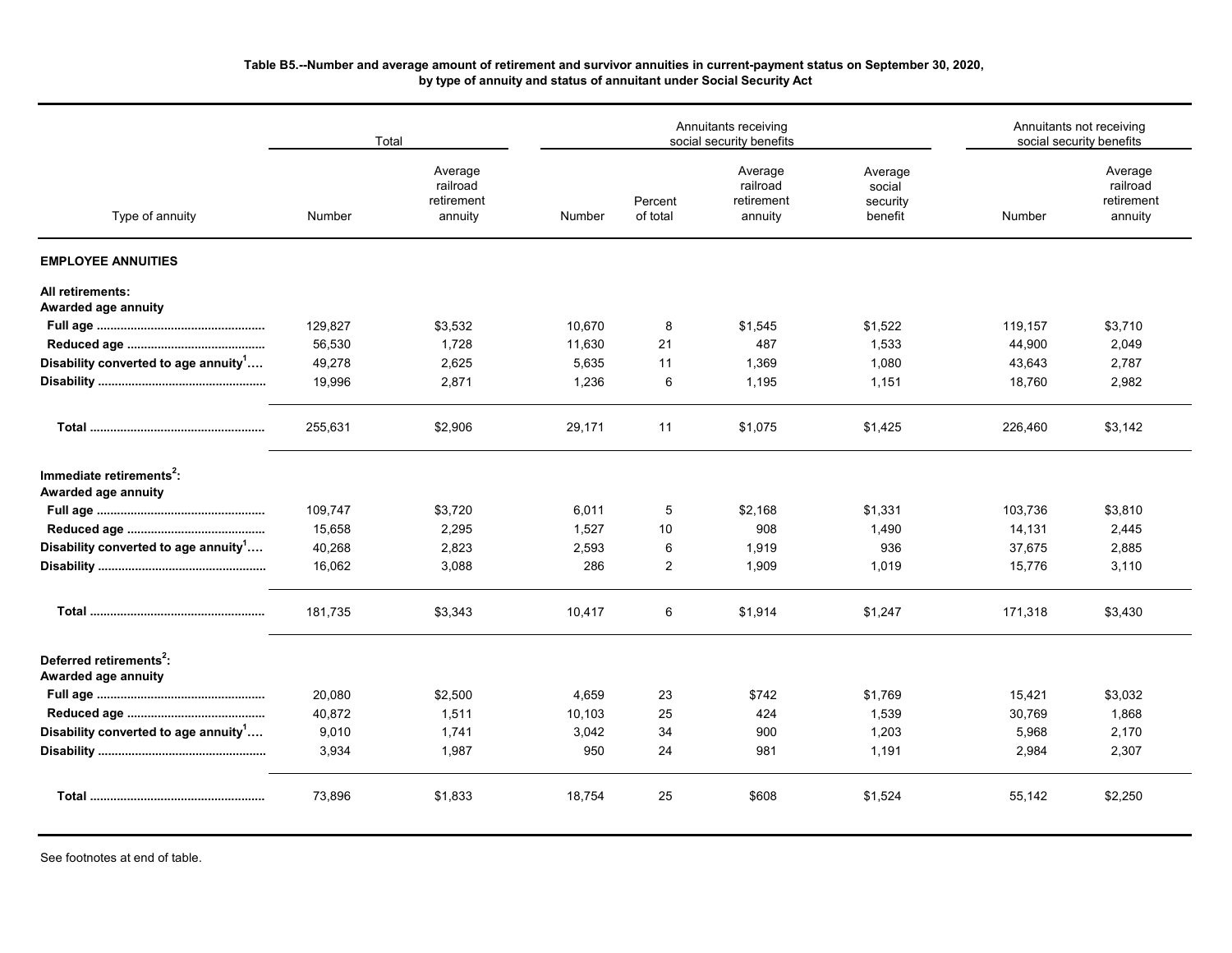## **Table B5.--Number and average amount of retirement and survivor annuities in current-payment status on September 30, 2020, by type of annuity and status of annuitant under Social Security Act - Continued**

|                                                       | Total   |                                              |        |                     | Annuitants receiving<br>social security benefits |                                          |        | Annuitants not receiving<br>social security benefits |  |  |
|-------------------------------------------------------|---------|----------------------------------------------|--------|---------------------|--------------------------------------------------|------------------------------------------|--------|------------------------------------------------------|--|--|
| Type of annuity                                       | Number  | Average<br>railroad<br>retirement<br>annuity | Number | Percent<br>of total | Average<br>railroad<br>retirement<br>annuity     | Average<br>social<br>security<br>benefit | Number | Average<br>railroad<br>retirement<br>annuity         |  |  |
| <b>SPOUSE AND DIVORCED</b><br><b>SPOUSE ANNUITIES</b> |         |                                              |        |                     |                                                  |                                          |        |                                                      |  |  |
| Full-rate spouse                                      | 99,724  | \$1,348                                      | 33,198 | 33                  | \$597                                            | \$1,397                                  | 66,526 | \$1,723                                              |  |  |
| Reduced-rate spouse                                   | 42,473  | 525                                          | 23,994 | 56                  | 219                                              | 1,255                                    | 18,479 | 921                                                  |  |  |
| Divorced spouse                                       | 5,215   | 705                                          | 2,106  | 40                  | 359                                              | 702                                      | 3,109  | 940                                                  |  |  |
|                                                       | 147,412 | \$1,088                                      | 59,298 | 40                  | \$435                                            | \$1,315                                  | 88,114 | \$1,527                                              |  |  |
| SURVIVOR ANNUITIES <sup>3</sup>                       |         |                                              |        |                     |                                                  |                                          |        |                                                      |  |  |
| Aged widow(er)s                                       | 79,013  | \$1,840                                      | 26,407 | 33                  | \$1,071                                          | \$1,196                                  | 52,606 | \$2,226                                              |  |  |
| Disabled widow(er)s                                   | 43,176  | 1,437                                        | 1,333  | 42                  | 1,103                                            | 1,026                                    | 1,843  | 1,679                                                |  |  |
| <b>Widowed mothers</b>                                |         |                                              |        |                     |                                                  |                                          |        |                                                      |  |  |
| (fathers)                                             | 568     | 1,992                                        | 37     | $\overline{7}$      | 1,005                                            | 1,161                                    | 531    | 2,061                                                |  |  |
| Remarried widow(er)s                                  | 2,566   | 1,192                                        | 999    | 39                  | 631                                              | 1.079                                    | 1,567  | 1,549                                                |  |  |
| Divorced widow(er)s                                   | 9,721   | 1,203                                        | 5,714  | 59                  | 819                                              | 1,097                                    | 4,007  | 1,751                                                |  |  |
| Children:<br>Under age 18                             | 1,657   | 1,511                                        | 93     | 6                   | 1,014                                            | 575                                      | 1,564  | 1,541                                                |  |  |
| <b>Full-time students,</b>                            |         |                                              |        |                     |                                                  |                                          |        |                                                      |  |  |
| ages 18-19                                            | 49      | 1,589                                        | 2      | $\overline{4}$      | 202                                              | 1,894                                    | 47     | 1,648                                                |  |  |
| Disabled, age 18 or older                             | 6,020   | 1,104                                        | 1,797  | 30                  | 675                                              | 689                                      | 4,223  | 1,287                                                |  |  |
|                                                       | 15      | 952                                          | 12     | 80                  | 749                                              | 1,207                                    | 3      | 1,767                                                |  |  |
|                                                       | 102,785 | \$1,703                                      | 36,394 | 35                  | \$1,000                                          | \$1,144                                  | 66,391 | \$2,088                                              |  |  |

<sup>1</sup> A disability annuity ends when the retiree attains full retirement age, at which time the annuity converts to an age and service annuity. Consequently, these annuitants are receiving age and and service annuities. Full retirement age gradually increases, from age 65 to 67, for those born between 1937 and 1960. It is age 67 for those born after 1959 and age 65 for those born before 1938.

<sup>2</sup> Retirement is considered immediate if the annuity began in the calendar year of employee's last railroad service or in the following year; all others are considered deferred.

 $^3$  Excludes interim widows' annuities.

 $4$  Includes 2,034 annuities now payable as aged widow(er)s' annuities.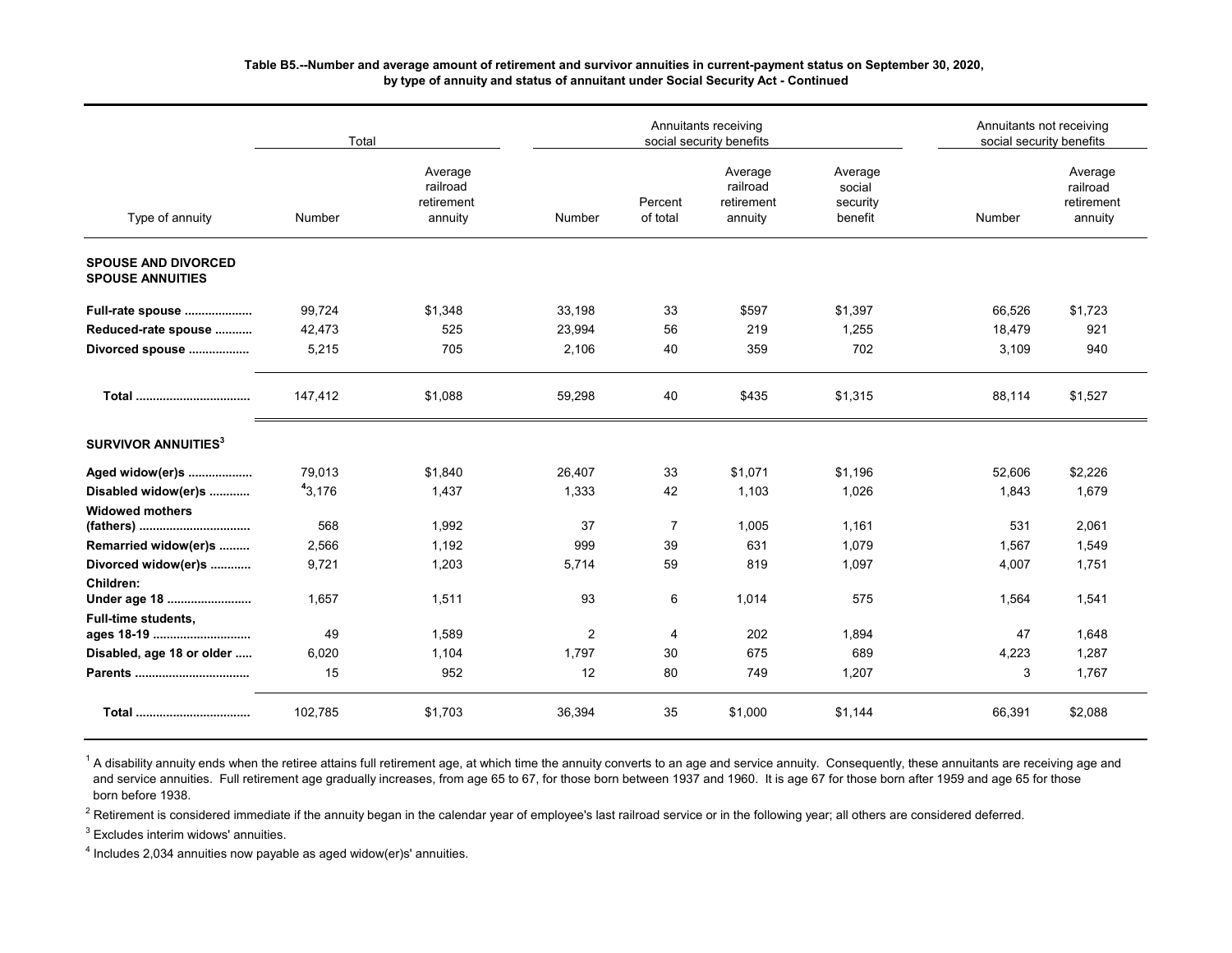# **Table B6.--Regular employee annuities in current-payment status on September 30, 2020, and awarded in fiscal year 2020, by type and amount**

|                                                                 |        |                         | Age annuities    |                                      |                     |                |                                                   |                          |        |                             |            |                |
|-----------------------------------------------------------------|--------|-------------------------|------------------|--------------------------------------|---------------------|----------------|---------------------------------------------------|--------------------------|--------|-----------------------------|------------|----------------|
|                                                                 |        |                         |                  |                                      | Awarded age annuity |                |                                                   |                          |        |                             |            |                |
|                                                                 |        |                         |                  | Beginning at full                    |                     |                | Beginning before full retirement age <sup>1</sup> |                          |        | Disability converted        | Disability |                |
|                                                                 | Total  |                         |                  | retirement age <sup>1</sup> or older |                     | Full           |                                                   | Reduced                  |        | to age annuity <sup>2</sup> | annuities  |                |
| Amount of annuity                                               | Number | Percent                 | Number           | Percent                              | Number              | Percent        | Number                                            | Percent                  | Number | Percent                     | Number     | Percent        |
| IN CURRENT-PAYMENT STATUS<br>ON SEPTEMBER 30, 2020              |        |                         |                  |                                      |                     |                |                                                   |                          |        |                             |            |                |
| Immediate retirements <sup>3</sup> 181.735                      |        | 71                      | 11,629           | 50                                   | 98,118              | 92             | 15,658                                            | 28                       | 40,268 | 82                          | 16,062     | 80             |
| Deferred retirements <sup>3</sup>                               | 73.896 | 29                      | 11,657           | 50                                   | 8,423               | 8              | 40,872                                            | 72                       | 9,010  | 18                          | 3,934      | 20             |
| Total  255,631                                                  |        | 100                     | 23,286           | 100                                  | 106,541             | 100            | 56,530                                            | 100                      | 49,278 | 100                         | 19,996     | 100            |
| Average annuity:                                                |        |                         |                  |                                      |                     |                |                                                   |                          |        |                             |            |                |
|                                                                 |        | \$3.343                 | \$3,013<br>1.763 |                                      | \$3,804             |                |                                                   | \$2.295                  |        | \$2.823                     |            | \$3,088        |
| Deferred                                                        |        | 1.833                   |                  |                                      |                     | 3,522          |                                                   | 1,511                    |        | 1.741                       |            | 1,987          |
| <b>Total</b>                                                    |        | \$2,906                 |                  | \$2.387                              | \$3,782             |                |                                                   | \$1.728                  |        | \$2.625                     |            | \$2,871        |
| Less than \$500.00                                              | 11,822 | 5                       | 2,607            | 11                                   | 17                  | (4)            | 8,122                                             | 14                       | 864    | $\overline{2}$              | 212        | 1              |
|                                                                 | 7.738  | 3                       | 1.848            | 8                                    | 141                 | (4)            | 3.797                                             | $\overline{7}$           | 1,523  | 3                           | 429        | $\overline{2}$ |
|                                                                 | 11,024 | 4                       | 1.661            | $\overline{7}$                       | 169                 | (4)            | 6,738                                             | 12                       | 1,751  | 4                           | 705        | 4              |
|                                                                 | 7,514  | 3                       | 778              | 3                                    | 118                 | (4)            | 4,790                                             | 8                        | 1,295  | 3                           | 533        | 3              |
|                                                                 | 9,013  | Δ                       | 917              | $\overline{4}$                       | 148                 | (4)            | 5,337                                             | 9                        | 1,885  | 4                           | 726        | 4              |
|                                                                 | 10,994 |                         | 1,234            | 5                                    | 247                 | (4)            | 5,748                                             | 10                       | 2,841  | 6                           | 924        | 5              |
|                                                                 | 13,117 | 5                       | 1,459            | 6                                    | 587                 | -1             | 5,859                                             | 10                       | 4.002  | 8                           | 1,210      | 6              |
|                                                                 | 15,945 | 6                       | 1,735            | $\overline{7}$                       | 871                 |                | 6,105                                             | 11                       | 5,748  | 12                          | 1,486      | $\overline{7}$ |
|                                                                 | 7.824  | 3                       | 914              |                                      | 678                 |                | 2.384                                             | $\overline{4}$           | 3.020  | 6                           | 828        | Δ              |
|                                                                 | 7,571  | 3                       | 872              |                                      | 1,029               |                | 1,817                                             | 3                        | 3,001  | 6                           | 852        | 4              |
|                                                                 | 7,602  | 3                       | 828              | $\boldsymbol{\Lambda}$               | 1,555               | 1              | 1,558                                             | 3                        | 2,747  | 6                           | 914        | 5              |
|                                                                 | 7,633  | 3                       | 760              | 3                                    | 2,123               | $\overline{2}$ | 1.196                                             | $\overline{2}$           | 2,595  | 5                           | 959        | 5              |
|                                                                 | 7,747  | 3                       | 708              | 3                                    | 2,818               | 3              | 897                                               | $\overline{2}$           | 2,376  | 5                           | 948        | 5              |
|                                                                 | 8.216  | 3                       | 684              | 3                                    | 3.548               | 3              | 689                                               |                          | 2.375  | 5                           | 920        | 5              |
|                                                                 | 8.647  | 3                       | 604              | 3                                    | 4.500               | 4              | 510                                               | $\overline{\phantom{a}}$ | 2.111  | Δ                           | 922        | 5              |
|                                                                 | 8,766  | 3                       | 508              | $\overline{2}$                       | 5,220               | 5              | 333                                               | $\overline{\phantom{a}}$ | 1,858  | $\Delta$                    | 847        | 4              |
|                                                                 | 9,057  | $\boldsymbol{\Lambda}$  | 520              | $\overline{2}$                       | 5,941               | 6              | 194                                               | (4)                      | 1,564  | 3                           | 838        |                |
|                                                                 |        | Δ                       | 436              | $\overline{2}$                       |                     | 6              |                                                   | (4)                      |        | 3                           |            |                |
|                                                                 | 8,991  | 3                       | 375              | $\overline{2}$                       | 6,137               | 6              | 147<br>112                                        | (4)                      | 1,419  | $\overline{2}$              | 852<br>738 |                |
|                                                                 | 8,672  | 3                       | 357              | $\overline{2}$                       | 6,224               | 6              | 73                                                | (4)                      | 1,223  | $\overline{2}$              |            | 3              |
|                                                                 | 8,360  | 3                       |                  | $\overline{1}$                       | 6,218               | 6              |                                                   | (4)                      | 1,032  | $\overline{2}$              | 680        | 3              |
|                                                                 | 8,088  | 3                       | 286              | $\overline{1}$                       | 6,218               |                | 47                                                | (4)                      | 894    | $\overline{2}$              | 643        | 3              |
|                                                                 | 7,997  |                         | 279              |                                      | 6.226               | 6              | 44                                                | (4)                      | 872    |                             | 576        |                |
|                                                                 | 14,324 | 6                       | 482              | $\overline{2}$                       | 11,719              | 11             | 23                                                | (4)                      | 1,198  | $\overline{2}$              | 902        | 5              |
|                                                                 | 12,258 | 5                       | 415              | $\overline{2}$                       | 10,494              | 10             | 10                                                |                          | 693    | $\overline{1}$              | 646        | 3              |
|                                                                 | 9,841  | $\overline{\mathbf{A}}$ | 302              | $\overline{1}$                       | 8,906               | 8              | $\cdots$                                          | $\ddot{\phantom{a}}$     | 262    | $\mathbf{1}$<br>(4)         | 371        | $\overline{2}$ |
|                                                                 | 7,532  | 3                       | 288              | $\mathbf{1}$                         | 6,908               | 6              | $\cdots$                                          | $\sim$                   | 106    | (4)                         | 230        | $\overline{1}$ |
| \$4,700.00 and over $\ldots \ldots \ldots \ldots \ldots \ldots$ | 9,338  | $\overline{4}$          | 1,429            | 6                                    | 7,781               | $\overline{7}$ | $\cdots$                                          | . .                      | 23     |                             | 105        | $\mathbf{1}$   |
| Total  255.631                                                  |        | 100                     | 23,286           | 100                                  | 106,541             | 100            | 56,530                                            | 100                      | 49,278 | 100                         | 19,996     | 100            |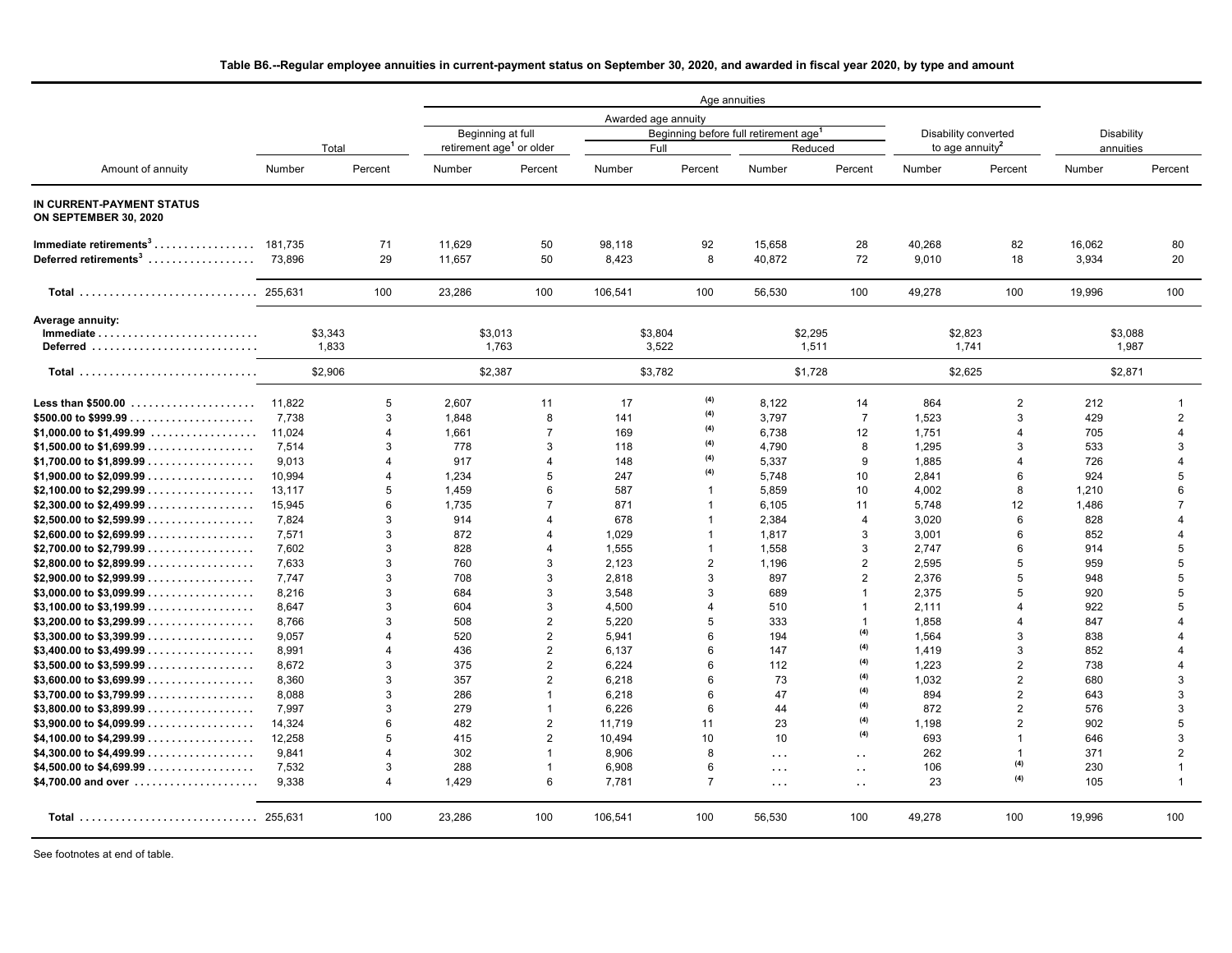|                                                                         |                   |                                       |                   |                                                  | Age annuities                        |                                     |                                                   |                                                                      |                                                        |                                    |
|-------------------------------------------------------------------------|-------------------|---------------------------------------|-------------------|--------------------------------------------------|--------------------------------------|-------------------------------------|---------------------------------------------------|----------------------------------------------------------------------|--------------------------------------------------------|------------------------------------|
|                                                                         |                   |                                       |                   | Beginning at full                                |                                      |                                     | Beginning before full retirement age <sup>1</sup> |                                                                      | Disability                                             |                                    |
|                                                                         |                   | Total                                 |                   | retirement age <sup>1</sup> or older             |                                      | Full                                |                                                   | Reduced                                                              | annuities                                              |                                    |
| Amount of annuity                                                       | Number            | Percent                               | Number            | Percent                                          | Number                               | Percent                             | Number                                            | Percent                                                              | Number                                                 | Percent                            |
| <b>AWARDED IN FISCAL YEAR 2020</b>                                      |                   |                                       |                   |                                                  |                                      |                                     |                                                   |                                                                      |                                                        |                                    |
| Immediate retirements <sup>3</sup><br>Deferred retirements <sup>3</sup> | 6,217<br>2.699    | 70<br>30                              | 1,187<br>904      | 57<br>43                                         | 2,808<br>237                         | 92<br>8                             | 853<br>1,214                                      | 41<br>59                                                             | 1,369<br>344                                           | 80<br>20                           |
| Total                                                                   | 8,916             | 100                                   | 2,091             | 100                                              | 3,045                                | 100                                 | 2,067                                             | 100                                                                  | 1,713                                                  | 100                                |
| Average annuity:<br>Deferred                                            | \$3,639<br>2,172  |                                       |                   | \$3,248<br>2,129                                 | \$4,370<br>4,058                     |                                     |                                                   | \$2,544<br>1,872                                                     | \$3,161<br>2,046                                       |                                    |
| <b>Total</b>                                                            | \$3,195           |                                       |                   | \$2,764                                          | \$4,346                              |                                     |                                                   | \$2,149                                                              | \$2,937                                                |                                    |
| <b>Less than \$500.00</b>                                               | 203<br>283<br>154 | $\overline{2}$<br>3<br>$\overline{2}$ | 95<br>143<br>68   | 5<br>$\overline{7}$<br>3                         | $\mathbf{1}$<br>10<br>$\overline{2}$ | (4)<br>(4)<br>(4)                   | 85<br>90<br>67                                    | 4<br>$\overline{4}$<br>3                                             | 22<br>40<br>17                                         | $\overline{2}$                     |
|                                                                         | 182<br>199<br>286 | $\overline{c}$<br>$\overline{2}$<br>3 | 75<br>54<br>77    | Δ<br>3                                           | -1<br>$\overline{4}$<br>2            | (4)<br>(4)<br>(4)                   | 83<br>106<br>158                                  | Δ<br>5<br>8                                                          | 23<br>35<br>49                                         | -1<br>$\mathcal{P}$<br>3           |
|                                                                         | 336<br>414        | $\overline{4}$<br>5                   | 89<br>88          |                                                  | $\overline{2}$<br>$\cdots$           | (4)<br>$\ddot{\phantom{a}}$         | 187<br>239                                        | 9<br>12                                                              | 58<br>87                                               | 3<br>5                             |
|                                                                         | 421<br>528<br>491 | 5<br>6<br>6                           | 116<br>173<br>144 | 6<br>8<br>$\overline{7}$                         | $\cdots$<br>6<br>8                   | $\ddot{\phantom{1}}$<br>(4)<br>(4)  | 220<br>241<br>202                                 | 11<br>12<br>10                                                       | 85<br>108<br>137                                       | 5<br>6<br>8                        |
|                                                                         | 447<br>461<br>446 | 5<br>5<br>5                           | 120<br>132<br>131 | 6<br>6<br>6                                      | 23<br>48<br>90                       | $\mathbf{1}$<br>$\overline{2}$<br>3 | 138<br>112<br>55                                  | $\overline{7}$<br>5<br>3                                             | 166<br>169<br>170                                      | 10<br>10<br>10                     |
|                                                                         | 451<br>425        | 5<br>5                                | 95<br>73          | 5<br>3                                           | 144<br>203                           | 5<br>$\overline{7}$                 | 46<br>20                                          | $\overline{2}$<br>1                                                  | 166<br>129                                             | 10<br>8                            |
|                                                                         | 480<br>428<br>456 | 5<br>5<br>5                           | 65<br>44<br>50    | 3<br>$\overline{2}$<br>$\overline{2}$            | 304<br>323<br>364                    | 10<br>11<br>12                      | 13<br>$\overline{4}$<br>$\overline{1}$            | 1<br>(4)<br>(4)                                                      | 98<br>57<br>41                                         | 6<br>3<br>$\mathcal{P}$            |
|                                                                         | 427<br>368<br>386 | 5<br>$\overline{4}$<br>4              | 38<br>33<br>26    | $\overline{2}$<br>$\overline{2}$<br>$\mathbf{1}$ | 366<br>317<br>348                    | 12<br>10<br>11                      | $\ldots$ .<br>$\sim$ $\sim$ $\sim$<br>$\cdots$    | $\ddot{\phantom{a}}$<br>$\ddot{\phantom{a}}$<br>$\ddot{\phantom{a}}$ | 23<br>18<br>12                                         | $\overline{1}$<br>-1               |
| \$5,400.00 and over $\ldots \ldots \ldots \ldots \ldots \ldots$         | 305<br>212<br>127 | 3<br>$\overline{2}$<br>$\mathbf{1}$   | 24<br>36<br>102   | $\mathbf{1}$<br>$\overline{2}$<br>5              | 279<br>176<br>24                     | 9<br>6<br>$\mathbf{1}$              | $\sim$ $\sim$ $\sim$<br>$\cdots$                  | $\ddot{\phantom{a}}$<br>$\ddot{\phantom{a}}$                         | $\overline{2}$<br>$\sim$ $\sim$ $\sim$<br>$\mathbf{1}$ | (4)<br>$\ddot{\phantom{0}}$<br>(4) |
| Total                                                                   | 8,916             | 100                                   | 2,091             | 100                                              | 3,045                                | 100                                 | $\ldots$ .<br>2,067                               | $\ddot{\phantom{a}}$<br>100                                          | 1,713                                                  | 100                                |

<sup>1</sup> Full retirement age gradually increases, from age 65 to 67, for those born between 1937 and 1960. It is age 67 for those born after 1959 and age 65 for those born before 1938.

 $^2$  A disability annuity ends when the retiree attains full retirement age, at which time the annuity converts to an age and service annuity. Consequently, these annuitants are receiving age and service annuities.

 $^3$  Retirement is considered immediate if the annuity began in the calendar year of employee's last railroad service or in the following year; all others are considered deferred.

<sup>4</sup> Less than 0.5 percent.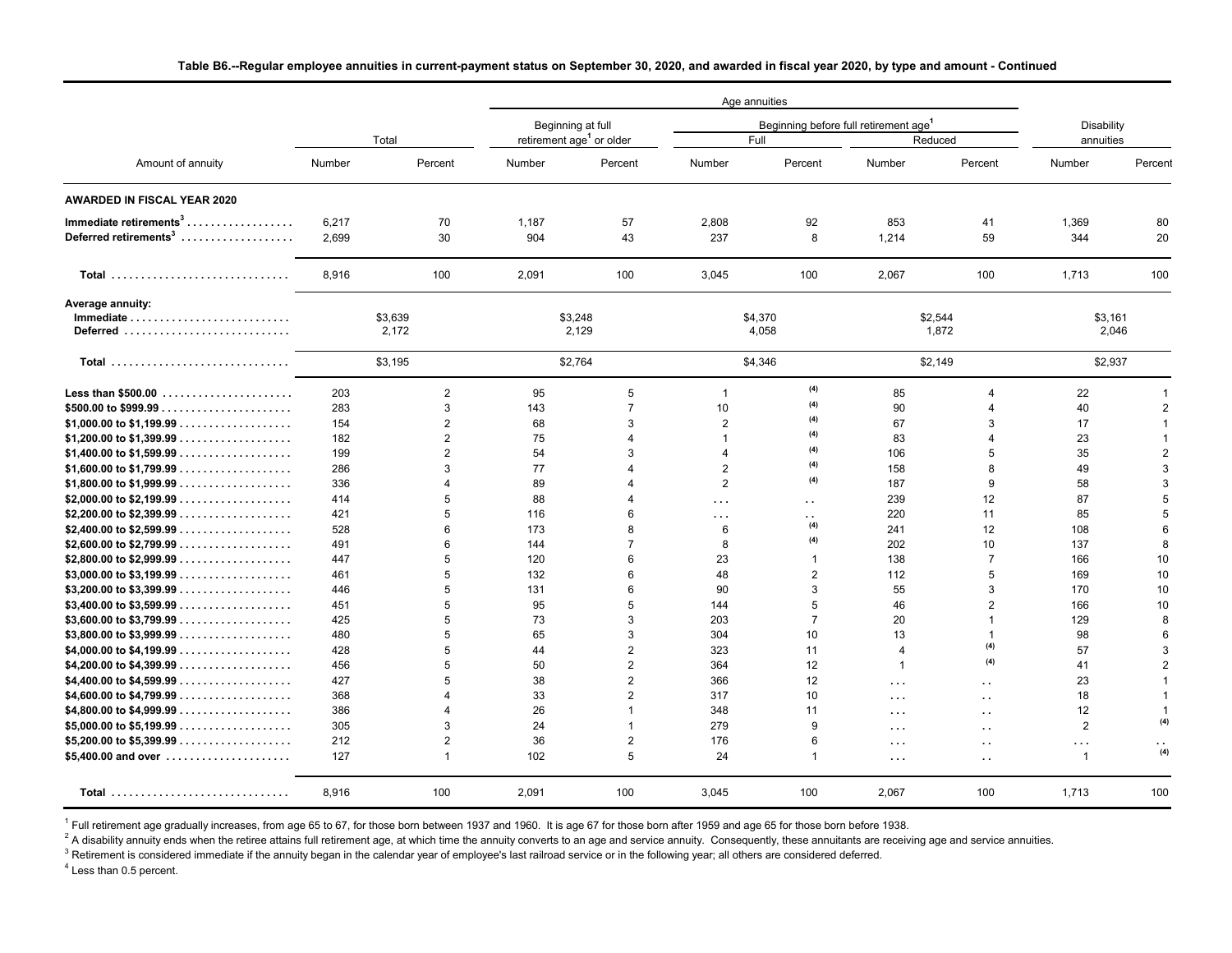|                                                                      | Net tier I |                         |            |                 |         | Total tier II          |                 |                         |  |  |
|----------------------------------------------------------------------|------------|-------------------------|------------|-----------------|---------|------------------------|-----------------|-------------------------|--|--|
|                                                                      |            | Current-payment status  |            | Awarded in 2019 |         | Current-payment status | Awarded in 2019 |                         |  |  |
| Amount of component                                                  | Number     | Percent                 | Number     | Percent         | Number  | Percent                | Number          | Percent                 |  |  |
| Average, non-zero cases.                                             | \$2,031    |                         | \$2,154    |                 | \$927   |                        | \$1,053         |                         |  |  |
| <b>Less than \$50.00</b>                                             | 858        | (1)                     | 21         | (1)             | 6.616   | 3                      | 25              | (1)                     |  |  |
|                                                                      | 1,500      | $\mathbf 1$             | 46         | 1               | 15,717  | 6                      | 473             | 5                       |  |  |
|                                                                      | 1,443      | $\mathbf{1}$            | 71         | 1               | 18,752  | $\overline{7}$         | 891             | 10                      |  |  |
|                                                                      | 1,579      | $\mathbf{1}$            | 54         | $\overline{1}$  | 13,601  | 5                      | 589             | $\overline{7}$          |  |  |
|                                                                      | 1,899      | 1                       | 69         | $\mathbf 1$     | 12,424  | 5                      | 437             | 5                       |  |  |
|                                                                      | 1,940      | $\overline{1}$          | 75         | 1               | 12,728  | 5                      | 419             | 5                       |  |  |
|                                                                      | 1,867      | 1                       | 77         | 1               | 12.170  | 5                      | 410             | 5                       |  |  |
|                                                                      | 1,826      | 1                       | 105        | 1               | 12,168  | 5                      | 373             | 4                       |  |  |
|                                                                      | 1,814      | 1                       | 87         | 1               | 13,531  | 5                      | 339             | $\overline{4}$          |  |  |
|                                                                      | 1,944      | $\overline{1}$          | 96         | 1               | 15,011  | 6                      | 333             | 4                       |  |  |
|                                                                      | 2,170      | $\mathbf{1}$            | 102        | 1               | 15,945  | 6                      | 364             | $\overline{4}$          |  |  |
| \$1,050.00 to \$1,149.99.                                            | 2,717      | $\overline{1}$          | 124        | 1               | 15,376  | 6                      | 368             | 4                       |  |  |
| \$1,150.00 to \$1,249.99.                                            | 3,243      | $\overline{1}$          | 153        | 2               | 14,247  | 6                      | 315             | 4                       |  |  |
| \$1,250.00 to \$1,349.99.                                            | 4,158      | $\overline{2}$          | 154        | $\overline{2}$  | 13,487  | 5                      | 287             | 3                       |  |  |
| \$1,350.00 to \$1,449.99.                                            | 5,533      | $\overline{2}$          | 167        | $\overline{2}$  | 11,892  | 5                      | 299             | 3                       |  |  |
| \$1,450.00 to \$1,549.99.                                            | 9,327      | 4                       | 188        | 2               | 10,866  | 4                      | 325             | 4                       |  |  |
| \$1,550.00 to \$1,649.99.                                            | 9,287      | 4                       | 214        | $\overline{2}$  | 9,739   | 4                      | 487             | 5                       |  |  |
| \$1,650.00 to \$1,749.99.                                            | 10,219     | 4                       | 234        | 3               | 8,411   | 3                      | 332             | $\overline{4}$          |  |  |
| \$1,750.00 to \$1,849.99.                                            | 11,849     | 5                       | 336        | 4               | 7,342   | 3                      | 289             | 3                       |  |  |
| \$1,850.00 to \$1,949.99.                                            | 15,663     | 6                       | 358        | 4               | 6,301   | $\overline{2}$         | 304             | 3                       |  |  |
| \$1,950.00 to \$2,049.99.                                            |            | 6                       | 370        | 4               | 4,890   | $\overline{2}$         | 351             | $\overline{\mathbf{4}}$ |  |  |
|                                                                      | 14,638     | 3                       |            | $\overline{c}$  |         | 1                      |                 | 3                       |  |  |
| \$2,050.00 to \$2,099.99.                                            | 7,445      | 3                       | 187<br>215 | $\overline{2}$  | 1,709   | (1)                    | 231<br>209      |                         |  |  |
| \$2,100.00 to \$2,149.99.                                            | 7,626      |                         |            | 3               | 1,228   | (1)                    |                 | $\overline{2}$          |  |  |
| \$2,150.00 to \$2,199.99.                                            | 10,607     | $\overline{\mathbf{4}}$ | 263        |                 | 806     | (1)                    | 142             | $\overline{2}$          |  |  |
| \$2,200.00 to \$2,249.99.                                            | 13,023     | 5                       | 260        | 3               | 506     | (1)                    | 102             | $\mathbf{1}$<br>(1)     |  |  |
| \$2,250.00 to \$2,299.99.                                            | 13,205     | 5                       | 292        | 3               | 292     | (1)                    | 43              | (1)                     |  |  |
| \$2.300.00 to \$2.349.99.                                            | 11.888     | 5                       | 277        | 3               | 194     | (1)                    | 42              | (1)                     |  |  |
| \$2,350.00 to \$2,399.99.                                            | 11,129     | 4                       | 439        | 5               | 137     | (1)                    | 27              | (1)                     |  |  |
| \$2,400.00 to \$2,449.99.                                            | 10,386     | 4                       | 394        | 4               | 99      | (1)                    | 26              | (1)                     |  |  |
|                                                                      | 10.066     | 4                       | 397        | 4               | 69      | (1)                    | 15              | (1)                     |  |  |
| \$2,500.00 to \$2,599.99.                                            | 18,185     | $\overline{7}$          | 708        | 8               | 63      |                        | 20              |                         |  |  |
| \$2,600.00 to \$2,699.99.                                            | 13,843     | 6                       | 646        | $\overline{7}$  | 32      | (1)                    | 9               | (1)                     |  |  |
| \$2,700.00 to \$2,799.99.                                            | 9.654      | 4                       | 516        | 6               | 20      | (1)                    | 5               | (1)                     |  |  |
| \$2,800.00 to \$2,899.99.                                            | 4,715      | $\overline{2}$          | 516        | 6               | 6       | (1)                    | 1               | (1)                     |  |  |
| \$2.900.00 and over                                                  | 4.042      | $\overline{2}$          | 813        | 9               | 11      | (1)                    | $\overline{2}$  | (1)                     |  |  |
| Total, non-zero cases                                                | 251,288    | 100                     | 9,024      | 100             | 256,386 | 100                    | 8,884           | 100                     |  |  |
| Zero cases $\ldots \ldots \ldots \ldots \ldots \ldots \ldots \ldots$ | 7,313      | $\cdots$                | 31         | $\cdots$        | 2,238   | $\cdots$               | 176             | $\cdots$                |  |  |
| Grand total $\ldots \ldots \ldots \ldots \ldots \ldots \ldots$       | 258,601    | $\cdots$                | 9,055      | $\cdots$        | 258,624 | $\cdots$               | 9,060           | $\cdots$                |  |  |

**Table B7.--Tier I and tier II components of employee annuities in current-payment status on December 31, 2019, and awarded in calendar year 2019, by amount**

 $<sup>1</sup>$  Less than 0.5 percent.</sup>

NOTE.--Component data based on cases where record is available.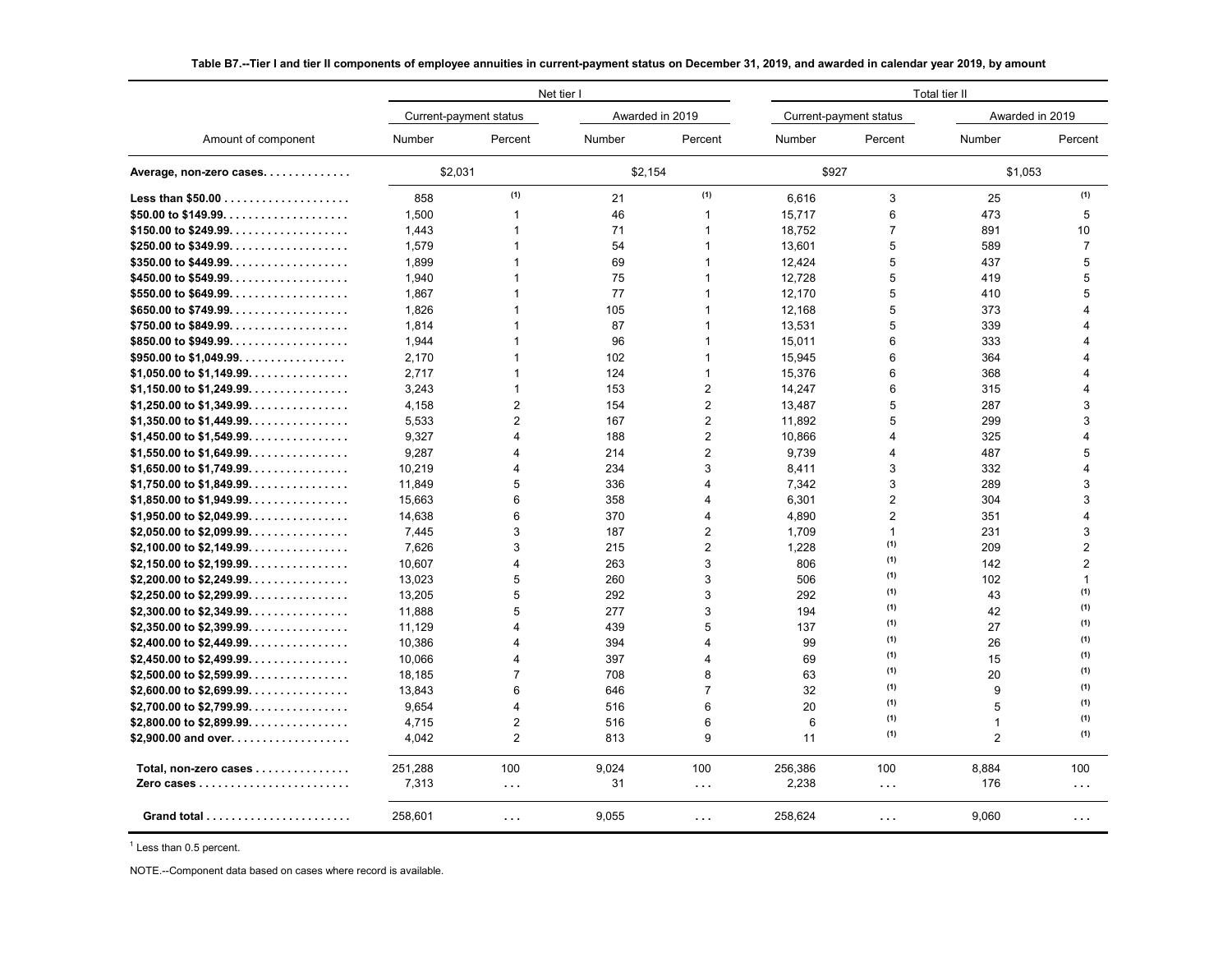# **Table B8.--Vested dual RR-SS benefit and supplemental components of employee annuities in current-payment status on December 31, 2019, and awarded in calendar year 2019, by amount**

|                                 |                |                        | Vested dual RR-SS benefit |                      | Supplemental annuity |                        |          |                              |  |
|---------------------------------|----------------|------------------------|---------------------------|----------------------|----------------------|------------------------|----------|------------------------------|--|
|                                 |                | Current-payment status |                           | Awarded in 2019      |                      | Current-payment status |          | Awarded in 2019 <sup>1</sup> |  |
| Amount of component             | Number         | Percent                | Number                    | Percent              | Number               | Percent                | Number   | Percent                      |  |
| Average, non-zero cases         | \$158          |                        | \$235                     |                      | \$42                 |                        | \$42     |                              |  |
|                                 |                | (2)                    | .                         | $\sim$ $\sim$        | 66                   | (2)                    |          | (2)                          |  |
|                                 |                | (2)                    | .                         | $\sim$ $\sim$        | 184                  | (2)                    |          | (2)                          |  |
|                                 | .              | $\sim$ $\sim$          | .                         | $\sim$ $\sim$        | 5.887                | 5                      | 50       | 2                            |  |
|                                 | .              | $\sim$ $\sim$          | .                         | $\sim$ $\sim$        | 7,795                | $\overline{7}$         | 118      | 5                            |  |
| \$40.00 to \$49.99. $\dots$ .   |                | (2)                    | .                         | $\sim$ $\sim$        | 103,370              | 88                     | 2,109    | 92                           |  |
|                                 |                | (2)                    | .                         | $\sim$ $\sim$        | .                    | $\sim$ $\sim$          | $\cdots$ | $\ddot{\phantom{1}}$         |  |
| \$60.00 to \$69.99. $\dots$ .   |                | (2)                    | .                         | $\sim$ $\sim$        | .                    | $\sim$ $\sim$          | .        | . .                          |  |
|                                 |                | (2)                    | .                         | $\sim$ $\sim$        | .                    | $\sim$ $\sim$          | .        | . .                          |  |
|                                 | 34             | (2)                    | $\cdots$                  | $\sim$ $\sim$        | .                    | $\sim$ $\sim$          | $\cdots$ | $\ddot{\phantom{1}}$         |  |
|                                 | 185            | 2                      | $\cdots$                  | $\sim$ $\sim$        | .                    | $\sim$ $\sim$          | .        | $\ddot{\phantom{1}}$         |  |
| \$100.00 to \$149.99. $\dots$ . | 3.346          | 43                     | .                         | $\sim$ $\sim$        | .                    | $\sim$ $\sim$          | $\cdots$ | . .                          |  |
|                                 | 3.302          | 42                     | $\cdots$                  | $\sim$ $\sim$        | .                    | $\sim$ $\sim$          | .        | . .                          |  |
|                                 | 691            | 9                      |                           | 100                  | .                    | $\sim$ $\sim$          | $\cdots$ | . .                          |  |
|                                 | 191            | $\overline{2}$         | .                         | $\sim$ $\sim$        | .                    | $\sim$ $\sim$          | .        | . .                          |  |
|                                 | 61             |                        | .                         | $\sim$ $\sim$        | .                    | $\sim$ $\sim$          | .        | . .                          |  |
|                                 | 14             | (2)                    | $\cdots$                  | $\sim$ $\sim$        | .                    | $\sim$ $\sim$          | $\cdots$ | $\sim$                       |  |
| \$400.00 to \$449.99. $\dots$ . | $\overline{c}$ | (2)                    | $\cdots$                  | $\sim$ $\sim$        | .                    | $\sim$ $\sim$          | $\cdots$ | $\sim$                       |  |
| \$450.00 and over               | $\overline{2}$ | (2)                    | $\cdots$                  | $\sim$ $\sim$        | .                    | $\sim$                 | $\cdots$ | . .                          |  |
| Total, non-zero cases           | 7.840          | 100                    |                           | 100                  | $3$ 117,302          | 100                    | 2,282    | 100                          |  |
|                                 | .              | $\sim$ $\sim$ $\sim$   | .                         | $\sim$ $\sim$ $\sim$ | 32,244               | $\sim$ $\sim$ $\sim$   | 508      | $\sim$ $\sim$ $\sim$         |  |
|                                 | 7,840          | $\sim$ $\sim$ $\sim$   |                           | $\sim$ $\sim$ $\sim$ | 149,546              | $\sim$ $\sim$ $\sim$   | 2,790    | $\cdots$                     |  |

 $^{\rm 1}$  Supplemental annuities awarded by the end of 2019 to employees awarded regular retirement annuities in 2019.

 $2$  Less than 0.5 percent.

 $^3$  All supplemental annuities were awarded under the 1974 Act provisions. There are no more 1937 Act supplemental annuities in current-payment status.

NOTE.--Component data based on cases where record is available.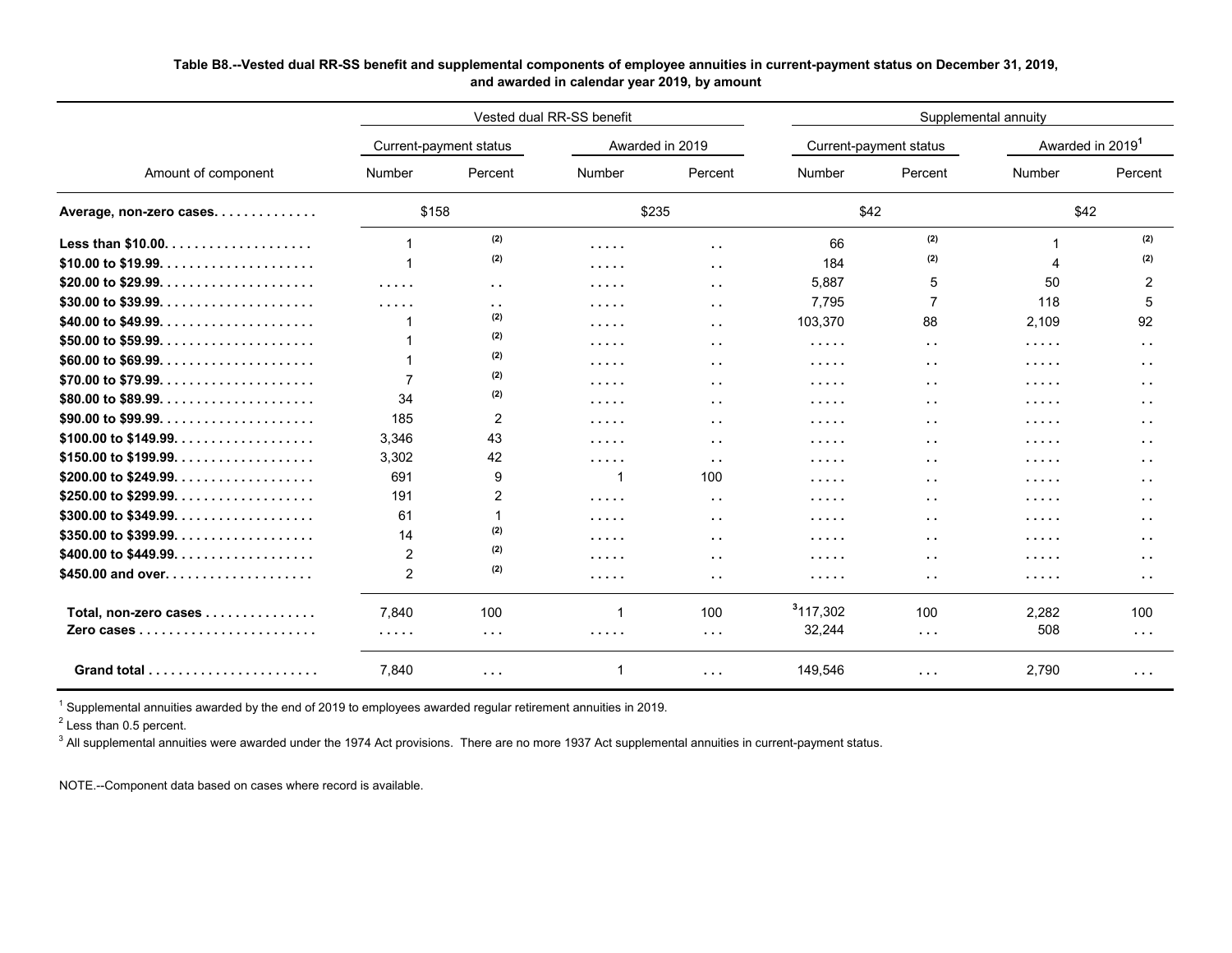|                                                          |         |         |                                      |         | Awarded age annuity |         |                                                   |                |                                |         |            |         |
|----------------------------------------------------------|---------|---------|--------------------------------------|---------|---------------------|---------|---------------------------------------------------|----------------|--------------------------------|---------|------------|---------|
|                                                          |         |         | Beginning at full                    |         |                     |         | Beginning before full retirement age <sup>1</sup> |                | Disability converted           |         | Disability |         |
|                                                          | Total   |         | retirement age <sup>1</sup> or older |         | Full                |         | Reduced                                           |                | to age annuity <sup>1, 2</sup> |         | annuities  |         |
| Component                                                | Number  | Average | Number                               | Average | Number              | Average |                                                   | Number Average | Number                         | Average | Number     | Average |
| IN CURRENT-PAYMENT STATUS<br>ON SEPTEMBER 30, 2020       |         |         |                                      |         |                     |         |                                                   |                |                                |         |            |         |
| Total, regular <sup>3</sup>                              | 255.631 | \$2,906 | 23,286                               | \$2,387 | 106,541             | \$3,782 | 56,530                                            | \$1,728        | 49,278                         | \$2,625 | 19,996     | \$2,871 |
|                                                          | 248,209 | 2,045   | 22,115                               | 1,825   | 106,434             | 2,389   | 50,772                                            | 1,477          | 48,924                         | 1,954   | 19,964     | 2,125   |
|                                                          | 255,577 | 2,214   | 23,281                               | 2,328   | 106,536             | 2,403   | 56,502                                            | 1,953          | 49,277                         | 2,060   | 19,981     | 2,191   |
| Offset for social security benefit                       | 28,596  | 1,325   | 8,333                                | 1,535   | 1,781               | 966     | 11,689                                            | 1,384          | 5,458                          | 1,042   | 1,335      | 1,138   |
|                                                          | 253,448 | 940     | 23,099                               | 672     | 106.541             | 1.416   | 56,190                                            | 404            | 49,234                         | 693     | 18,384     | 810     |
|                                                          | 252.755 | 942     | 23.097                               | 672     | 106,426             | 1.417   | 56,164                                            | 405            | 48,684                         | 700     | 18,384     | 810     |
|                                                          | 693     | 174     | $\overline{2}$                       | 326     | 115                 | 379     | 26                                                | 80             | 550                            | 134     |            |         |
| Service and compensation                                 |         |         |                                      |         |                     |         |                                                   |                |                                |         |            |         |
| before 1975                                              | 693     | 123     | 2                                    | 233     | 115                 | 272     | 26                                                | 57             | 550                            | 95      |            |         |
| <b>Addition for service</b>                              |         |         |                                      |         |                     |         |                                                   |                |                                |         |            |         |
| before 1975                                              | 510     | 22      | $\overline{2}$                       | 29      | 111                 | 32      | 7                                                 | 16             | 390                            | 19      |            |         |
| Service and compensation                                 |         |         |                                      |         |                     |         |                                                   |                |                                |         |            |         |
| after 1974                                               | 510     | 48      | 2                                    | 111     | 111                 | 81      | $\overline{7}$                                    | 53             | 390                            | 38      |            |         |
| Vested dual railroad retirement-                         |         |         |                                      |         |                     |         |                                                   |                |                                |         |            |         |
| social security benefit<br><b>Addition under minimum</b> | 6.747   | 157     | 794                                  | 165     | 2,321               | 166     | 2,548                                             | 148            | 1,084                          | 153     |            |         |
|                                                          |         |         |                                      |         |                     |         |                                                   |                |                                |         |            |         |
|                                                          | 1,099   | 636     | 9                                    | 949     |                     |         | 63                                                | 868            | 120                            | 458     | 907        | 640     |
|                                                          | 57,269  | 403     |                                      |         |                     |         | 56,525                                            | 407            | 424                            | 45      | 320        | 56      |
| Supplemental annuity <sup>6</sup>                        | 114,444 | 42      | 4,677                                | 40      | 80,026              | 43      | 6,648                                             | 39             | 20,282                         | 39      | 2,811      | 42      |
|                                                          | 29,171  | 1,425   | 8,803                                | 1,633   | 1,867               | 1,002   | 11,630                                            | 1,533          | 5,635                          | 1,080   | 1,236      | 1,151   |

**Table B9.--Employee annuities in current-payment status on September 30, 2020, and awarded in fiscal year 2020, by type and component**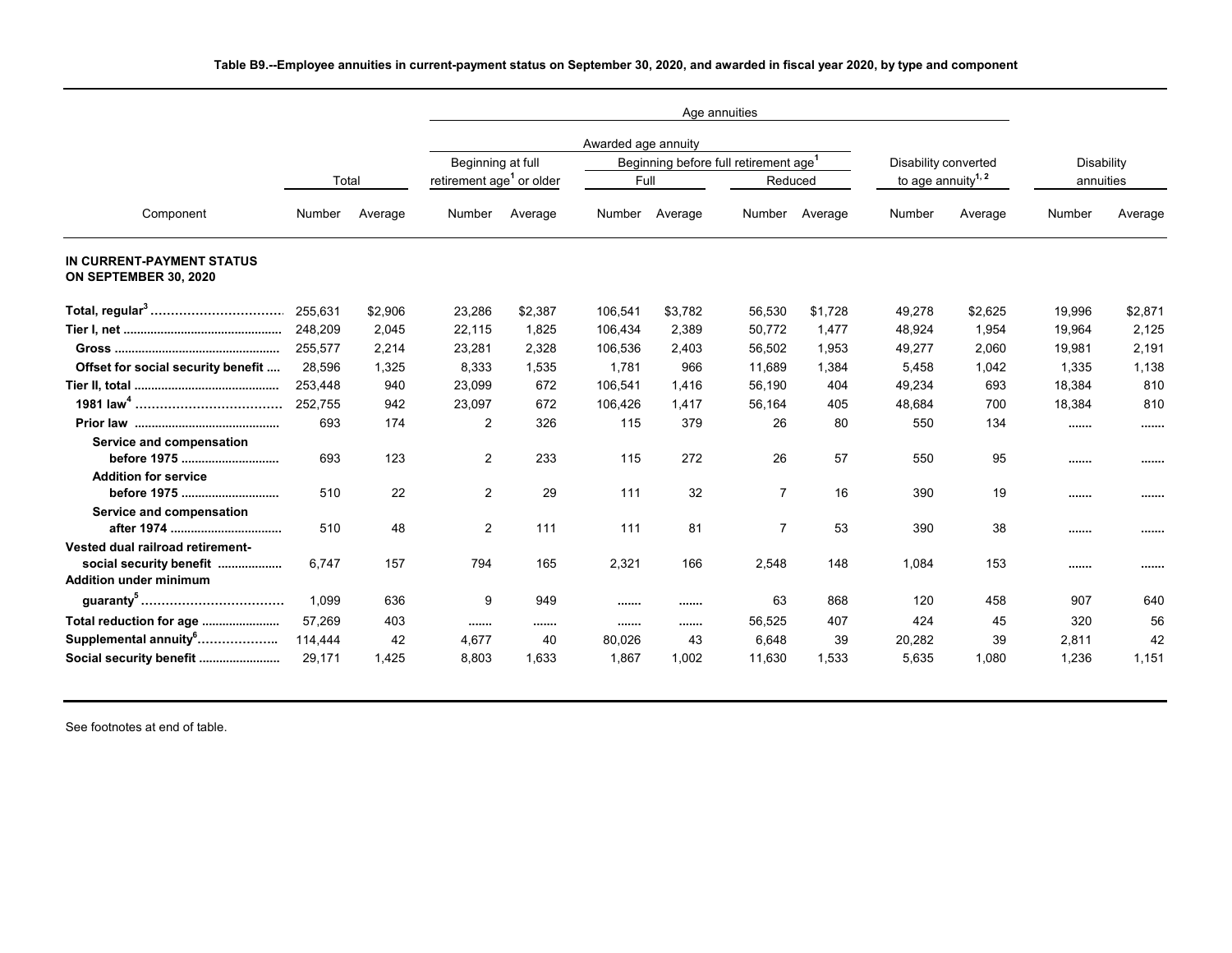|                                                             |        |         | Beginning at full                    |         |       |                | Beginning before full retirement age <sup>1</sup> |                | <b>Disability</b> |         |
|-------------------------------------------------------------|--------|---------|--------------------------------------|---------|-------|----------------|---------------------------------------------------|----------------|-------------------|---------|
|                                                             | Total  |         | retirement age <sup>1</sup> or older |         | Full  |                | Reduced                                           |                | annuities         |         |
| Component                                                   | Number | Average | Number                               | Average |       | Number Average |                                                   | Number Average | Number            | Average |
| <b>AWARDED IN FISCAL YEAR 2020</b>                          |        |         |                                      |         |       |                |                                                   |                |                   |         |
|                                                             | 8,916  | \$3,195 | 2,091                                | \$2,764 | 3,045 | \$4,346        | 2,067                                             | \$2,149        | 1,713             | \$2,937 |
|                                                             | 8,881  | 2,178   | 2,079                                | 1,960   | 3,042 | 2,635          | 2,049                                             | 1,714          | 1,711             | 2,188   |
|                                                             | 8,887  | 2,443   | 2,089                                | 2,550   | 3,039 | 2,640          | 2,061                                             | 2,193          | 1,698             | 2,261   |
| Offset for social security benefit                          | 1,057  | 1,435   | 737                                  | 1,544   | 10    | 1,083          | 197                                               | 1,115          | 113               | 1,312   |
|                                                             | 8,721  | 1,082   | 2,090                                | 851     | 3,044 | 1,759          | 2,065                                             | 479            | 1,522             | 860     |
| Vested dual railroad retirement-<br>social security benefit |        |         |                                      |         |       |                |                                                   |                |                   |         |
| <b>Addition under minimum</b>                               |        |         |                                      |         |       |                |                                                   |                |                   |         |
|                                                             | 23     | 783     |                                      | 980     |       |                |                                                   | 782            | 21                | 774     |
| Total reduction for age                                     | 2,085  | 484     |                                      |         |       |                | 2,063                                             | 488            | 22                | 94      |
|                                                             | 1,063  | 1,505   | 785                                  | 1.610   | 12    | ,030           | 169                                               | 1,178          | 97                | 1,285   |

<sup>1</sup> Full retirement age gradually increases, from age 65 to 67, for those born between 1937 and 1960. It is age 67 for those born after 1959 and age 65 for those born before 1938.

<sup>2</sup> A disability annuity ends when the retiree attains full retirement age, at which time the annuity converts to an age and service annuity. Consequently, these annuitants are receiving age and service annuities.

<sup>3</sup> Excludes supplemental annuities and social security benefits.

<sup>4</sup> Tier II based on total service and 60 months of highest compensation.

 <sup>5</sup> Under a special minimum guaranty provision, railroad families will not receive less in monthly benefits than they would have if railroad earnings were covered by social security rather than railroad retirement laws.

<sup>6</sup> Averages are after court-ordered partitions.

NOTE.--Detail will not produce overall average annuity amounts as deductions for work and other adjustments are not reflected. Component data based on cases where record is available.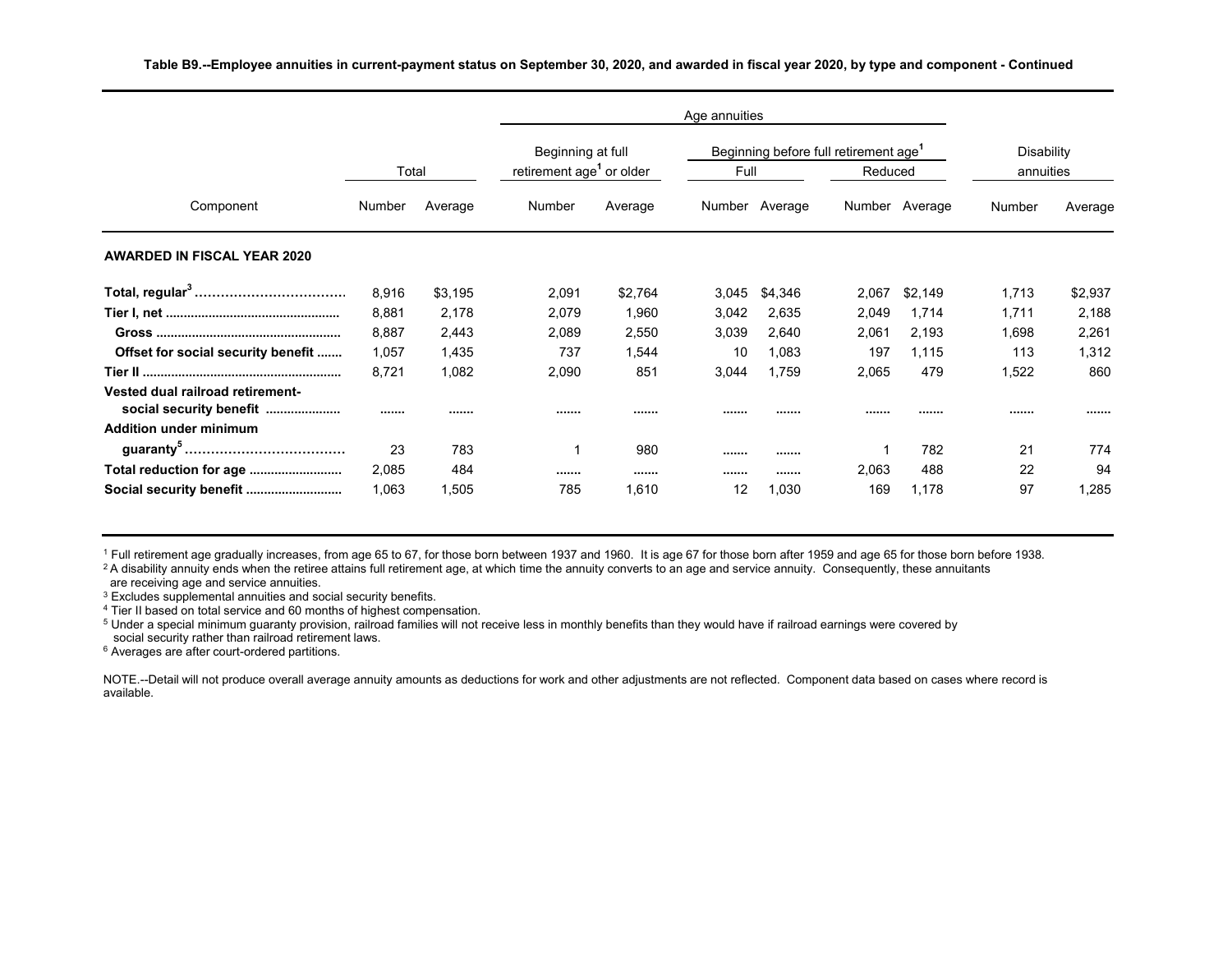| Table B10.--Regular employee annuities in current-payment status on September 30, 2020, and awarded in fiscal year 2020, by type of annuity and age of annuitant |  |  |  |
|------------------------------------------------------------------------------------------------------------------------------------------------------------------|--|--|--|
|------------------------------------------------------------------------------------------------------------------------------------------------------------------|--|--|--|

|                                                    |         |         |                                      |                | Awarded age annuity |                |                                                   |          |                             |          |            |          |
|----------------------------------------------------|---------|---------|--------------------------------------|----------------|---------------------|----------------|---------------------------------------------------|----------|-----------------------------|----------|------------|----------|
|                                                    |         |         | Beginning at full                    |                |                     |                | Beginning before full retirement age <sup>1</sup> |          | Disability converted        |          | Disability |          |
|                                                    | Total   |         | retirement age <sup>1</sup> or older |                | Full                |                | Reduced                                           |          | to age annuity <sup>2</sup> |          | annuities  |          |
| Age of annuitant <sup>3</sup>                      | Number  | Percent | Number                               | Percent        | Number              | Percent        | Number                                            | Percent  | <b>Number</b>               | Percent  | Number     | Percent  |
| IN CURRENT-PAYMENT STATUS<br>ON SEPTEMBER 30, 2020 |         |         |                                      |                |                     |                |                                                   |          |                             |          |            |          |
|                                                    | 1,465   |         |                                      |                |                     |                |                                                   |          |                             |          | 1,465      |          |
|                                                    | 1,790   |         |                                      | $\cdots$       |                     | $\cdots$       |                                                   | $\cdots$ |                             | $\cdots$ | 1,790      | 9        |
|                                                    | 3,305   |         |                                      |                |                     | $\cdots$       |                                                   |          |                             |          | 3,305      | 17       |
|                                                    | 29,352  | 11      |                                      | $\cdots$       | 15,641              | 15             | 3,469                                             | 6        |                             |          | 10,242     | 51       |
| Over 64, under full retirement age                 | 10,624  | 4       |                                      | $\cdots$       | 5,369               | 5              | 2,061                                             | 4        |                             | $\cdots$ | 3,194      | 16       |
| Full retirement age to 69                          | 53,962  | 21      | 4.985                                | 21             | 24,074              | 23             | 10.098                                            | 18       | 14.805                      | 30       |            | $\cdots$ |
|                                                    | 65,190  | 26      | 7,135                                | 31             | 28,722              | 27             | 12,348                                            | 22       | 16,985                      | 34       |            | $\cdots$ |
|                                                    | 39,622  | 15      | 4,025                                | 17             | 17,854              | 17             | 8,222                                             | 15       | 9,521                       | 19       |            |          |
|                                                    | 22,941  | 9       | 3,163                                | 14             | 7,268               | 7              | 7,891                                             | 14       | 4,619                       | 9        |            | $\cdots$ |
|                                                    | 15,386  | 6       | 2,221                                | 10             | 4,219               | 4              | 6.691                                             | 12       | 2,255                       | 5        |            |          |
|                                                    | 9.228   | 4       | 1.280                                | 5              | 2.275               | 2              | 4.743                                             | 8        | 930                         | 2        |            | $\cdots$ |
|                                                    | 2,766   |         | 477                                  | $\overline{2}$ | 1,119               | $\overline{1}$ | 1,007                                             | 2        | 163                         | (4)      |            |          |
|                                                    | 255,631 | 100     | 23,286                               | 100            | 106,541             | 100            | 56,530                                            | 100      | 49,278                      | 100      | 19,996     | 100      |
|                                                    |         | 73.1    |                                      | 76.7           |                     | 72.4           |                                                   | 76.8     |                             | 74.0     |            | 60.3     |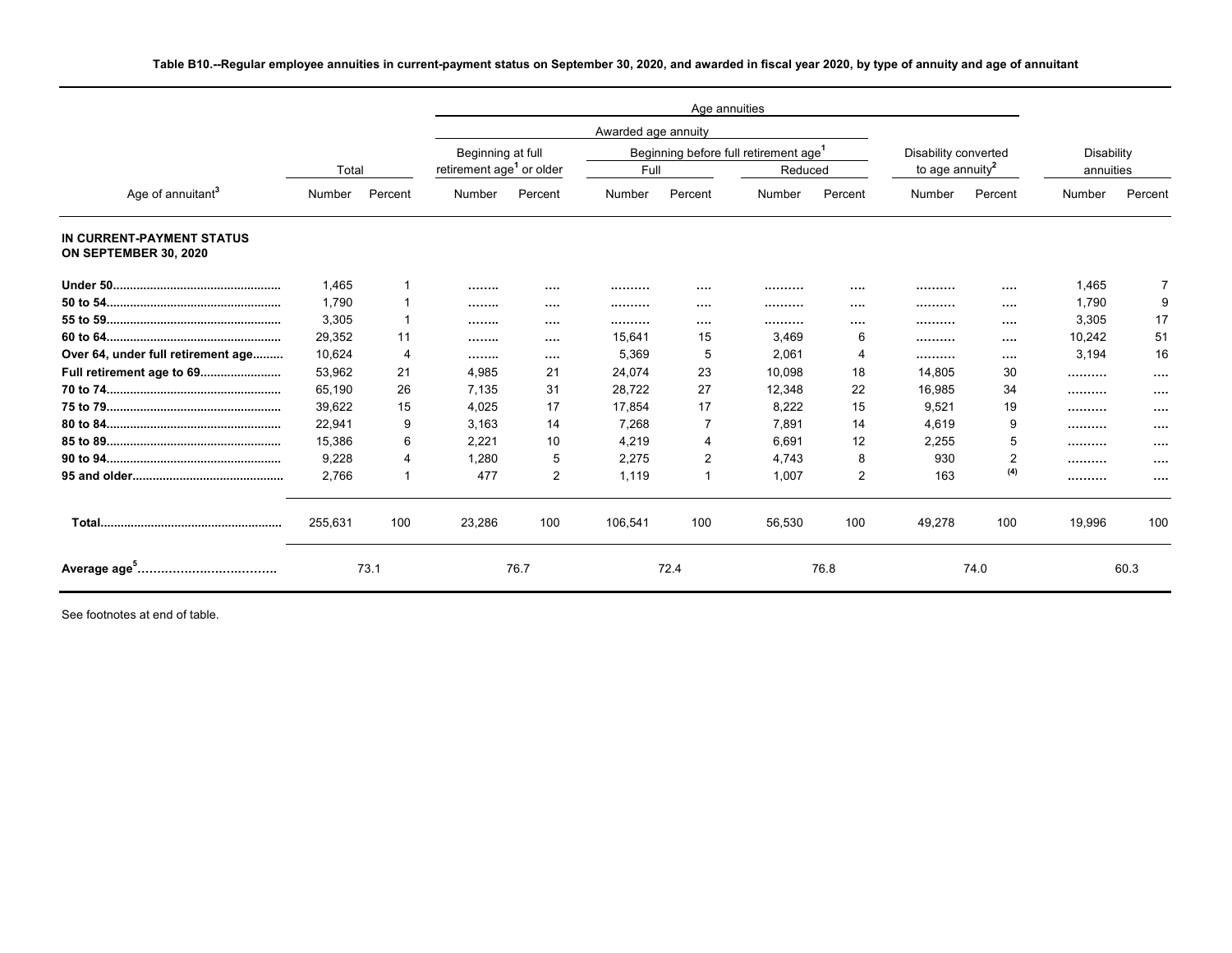**Table B10.--Regular employee annuities in current-payment status on September 30, 2020, and awarded in fiscal year 2020, by type of annuity and age of annuitant - Continued**

|                                        |        |         |                                      |                | Age annuities  |         |                                                   |         |            |         |
|----------------------------------------|--------|---------|--------------------------------------|----------------|----------------|---------|---------------------------------------------------|---------|------------|---------|
|                                        |        |         | Beginning at full                    |                |                |         | Beginning before full retirement age <sup>1</sup> |         | Disability |         |
|                                        | Total  |         | retirement age <sup>1</sup> or older |                | Full           |         | Reduced                                           |         | annuities  |         |
| Age of annuitant <sup>3</sup>          | Number | Percent | Number                               | Percent        | Number         | Percent | Number                                            | Percent | Number     | Percent |
| <b>AWARDED IN FISCAL YEAR 2020</b>     |        |         |                                      |                |                |         |                                                   |         |            |         |
|                                        | 424    | 5       |                                      |                |                |         |                                                   |         | 424        | 25      |
|                                        | 341    |         |                                      |                |                |         |                                                   |         | 341        | 20      |
|                                        | 517    | 6       |                                      |                |                |         |                                                   |         | 517        | 30      |
|                                        | 2,421  | 27      |                                      |                | 2,177          | 71      |                                                   |         | 244        | 14      |
|                                        | 2,394  | 27      |                                      |                | 687            | 23      | 1,532                                             | 74      | 175        | 10      |
| Over 64, under full retirement age     | 726    | 8       |                                      |                | 179            | 6       | 535                                               | 26      | 12         | 1       |
| 60 to under full retirement age, total | 5,541  | 62      |                                      |                | 3,043          | 100     | 2,067                                             | 100     | 431        | 25      |
| Full retirement age to 69              | 1,824  | 20      | 1,822                                | 87             | $\overline{2}$ | (4)     |                                                   |         |            |         |
|                                        | 237    | 3       | 237                                  | 11             |                |         |                                                   |         |            |         |
|                                        | 32     | (4)     | 32                                   | $\overline{2}$ |                |         |                                                   |         |            |         |
|                                        | 8,916  | 100     | 2,091                                | 100            | 3,045          | 100     | 2,067                                             | 100     | 1,713      | 100     |
|                                        |        | 61.9    |                                      | 67.6           |                | 61.2    |                                                   | 63.4    | 54.4       |         |

<sup>1</sup> Full retirement age gradually increases, from age 65 to 67, for those born between 1937 and 1960. It is age 67 for those born after 1959 and age 65 for those born before 1938.

 $2$  A disability annuity ends when the retiree attains full retirement age, at which time the annuity converts to an age and service annuity. Consequently, these annuitants are receiving age and service annuities.

<sup>3</sup> Age at end of fiscal year 2020 for annuities in current-payment status, and age on beginning date for annuities awarded in year.

<sup>4</sup> Less than 0.5 percent.

<sup>5</sup> The average age was 74.3 years for in current-payment status awarded age annuities and 63.7 years for retirees awarded age annuities in the year.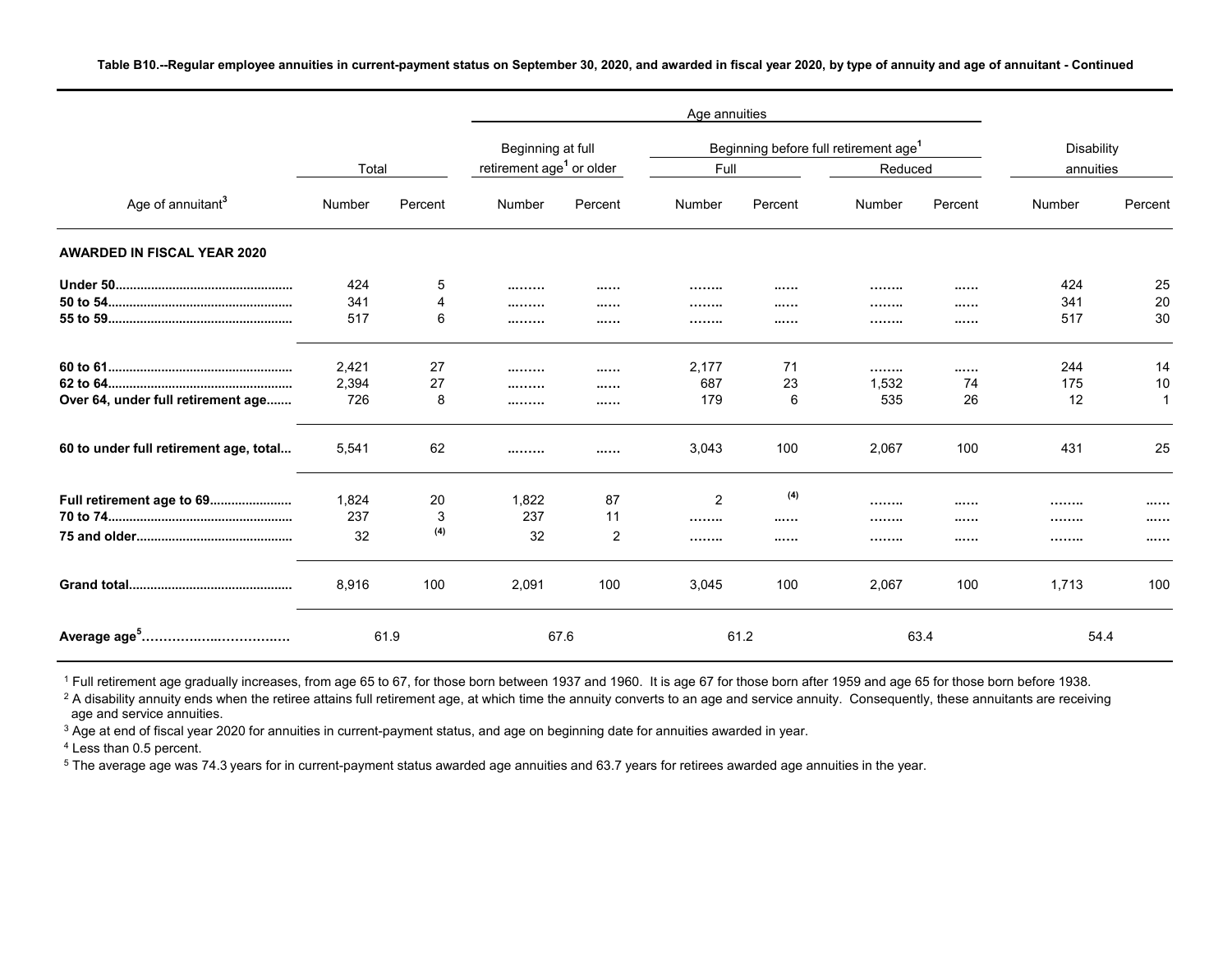### **Table B11.--Regular employee annuities in current-payment status on September 30, 2020, and awarded in fiscal year 2020, by type of annuity and years of creditable service**

|                                                    |                  |         |                |                                                                                                                                   | Awarded age annuity |                      |                  |                                                     |                |                         |                |          |
|----------------------------------------------------|------------------|---------|----------------|-----------------------------------------------------------------------------------------------------------------------------------|---------------------|----------------------|------------------|-----------------------------------------------------|----------------|-------------------------|----------------|----------|
|                                                    | Total            |         |                | Beginning at full<br>Beginning before full retirement age <sup>1</sup><br>retirement age <sup>1</sup> or older<br>Full<br>Reduced |                     |                      |                  | Disability converted<br>to age annuity <sup>2</sup> |                | Disability<br>annuities |                |          |
| Years of creditable service                        | Number           | Percent | Number         | Percent                                                                                                                           | Number              | Percent              | <b>Number</b>    | Percent                                             | <b>Number</b>  | Percent                 | Number         | Percent  |
| IN CURRENT-PAYMENT STATUS<br>ON SEPTEMBER 30, 2020 |                  |         |                |                                                                                                                                   |                     |                      |                  |                                                     |                |                         |                |          |
|                                                    | 4,981            | 2       | 906            | 4                                                                                                                                 |                     | $\cdots$             | 1,738            | 3                                                   | 425            | -1                      | 1,912          | 10       |
|                                                    | 38,187<br>22,684 | 15<br>9 | 7,655<br>4,284 | 33<br>18                                                                                                                          |                     | $\cdots$             | 20,106<br>11,730 | 36<br>21                                            | 6,435<br>4,287 | 13<br>9                 | 3,991<br>2,383 | 20<br>12 |
|                                                    | 30,828           | 12      | 3,321          | 14                                                                                                                                | .                   | $\cdots$             | 8,600            | 15                                                  | 13,770         | 28                      | 5,137          | 26       |
|                                                    | 20,000           | 8       | 2,438          | 10                                                                                                                                | <br>                | $\cdots$<br>$\cdots$ | 5,573            | 10                                                  | 9,302          | 19                      | 2,687          | 13       |
| Less than 30, total 116,680                        |                  | 46      | 18,604         | 80                                                                                                                                |                     |                      | 47,747           | 84                                                  | 34,219         | 69                      | 16,110         | 81       |
|                                                    | 18,134           | 7       | 771            | 3                                                                                                                                 | 12,538              | 12                   | 718              | 1                                                   | 3,158          | 6                       | 949            | 5        |
|                                                    | 35,768           | 14      | 768            | 3                                                                                                                                 | 23,798              | 22                   | 2,318            | 4                                                   | 7,127          | 14                      | 1,757          | 9        |
|                                                    | 54,028           | 21      | 822            | 4                                                                                                                                 | 44,013              | 41                   | 3,782            | $\overline{7}$                                      | 4,307          | 9                       | 1,104          | 6<br>(4) |
|                                                    | 30.982           | 12      | 2,319          | 10                                                                                                                                | 26,189              | 25                   | 1,962            | 3                                                   | 467            | $\mathbf{1}$            | 45             |          |
|                                                    |                  | 54      | 4,680          | 20                                                                                                                                | 106,538             | 100                  | 8,780            | 16                                                  | 15,059         | 31                      | 3,855          | 19       |
|                                                    |                  | 100     | 23,286         | 100                                                                                                                               | 106,541             | 100                  | 56,530           | 100                                                 | 49,278         | 100                     | 19,996         | 100      |
| Average years of service <sup>6</sup>              |                  | 28.0    |                | 21.4                                                                                                                              |                     | 36.7                 |                  | 19.9                                                |                | 24.7                    |                | 20.9     |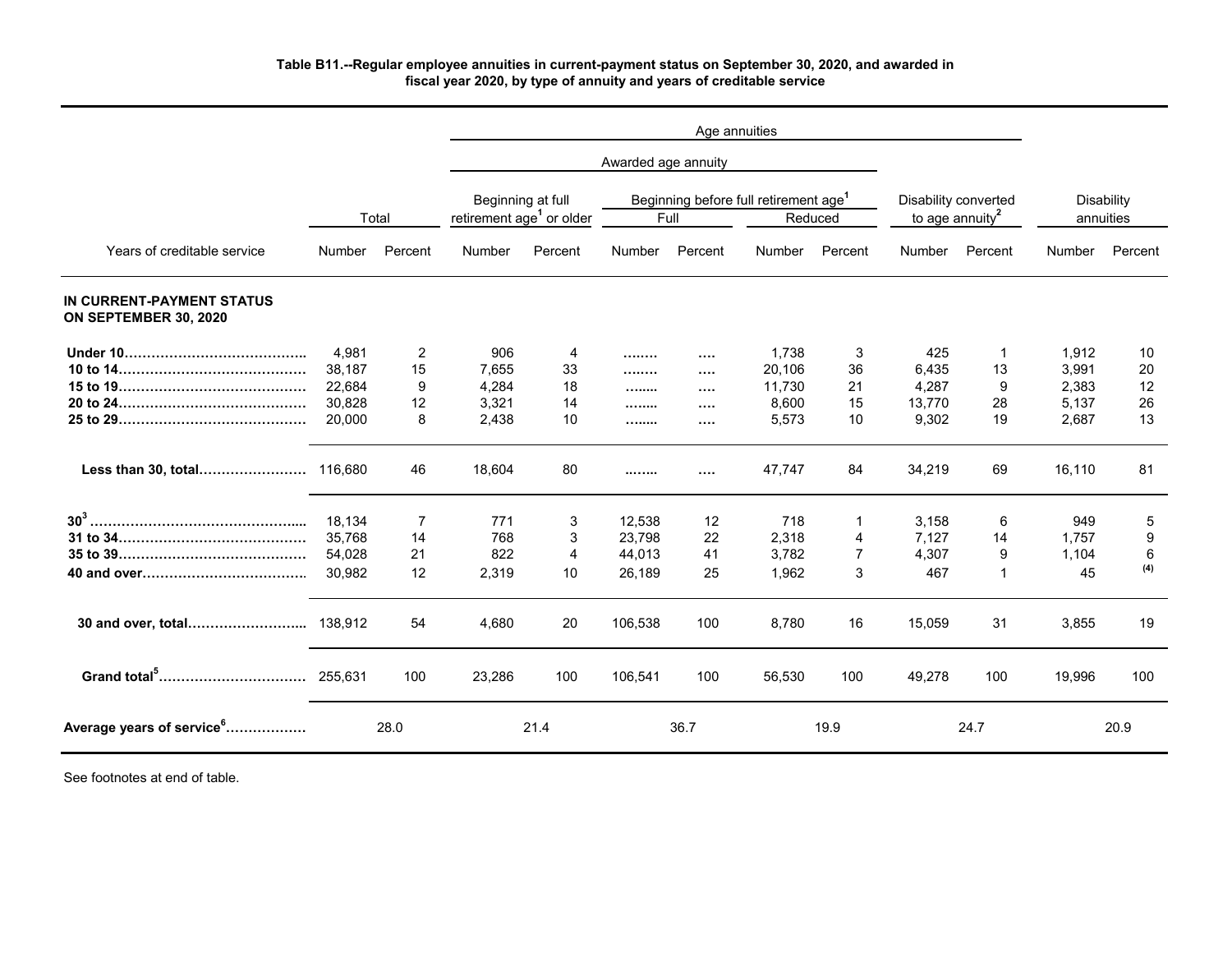# **Table B11.--Regular employee annuities in current-payment status on September 30, 2020, and awarded in fiscal year 2020, by type of annuity and years of creditable service - Continued**

|                                       |                                       | Total                    | Beginning at full<br>retirement age <sup>1</sup> or older |                           | Full                  |                                                  | Beginning before full retirement age <sup>1</sup> | Reduced                    | annuities                       | <b>Disability</b>          |
|---------------------------------------|---------------------------------------|--------------------------|-----------------------------------------------------------|---------------------------|-----------------------|--------------------------------------------------|---------------------------------------------------|----------------------------|---------------------------------|----------------------------|
| Years of creditable service           | Number                                | Percent                  | Number                                                    | Percent                   | Number                | Percent                                          | Number                                            | Percent                    | Number                          | Percent                    |
| <b>AWARDED IN FISCAL YEAR 2020</b>    |                                       |                          |                                                           |                           |                       |                                                  |                                                   |                            |                                 |                            |
|                                       | 527<br>1,806<br>1,143<br>1,227<br>592 | 6<br>20<br>13<br>14<br>7 | 125<br>652<br>370<br>333<br>200                           | 6<br>31<br>18<br>16<br>10 | <br><br><br><br>      | <br>$\cdots$<br>$\cdots$<br>$\cdots$<br>$\cdots$ | 208<br>756<br>466<br>427<br>207                   | 10<br>37<br>23<br>21<br>10 | 194<br>398<br>307<br>467<br>185 | 11<br>23<br>18<br>27<br>11 |
| Less than 30, total                   | 5,295                                 | 59                       | 1,680                                                     | 80                        |                       | $\cdots$                                         | 2,064                                             | 100                        | 1,551                           | 91                         |
|                                       | 1.319<br>1,232<br>1,033               | 15<br>14<br>12           | 118<br>53<br>238                                          | 6<br>3<br>11              | 1,117<br>1,136<br>789 | 37<br>37<br>26                                   | <br><br>                                          | $\cdots$<br><br>$\cdots$   | 84<br>43<br>6                   | 5<br>3<br>(4)              |
|                                       | 3,584                                 | 40                       | 409                                                       | 20                        | 3,042                 | 100                                              |                                                   | $\cdots$                   | 133                             | 8                          |
| Grand total <sup>5</sup>              | 8,916                                 | 100                      | 2,091                                                     | 100                       | 3,045                 | 100                                              | 2,067                                             | 100                        | 1,713                           | 100                        |
| Average years of service <sup>6</sup> |                                       | 24.9                     |                                                           | 21.3                      |                       | 36.5                                             |                                                   | 16.4                       |                                 | 18.7                       |

 born before 1938.  $^{\rm 1}$  Full retirement age gradually increases, from age 65 to 67, for those born between 1937 and 1960. It is age 67 for those born after 1959 and age 65 for those

 $^{\rm 2}$  A disability annuity ends when the retiree attains full retirement age, at which time the annuity converts to an age and service annuity.  $\,$  Consequently, these  $\,$ annuitants are receiving age and service annuities.

 $^{\rm 3}$  Maximum service is 30 years when service before 1937 is credited; there is no limit on the amount of service after 1936 that is creditable.

 $<sup>4</sup>$  Less than 0.5 percent.</sup>

 $^{\rm 5}$  Includes employees whose years of service were not available.

 $^6$  The average years of service was 29.7 years for annuitants in current-payment status awarded an age annuity and 26.3 years for retirees awarded an age annuity in the year.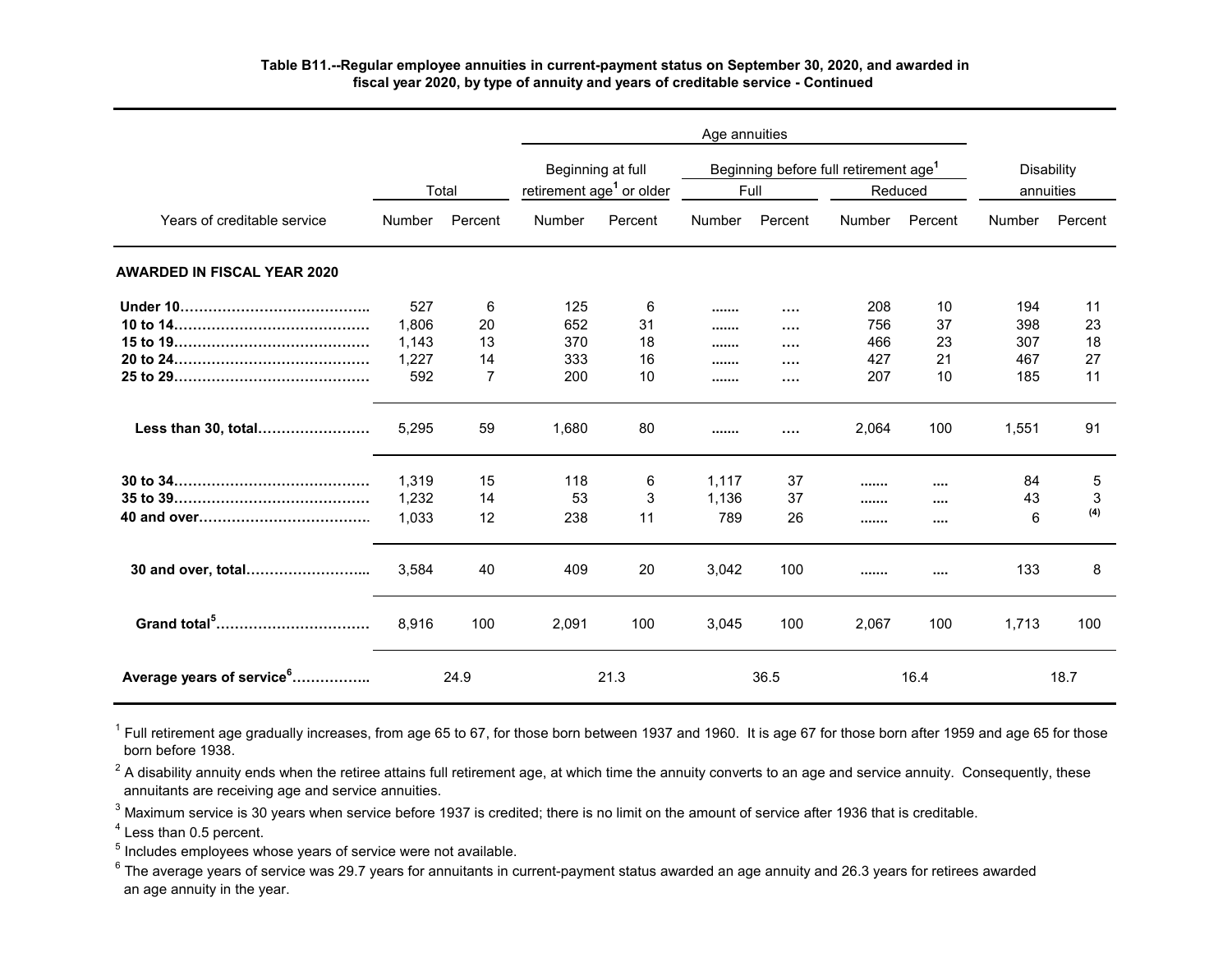|                                                       | In current-payment status on December 31, 2019 |                    |                         |                                  | Railroad annuities awarded in 2019 |                |                |                       |
|-------------------------------------------------------|------------------------------------------------|--------------------|-------------------------|----------------------------------|------------------------------------|----------------|----------------|-----------------------|
|                                                       |                                                | Railroad annuities |                         | Dual beneficiaries               |                                    |                |                | Immediate retirements |
| Last railroad employer                                | Number                                         | Average<br>amount  | <b>Number</b>           | Average<br>RR annuity SS benefit | Average                            | Total          | Number         | Average<br>amount     |
| <b>BNSF Railway Co.</b>                               | 43,158                                         | \$3,060            | 3,595                   | \$1,000                          | \$1,402                            | 1,432          | 1,025          | \$3,996               |
| <b>Canadian National, U.S. Operations</b>             |                                                |                    |                         |                                  |                                    |                |                |                       |
| Bessemer & Lake Erie Railroad Co.                     | 516                                            | 2,222              | 81                      | 488                              | 1,706                              | 9              | 2              | 2,611                 |
| Cedar River Railroad Co.                              | $\overline{c}$                                 | 807                | $\overline{\mathbf{c}}$ | 807                              | 1,513                              |                |                |                       |
| Chicago, Central and Pacific Railroad Co.             | 275                                            | 3,149              | 17                      | 1,395                            | 1,234                              | 12             | 11             | 4,016                 |
| Grand Trunk Western Railroad Co.                      | 2.445                                          | 2,845              | 277                     | 849                              | 1,385                              | 68             | 38             | 4,218                 |
| Illinois Central Railroad Co.                         | 5.468                                          | 2,658              | 761                     | 676                              | 1,562                              | 143            | 87             | 3,835                 |
| Pittsburgh & Conneaut Dock Co.                        | 137                                            | 2,346              | 19                      | 482                              | 1,808                              | 3              | $\mathbf{1}$   | 3,589                 |
| Sault Ste Marie Bridge Co.                            | 21                                             | 3,181              |                         |                                  |                                    |                |                |                       |
| <b>Wisconsin Central Transportation Corp.</b>         | 2.108                                          | 3,003              | 181                     | 816                              | 1,383                              | 69             | 38             | 4,010                 |
| Canadian Pacific, Soo Line Corporation                |                                                |                    |                         |                                  |                                    |                |                |                       |
| Dakota Minnesota & Eastern Railroad Corp.             | 468                                            | 3,074              | 24                      | 936                              | 1,316                              | 19             | 11             | 3,378                 |
| Delaware & Hudson Railway Co. Inc.                    | 737                                            | 2,737              | 83                      | 847                              | 1,376                              | 15             | $\overline{7}$ | 3,023                 |
| Soo Line Railroad Co.                                 | 4,004                                          | 2,831              | 361                     | 863                              | 1,460                              | 100            | 43             | 3,527                 |
| <b>CSX Transportation, Inc.</b>                       | 36,865                                         | 3,041              | 2,768                   | 1,017                            | 1,385                              | 950            | 658            | 3,617                 |
| Kansas City Southern Railway Co.                      | 2,239                                          | 3,128              | 141                     | 1,193                            | 1,440                              | 110            | 78             | 3,858                 |
| Gateway Eastern Railway Co.                           | $\overline{7}$                                 | 3,062              |                         |                                  |                                    | $\mathbf{1}$   | $\overline{1}$ | 4,256                 |
| IC&E-Kansas City Southern Joint Agency                | 77                                             | 2,488              | 6                       | 787                              | 1,389                              | 3              |                |                       |
| Texas Mexican Railway Co.                             | 167                                            | 2,931              | 18                      | 1,423                            | 1,046                              | $\overline{2}$ | $\overline{2}$ | 3.192                 |
| Norfolk Southern Corp.                                | 29,926                                         | 3,100              | 1,984                   | 1,178                            | 1,338                              | 920            | 726            | 3,704                 |
| <b>Union Pacific Railroad Co.</b>                     | 54,203                                         | 3,020              | 5,179                   | 1,063                            | 1,399                              | 1,865          | 1,253          | 3,739                 |
| Class I line-haul railroads, total                    | 182,823                                        | \$3,027            | 15,497                  | \$1,021                          | \$1,400                            | 5,721          | 3,981          | \$3,786               |
| Alton & Southern Railway Co.                          | 292                                            | \$2,995            | 28                      | \$837                            | \$1,508                            | 14             | 14             | \$3,830               |
| <b>Belt Railway Co. of Chicago</b>                    | 400                                            | 2,972              | 41                      | 1,024                            | 1,458                              | 16             | 8              | 4,034                 |
| Birmingham Terminal Railway, LLC.                     | 194                                            | 2,736              | 19                      | 789                              | 1,544                              | $\mathbf{1}$   |                |                       |
| Boston & Maine Corp.                                  | 254                                            | 1,803              | 64                      | 613                              | 1,477                              | 8              |                |                       |
| Buffalo & Pittsburgh Railroad Inc.                    | 196                                            | 2,857              | 9                       | 908                              | 1,285                              | 6              | 6              | 3,125                 |
| <b>Canadian National Railway Inc.</b>                 | 427                                            | 311                | 13                      | 469                              | 722                                | 18             | 3              | 259                   |
| Canadian Pacific Railway Co.                          | 165                                            | 1,218              | 12                      | 910                              | 1,196                              | 3              |                |                       |
| Central Maine & Quebec Railway U.S. Inc.              | 344                                            | 2,652              | 9                       | 815                              | 1,302                              | 4              | 3              | 3,475                 |
| Chicago, Milwaukee, St. Paul and Pacific Railroad Co. | 931                                            | 1,208              | 376                     | 357                              | 1,713                              | 14             |                |                       |
| Chicago, Rock Island & Pacific Railroad Co.           | 842                                            | 1,266              | 293                     | 355                              | 1,668                              | 2              |                |                       |
| <b>Cleveland-Cliffs Railways, Inc</b>                 | 319                                            | 2,369              | 36                      | 855                              | 1,206                              | 13             | $\overline{7}$ | 4,134                 |
| Cleveland-Cliffs Steelworks Railway, Inc              | 264                                            | 2,909              | 19                      | 1,500                            | 1,153                              | 11             | $\overline{7}$ | 4,218                 |
| <b>Colorado and Wyoming Railway Co.</b>               | 100                                            | 2,445              | 12                      | 1.016                            | 1,303                              |                |                |                       |
|                                                       |                                                |                    |                         |                                  |                                    |                |                |                       |

## **Table B12.--Employee annuities in current-payment status on December 31, 2019, and awarded in calendar year 2019, by last railroad employer**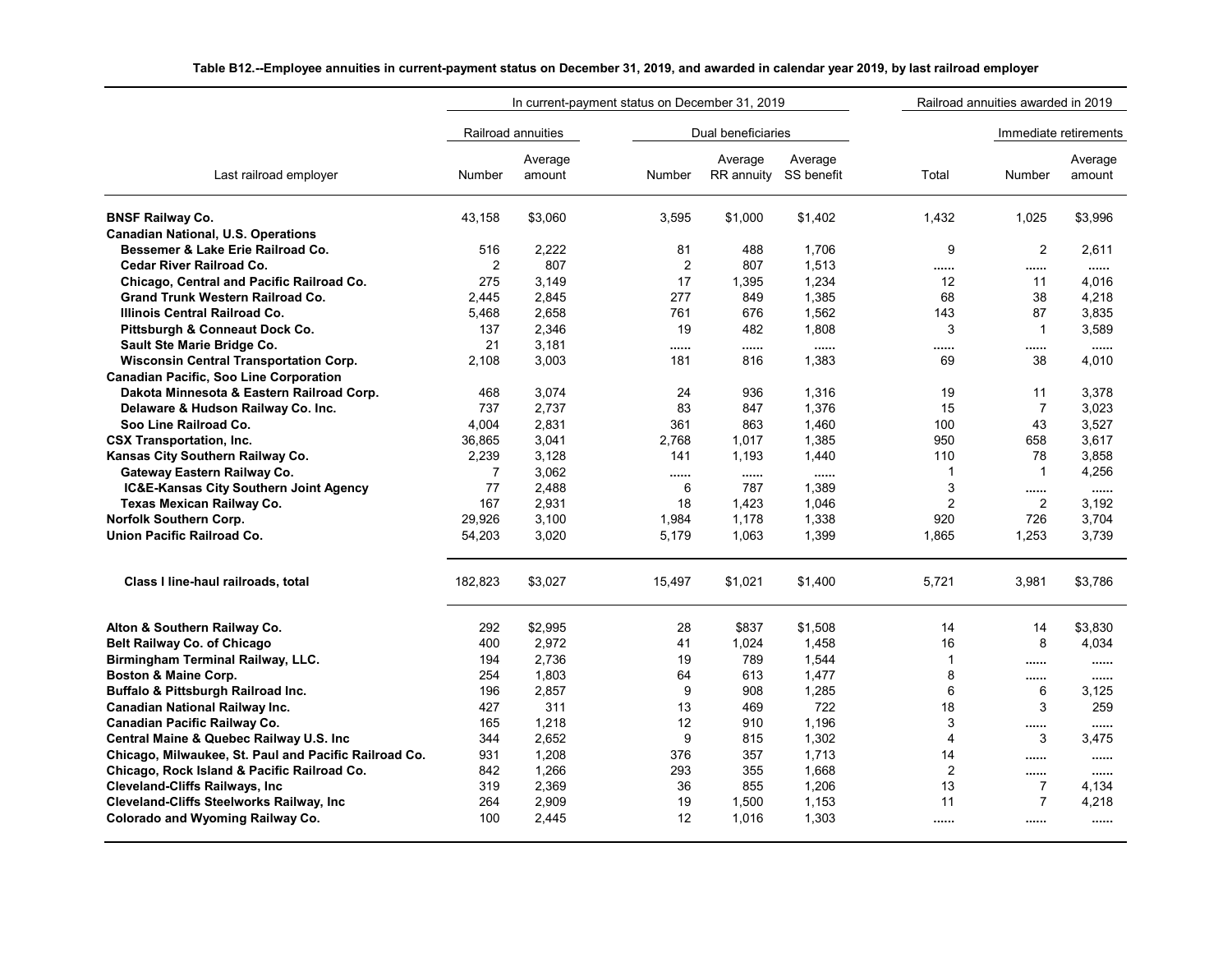|                                                      |               |                    | In current-payment status on December 31, 2019 |                       |                       | Railroad annuities awarded in 2019 |                |                       |  |
|------------------------------------------------------|---------------|--------------------|------------------------------------------------|-----------------------|-----------------------|------------------------------------|----------------|-----------------------|--|
|                                                      |               | Railroad annuities |                                                | Dual beneficiaries    |                       |                                    |                | Immediate retirements |  |
| Last railroad employer                               | <b>Number</b> | Average<br>amount  | Number                                         | Average<br>RR annuity | Average<br>SS benefit | Total                              | Number         | Average<br>amount     |  |
| <b>Consolidated Rail Corp. (Conrail)</b>             | 13.091        | \$2.100            | 2.492                                          | \$590                 | \$1,506               | 223                                | 16             | \$3.607               |  |
| Florida East Coast Railway, LLC.                     | 613           | 2.755              | 84                                             | 1.104                 | 1,350                 | 34                                 | 18             | 4,024                 |  |
| Gary Railway Co.                                     | 818           | 2,421              | 133                                            | 741                   | 1,471                 | 9                                  | 2              | 2,098                 |  |
| Houston Belt & Terminal Railway Co.                  | 152           | 1.995              | 32                                             | 746                   | 1,384                 | 2                                  |                |                       |  |
| Illinois & Midland Railroad Inc.                     | 147           | 2,482              | 16                                             | 1.319                 | 1,494                 | 8                                  | 3              | 2,933                 |  |
| Indiana Harbor Belt Railroad Co.                     | 752           | 3,076              | 81                                             | 1,008                 | 1,372                 | 30                                 | 19             | 3,817                 |  |
| <b>Iowa Interstate Railroad LTD.</b>                 | 162           | 2,619              | 22                                             | 600                   | 1,499                 | $\overline{7}$                     | 3              | 2,589                 |  |
| Lake Superior & Ishpeming Railroad Co.               | 126           | 3,151              | $\overline{7}$                                 | 1,342                 | 1,140                 | 8                                  | $\overline{7}$ | 3,785                 |  |
| <b>Maine Central Railroad Co.</b>                    | 147           | 1,790              | 32                                             | 788                   | 1,301                 | 3                                  |                |                       |  |
| <b>Montana Rail Link Inc.</b>                        | 643           | 3,265              | 18                                             | 957                   | 1,415                 | 33                                 | 25             | 3,763                 |  |
| New England Central Railroad Inc.                    | 153           | 2.204              | 25                                             | 869                   | 1,389                 | 3                                  | 1              | 3,492                 |  |
| New Orleans Public Belt Railroad Corp.               | 109           | 2,919              | 5                                              | 1,586                 | 1,007                 | 6                                  | 4              | 3,273                 |  |
| New York Susquehanna and Western Railway Corporation | 103           | 2,453              | 19                                             | 794                   | 1,530                 | 6                                  | 5              | 2,289                 |  |
| Paducah & Louisville Railway Inc.                    | 205           | 3.368              | $\overline{7}$                                 | 2.196                 | 928                   | $\overline{4}$                     | 2              | 3,480                 |  |
| Pittsburgh and Lake Erie Properties, Inc.            | 416           | 1.640              | 98                                             | 363                   | 1,746                 | 8                                  |                |                       |  |
| <b>Port Terminal Railroad Association</b>            | 296           | 3,043              | 25                                             | 1.115                 | 1,494                 | 9                                  | 5              | 3,601                 |  |
| Providence and Worcester Railroad Co.                | 104           | 3.269              | 16                                             | 1.681                 | 1,387                 | $\overline{7}$                     | 4              | 4.103                 |  |
| Richmond, Fredericksburg & Potomac Railway Co.       | 155           | 1,953              | 31                                             | 720                   | 1.708                 | 3                                  |                |                       |  |
| South Buffalo Railway Co.                            | 150           | 2,047              | 28                                             | 469                   | 1,679                 | 1                                  |                | 2,000                 |  |
| <b>Sparrows Point Rail, LLC.</b>                     | 158           | 2,649              | 8                                              | 1,084                 | 1,202                 | 3                                  | -1             | 2,522                 |  |
| Springfield Terminal Railway Co., Vermont            | 864           | 2,801              | 76                                             | 1,320                 | 1,366                 | 32                                 | 23             | 3,297                 |  |
| <b>Terminal Railroad Association of St. Louis</b>    | 399           | 2,707              | 55                                             | 841                   | 1,383                 | 12                                 | 8              | 3,210                 |  |
| Union Railroad Company, LLC.                         | 464           | 2,702              | 45                                             | 654                   | 1,698                 | 14                                 | $\overline{7}$ | 2,905                 |  |
| Wheeling & Lake Erie Railway Co.                     | 192           | 2,818              | 22                                             | 886                   | 1,692                 | $\overline{7}$                     | 6              | 3,003                 |  |
| All others                                           | 8,035         | 2,392              | 1,294                                          | 718                   | 1,475                 | 426                                | 244            | 3,012                 |  |
| Non-Class I line-haul railroads                      |               |                    |                                                |                       |                       |                                    |                |                       |  |
| and switching & terminal companies, total            | 33.182        | \$2,267            | 5.602                                          | \$649                 | \$1,509               | 1,008                              | 452            | \$3,246               |  |

## **Table B12.--Employee annuities in current-payment status on December 31, 2019, and awarded in calendar year 2019, by last railroad employer - Continued**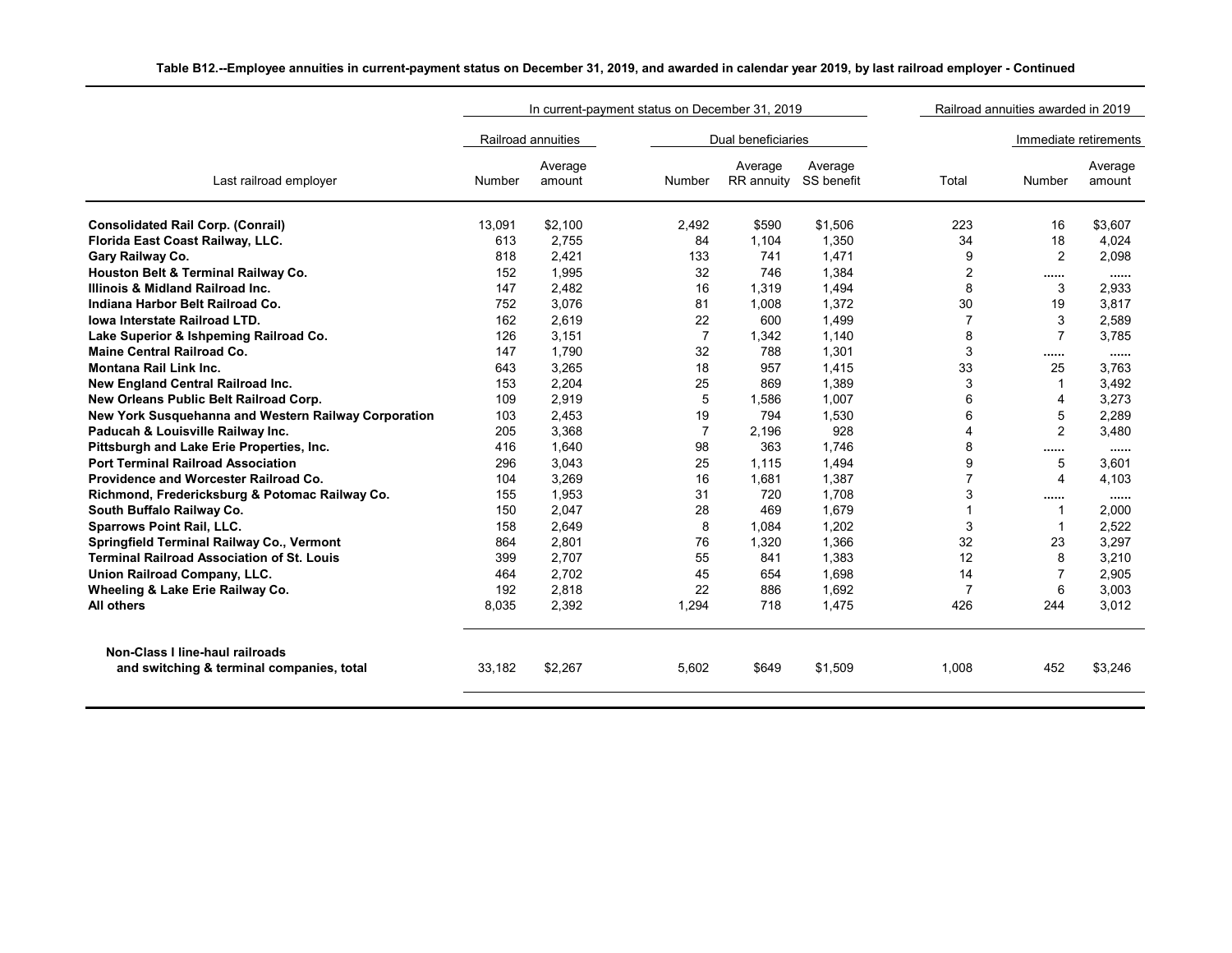|                                                                                                          |        |                    | In current-payment status on December 31, 2019 |                       | Railroad annuities awarded in 2019 |                |        |                       |
|----------------------------------------------------------------------------------------------------------|--------|--------------------|------------------------------------------------|-----------------------|------------------------------------|----------------|--------|-----------------------|
|                                                                                                          |        | Railroad annuities |                                                | Dual beneficiaries    |                                    |                |        | Immediate retirements |
| Last railroad employer                                                                                   | Number | Average<br>amount  | Number                                         | Average<br>RR annuity | Average<br>SS benefit              | Total          | Number | Average<br>amount     |
| Keolis Commuter Services, LLC.                                                                           | 275    | \$3,793            | 41                                             | \$2,262               | \$1,327                            | 52             | 51     | \$3,647               |
| Long Island Railroad Co.                                                                                 | 5,320  | 2,853              | 1,960                                          | 2,108                 | 984                                | 203            | 143    | 3,366                 |
| Massachusetts Bay Commuter Railroad Co., LLC.                                                            | 415    | 3,440              | 58                                             | 1,980                 | 1,302                              | $\overline{4}$ |        |                       |
| <b>Metro-North Commuter Railroad Co.</b>                                                                 | 3,686  | 3,331              | 429                                            | 1,713                 | 1,326                              | 249            | 171    | 3,633                 |
| National Railroad Passenger Corp. (Amtrak)                                                               | 16,708 | 2,840              | 2,600                                          | 1,362                 | 1,314                              | 943            | 684    | 3,110                 |
| New Jersey Transit Rail Operations Inc.                                                                  | 2,143  | 3,147              | 286                                            | 1,634                 | 1,341                              | 147            | 117    | 3,561                 |
| Northeast III. Regional Commuter Railroad Corp. (Metra)                                                  | 1,659  | 3,263              | 193                                            | 1,673                 | 1,316                              | 132            | 118    | 3,604                 |
| Northern Indiana Commuter Transportation District                                                        | 158    | 2,846              | 16                                             | 1,021                 | 1,688                              | 15             | 12     | 3,218                 |
| Port Authority Trans-Hudson Corp. (PATH)<br>Southeastern Penn Trans Auth-Reg Highspeed                   | 706    | 3,456              | 72                                             | 1,550                 | 1,490                              | 37             | 34     | 4,154                 |
| Lines (SEPTA)                                                                                            | 836    | 3,183              | 106                                            | 1,580                 | 1,355                              | 81             | 68     | 3,895                 |
| All others                                                                                               | 37     | 3,860              | $\overline{2}$                                 | 889                   | 1,955                              | 6              | 5      | 3,739                 |
| Commuter railroads, total                                                                                | 31,943 | \$2,981            | 5,763                                          | \$1,683               | \$1,208                            | 1,869          | 1,403  | \$3,365               |
| Fruit Growers Express Co.                                                                                | 309    | \$2,287            | 66                                             | \$551                 | \$1,682                            | $\overline{c}$ |        | \$4,273               |
| St. Louis Refrigerator Car Co.                                                                           | 101    | 1,484              | 40                                             | 488                   | 2,018                              | 5              |        |                       |
| TTX Company (Trailer Train Co.)                                                                          | 771    | 2,727              | 117                                            | 1,066                 | 1,446                              | 57             | 30     | 3,216                 |
| Union Pacific Fruit Express Co.                                                                          | 354    | 2,063              | 65                                             | 634                   | 1,435                              | 6              | 3      | 2,021                 |
| All others                                                                                               | 146    | 2,141              | 28                                             | 628                   | 1,657                              | $\mathbf{1}$   |        |                       |
| Car-Ioan companies, total                                                                                | 1,681  | \$2,381            | 316                                            | \$758                 | \$1,584                            | 71             | 34     | \$3,142               |
| <b>Brotherhood of Locomotive Engineers and Trainmen</b>                                                  | 430    | \$3,707            | 30                                             | \$1,738               | \$1,246                            | 49             | 45     | \$4,264               |
| <b>Brotherhood of Maintenance of Way Employees</b><br>Div. of the International Brotherhood of Teamsters | 432    | 2,996              | 37                                             | 897                   | 1,407                              | 19             | 14     | 3,569                 |
| <b>Brotherhood of Railroad Signalmen</b>                                                                 | 110    | 3,627              | 13                                             | 1,417                 | 1,247                              | 10             | 9      | 4,751                 |
| <b>International Association of Machinists &amp;</b>                                                     |        |                    |                                                |                       |                                    |                |        |                       |
| <b>Aerospace Workers</b>                                                                                 | 602    | 2,824              | 84                                             | 975                   | 1,802                              | 33             | 26     | 3,559                 |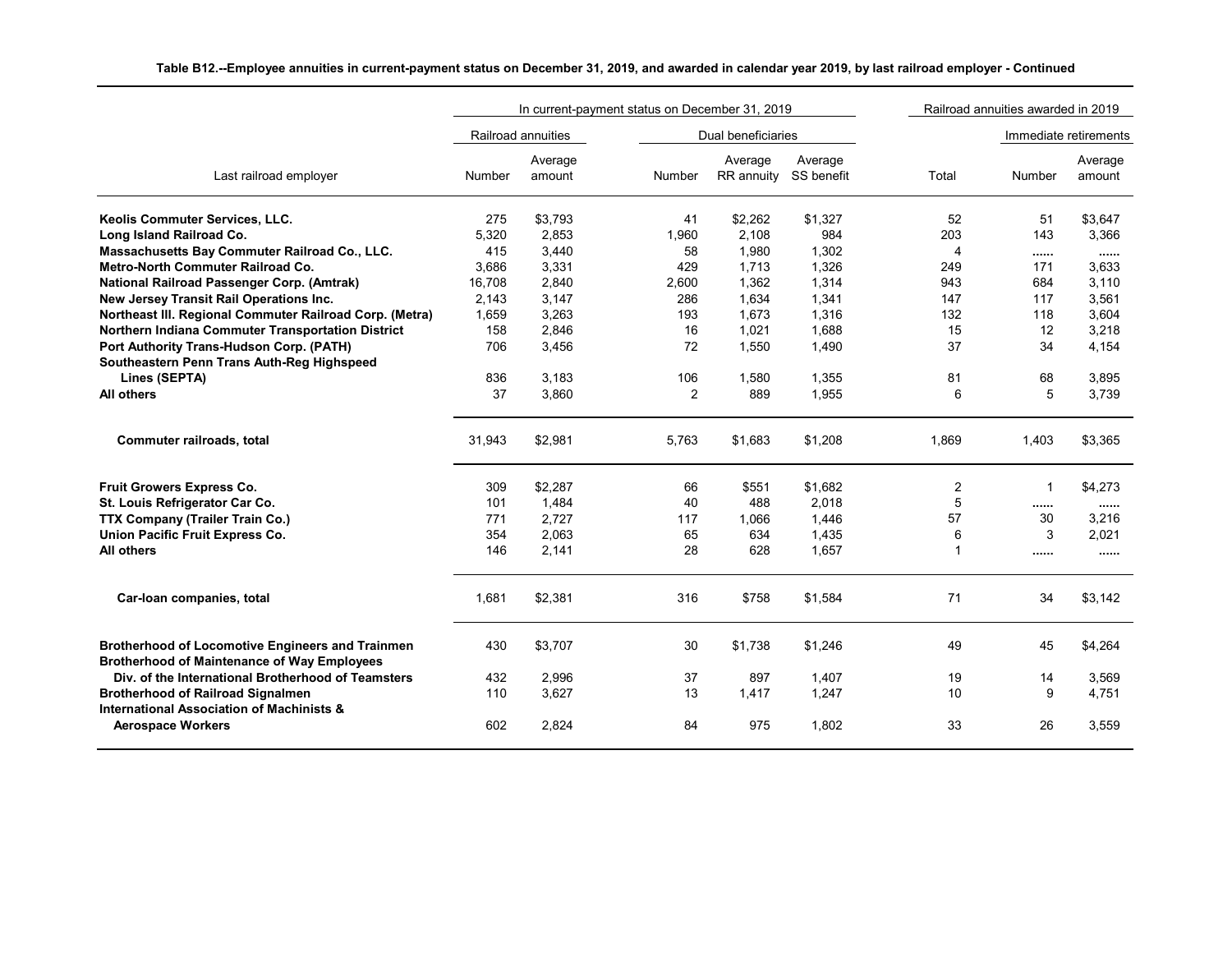|                                                                                        |         | In current-payment status on December 31, 2019 |        |                       | Railroad annuities awarded in 2019 |                |                |                       |
|----------------------------------------------------------------------------------------|---------|------------------------------------------------|--------|-----------------------|------------------------------------|----------------|----------------|-----------------------|
|                                                                                        |         | Railroad annuities                             |        | Dual beneficiaries    |                                    |                |                | Immediate retirements |
| Last railroad employer                                                                 | Number  | Average<br>amount                              | Number | Average<br>RR annuity | Average<br>SS benefit              | Total          | Number         | Average<br>amount     |
| International Association of Sheet Metal, Air,                                         |         |                                                |        |                       |                                    |                |                |                       |
| <b>Rail and Transportation Workers</b><br>International Brotherhood Blmkrs, Shp Bldrs, | 1.298   | \$2,961                                        | 159    | \$885                 | \$1.886                            | 37             | 22             | \$3,914               |
| <b>Blksmths &amp; Hiprs</b>                                                            | 149     | 2.265                                          | 29     | 672                   | 1,633                              | 4              | 2              | 3,490                 |
| <b>International Brotherhood of Electrical Workers</b>                                 | 495     | 2,573                                          | 130    | 1,175                 | 2,095                              | 25             | 21             | 3,227                 |
| <b>Transportation Communications Union</b>                                             | 840     | 2,974                                          | 101    | 912                   | 1,517                              | 44             | 39             | 3,425                 |
| All others                                                                             | 161     | 2,847                                          | 34     | 1,393                 | 1,633                              | $\overline{7}$ | $\overline{7}$ | 3,555                 |
| Labor organizations, total                                                             | 4,517   | \$2,966                                        | 617    | \$1,034               | \$1,759                            | 228            | 185            | \$3,765               |
| <b>Association of American Railroads</b>                                               | 274     | \$2,274                                        | 55     | \$723                 | \$1,679                            | 8              | $\overline{1}$ | \$1,090               |
| <b>Chessie Computer Services Inc.</b>                                                  | 143     | 2,947                                          | 18     | 1,072                 | 1,907                              | $\overline{c}$ | $\mathbf{1}$   | 955                   |
| <b>CSX Intermodal Terminals Inc.</b>                                                   | 128     | 2,350                                          | 21     | 644                   | 1,743                              | 25             | 20             | 1,848                 |
| <b>Cybernetics and Services Inc.</b>                                                   | 214     | 2,728                                          | 33     | 1,086                 | 2,103                              | 17             | $\overline{4}$ | 2,240                 |
| Genessee & Wyoming Railroad Services Inc.                                              | 114     | 3,307                                          | 13     | 1,312                 | 1,832                              | 14             | 11             | 3,969                 |
| <b>Railroad Support Services</b>                                                       | 136     | 1,850                                          | 34     | 522                   | 1,757                              | 2              |                |                       |
| <b>REA Express, Inc.</b>                                                               | 1.043   | 971                                            | 510    | 266                   | 1,681                              |                |                |                       |
| <b>Transportation Technology Center</b>                                                | 172     | 3,231                                          | 14     | 1,647                 | 1,425                              | 8              | 5              | 4,355                 |
| <b>Transtar, LLC</b>                                                                   | 132     | 3,493                                          | 4      | 1,143                 | 2,048                              | 4              |                |                       |
| Union Pacific Railroad Employees' Health Systems                                       | 148     | 1,813                                          | 73     | 743                   | 2,364                              | 3              | 2              | 3,710                 |
| Western Railroad Assn.                                                                 | 207     | 1,414                                          | 74     | 375                   | 1,714                              | 3              |                |                       |
| Western Weighing and Inspection Bureau                                                 | 145     | 1,815                                          | 33     | 510                   | 1,609                              | 1              |                |                       |
| All others                                                                             | 1,364   | 2,134                                          | 370    | 557                   | 1,639                              | 68             | 32             | 3,738                 |
| Miscellaneous employers, total                                                         | 4,220   | \$1,972                                        | 1,252  | \$489                 | \$1,726                            | 155            | 76             | \$3,163               |
| <b>Grand total</b>                                                                     | 258,631 | \$2,900                                        | 29,119 | \$1,054               | \$1,407                            | 9,063          | 6,133          | \$3,638               |

**Table B12.--Employee annuities in current-payment status on December 31, 2019, and awarded in calendar year 2019, by last railroad employer - Continued**

NOTE.--Only employers with 100 or more annuitants in current payment status on December 31, 2019, are shown individually. Data for companies which ceased reporting service and compensation for their own employees by the end of 2019 are combined with data for the currently reporting employer. Employers no longer covered by the Railroad Retirement Act are shown individually if they still had 100 or more retired employees on the Board's rolls on December 31, 2019. Grand total includes employees for whom a last railroad employer could not be identified. Railroad annuity amounts include regular and supplemental annuities. Beginning with 2017 data, railroads have been classified by the employer's function rather than class since operating revenue data is not available. For a detailed explanation, please see the introduction to the Section D -- Employment and Compensation section. The new categories are listed in this table.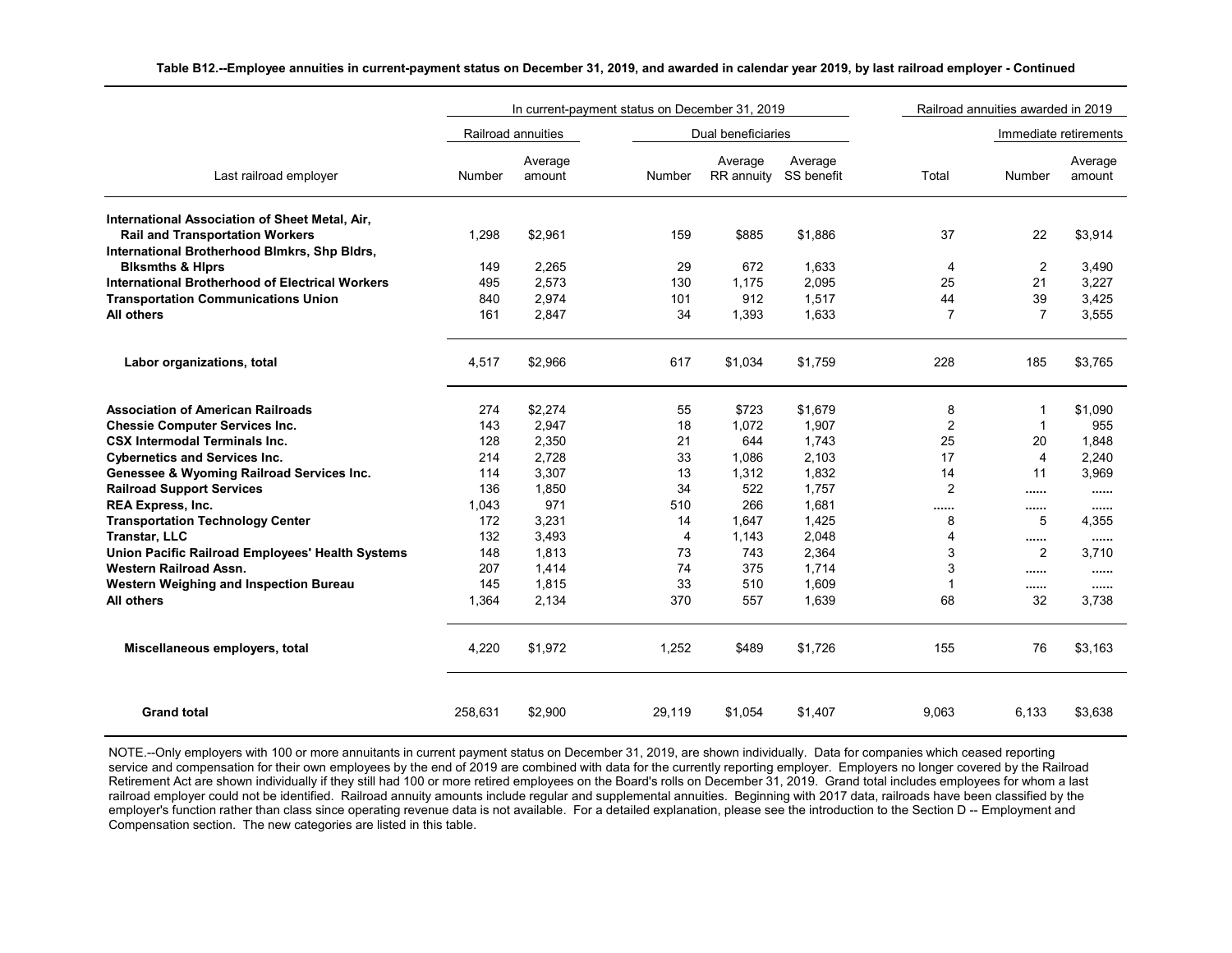#### **Table B13.--Supplemental employee annuities in current-payment status on September 30, 2020, and awarded in fiscal year 2020, by type, supplemental amount, and combined amount**

|                                                               |         | 1974 Act annuities<br>In current-payment status | Awarded in fiscal<br>vear 2020 |                |  |
|---------------------------------------------------------------|---------|-------------------------------------------------|--------------------------------|----------------|--|
| <b>Annuity Amount</b>                                         | Number  | Percent                                         | Number                         | Percent        |  |
| <b>Supplemental Annuity Amount</b>                            |         |                                                 |                                |                |  |
| Less than \$10.00                                             | 62      | (1)                                             | 1                              | (1)            |  |
| \$10.00 to \$19.99                                            | 174     | (1)                                             | 4                              | (1)            |  |
| \$20.00 to \$29.99                                            | 5,723   | 5                                               | 146                            | 6              |  |
| \$30.00 to \$39.99                                            | 7,568   | 7                                               | 232                            | 10             |  |
|                                                               | 1,014   | $\mathbf{1}$                                    | 22                             | 1              |  |
|                                                               | 299,903 | 87                                              | 21,981                         | 83             |  |
|                                                               | 114,444 | 100                                             | 2,386                          | 100            |  |
| Average amount                                                |         | \$42                                            |                                | \$41           |  |
| <b>Combined Amount, Regular</b><br>and Supplemental Annuities |         |                                                 |                                |                |  |
| Less than \$2,000.00                                          | 1,856   | 2                                               | 13                             | 1              |  |
| \$2,000.00 to \$2,199.99                                      | 1,346   | $\mathbf{1}$                                    | $\mathbf{1}$                   | (1)            |  |
| \$2,200.00 to \$2,399.99                                      | 2,544   | 2                                               | 9                              | (1)            |  |
| \$2,400.00 to \$2,599.99                                      | 4,041   | 4                                               | 13                             | 1              |  |
| \$2,600.00 to \$2,799.99                                      | 5,439   | 5                                               | 30                             | $\mathbf{1}$   |  |
| \$2,800.00 to \$2,999.99                                      | 7,491   | $\overline{7}$                                  | 57                             | $\overline{2}$ |  |
| \$3,000.00 to \$3,199.99                                      | 10,248  | 9                                               | 64                             | 3              |  |
| \$3,200.00 to \$3,399.99                                      | 12,191  | 11                                              | 85                             | 4              |  |
| \$3,400.00 to \$3,599.99                                      | 12,472  | 11                                              | 126                            | 5              |  |
| \$3,600.00 to \$3,799.99                                      | 11,860  | 10                                              | 172                            | 7              |  |
| \$3,800.00 to \$3,999.99                                      | 11,282  | 10                                              | 193                            | 8              |  |
| \$4,000.00 to \$4,299.99                                      | 13,929  | 12                                              | 352                            | 15             |  |
| \$4,300.00 to \$4,599.99                                      | 9,892   | 9                                               | 302                            | 13             |  |
| \$4,600.00 to \$4,899.99                                      | 6,029   | 5                                               | 327                            | 14             |  |
| \$4,900.00 and over                                           | 3,824   | 3                                               | 642                            | 27             |  |
|                                                               | 114,444 | 100                                             | 2,386                          | 100            |  |
| Average amount                                                | \$3,597 |                                                 |                                | \$4,346        |  |

<sup>1</sup> Less than 0.5 percent.

<sup>2</sup> Maximum supplemental annuity for 1974 Act cases is \$43.

<sup>3</sup> Includes annuities reduced for receipt of private pensions attributable to employer contributions: 185 1974 Act in current-payment status averaging \$21; and two awarded averaging \$22.

NOTE.--Numbers in current-payment status and awarded exclude 31,551 and 638 cases, respectively, where the supplemental annuity was completely offset by a private pension attributable to employer contributions. Excludes partition payments to spouses and divorced spouses where the employee is deceased. Supplemental annuity averages are after court-ordered partitions. There are no annuitants receiving 1937 Act supplemental annuities.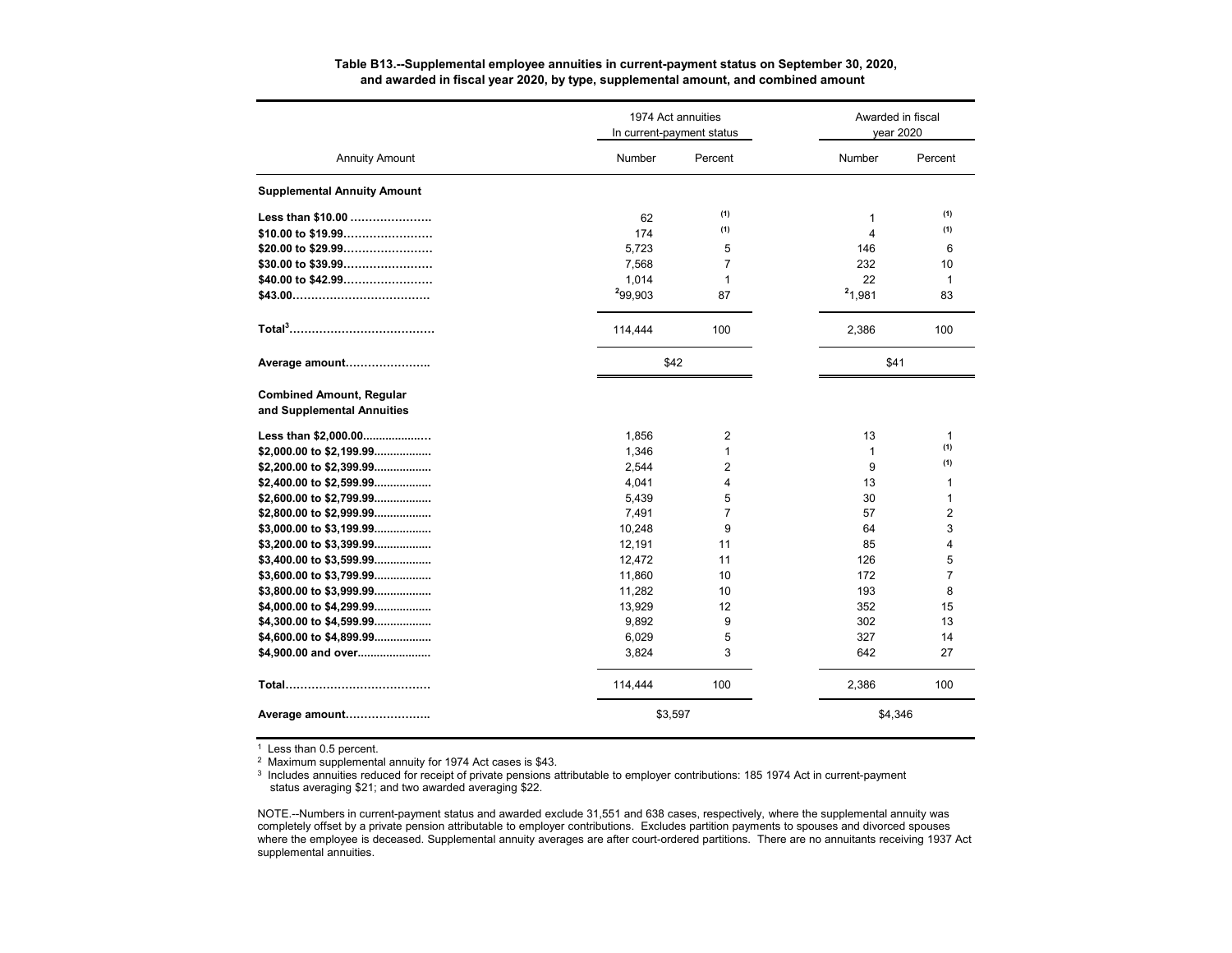| Age of annuitant <sup>1</sup>                   | Number          | Percent        |
|-------------------------------------------------|-----------------|----------------|
| IN CURRENT-PAYMENT STATUS ON SEPTEMBER 30, 2020 |                 |                |
|                                                 | 926             |                |
|                                                 | 1,712           |                |
|                                                 | 2,438           | $\mathfrak{p}$ |
|                                                 | 3,279           | 3              |
|                                                 | 4,110           | Δ              |
|                                                 | 29,091          | 25             |
|                                                 | 29,852          | 26             |
|                                                 | 19,364          | 17             |
|                                                 | 11,090          | 10             |
|                                                 | 7,099           | 6              |
|                                                 | 5,483           | 5              |
|                                                 | 114,444<br>73.9 | 100            |
| <b>AWARDED IN FISCAL YEAR 2020</b>              | 1,217           | 51             |
|                                                 | 149             | 6              |
|                                                 | 166             |                |
|                                                 | 117             | 5              |
|                                                 | 110             | 5              |
|                                                 | 315             | 13             |
|                                                 | 312             | 13             |
|                                                 | 2,386           | 100            |
|                                                 | 62.8            |                |

Table B14.--Supplemental employee annuities in current-payment status on September 30, 2020, and awarded in fiscal year 2020, by age of annuitant

<sup>1</sup> Age at end of fiscal year 2020 for annuities in current-payment status at end of year, and age on supplemental annuity beginning date for annuities awarded in year.

NOTE .-- Excludes partition payments to spouses and divorced spouses where the employee is deceased.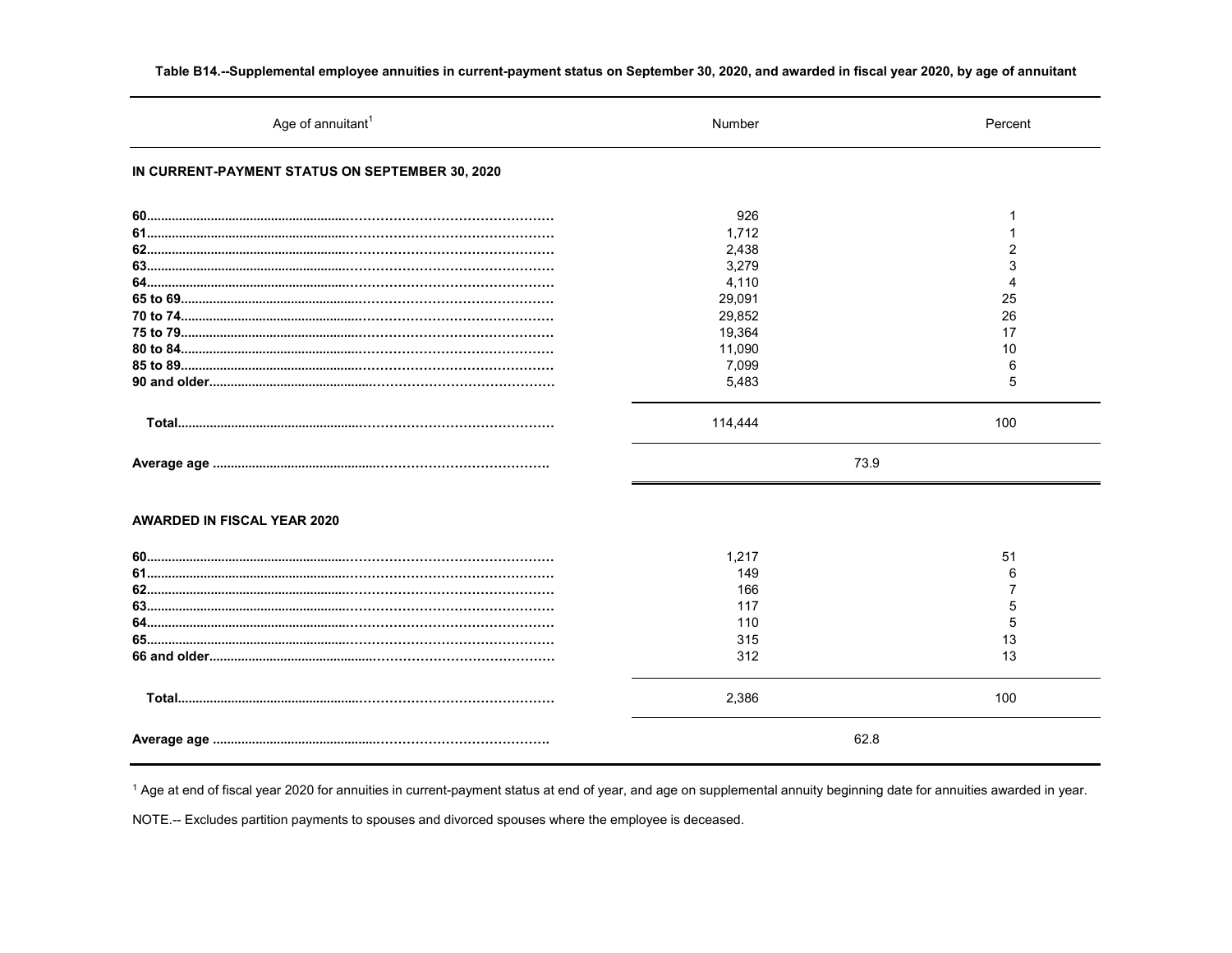#### **Table B15.--Number and average amount of retired-employee family benefits in current-payment status on December 31, 2019, by type of employee annuity, family composition, and basis of computation**

|                                                           |                    | Total             |                              |                      |                     | Age annuities                |                                                  |                   |                              | <b>Disability annuities</b> |                   |                              |  |
|-----------------------------------------------------------|--------------------|-------------------|------------------------------|----------------------|---------------------|------------------------------|--------------------------------------------------|-------------------|------------------------------|-----------------------------|-------------------|------------------------------|--|
|                                                           |                    |                   |                              |                      | Awarded age annuity |                              | Disability converted to age annuity <sup>1</sup> |                   |                              |                             |                   |                              |  |
|                                                           |                    | Average           |                              |                      | Average             |                              |                                                  | Average           |                              |                             | Average           |                              |  |
| Family<br>beneficiaries<br>in current-payment status      | Number             | Monthly<br>amount | Regular<br>formula<br>amount | Number               | Monthly<br>amount   | Regular<br>formula<br>amount | Number                                           | Monthly<br>amount | Regular<br>formula<br>amount | Number                      | Monthly<br>amount | Regular<br>formula<br>amount |  |
| All annuities:                                            |                    |                   |                              |                      |                     |                              |                                                  |                   |                              |                             |                   |                              |  |
| Employee only <sup>2</sup><br>Employee and spouse         | 115,829<br>142,802 | \$2,617<br>4,222  | \$2,610<br>4,222             | 75,407<br>112,654    | \$2,632<br>4,376    | \$2,631<br>4,376             | 22,219<br>26,627                                 | \$2,429<br>3,557  | \$2,426<br>3,557             | 18,203<br>3,521             | \$2,783<br>4,351  | \$2,746<br>4,351             |  |
|                                                           | 258,631            | \$3,503           | \$3,500                      | 188,061              | \$3,677             | \$3,676                      | 48,846                                           | \$3,044           | \$3,042                      | 21,724                      | \$3,037           | \$3,006                      |  |
| Computed under regular formula:                           |                    |                   |                              |                      |                     |                              |                                                  |                   |                              |                             |                   |                              |  |
| Employee only <sup>2</sup><br>Employee and spouse         | 114,640<br>142,792 | \$2,614<br>4,222  | \$2,614<br>4,222             | 75,327<br>112,650    | \$2,632<br>4,376    | \$2,632<br>4,376             | 22,095<br>26,624                                 | \$2,428<br>3,557  | \$2,428<br>3,557             | 17,218<br>3,518             | \$2,774<br>4,351  | \$2,774<br>4,351             |  |
|                                                           | 257,432            | \$3,506           | \$3,506                      | 187,977              | \$3,677             | \$3,677                      | 48,719                                           | \$3,045           | \$3,045                      | 20,736                      | \$3,041           | \$3,041                      |  |
| Computed under special minimum<br>guaranty <sup>3</sup> : |                    |                   |                              |                      |                     |                              |                                                  |                   |                              |                             |                   |                              |  |
| Employee only <sup>2</sup><br>Employee and spouse         | 1,189<br>10        | \$2,872<br>3,223  | \$2,197<br>2,817             | 80<br>$\overline{4}$ | \$2,557<br>2,896    | \$1,695<br>2,347             | 124<br>3                                         | \$2,536<br>2,850  | \$2,077<br>2,472             | 985<br>3                    | \$2,940<br>4,033  | \$2,253<br>3,791             |  |
| Total                                                     | 1,199              | \$2,875           | \$2,203                      | 84                   | \$2,573             | \$1,726                      | 127                                              | \$2,543           | \$2,087                      | 988                         | \$2,943           | \$2,258                      |  |

<sup>1</sup>A disability annuity ends when the retiree attains full retirement age, at which time the annuity converts to an age and service annuity. Consequently, these annuitants are receiving age and service annuities. Full retirement age gradually increases, from age 65 to 67, for those born between 1937 and 1960. It is age 67 for those born after 1959 and age 65 for those born before 1938.

 $^{\text{2}}$  Includes employees with a divorced spouse(s) (but no spouse) on the rolls.

 $^3$  Monthly amount based on social security formulas, which include allowances for family members not eligible for railroad annuities.

NOTE.--Data exclude families where a spouse annuity was in current-payment status but the employee annuity was being temporarily withheld on December 31, 2019. Amounts exclude divorced spouse annuities.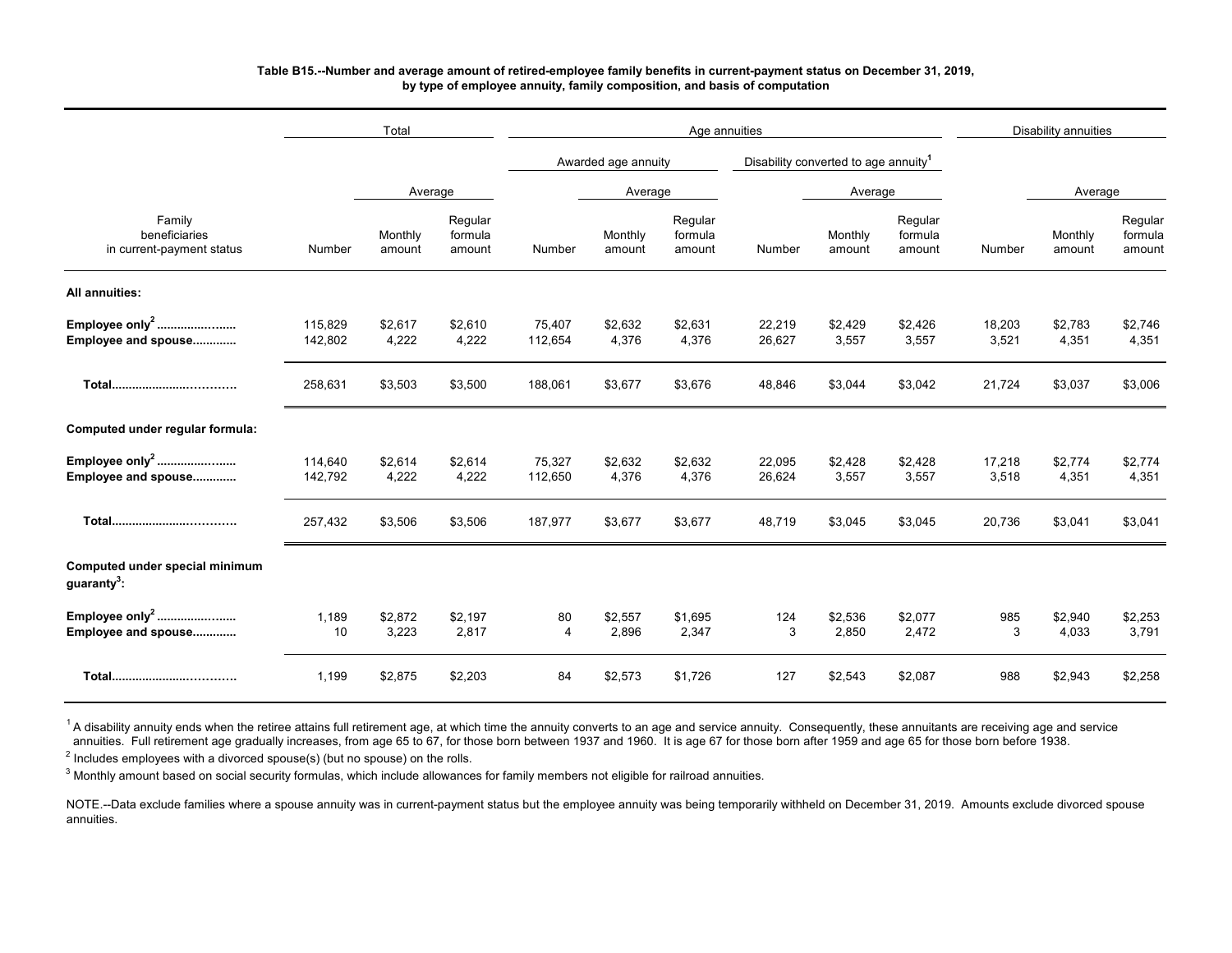#### **Table B16.--Retired-employee family benefits in current-payment status on December 31, 2019, by family composition and amount**

|                            |        |                | Employee only on rolls <sup>1</sup><br>Regular and<br>Regular<br>supplemental annuities<br>annuity only |                       |                |                |        |                           | Employee and spouse on rolls          |                |
|----------------------------|--------|----------------|---------------------------------------------------------------------------------------------------------|-----------------------|----------------|----------------|--------|---------------------------|---------------------------------------|----------------|
|                            | Total  |                |                                                                                                         |                       |                |                |        | Regular<br>annuities only | Regular and<br>supplemental annuities |                |
| Family amount <sup>2</sup> | Number | Percent        | Number                                                                                                  | Percent               | Number         | Percent        | Number | Percent                   | Number                                | Percent        |
| Less than \$200.00         | 5.625  | $\overline{2}$ | 4,020                                                                                                   | 5                     | $\overline{4}$ | (3)            | 1.601  | $\overline{2}$            |                                       |                |
| \$200.00 to \$399.99       | 3.707  | $\overline{1}$ | 2,354                                                                                                   | 3                     | 24             | (3)            | 1,326  | $\overline{2}$            | 3                                     | (3)            |
| \$400.00 to \$599.99       | 3.101  | $\overline{1}$ | 1,987                                                                                                   | 3                     | 79             | (3)            | 1,033  | $\overline{2}$            | $\overline{2}$                        | (3)            |
| \$600.00 to \$799.99       | 3,032  | $\overline{1}$ | 1,903                                                                                                   | 3                     | 110            | (3)            | 1,012  | $\overline{2}$            | $\overline{7}$                        | (3)            |
|                            | 3.018  | $\mathbf{1}$   | 1,823                                                                                                   | $\overline{2}$        | 103            | (3)            | 1.083  | $\overline{2}$            | 9                                     | (3)            |
| \$1,000.00 to \$1,199.99   | 3,303  | $\mathbf{1}$   | 2,095                                                                                                   | 3                     | 89             | (3)            | 1,105  | $\overline{2}$            | 14                                    | (3)            |
| \$1,200.00 to \$1,399.99   | 4,362  | $\overline{2}$ | 2,862                                                                                                   | $\overline{4}$        | 107            | (3)            | 1,374  | $\overline{2}$            | 19                                    | (3)            |
| \$1,400.00 to \$1,599.99   | 5.721  | $\overline{2}$ | 3.802                                                                                                   | 5                     | 150            | (3)            | 1.739  | 3                         | 30                                    | (3)            |
| \$1,600.00 to \$1,799.99   | 7,236  | 3              | 4,669                                                                                                   | 6                     | 244            | 1              | 2,278  | 3                         | 45                                    | (3)            |
| \$1,800.00 to \$1,999.99   | 8.522  | 3              | 5,345                                                                                                   | 7                     | 469            | 1              | 2,625  | 4                         | 83                                    | (3)            |
| \$2,000.00 to \$2,099.99   | 4,806  | $\overline{2}$ | 2,883                                                                                                   | $\overline{4}$        | 388            | 1              | 1,461  | $\overline{2}$            | 74                                    | (3)            |
| \$2,100.00 to \$2,199.99   | 5.096  | 2              | 2,946                                                                                                   | $\boldsymbol{\Delta}$ | 511            | $\mathbf{1}$   | 1.542  | $\overline{2}$            | 97                                    | (3)            |
| \$2,200.00 to \$2,299.99   | 5.639  | $\overline{2}$ | 3,198                                                                                                   | 4                     | 736            | $\overline{2}$ | 1,584  | $\overline{2}$            | 121                                   | (3)            |
| \$2,300.00 to \$2,399.99   | 6,140  | $\overline{2}$ | 3,408                                                                                                   | 5                     | 868            | 2              | 1,711  | 3                         | 153                                   | (3)            |
| \$2,400.00 to \$2,499.99   | 6.250  | $\overline{2}$ | 3,245                                                                                                   | 4                     | 1,066          | 3              | 1.740  | 3                         | 199                                   | (3)            |
| \$2,500.00 to \$2,599.99   | 6,272  | $\overline{2}$ | 2,914                                                                                                   | 4                     | 1,177          | 3              | 1,923  | 3                         | 258                                   | (3)            |
| \$2,600.00 to \$2,699.99   | 6.067  | $\overline{c}$ | 2,547                                                                                                   | 3                     | 1,284          | 3              | 1,879  | 3                         | 357                                   | (3)            |
| \$2,700.00 to \$2,799.99   | 6,083  | $\overline{2}$ | 2,345                                                                                                   | 3                     | 1,403          | 3              | 1,815  | 3                         | 520                                   | -1             |
| \$2,800.00 to \$2,899.99   | 6,058  | 2              | 2,085                                                                                                   | 3                     | 1,601          | 4              | 1,761  | 3                         | 611                                   | -1             |
| \$2,900.00 to \$2,999.99   | 5.986  | $\overline{2}$ | 1,870                                                                                                   | 3                     | 1,814          | 4              | 1,629  | $\overline{2}$            | 673                                   |                |
| \$3,000.00 to \$3,099.99   | 6,062  | $\overline{2}$ | 1,668                                                                                                   | $\overline{2}$        | 2,030          | 5              | 1,585  | $\overline{2}$            | 779                                   |                |
| \$3,100.00 to \$3,199.99   | 6.119  | $\overline{2}$ | 1,503                                                                                                   | $\overline{2}$        | 2,199          | 5              | 1,549  | $\overline{c}$            | 868                                   |                |
| \$3,200.00 to \$3,299.99   | 5.919  | $\overline{2}$ | 1,319                                                                                                   | $\overline{2}$        | 2,127          | 5              | 1,437  | $\overline{2}$            | 1,036                                 | 1              |
| \$3,300.00 to \$3,399.99   | 6.080  | $\overline{2}$ | 1,291                                                                                                   | $\overline{2}$        | 2,138          | 5              | 1,524  | $\overline{2}$            | 1,127                                 | 1              |
| \$3,400.00 to \$3,499.99   | 6,035  | $\overline{2}$ | 1,220                                                                                                   | $\overline{2}$        | 2,146          | 5              | 1,396  | $\overline{2}$            | 1,273                                 | $\overline{c}$ |
| \$3,500.00 to \$3,599.99   | 5,934  | $\overline{2}$ | 1,057                                                                                                   | $\mathbf 1$           | 2,048          | 5              | 1,369  | $\overline{2}$            | 1,460                                 | $\overline{2}$ |
| \$3,600.00 to \$3,699.99   | 5.765  | $\overline{2}$ | 1,033                                                                                                   | $\mathbf{1}$          | 1,915          | 5              | 1,280  | $\overline{2}$            | 1,537                                 | 2              |
| \$3,700.00 to \$3,799.99   | 5,511  | $\overline{c}$ | 918                                                                                                     | $\mathbf{1}$          | 1,846          | 4              | 1,131  | $\overline{2}$            | 1,616                                 | $\overline{c}$ |
| \$3,800.00 to \$3,899.99   | 5.275  | $\overline{2}$ | 818                                                                                                     | $\mathbf{1}$          | 1.747          | 4              | 1.048  | $\overline{2}$            | 1,662                                 | $\overline{2}$ |
| \$3,900.00 to \$3,999.99   | 5.077  | $\overline{2}$ | 724                                                                                                     | $\mathbf{1}$          | 1.677          | 4              | 1,039  | $\overline{2}$            | 1,637                                 | 2              |
| \$4,000.00 to \$4,099.99   | 4.735  | $\overline{2}$ | 657                                                                                                     | $\mathbf{1}$          | 1,464          | 4              | 937    | 1                         | 1,677                                 | $\overline{c}$ |
| \$4,100.00 to \$4,199.99   | 4,539  | $\overline{2}$ | 596                                                                                                     | $\mathbf 1$           | 1,348          | 3              | 847    | 1                         | 1,748                                 | $\overline{2}$ |
| \$4,200.00 to \$4,299.99   | 4,381  | $\overline{2}$ | 585                                                                                                     | $\mathbf 1$           | 1,206          | 3              | 830    | 1                         | 1,760                                 | 2              |
| \$4,300.00 to \$4,399.99   | 4.141  | $\overline{2}$ | 471                                                                                                     | $\mathbf{1}$          | 1,026          | $\overline{2}$ | 738    | 1                         | 1,906                                 | 3              |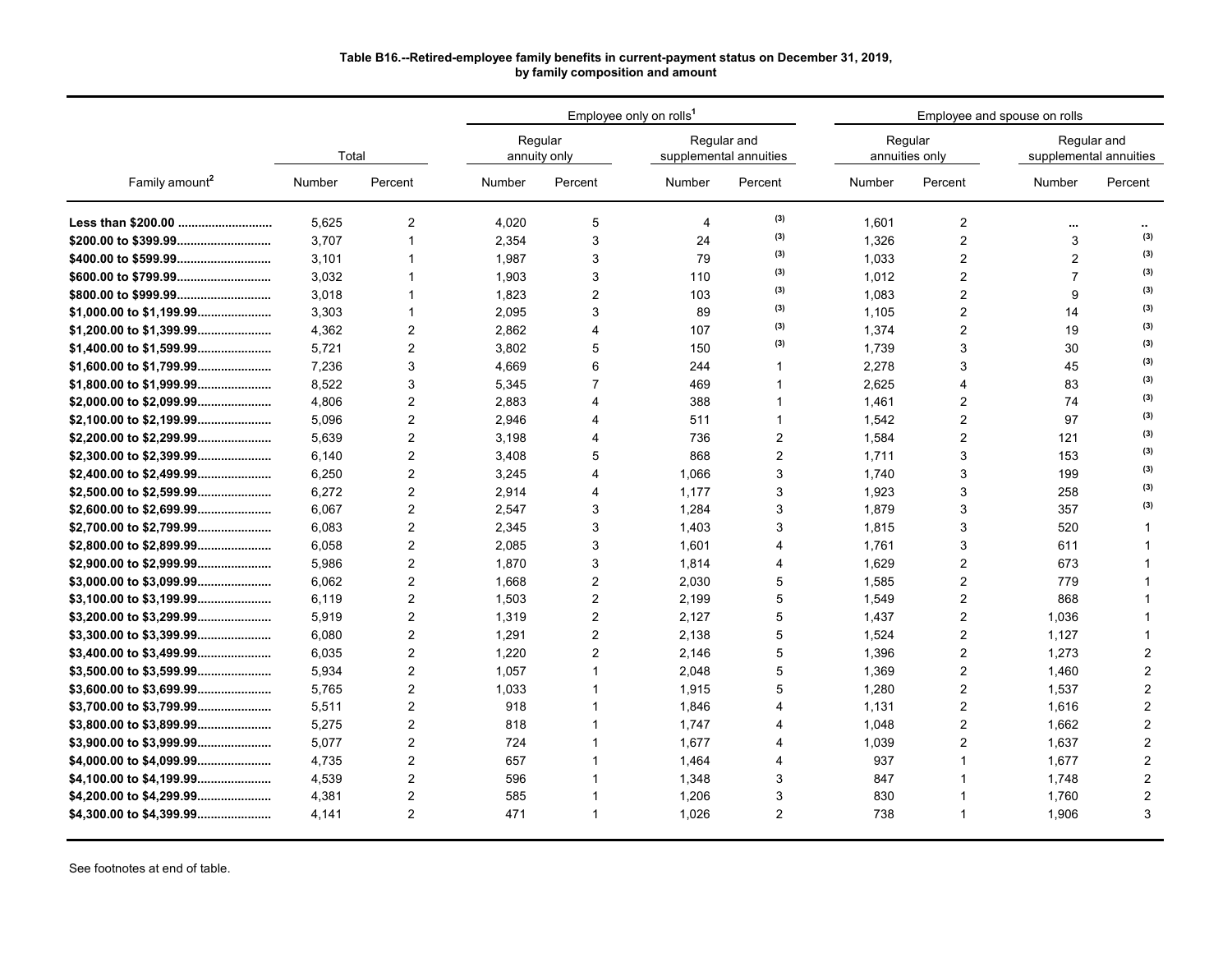### **Table B16.--Retired-employee family benefits in current-payment status on December 31, 2019, by family composition and amount - Continued**

|                            |         |                |                       |                      | Employee only on rolls <sup>1</sup> |                                       |         |                           | Employee and spouse on rolls |                                       |
|----------------------------|---------|----------------|-----------------------|----------------------|-------------------------------------|---------------------------------------|---------|---------------------------|------------------------------|---------------------------------------|
|                            | Total   |                | annuity only          | Regular              |                                     | Regular and<br>supplemental annuities |         | Regular<br>annuities only |                              | Regular and<br>supplemental annuities |
| Family amount <sup>2</sup> | Number  | Percent        | Number                | Percent              | Number                              | Percent                               | Number  | Percent                   | Number                       | Percent                               |
| \$4,400.00 to \$4,499.99   | 4.118   | 2              | 446                   | 1                    | 905                                 | $\overline{2}$                        | 753     | 1                         | 2,014                        | 3                                     |
| \$4,500.00 to \$4,599.99   | 4,025   | 2              | 359                   | (3)                  | 837                                 | $\overline{2}$                        | 735     |                           | 2,094                        | 3                                     |
| \$4,600.00 to \$4,699.99   | 3,972   | $\overline{2}$ | 300                   | (3)                  | 779                                 | $\overline{2}$                        | 727     | 1                         | 2,166                        | 3                                     |
| \$4,700.00 to \$4,799.99   | 3,953   | $\overline{2}$ | 256                   | (3)                  | 587                                 | 1                                     | 670     |                           | 2,440                        | 3                                     |
| \$4,800.00 to \$4,899.99   | 3.763   | 1              | 164                   | (3)                  | 454                                 | 1                                     | 703     | 1                         | 2,442                        | 3                                     |
| \$4,900.00 to \$4,999.99   | 3,668   | 1              | 128                   | (3)                  | 357                                 | 1                                     | 726     | 1                         | 2,457                        | 3                                     |
| \$5,000.00 to \$5,099.99   | 3,690   | 1              | 113                   | (3)                  | 271                                 | $\mathbf{1}$                          | 800     | 1                         | 2,506                        | 3                                     |
| \$5,100.00 to \$5,199.99   | 3,476   | 1              | 47                    | (3)                  | 177                                 | (3)                                   | 805     | 1                         | 2,447                        | 3                                     |
| \$5,200.00 to \$5,299.99   | 3,267   | 1              | 26                    | (3)                  | 119                                 | (3)                                   | 730     |                           | 2,392                        | 3                                     |
| \$5,300.00 to \$5,399.99   | 3,121   | 1              | 8                     | (3)                  | 43                                  | (3)                                   | 722     |                           | 2,348                        | 3                                     |
| \$5,400.00 to \$5,499.99   | 3.109   | 1              | 5                     | (3)                  | 26                                  | (3)                                   | 759     | 1                         | 2,319                        | 3                                     |
| \$5,500.00 to \$5,599.99   | 2,970   | 1              | 3                     | (3)                  | 20                                  | (3)                                   | 698     | 1                         | 2,249                        | 3                                     |
| \$5,600.00 to \$5,699.99   | 2.873   | 1              | 5                     | (3)                  | 14                                  | (3)                                   | 667     |                           | 2,187                        | 3                                     |
| \$5,700.00 to \$5,799.99   | 2,953   | 1              | $\overline{2}$        | (3)                  | 12                                  | (3)                                   | 738     | 1                         | 2,201                        | 3                                     |
| \$5,800.00 to \$5,899.99   | 2.724   | 1              | $\overline{A}$        | (3)                  | 13                                  | (3)                                   | 696     |                           | 2,011                        | 3                                     |
| \$5,900.00 to \$5,999.99   | 2,585   | 1              | $\boldsymbol{\Delta}$ | (3)                  | 5                                   | (3)                                   | 678     | 1                         | 1,898                        | 3                                     |
| \$6,000.00 to \$6,099.99   | 2,550   | 1              |                       | $\ddot{\phantom{a}}$ | 3                                   | (3)                                   | 697     | 1                         | 1,850                        | $\overline{2}$                        |
| \$6,100.00 to \$6,199.99   | 2,390   | 1              | $\mathbf{1}$          | (3)                  | 5                                   | (3)                                   | 616     | 1                         | 1,768                        | 2                                     |
| \$6,200.00 to \$6,299.99   | 2.219   | 1              |                       | ٠.                   | 5                                   | (3)                                   | 628     | 1                         | 1,586                        | 2                                     |
| \$6,300.00 to \$6,399.99   | 2,112   | 1              | $\cdots$              |                      | 6                                   | (3)                                   | 589     | 1                         | 1,517                        | 2                                     |
| \$6,400.00 to \$6,499.99   | 1,950   | 1              | $\overline{2}$        | (3)                  | 3                                   | (3)                                   | 623     |                           | 1,322                        | 2                                     |
| \$6,500.00 to \$6,599.99   | 1,874   | 1              |                       | ٠.                   | 3                                   | (3)                                   | 585     |                           | 1,286                        | 2                                     |
| \$6,600.00 to \$6,699.99   | 1.672   |                | $\mathbf{1}$          | (3)                  | 3                                   | (3)                                   | 544     | 1                         | 1,124                        | 1                                     |
| \$6,700.00 to \$6,799.99   | 1,505   | 1              |                       |                      | $\mathbf{1}$                        | (3)                                   | 474     | 1                         | 1,030                        |                                       |
| \$6,800.00 to \$6,899.99   | 1,363   | 1              | $\cdots$              | $\ddotsc$            | $\overline{2}$                      | (3)                                   | 438     | 1                         | 923                          | 1                                     |
| \$6,900.00 and over        | 5,132   | $\overline{2}$ |                       |                      | $\ddotsc$                           | $\ddot{\phantom{1}}$                  | 1,562   | 2                         | 3,570                        | 5                                     |
|                            | 258.631 | 100            | 74,035                | 100                  | 41,794                              | 100                                   | 67,294  | 100                       | 75.508                       | 100                                   |
| Average family benefit     | \$3,504 |                | \$2,167               |                      | \$3,414                             |                                       | \$3,347 |                           | \$5,002                      |                                       |

<sup>1</sup> Includes employees with a divorced spouse(s) (but no spouse) on the rolls.

<sup>2</sup> Excludes divorced spouse annuities.

<sup>3</sup> Less than 0.5 percent.

NOTE.--Data exclude families where a spouse annuity was in current-payment status but the employee annuity was being temporarily withheld on December 31, 2019. Under the railroad retirement formulas, the highest amount that could be paid to an employee alone who began work on January 1 of the year (s)he attained age 22 and retired at age 65 in December 2019, was \$5,374 if a supplemental annuity was also payable and \$5,331 if not. If the employee had a spouse eligible for an annuity, the corresponding family maximums were \$7,921 and \$7,878, respectively. Employees retiring at a later age or beginning work earlier could be entitled to higher benefits.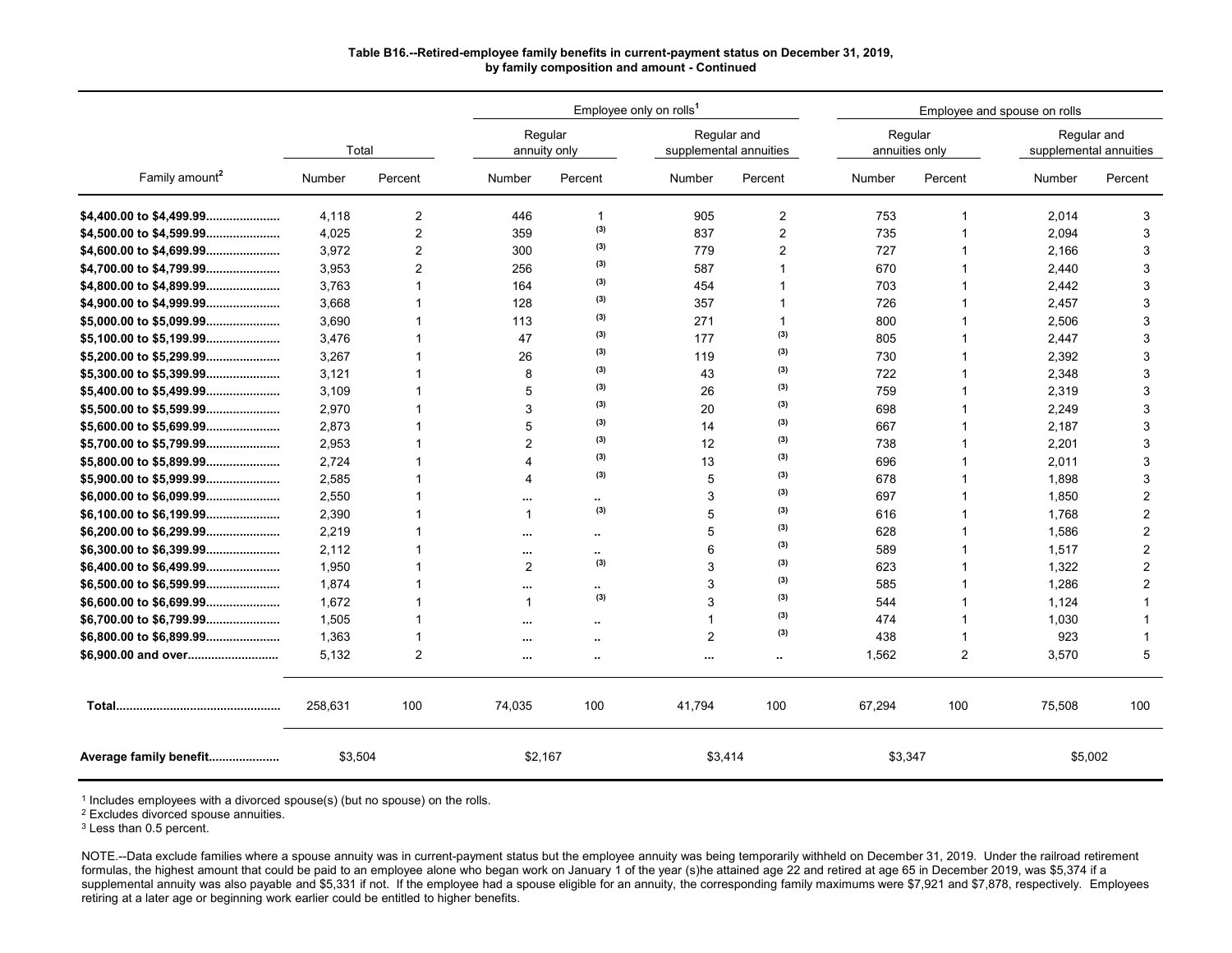|                                                    |               |                |                |                |                                      | Spouse annuities |        |                                                   |             |                      |                 |                      |
|----------------------------------------------------|---------------|----------------|----------------|----------------|--------------------------------------|------------------|--------|---------------------------------------------------|-------------|----------------------|-----------------|----------------------|
|                                                    |               |                |                |                | Beginning at full                    |                  |        | Beginning before full retirement age <sup>1</sup> |             |                      | Divorced spouse |                      |
|                                                    | All annuities |                | Total          |                | retirement age <sup>1</sup> or older |                  | Full   |                                                   | Reduced     |                      | annuities       |                      |
| Amount of annuity                                  | Number        | Percent        | Number Percent |                |                                      | Number Percent   |        | Number Percent                                    | Number      | Percent              |                 | Number Percent       |
| IN CURRENT-PAYMENT STATUS<br>ON SEPTEMBER 30, 2020 |               |                |                |                |                                      |                  |        |                                                   |             |                      |                 |                      |
| Less than \$50.00                                  | 4.642         | 3              | 4,555          | 3              | 1.194                                | 6                | 5      | (2)                                               | 3,356       | 8                    | 87              | 2                    |
| $$50.00$ to $$99.99$                               | 6,197         | 4              | 6,063          | 4              | 1,511                                | 8                | 17     | (2)                                               | 4,535       | 11                   | 134             | 3                    |
| \$100.00 to \$149.99                               | 4,769         | 3              | 4,603          | 3              | 1,227                                | 7                | 34     | (2)                                               | 3,342       | 8                    | 166             | 3                    |
| \$150.00 to \$199.99                               | 4.491         | 3              | 4.289          | 3              | 1.008                                | 5                | 122    | (2)                                               | 3,159       | $\overline{7}$       | 202             | $\overline{4}$       |
| \$200.00 to \$249.99                               | 4,129         | 3              | 3,908          | 3              | 926                                  | 5                | 303    | (2)                                               | 2,679       | 6                    | 221             | 4                    |
| \$250.00 to \$299.99                               | 3,851         | 3              | 3.656          | 3              | 869                                  | 5                | 563    | $\mathbf{1}$                                      | 2,224       | 5                    | 195             | $\overline{4}$       |
| \$300.00 to \$349.99                               | 3,614         | $\overline{2}$ | 3,388          | $\overline{2}$ | 777                                  | 4                | 851    | $\overline{1}$                                    | 1,760       | $\overline{4}$       | 226             | $\overline{4}$       |
| \$350.00 to \$399.99                               | 3,805         | 3              | 3,600          | 3              | 770                                  | 4                | 1,446  | $\overline{2}$                                    | 1,384       | 3                    | 205             | $\overline{4}$       |
| \$400.00 to \$499.99                               | 7,586         | 5              | 7,278          | 5              | 1,302                                | $\overline{7}$   | 4,067  | 5                                                 | 1,909       | $\overline{4}$       | 308             | 6                    |
| $$500.00$ to $$599.99$                             | 6.598         | $\overline{4}$ | 6.362          | $\overline{4}$ | 1.119                                | 6                | 3,989  | 5                                                 | 1,254       | 3                    | 236             | 5                    |
| \$600.00 to \$699.99                               | 5,858         | $\overline{4}$ | 5,587          | 4              | 980                                  | 5                | 3,307  | $\overline{4}$                                    | 1,300       | 3                    | 271             | 5                    |
| \$700.00 to \$799.99                               | 5,589         | $\overline{4}$ | 5,091          | 4              | 771                                  | $\overline{4}$   | 2,471  | 3                                                 | 1,849       | 4                    | 498             | 10                   |
| \$800.00 to \$899.99                               | 5,686         | $\overline{4}$ | 4.987          | 4              | 685                                  | 4                | 1,814  | 2                                                 | 2,488       | 6                    | 699             | 13                   |
| \$900.00 to \$999.99                               | 5.289         | $\overline{4}$ | 4.686          | 3              | 677                                  | $\overline{4}$   | 1.209  | 1                                                 | 2.800       | $\overline{7}$       | 603             | 12                   |
| \$1,000.00 to \$1,099.99                           | 4,821         | 3              | 4,468          | 3              | 603                                  | 3                | 1,022  | $\mathbf{1}$                                      | 2,843       | $\overline{7}$       | 353             | $\overline{7}$       |
| \$1,100.00 to \$1,199.99                           | 4,263         | 3              | 3.924          | 3              | 561                                  | 3                | 1,008  | $\mathbf{1}$                                      | 2,355       | 6                    | 339             | $\overline{7}$       |
| \$1,200.00 to \$1,299.99                           | 3.874         | 3              | 3.597          | 3              | 654                                  | $\overline{4}$   | 1,370  | $\overline{2}$                                    | 1.573       | $\overline{4}$       | 277             | 5                    |
| \$1,300.00 to \$1,399.99                           | 3,866         | 3              | 3,707          | 3              | 588                                  | 3                | 2,218  | 3                                                 | 901         | $\mathbf{2}$         | 159             | 3                    |
| $$1,400.00$ to $$1,499.99$                         | 4,486         | 3              | 4,452          | 3              | 471                                  | 3                | 3,567  | $\overline{4}$                                    | 414         | $\mathbf{1}$         | 34              | $\mathbf{1}$         |
| \$1,500.00 to \$1,549.99                           | 2,898         | $\overline{2}$ | 2,896          | $\overline{2}$ | 219                                  | $\mathbf{1}$     | 2,553  | 3                                                 | 124         | (2)                  | 2               | (2)                  |
| \$1,550.00 to \$1,599.99                           | 3,288         | $\overline{2}$ | 3,288          | $\overline{2}$ | 204                                  | 1                | 3,022  | $\overline{4}$                                    | 62          | (2)                  |                 | ٠.                   |
| \$1,600.00 to \$1,649.99                           | 3,590         | $\overline{2}$ | 3,590          | 3              | 177                                  | $\mathbf{1}$     | 3,357  | $\overline{4}$                                    | 56          | (2)                  |                 | ٠.                   |
| $$1,650.00$ to $$1,699.99$                         | 3.746         | 3              | 3.746          | 3              | 141                                  | $\mathbf{1}$     | 3,568  | $\overline{4}$                                    | 37          | (2)                  | $\cdots$        | $\ddot{\phantom{a}}$ |
| \$1,700.00 to \$1,749.99                           | 3,775         | 3              | 3,775          | 3              | 132                                  | $\mathbf{1}$     | 3,621  | $\overline{4}$                                    | 22          | (2)                  |                 | $\cdot$ .            |
| \$1,750.00 to \$1,799.99                           | 3,819         | 3              | 3,819          | 3              | 136                                  | $\mathbf{1}$     | 3,666  | 5                                                 | 17          | (2)                  | $\cdots$        | $\ddot{\phantom{a}}$ |
| \$1,800.00 to \$1,899.99                           | 7,683         | 5              | 7,683          | 5              | 200                                  | $\mathbf{1}$     | 7,465  | 9                                                 | 18          | (2)                  |                 | $\ddot{\phantom{1}}$ |
| \$1,900.00 to \$1,999.99                           | 7,196         | 5              | 7.196          | 5              | 165                                  | $\mathbf{1}$     | 7,023  | 9                                                 | 8           | (2)                  | $\cdots$        | $\ddot{\phantom{a}}$ |
| \$2,000.00 to \$2,099.99                           | 6,207         | $\overline{4}$ | 6,207          | 4              | 110                                  | $\mathbf{1}$     | 6,094  | $\overline{7}$                                    | 3           | (2)                  |                 | $\ddot{\phantom{a}}$ |
| \$2,100.00 to \$2,199.99                           | 5,127         | 3              | 5.127          | 4              | 89                                   | (2)              | 5,037  | 6                                                 | $\mathbf 1$ | (2)                  |                 | $\ddot{\phantom{a}}$ |
| \$2,200.00 to \$2,299.99                           | 3.534         | $\overline{2}$ | 3.534          | $\overline{2}$ | 47                                   | (2)              | 3,487  | $\overline{4}$                                    |             |                      |                 | ٠.                   |
| \$2,300.00 and over                                | 3,135         | $\overline{2}$ | 3,135          | $\overline{2}$ | 120                                  | $\mathbf{1}$     | 3,015  | $\overline{4}$                                    | $\cdots$    | $\ddot{\phantom{a}}$ | $\cdots$        | $\ddot{\phantom{a}}$ |
|                                                    | 147.412       | 100            | 142.197        | 100            | 18.433                               | 100              | 81,291 | 100                                               | 42.473      | 100                  | 5,215           | 100                  |
| Average annuity                                    |               | \$1,088        |                | \$1.102        |                                      | \$641            |        | \$1,508                                           |             | \$525                |                 | \$705                |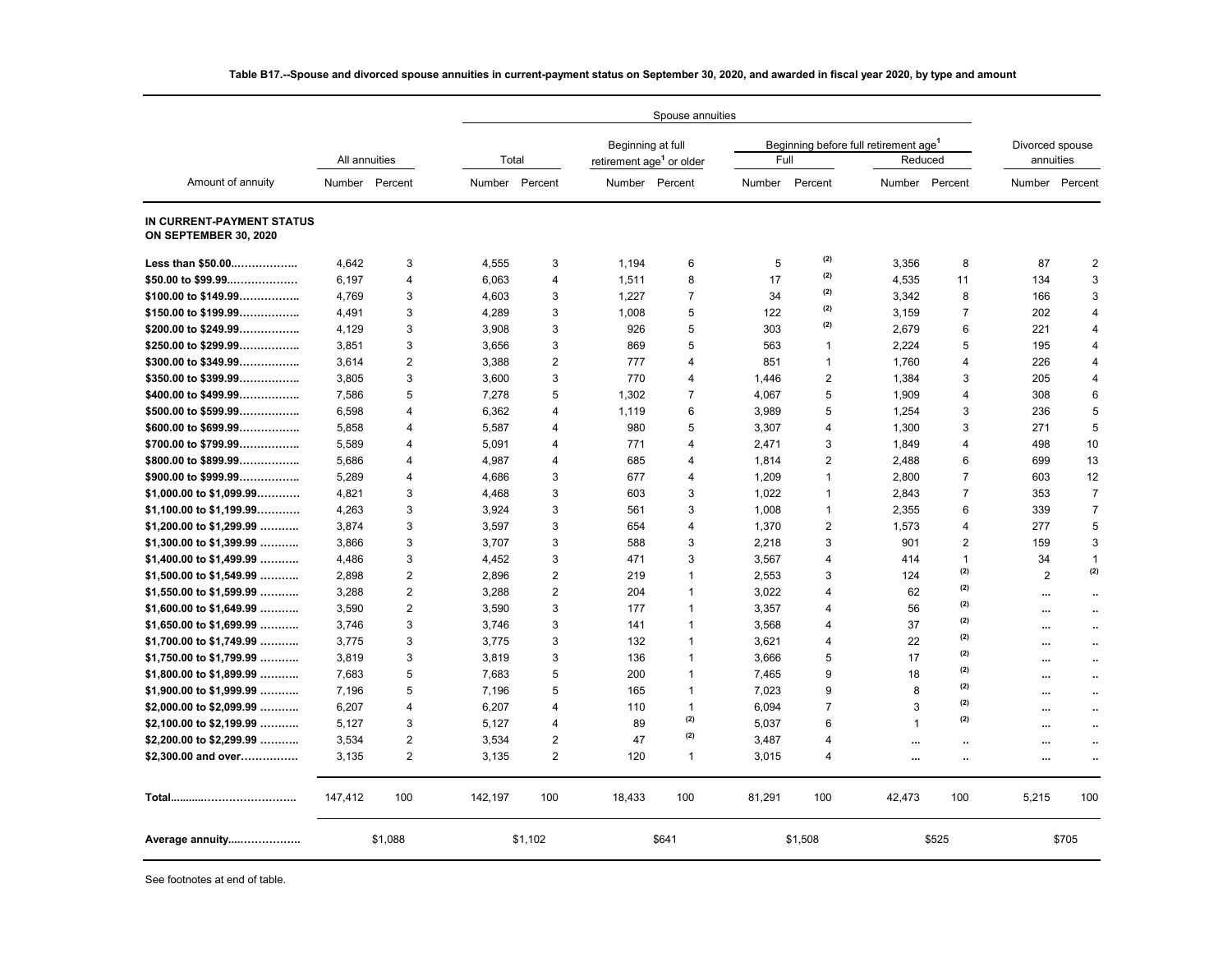|                                    |               |                |                |                |                                      | Spouse annuities |                |                |                                                   |                         |                 |                      |
|------------------------------------|---------------|----------------|----------------|----------------|--------------------------------------|------------------|----------------|----------------|---------------------------------------------------|-------------------------|-----------------|----------------------|
|                                    |               |                |                |                | Beginning at full                    |                  |                |                | Beginning before full retirement age <sup>1</sup> |                         | Divorced spouse |                      |
|                                    | All annuities |                | Total          |                | retirement age <sup>1</sup> or older |                  | Full           |                | Reduced                                           |                         | annuities       |                      |
| Amount of annuity                  |               | Number Percent | Number Percent |                |                                      | Number Percent   | Number         | Percent        | Number                                            | Percent                 |                 | Number Percent       |
| <b>AWARDED IN FISCAL YEAR 2020</b> |               |                |                |                |                                      |                  |                |                |                                                   |                         |                 |                      |
| Less than \$50.00                  | 197           | 2              | 172            | $\overline{2}$ | 94                                   | 5                | 1              | (2)            | 77                                                | 3                       | 25              | 4                    |
| $$50.00$ to $$99.99$               | 402           | 5              | 391            | 5              | 168                                  | 9                | $\overline{1}$ | (2)            | 222                                               | 10                      | 11              | $\sqrt{2}$           |
| \$100.00 to \$149.99               | 310           | $\overline{4}$ | 294            | $\overline{4}$ | 126                                  | $\overline{7}$   | 8              | (2)            | 160                                               | $\overline{7}$          | 16              | 3                    |
| \$150.00 to \$199.99               | 265           | 3              | 246            | 3              | 87                                   | 5                | 11             | (2)            | 148                                               | 7                       | 19              | 3                    |
| \$200.00 to \$249.99               | 272           | 3              | 254            | 3              | 81                                   | 4                | 33             | $\mathbf{1}$   | 140                                               | 6                       | 18              | 3                    |
| \$250.00 to \$299.99               | 275           | 3              | 266            | 3              | 89                                   | 5                | 68             | 2              | 109                                               | 5                       | 9               | $\overline{2}$       |
| \$300.00 to \$349.99               | 270           | 3              | 241            | 3              | 70                                   | 4                | 95             | $\overline{2}$ | 76                                                | 3                       | 29              | 5                    |
| \$350.00 to \$399.99               | 268           | 3              | 251            | 3              | 75                                   | 4                | 109            | 3              | 67                                                | 3                       | 17              | 3                    |
| \$400.00 to \$499.99               | 404           | 5              | 378            | 5              | 104                                  | 6                | 186            | 5              | 88                                                | 4                       | 26              | 4                    |
| \$500.00 to \$599.99               | 323           | $\overline{4}$ | 293            | 4              | 106                                  | 6                | 114            | 3              | 73                                                | 3                       | 30              | 5                    |
| \$600.00 to \$699.99               | 272           | 3              | 248            | 3              | 88                                   | 5                | 95             | $\overline{2}$ | 65                                                | 3                       | 24              | 4                    |
| \$700.00 to \$799.99               | 341           | 4              | 290            | $\overline{4}$ | 88                                   | 5                | 113            | 3              | 89                                                | $\overline{\mathbf{4}}$ | 51              | 9                    |
| \$800.00 to \$899.99               | 353           | 4              | 287            | 4              | 65                                   | 4                | 90             | 2              | 132                                               | 6                       | 66              | 11                   |
| \$900.00 to \$999.99               | 372           | 4              | 307            | $\overline{4}$ | 57                                   | 3                | 72             | $\overline{2}$ | 178                                               | 8                       | 65              | 11                   |
| $$1,000.00$ to $$1,099.99$         | 346           | $\overline{4}$ | 299            | $\overline{4}$ | 50                                   | 3                | 61             | $\mathbf{1}$   | 188                                               | 8                       | 47              | 8                    |
| $$1,100.00$ to $$1,199.99$         | 312           | 4              | 256            | 3              | 70                                   | 4                | 50             | $\mathbf{1}$   | 136                                               | 6                       | 56              | 9                    |
| $$1,200.00$ to $$1,299.99$         | 331           | $\overline{4}$ | 282            | 3              | 78                                   | 4                | 70             | 2              | 134                                               | 6                       | 49              | 8                    |
| $$1,300.00$ to $$1,399.99$         | 269           | 3              | 234            | 3              | 79                                   | 4                | 75             | $\overline{2}$ | 80                                                | $\overline{\mathbf{4}}$ | 35              | 6                    |
| $$1,400.00$ to $$1,499.99$         | 215           | $\sqrt{2}$     | 208            | 3              | 53                                   | 3                | 101            | $\overline{2}$ | 54                                                | $\overline{2}$          | $\overline{7}$  | $\mathbf{1}$         |
| $$1,500.00$ to $$1,599.99$         | 222           | 3              | 222            | 3              | 41                                   | $\overline{2}$   | 161            | $\overline{4}$ | 20                                                | 1                       | $\cdots$        | ٠.                   |
| $$1,600.00$ to $$1,699.99$         | 248           | 3              | 248            | 3              | 39                                   | $\overline{2}$   | 190            | 5              | 19                                                | 1                       |                 | ٠.                   |
| \$1,700.00 to \$1,799.99           | 268           | 3              | 268            | 3              | 23                                   | $\mathbf{1}$     | 238            | 6              | $\overline{7}$                                    | (2)                     |                 | $\ddotsc$            |
| \$1,800.00 to \$1,899.99           | 319           | $\overline{4}$ | 319            | $\overline{4}$ | 15                                   | $\mathbf{1}$     | 298            | $\overline{7}$ | 6                                                 | (2)                     | $\cdots$        | $\ddot{\phantom{a}}$ |
| \$1,900.00 to \$1,999.99           | 356           | $\overline{4}$ | 356            | $\overline{4}$ | 19                                   | $\mathbf{1}$     | 335            | 8              | $\overline{2}$                                    | (2)                     | $\cdots$        |                      |
| \$2,000.00 to \$2,099.99           | 350           | 4              | 350            | $\overline{4}$ | 6                                    | (2)              | 344            | 8              | $\cdots$                                          | $\cdots$                | $\cdots$        | ٠.                   |
| \$2,100.00 to \$2,199.99           | 324           | $\overline{4}$ | 324            | $\overline{4}$ | 11                                   | 1                | 312            | 8              | $\overline{\mathbf{1}}$                           | (2)                     |                 | ٠.                   |
| \$2,200.00 to \$2,299.99           | 282           | 3              | 282            | 3              | $\mathbf{1}$                         | (2)              | 281            | $\overline{7}$ | $\cdots$                                          | ٠.                      | $\cdots$        | ٠.                   |
| \$2,300.00 to \$2,399.99           | 258           | 3              | 258            | 3              | 5                                    | (2)              | 253            | 6              |                                                   |                         | $\cdots$        |                      |
| \$2,400.00 and over                | 324           | 4              | 324            | $\overline{4}$ | 16                                   | $\mathbf{1}$     | 308            | 8              |                                                   | $\ddot{\phantom{a}}$    | $\cdots$        | ٠.                   |
|                                    | 8,748         | 100            | 8,148          | 100            | 1,804                                | 100              | 4,073          | 100            | 2,271                                             | 100                     | 600             | 100                  |
| Average annuity                    |               | \$1,105        |                | \$1,130        |                                      | \$672            |                | \$1,607        |                                                   | \$636                   |                 | \$768                |

<sup>1</sup> Full retirement age gradually increases, from age 65 to 67, for those born between 1937 and 1960. It is age 67 for those born after 1959 and age 65 for those born before 1938.

 $2$  Less than 0.5 percent.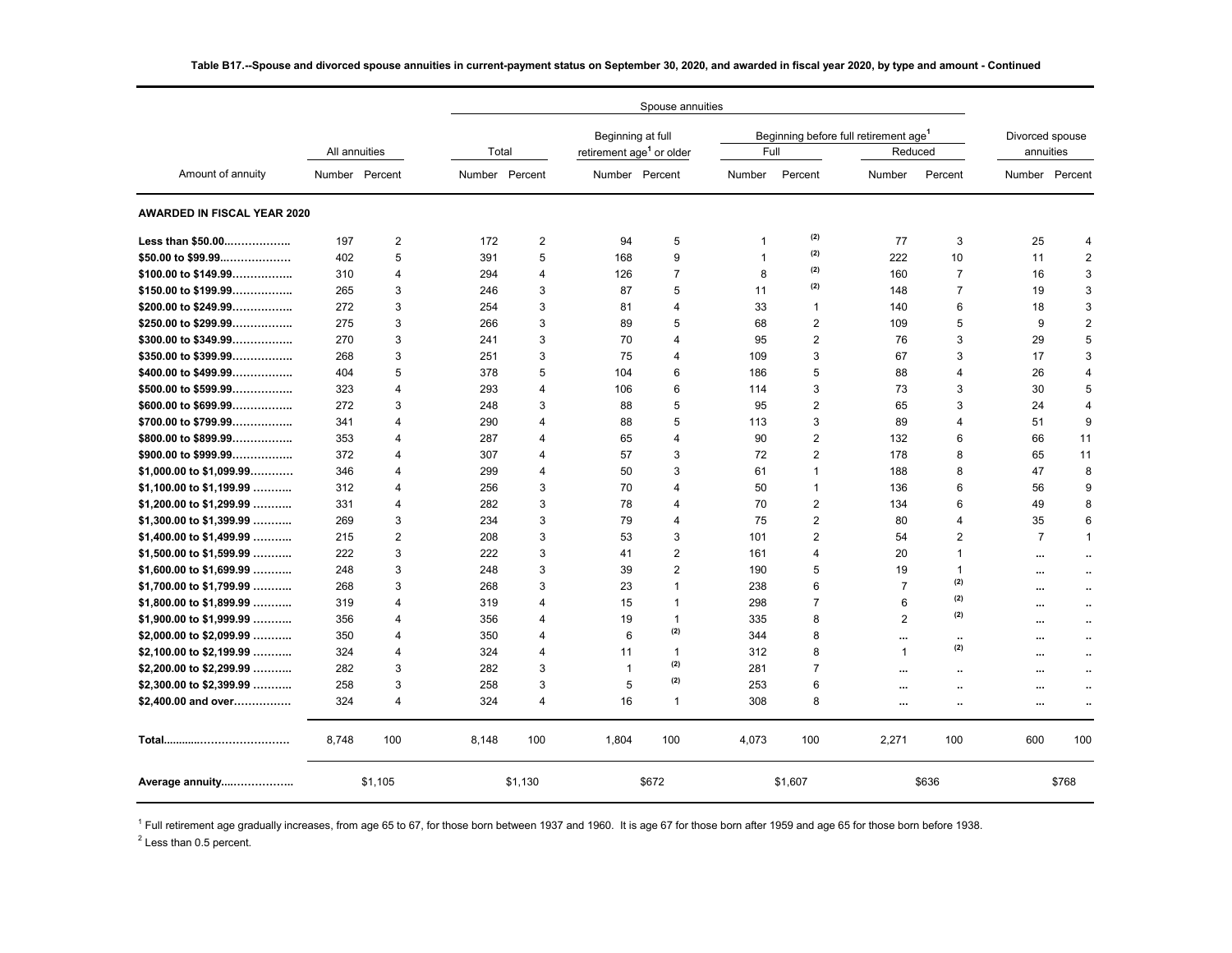|                                                          |              | Net tier I     |              | Vested dual<br>RR-SS benefit |         | Total tier II  | Social security<br>benefit |                |
|----------------------------------------------------------|--------------|----------------|--------------|------------------------------|---------|----------------|----------------------------|----------------|
| Amount of component                                      | Number       | Percent        | Number       | Percent                      | Number  | Percent        | Number                     | Percent        |
| IN CURRENT-PAYMENT STATUS<br><b>ON DECEMBER 31, 2019</b> |              |                |              |                              |         |                |                            |                |
| Average, non-zero cases                                  | \$961        |                | \$103        |                              | \$495   |                | \$1,293                    |                |
| Less than \$50.00                                        | 1,681        | 2              |              |                              | 6,435   | 5              | $\overline{4}$             | (1)            |
| \$50.00 to \$99.99                                       | 1,582        | $\overline{2}$ |              |                              | 9,252   | 6              | 38                         | (1)            |
| \$100.00 to \$149.99                                     | 1,649        | $\overline{2}$ | $\mathbf{1}$ | 100                          | 7,070   | 5              | 127                        | (1)            |
| \$150.00 to \$199.99                                     | 1,723        | $\overline{2}$ |              |                              | 6,963   | 5              | 261                        | (1)            |
| \$200.00 to \$249.99                                     | 1,704        | 2              |              | $\cdots$                     | 6,417   | $\overline{4}$ | 370                        | $\mathbf{1}$   |
| \$250.00 to \$299.99                                     | 1,581        | 2              |              |                              | 5,754   | 4              | 501                        | $\mathbf{1}$   |
| \$300.00 to \$349.99                                     | 1,531        | $\overline{2}$ |              | $\cdots$                     | 5,760   | 4              | 576                        | $\mathbf{1}$   |
| \$350.00 to \$399.99                                     | 1,395        | $\mathbf{1}$   |              | $\cdots$                     | 7,072   | 5              | 640                        | $\mathbf{1}$   |
| \$400.00 to \$499.99                                     | 2,388        | $\overline{2}$ |              |                              | 18,660  | 13             | 1,327                      | $\overline{2}$ |
| \$500.00 to \$599.99                                     | 2,353        | $\overline{2}$ |              | $\cdots$                     | 19,624  | 14             | 1,652                      | 3              |
| \$600.00 to \$699.99                                     | 4,510        | 5              |              |                              | 17,227  | 12             | 2,908                      | 5              |
| \$700.00 to \$799.99                                     | 6,961        | $\overline{7}$ |              | $\cdots$                     | 13,560  | 9              | 3,570                      | 6              |
| \$800.00 to \$899.99                                     | 5,191        | 5              |              |                              | 9,777   | $\overline{7}$ | 4,276                      | $\overline{7}$ |
| \$900.00 to \$999.99                                     | 5,509        | 6              |              | $\cdots$                     | 4,237   | 3              | 4,154                      | $\overline{7}$ |
| \$1,000.00 to \$1,049.99                                 | 3,038        | 3              |              |                              | 586     | (1)            | 2,119                      | 4              |
| \$1,050.00 to \$1,099.99                                 | 4,670        | 5              |              |                              | 349     | (1)            | 2,012                      | 3              |
| $$1,100.00$ to $$1,149.99$                               | 8,990        | 9              |              | $\cdots$                     | 206     | (1)            | 1,980                      | 3              |
| \$1,150.00 to \$1,199.99                                 | 9.189        | 9              |              |                              | 154     | (1)            | 1,915                      | 3              |
| \$1,200.00 to \$1,299.99                                 | 17,567       | 18             |              | $\cdots$                     | 318     | (1)            | 3,802                      | 6              |
| \$1,300.00 to \$1,399.99                                 | 12,006       | 12             |              |                              | 433     | (1)            | 3,405                      | 6              |
| \$1,400.00 to \$1,499.99                                 | 3,230        | 3              |              | $\cdots$                     | 466     | (1)            | 3.396                      | 6              |
| \$1,500.00 to \$1,599.99                                 | 349          | (1)            |              | $\cdots$                     | 543     | (1)            | 3,072                      | 5              |
| \$1,600.00 to \$1,699.99                                 |              |                |              |                              | 480     | (1)            | 2,934                      | 5              |
| \$1,700.00 to \$1,799.99                                 | $\mathbf{1}$ | (1)            |              | $\cdots$                     | 398     | (1)            | 2,634                      | $\overline{4}$ |
| \$1,800.00 to \$1,899.99                                 | $\mathbf{1}$ | (1)            |              | $\cdots$                     | 331     | (1)            | 2,279                      | $\overline{4}$ |
| \$1,900.00 to \$1,999.99                                 |              |                |              | $\cdots$                     | 238     | (1)            | 1,800                      | 3              |
| \$2,000.00 to \$2,099.99                                 |              |                |              |                              | 193     | (1)            | 1,421                      | $\overline{2}$ |
| \$2,100.00 to \$2,199.99                                 |              | $\cdots$       |              | $\cdots$                     | 146     | (1)            | 1,303                      | $\overline{2}$ |
| \$2,200.00 to \$2,299.99                                 |              |                |              | $\cdots$                     | 65      | (1)            | 1,203                      | $\overline{2}$ |
| \$2,300.00 and over                                      |              | $\ddotsc$      |              | $\cdots$                     | 49      | (1)            | 3,200                      | 5              |
|                                                          |              |                |              |                              |         |                |                            |                |
| Total, non-zero cases                                    | 98,799       | 100            | $\mathbf{1}$ | 100                          | 142,763 | 100            | 58,879                     | 100            |
| Zero cases                                               | 49,344       |                |              | $\ddotsc$                    | 5,397   |                | .                          | $\ddotsc$      |
| <b>Grand total</b>                                       | 148,143      |                | 1            | $\cdots$                     | 148,160 | $\cdots$       | 58,879                     |                |

#### **Table B18.--Components of spouse and divorced spouse annuities in current-payment status on December 31, 2019, and awarded in calendar year 2019, by amount**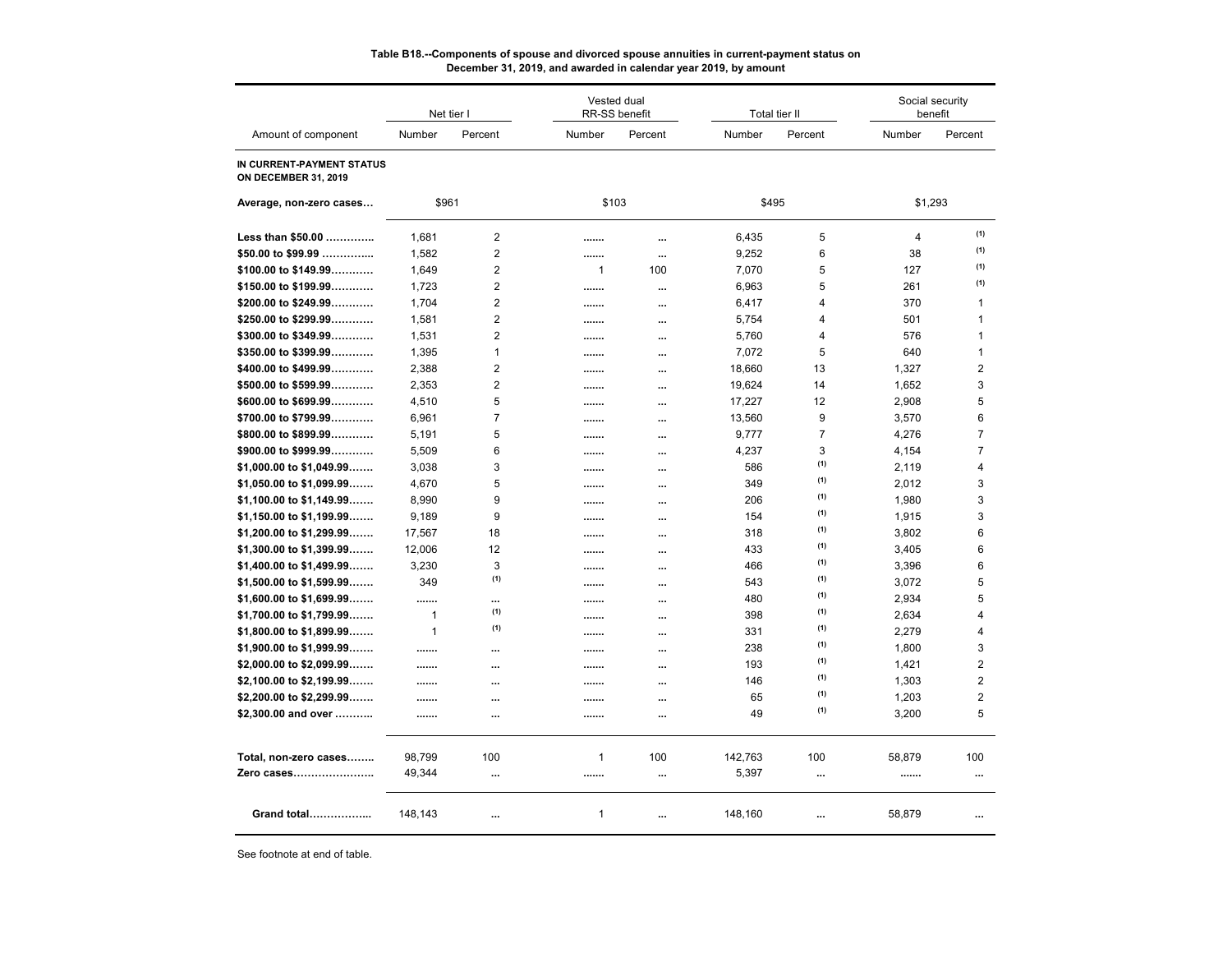|                          |               | Net tier I           |                | Total tier II  |              | Social security<br>benefit |
|--------------------------|---------------|----------------------|----------------|----------------|--------------|----------------------------|
| Amount of component      | <b>Number</b> | Percent              | Number         | Percent        | Number       | Percent                    |
| <b>AWARDED IN 2019</b>   |               |                      |                |                |              |                            |
| Average, non-zero cases  |               | \$995                | \$515          |                | \$1,313      |                            |
| Less than \$60.00        | 139           | $\overline{2}$       | 328            | 4              | $\mathbf{1}$ | (1)                        |
| $$60.00$ to \$99.99      | 88            | 1                    | 672            | 8              | 3            | (1)                        |
| \$100.00 to \$149.99     | 106           | $\overline{c}$       | 578            | 7              | 5            | (1)                        |
| \$150.00 to \$199.99     | 105           | $\mathbf{1}$         | 490            | 6              | 20           | 1                          |
| \$200.00 to \$299.99     | 235           | 3                    | 876            | 10             | 39           | 1                          |
| $$300.00$ to $$399.99$   | 178           | 3                    | 656            | 8              | 69           | $\overline{2}$             |
| \$400.00 to \$499.99     | 160           | $\overline{c}$       | 656            | 8              | 78           | $\overline{2}$             |
| \$500.00 to \$549.99     | 78            | $\mathbf{1}$         | 355            | 4              | 36           | 1                          |
| \$550.00 to \$599.99     | 91            | $\mathbf{1}$         | 404            | 5              | 45           | 1                          |
| \$600.00 to \$649.99     | 138           | 2                    | 428            | 5              | 69           | 2                          |
| \$650.00 to \$699.99     | 162           | $\overline{c}$       | 470            | 5              | 87           | 3                          |
| \$700.00 to \$749.99     | 205           | 3                    | 511            | 6              | 101          | 3                          |
| \$750.00 to \$799.99     | 252           | 4                    | 413            | 5              | 120          | 4                          |
| \$800.00 to \$849.99     | 219           | 3                    | 412            | 5              | 125          | 4                          |
| $$850.00$ to $$899.99$   | 220           | 3                    | 427            | 5              | 113          | 3                          |
| \$900.00 to \$999.99     | 414           | 6                    | 722            | 8              | 232          | 7                          |
| \$1,000.00 to \$1,099.99 | 438           | 6                    | 169            | $\overline{2}$ | 268          | 8                          |
| \$1,100.00 to \$1,199.99 | 1,012         | 14                   | 38             | (1)            | 212          | 6                          |
| \$1,200.00 to \$1,299.99 | 1,128         | 16                   | $\overline{7}$ | (1)            | 204          | 6                          |
| \$1,300.00 to \$1,399.99 | 940           | 13                   | 18             | (1)            | 182          | 5                          |
| \$1,400.00 to \$1,499.99 | 615           | 9                    | 8              | (1)            | 177          | 5                          |
| \$1,500.00 to \$1,599.99 | 119           | $\overline{2}$       | 11             | (1)            | 166          | 5                          |
| \$1,600.00 to \$1,699.99 |               | $\ddot{\phantom{a}}$ | 12             | (1)            | 148          | 4                          |
| \$1,700.00 to \$1,799.99 |               | $\ddotsc$            | 8              | (1)            | 156          | 5                          |
| \$1,800.00 to \$1,899.99 |               | $\ddotsc$            | 11             | (1)            | 152          | 5                          |
| \$1,900.00 to \$1,999.99 |               | $\ddotsc$            | 14             | (1)            | 98           | 3                          |
| \$2,000.00 to \$2,099.99 |               | $\ddot{\phantom{a}}$ | $\overline{7}$ | (1)            | 77           | 2                          |
| \$2,100.00 to \$2,199.99 |               |                      | 11             | (1)            | 78           | $\overline{2}$             |
| \$2,200.00 to \$2,299.99 |               |                      | 9              | (1)            | 78           | $\overline{2}$             |
| \$2,300.00 to \$2,399.99 |               | $\ddotsc$            | 6              | (1)            | 65           | $\overline{2}$             |
| \$2,400.00 and over      |               |                      | $\overline{2}$ | (1)            | 156          | 5                          |
|                          |               | $\ddotsc$            |                |                |              |                            |
| Total, non-zero cases    | 7,042         | 100                  | 8.729          | 100            | 3,360        | 100                        |
| Zero cases               | 2,437         |                      | 754            |                |              | $\ddotsc$                  |
| Grand total              | 9,479         |                      | 9,483          |                | 3,360        |                            |

#### **Table B18.--Components of spouse and divorced spouse annuities in current-payment status on December 31, 2019, and awarded in calendar year 2019, by amount - Continued**

<sup>1</sup> Less than 0.5 percent.

NOTE.--Component data based on cases where record is available.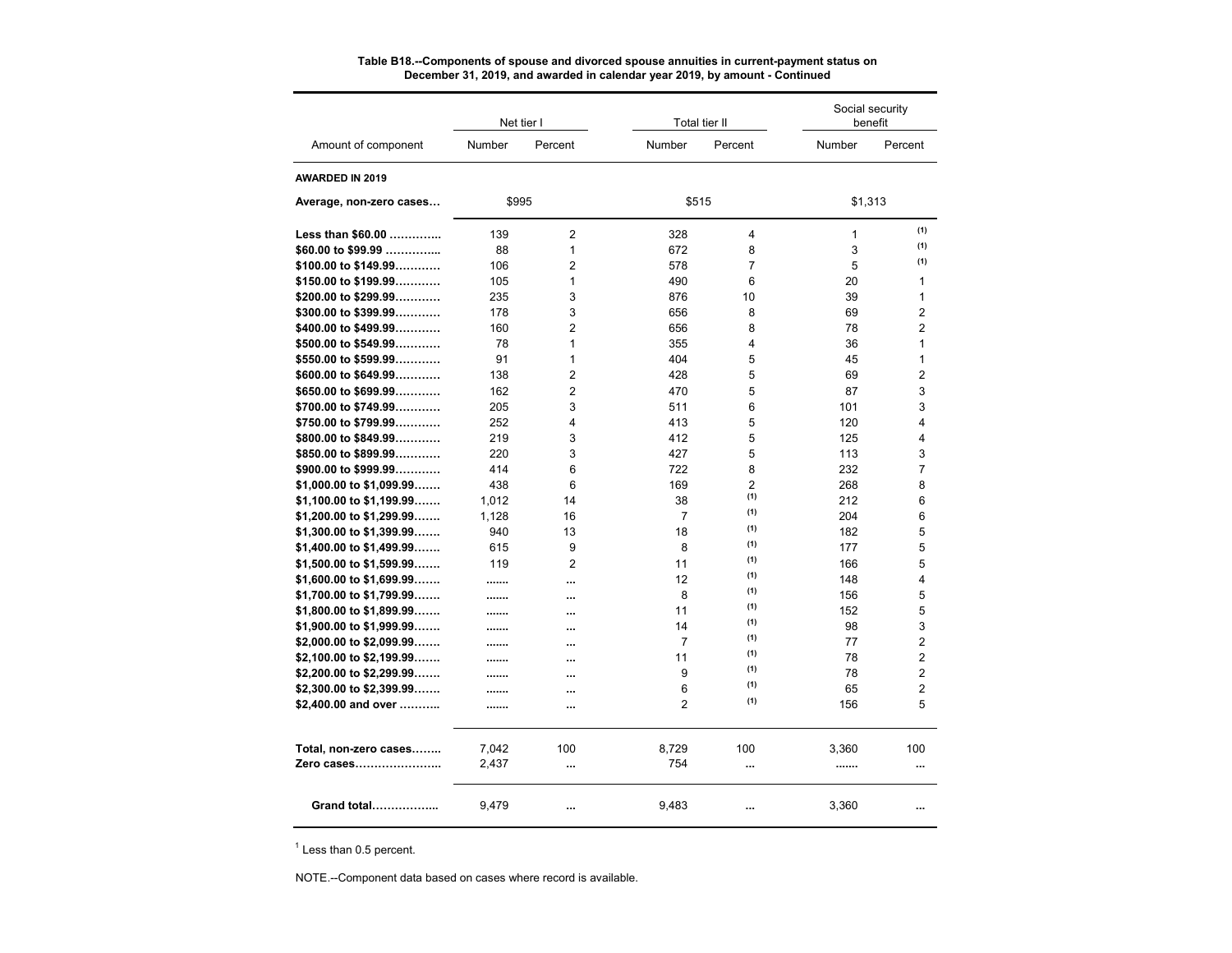|                                                                      | All annuities |                      | Total   |            | Beginning at full<br>retirement age <sup>1</sup> or older |                      | Full    | Beginning before full retirement age <sup>1</sup> | Reduced |                      | Divorced spouse<br>annuities |                      |
|----------------------------------------------------------------------|---------------|----------------------|---------|------------|-----------------------------------------------------------|----------------------|---------|---------------------------------------------------|---------|----------------------|------------------------------|----------------------|
| Component                                                            | Number        | Average              | Number  | Average    | Number                                                    | Average              | Number  | Average                                           | Number  | Average              | Number                       | Average              |
| IN CURRENT-PAYMENT STATUS<br>ON SEPTEMBER 30, 2020                   |               |                      |         |            |                                                           |                      |         |                                                   |         |                      |                              |                      |
| Total, railroad                                                      | 147.412       | \$1,088              | 142,197 | \$1,102    | 18,433                                                    | \$641                | 281,291 | \$1,508                                           | 42,473  | \$525                | 3,5215                       | \$705                |
| Tier I, net <sup>4</sup>                                             | 97.602        | 968                  | 92,387  | 983        | 7.981                                                     | 584                  | 64.694  | 1.125                                             | 19.712  | 676                  | 5,215                        | 716                  |
| Gross                                                                | 147,402       | 1,137                | 142,187 | 1,136      | 18,431                                                    | 1,080                | 81,291  | 1,209                                             | 42,465  | 1,021                | 5,215                        | 1,173                |
| <b>Offset for social</b><br>security or railroad                     |               |                      |         |            |                                                           |                      |         |                                                   |         |                      |                              |                      |
| retirement benefits                                                  | 70.253        | 892                  | 68,109  | 898        | 15,916                                                    | 957                  | 24,089  | 1,058                                             | 28,104  | 728                  | 2,144                        | 702                  |
| Tier II, total <sup>5</sup>                                          | 142.090       | 502                  | 142,090 | 502        | 18,386                                                    | 401                  | 81,291  | 670                                               | 42,413  | 225                  | .                            | $\cdots$             |
| 1981 law                                                             | 142,087       | 502                  | 142,087 | 502        | 18,386                                                    | 401                  | 81,288  | 670                                               | 42,413  | 225                  | .                            | $\cdots$             |
| Prior law                                                            | 3             | 502                  | 3       | 502        | .                                                         | $\sim$ $\sim$ $\sim$ | 3       | 138                                               | .       | $\sim$ $\sim$ $\sim$ | .                            | $\cdots$             |
| <b>Vested dual railroad</b><br>retirement-social<br>security benefit | .             | $\sim$ $\sim$ $\sim$ | .       | $\sim 100$ | .                                                         | $\sim$ $\sim$ $\sim$ | .       | $\sim$ $\sim$ $\sim$                              | .       | $\sim$ $\sim$ $\sim$ | .                            | $\sim$ $\sim$ $\sim$ |
| Total reduction for age <sup>6</sup>                                 | 45,737        | 263                  | 42,243  | 263        | .                                                         | $\sim$ $\sim$        | .       | $\sim$ $\sim$ $\sim$                              | 42,243  | 263                  | 3,494                        | 251                  |
| Social security benefit                                              | 59,298        | 1.315                | 57,192  | 1,338      | 14,214                                                    | 1,349                | 18,984  | 1,433                                             | 23,994  | 1,255                | 2,106                        | 702                  |
| Primary                                                              | 54,685        | 1.306                | 52,788  | 1.327      | 12,881                                                    | 1,339                | 17.621  | 1.415                                             | 22,286  | 1,251                | 1.897                        | 703                  |
| Auxiliary                                                            | 4,613         | 1,424                | 4,404   | 1,459      | 1,333                                                     | 1,448                | 1,363   | 1,669                                             | 1,708   | 1,299                | 209                          | 693                  |

**Table B19.--Spouse and divorced spouse annuities in current-payment status on September 30, 2020, and awarded in fiscal year 2020, by type and component**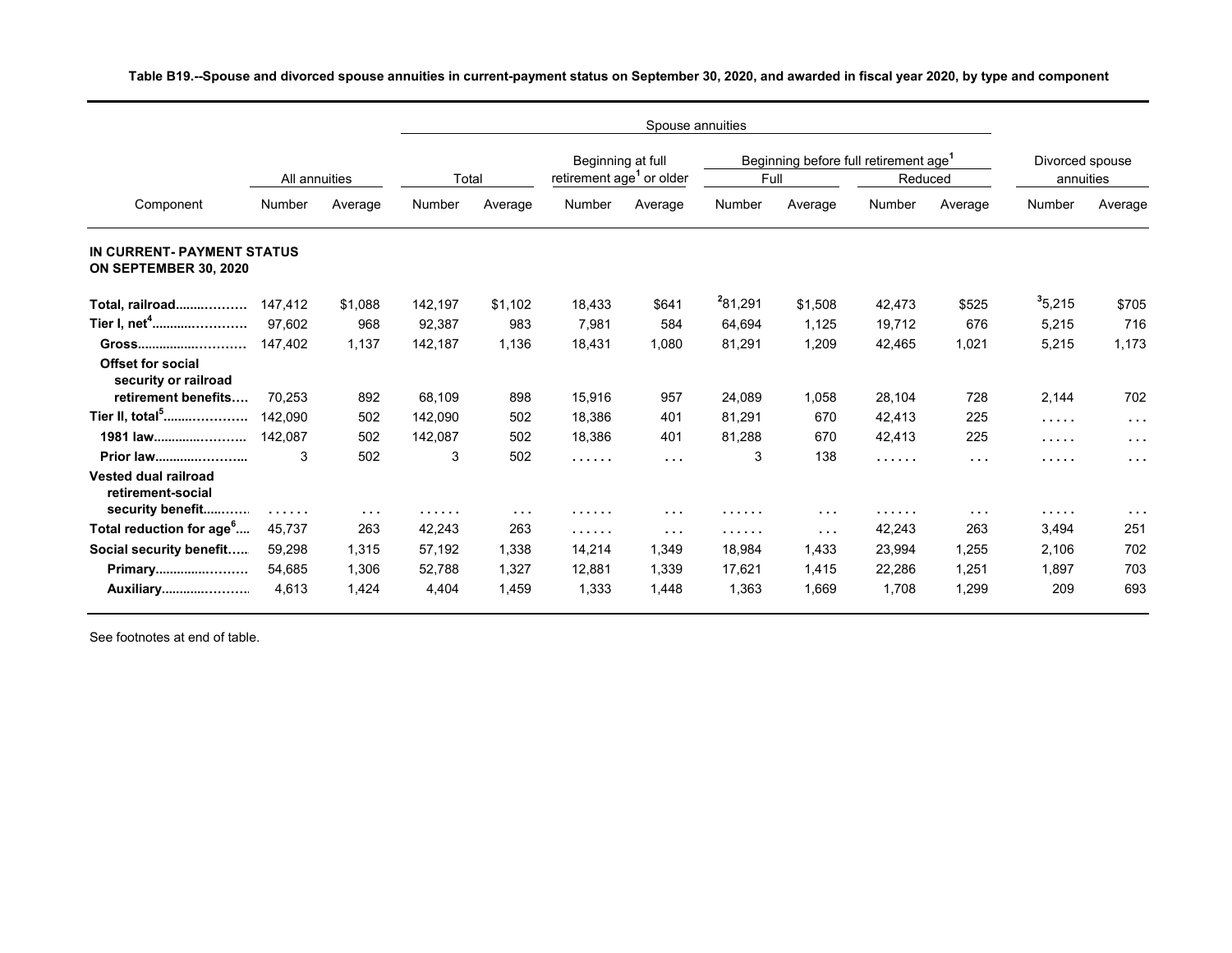|                                                  |               |         |        |         |                                      | Spouse annuities     |        |                                                   |         |         |                 |                      |
|--------------------------------------------------|---------------|---------|--------|---------|--------------------------------------|----------------------|--------|---------------------------------------------------|---------|---------|-----------------|----------------------|
|                                                  |               |         |        |         | Beginning at full                    |                      |        | Beginning before full retirement age <sup>1</sup> |         |         | Divorced spouse |                      |
|                                                  | All annuities |         | Total  |         | retirement age <sup>1</sup> or older |                      | Full   |                                                   | Reduced |         | annuities       |                      |
| Component                                        | Number        | Average | Number | Average | Number                               | Average              | Number | Average                                           | Number  | Average | Number          | Average              |
| <b>AWARDED IN FISCAL YEAR 2020</b>               |               |         |        |         |                                      |                      |        |                                                   |         |         |                 |                      |
| Total, railroad                                  | 8,748         | \$1,105 | 8,148  | \$1,130 | 1,804                                | \$672                | 74,073 | \$1,607                                           | 2,271   | \$636   | 8600            | \$768                |
| Tier I, net <sup>9</sup>                         | 6,573         | 1,014   | 5,991  | 1,031   | 815                                  | 661                  | 3,768  | 1,208                                             | 1,408   | 774     | 582             | 832                  |
| Gross                                            | 8,746         | 1,198   | 8,146  | 1,198   | 1,803                                | 1,136                | 4,073  | 1,280                                             | 2,270   | 1,099   | 600             | 1,203                |
| <b>Offset for social</b><br>security or railroad |               |         |        |         |                                      |                      |        |                                                   |         |         |                 |                      |
| retirement benefits                              | 3,371         | 942     | 3,184  | 953     | 1,494                                | 1,010                | 633    | 1,048                                             | 1,057   | 816     | 187             | 755                  |
| Tier II <sup>5</sup>                             | 8,143         | 530     | 8,143  | 530     | 1,800                                | 403                  | 4,073  | 754                                               | 2,270   | 229     | .               | $\sim$ $\sim$ $\sim$ |
| Total reduction for age <sup>6</sup>             | 2,626         | 285     | 2,252  | 289     | .                                    | $\sim$ $\sim$ $\sim$ | .      | $\sim$ $\sim$ $\sim$                              | 2,252   | 289     | 374             | 258                  |
| Social security benefit                          | 3,058         | 1,323   | 2,874  | 1,357   | 1,383                                | 1,442                | 529    | 1,235                                             | 962     | 1,301   | 184             | 798                  |
| Primary                                          | 1,294         | 1,249   | 1,212  | 1,282   | 637                                  | 1,357                | 274    | 1,174                                             | 301     | 1,221   | 82              | 768                  |
| Auxiliary                                        | 1,764         | 1,378   | 1,662  | 1,412   | 746                                  | 1,515                | 255    | 1,301                                             | 661     | 1,338   | 102             | 823                  |

**Table B19.--Spouse and divorced spouse annuities in current-payment status on September 30, 2020, and awarded in fiscal year 2020, by type and component - Continued**

 $^{\rm 1}$  Full retirement age gradually increases, from age 65 to 67, for those born between 1937 and 1960. It is age 67 for those born after 1959 and age 65 for those born before 1938.

 $^2$  Includes 79,905 annuities beginning at ages 60 to under full retirement age to spouses of 30-year employees and 1,386 to spouses with minor or disabled children in their care.

 $^3$  Includes 1,721 full and 3,494 reduced annuities.

 $^4$  Net amount reflects offsets for 6,017 spouses and divorced spouses who were also receiving an employee annuity.

 $^5$  Tier II amounts reflect restorations of tier I amounts for spouses receiving employee annuities.

 $^6$  Sum of tier I, tier II, and vested dual benefit age reductions.

 $^7$  Includes 3,886 annuities beginning at ages 60 to under full retirement age to spouses of 30-year employees and 187 to spouses with minor or disabled children in their care.

 $^8$  Includes 224 full and 376 reduced annuities.

 $^9$  Net amount reflects offsets for 166 spouses and divorced spouses who were also receiving an employee annuity.

NOTE.--Detail will not produce overall average annuity amounts as deductions for work and other adjustments are not reflected. Component data based on cases where record is available. There were no cases awarded during the fiscal year that were computed under the social security minimum guaranty and there are five cases in current payment status.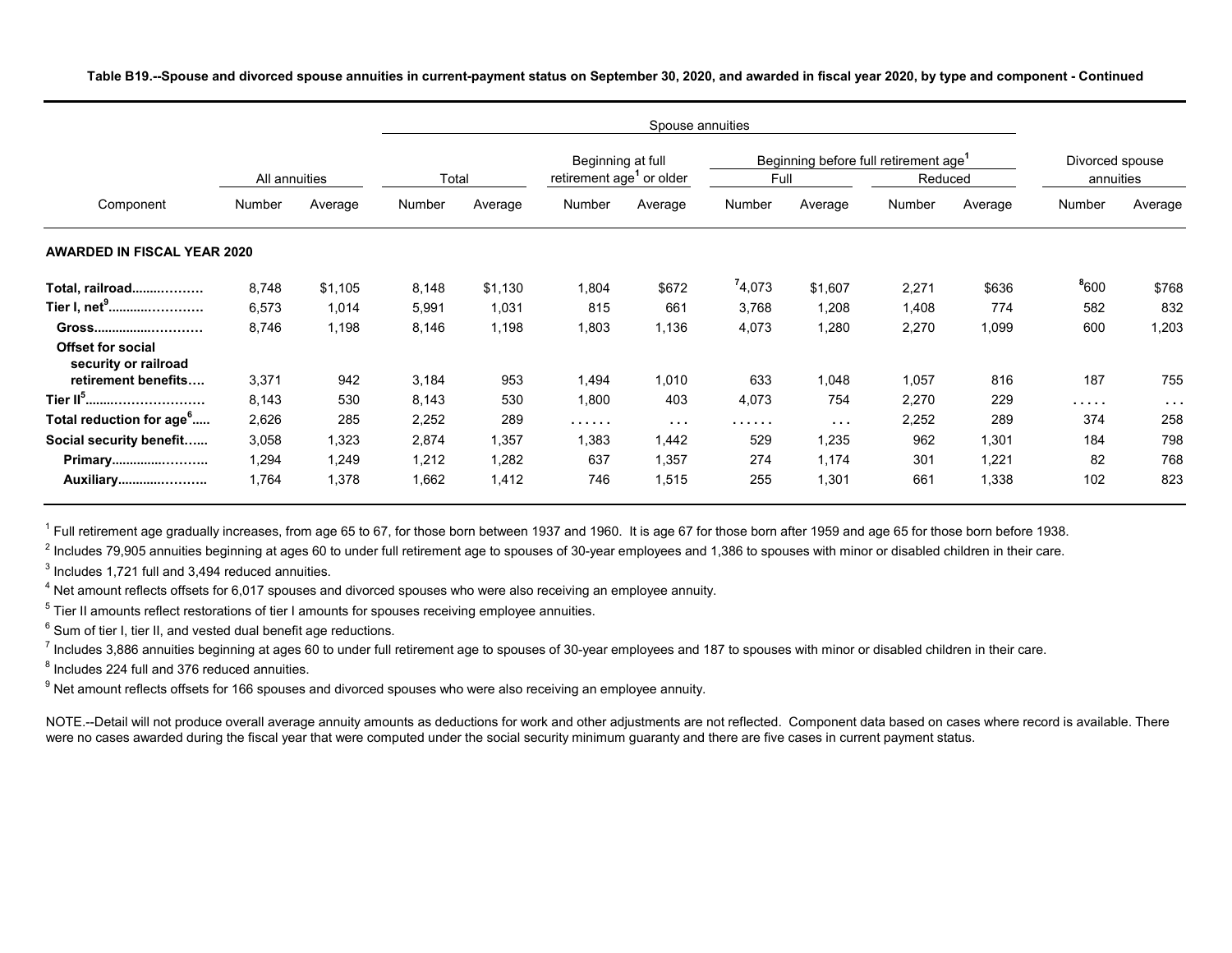## **Table B20.--Spouse and divorced spouse annuities in current-payment status on September 30, 2020, and awarded in fiscal year 2020, by type of annuity and age of annuitant**

|                                                    |         |               |         |         |                                      |                   |        |                | Beginning before full retirement age <sup>1</sup> |                |         |                              |
|----------------------------------------------------|---------|---------------|---------|---------|--------------------------------------|-------------------|--------|----------------|---------------------------------------------------|----------------|---------|------------------------------|
|                                                    |         | All annuities |         | Total   | retirement age <sup>1</sup> or older | Beginning at full |        | Full           |                                                   | Reduced        |         | Divorced spouse<br>annuities |
| Age of annuitant <sup>2</sup>                      | Number  | Percent       | Number  | Percent | Number                               | Percent           | Number | Percent        | Number                                            | Percent        | Number  | Percent                      |
| IN CURRENT-PAYMENT STATUS<br>ON SEPTEMBER 30, 2020 |         |               |         |         |                                      |                   |        |                |                                                   |                |         |                              |
|                                                    | 849     |               | 849     |         |                                      | -44               | 849    |                |                                                   | $\sim$         |         |                              |
|                                                    | 5.784   | 4             | 5.784   |         |                                      | $\sim$            | 5,779  | $\overline{7}$ | 5                                                 | (3)            |         |                              |
|                                                    | 17.760  | 12            | 17.186  | 12      |                                      | $\sim$            | 13,228 | 16             | 3,958                                             | 9              | 574     | 11                           |
| Over 64, under full retirement age                 | 7.701   | 5             | 7,379   | 5       |                                      | $\sim$            | 5,076  | 6              | 2,303                                             | 5              | 322     | 6                            |
| Full retirement age to 69                          | 36,032  | 24            | 34.292  | 24      | 3.612                                | 20                | 20.586 | 25             | 10.094                                            | 24             | 1.740   | 33                           |
|                                                    | 38,943  | 26            | 37,562  | 26      | 5,956                                | 32                | 20,657 | 25             | 10,949                                            | 26             | 1,381   | 26                           |
|                                                    | 22,058  | 15            | 21,320  | 15      | 4,166                                | 23                | 10,065 | 12             | 7.089                                             | 17             | 738     | 14                           |
|                                                    | 11.341  | 8             | 11.023  | 8       | 2.768                                | 15                | 3.359  | 4              | 4.896                                             | 12             | 318     | 6                            |
|                                                    | 5,200   | 4             | 5.093   | 4       | 1.386                                | 8                 | 1.281  | 2              | 2,426                                             | 6              | 107     | $\overline{2}$               |
|                                                    | 1.561   | -1            | 1,530   |         | 462                                  | 3                 | 354    | (3)            | 714                                               | $\overline{2}$ | 31      |                              |
|                                                    | 177     | (3)           | 173     | (3)     | 79                                   | (3)               | 55     | (3)            | 39                                                | (3)            | 4       | (3)                          |
|                                                    | 6       | (3)           | 6       | (3)     | $\boldsymbol{\varDelta}$             | (3)               | 2      | (3)            |                                                   | - 11           | 1.1.1.1 | $\ddot{\phantom{a}}$         |
|                                                    | 147.412 | 100           | 142.197 | 100     | 18,433                               | 100               | 81,291 | 100            | 42,473                                            | 100            | 5,215   | 100                          |
|                                                    |         | 71.5          |         | 71.5    | 75.9                                 |                   | 69.7   |                |                                                   | 73.3           |         | 71.2                         |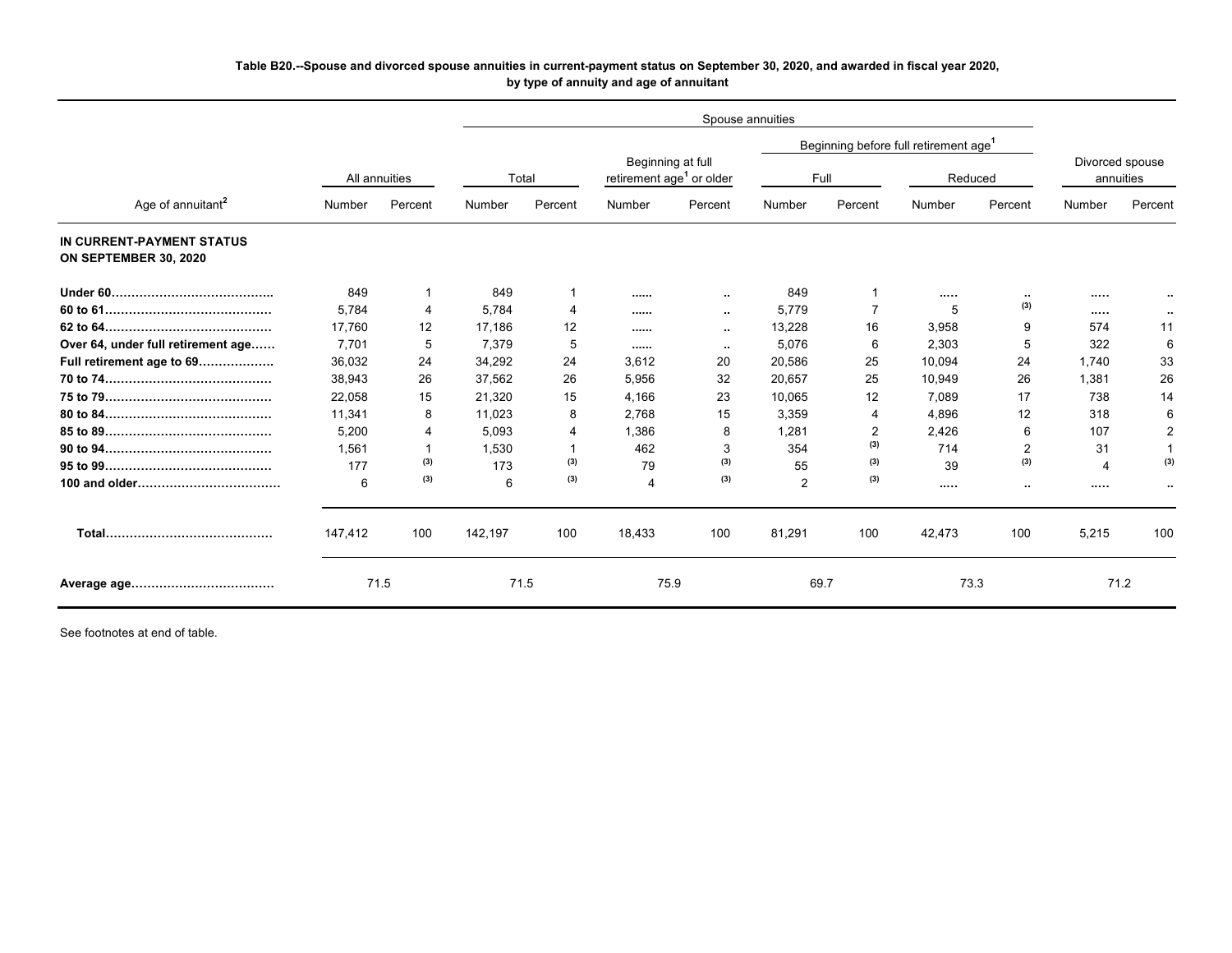### **Table B20.--Spouse and divorced spouse annuities in current-payment status on September 30, 2020, and awarded in fiscal year 2020, by type of annuity and age of annuitant - Continued**

|                                    |                |                |                |                      |                |                                                           | Spouse annuities  |                      |                                                   |          |                                           |                      |
|------------------------------------|----------------|----------------|----------------|----------------------|----------------|-----------------------------------------------------------|-------------------|----------------------|---------------------------------------------------|----------|-------------------------------------------|----------------------|
|                                    |                |                |                |                      |                |                                                           |                   |                      | Beginning before full retirement age <sup>1</sup> |          |                                           |                      |
|                                    | All annuities  |                | Total          |                      |                | Beginning at full<br>retirement age <sup>1</sup> or older | Full <sup>4</sup> |                      |                                                   | Reduced  | Divorced spouse<br>annuities <sup>5</sup> |                      |
| Age of annuitant <sup>2</sup>      | Number         | Percent        | Number         | Percent              | Number         | Percent                                                   | Number            | Percent              | Number                                            | Percent  | Number                                    | Percent              |
| <b>AWARDED IN FISCAL YEAR 2020</b> |                |                |                |                      |                |                                                           |                   |                      |                                                   |          |                                           |                      |
|                                    | 160            | 2              | 160            | 2                    |                | $\cdots$                                                  | 160               | 4                    |                                                   | $\cdots$ |                                           |                      |
|                                    | 3,268          | 37             | 3,268          | 40                   |                | $\sim$                                                    | 3,265             | 80                   | 3                                                 | (3)      |                                           |                      |
|                                    | 2,585          | 30             | 2,302          | 28                   |                | $\sim$                                                    | 506               | 12                   | 1,796                                             | 79       | 283                                       | 47                   |
| Over 64, under full retirement age | 689            | 8              | 609            | 7                    |                | $\cdots$                                                  | 137               | 3                    | 472                                               | 21       | 80                                        | 13                   |
| Full retirement age to 69          | 1,497          | 17             | 1,314          | 16                   | 1,311          | 73                                                        | 3                 | (3)                  |                                                   | $\sim$   | 183                                       | 31                   |
|                                    | 385            | $\overline{4}$ | 355            | 4                    | 353            | 20                                                        | $\overline{2}$    | (3)                  |                                                   | $\sim$   | 30                                        | 5                    |
|                                    | 116            |                | 104            |                      | 104            | 6                                                         |                   | $\ddot{\phantom{a}}$ |                                                   | $\cdots$ | 12                                        | 2                    |
|                                    | 34             | (3)            | 24             | (3)                  | 24             |                                                           |                   | $\ddot{\phantom{a}}$ |                                                   | $\sim$   | 10                                        | 2                    |
|                                    | 12             | (3)            | 10             | (3)                  | 10             |                                                           |                   | $\cdots$             |                                                   | $\sim$   | $\overline{2}$                            | (3)                  |
|                                    | $\overline{2}$ | (3)            | $\overline{2}$ | (3)                  | $\overline{2}$ | (3)                                                       |                   |                      |                                                   |          |                                           |                      |
|                                    |                | $\cdots$       |                | $\sim$               |                | $\sim$                                                    |                   |                      |                                                   |          |                                           | $\ddot{\phantom{a}}$ |
|                                    |                | $\cdots$       |                | $\ddot{\phantom{1}}$ |                | $\cdots$                                                  |                   | $\ddot{\phantom{a}}$ |                                                   |          |                                           | $\ddot{\phantom{a}}$ |
|                                    | 8,748          | 100            | 8,148          | 100                  | 1,804          | 100                                                       | 4,073             | 100                  | 2,271                                             | 100      | 600                                       | 100                  |
|                                    | 63.3           |                | 63.2           |                      |                | 68.9                                                      | 60.5              |                      | 63.3                                              |          | 65.6                                      |                      |

 $^1$  Full retirement age gradually increases, from age 65 to 67, for those born between 1937 and 1960. It is age 67 for those born after 1959 and age 65 for those born before 1938.

 $^2$  Age at end of fiscal year 2020 for annuities in current-payment status, and age on beginning date for annuities awarded in year.

 $3$  Less than 0.5 percent.

<sup>4</sup> Includes five full age annuitants that delayed their retirement.

<sup>5</sup> Includes 13 full or reduced age spouse annuities that have been converted to divorced spouse reduced age annuities.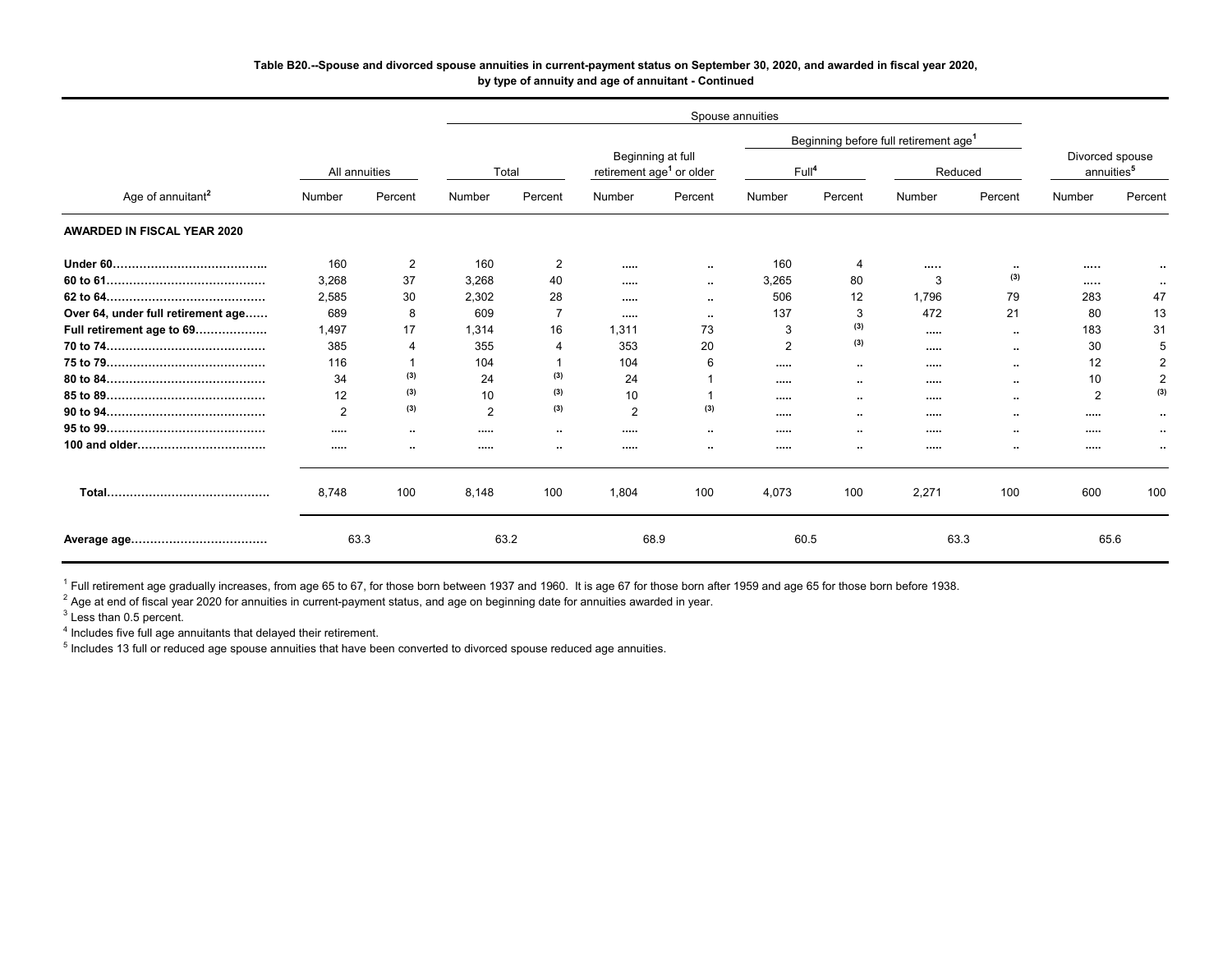|                                                    |         |                         |                |                                         |                                |                      |                         |                      |                |                        |                                               |                      | Children                       |                      |
|----------------------------------------------------|---------|-------------------------|----------------|-----------------------------------------|--------------------------------|----------------------|-------------------------|----------------------|----------------|------------------------|-----------------------------------------------|----------------------|--------------------------------|----------------------|
|                                                    |         | Aged widow(er)s         |                | Disabled<br>widow( $er$ )s <sup>1</sup> | Widowed mothers<br>and fathers |                      | Remarried<br>widow(er)s |                      |                | Divorced<br>widow(er)s | Under age 18<br>and students<br>aged 18 to 19 |                      | Disabled, aged<br>18 and older |                      |
| Amount of annuity                                  | Number  | Percent                 | Number         | Percent                                 | Number                         | Percent              | Number                  | Percent              | Number         | Percent                | Number                                        | Percent              | Number                         | Percent              |
| IN CURRENT-PAYMENT STATUS<br>ON SEPTEMBER 30, 2020 |         |                         |                |                                         |                                |                      |                         |                      |                |                        |                                               |                      |                                |                      |
| Less than \$100.00                                 | 1,502   | 2                       | 28             | -1                                      | . .                            | $\ddot{\phantom{0}}$ | 100                     | $\overline{4}$       | 184            | 2                      | 2                                             | (2)                  | 134                            | $\overline{2}$       |
| $$100.00$ to $$199.99$                             | 1.485   | 2                       | 47             | $\overline{1}$                          | $\mathbf{1}$                   | (2)                  | 96                      | $\overline{4}$       | 280            | 3                      | 5                                             | (2)                  | 148                            | $\overline{2}$       |
| \$200.00 to \$299.99                               | 1.330   | 2                       | 42             | $\mathbf{1}$                            | $\overline{2}$                 | (2)                  | 102                     | $\overline{4}$       | 357            | $\overline{4}$         | 3                                             | (2)                  | 104                            | 2                    |
| $$300.00$ to $$399.99$                             | 1.314   | $\overline{2}$          | 56             | $\overline{2}$                          | $\mathbf{1}$                   | (2)                  | 92                      | $\overline{4}$       | 368            | 4                      | 3                                             | (2)                  | 119                            | $\overline{2}$       |
| \$400.00 to \$499.99                               | 1.359   | $\overline{2}$          | 48             | $\overline{2}$                          | $\overline{2}$                 | (2)                  | 85                      | 3                    | 451            | 5                      | 3                                             | (2)                  | 168                            | 3                    |
| \$500.00 to \$599.99                               | 1.469   | $\overline{2}$          | 79             | $\mathbf{2}$                            | 3                              | $\mathbf{1}$         | 87                      | 3                    | 463            | 5                      | 9                                             | $\mathbf{1}$         | 225                            | 4                    |
| \$600.00 to \$699.99                               | 1,617   | $\sqrt{2}$              | 89             | 3                                       | $\overline{7}$                 | $\overline{1}$       | 90                      | $\overline{4}$       | 468            | 5                      | 27                                            | $\overline{2}$       | 241                            | 4                    |
| \$700.00 to \$799.99                               | 1.862   | $\overline{2}$          | 85             | 3                                       | 5                              | $\overline{1}$       | 80                      | $\mathbf{3}$         | 466            | $\overline{5}$         | 30                                            | $\overline{2}$       | 254                            | $\overline{A}$       |
| \$800.00 to \$899.99                               | 1.895   | $\overline{2}$          | 115            | 4                                       | 10                             | $\mathbf{2}$         | 81                      | 3                    | 499            | 5                      | 57                                            | 3                    | 374                            | 6                    |
| $$900.00$ to $$999.99$                             | 1.957   | $\overline{2}$          | 158            | 5                                       | 9                              | $\overline{2}$       | 95                      | $\overline{4}$       | 521            | 5                      | 66                                            | $\overline{4}$       | 508                            | 8                    |
| \$1,000.00 to \$1,099.99                           | 2,062   | 3                       | 145            | 5                                       | 9                              | $\overline{2}$       | 99                      | $\overline{4}$       | 458            | 5                      | 72                                            | $\overline{4}$       | 610                            | 10                   |
| $$1,100.00$ to $$1,149.99$                         | 1,067   | $\overline{1}$          | 82             | 3                                       | 5                              | $\mathbf{1}$         | 52                      | $\overline{2}$       | 203            | $\overline{2}$         | 56                                            | 3                    | 314                            | 5                    |
| $$1,150.00$ to $$1,199.99$                         | 1.125   | $\overline{\mathbf{1}}$ | 78             | $\overline{2}$                          | 5                              | $\mathbf{1}$         | 67                      | 3                    | 230            | 2                      | 59                                            | 3                    | 269                            | $\overline{4}$       |
| $$1,200.00$ to $$1,249.99$                         | 1,090   | $\overline{1}$          | 91             | 3                                       | 13                             | 2                    | 66                      | 3                    | 215            | 2                      | 77                                            | 5                    | 260                            | $\overline{4}$       |
| $$1,250.00$ to $$1,299.99$                         | 1.103   | $\overline{1}$          | 86             | 3                                       | 8                              | $\overline{1}$       | 73                      | 3                    | 233            | 2                      | 78                                            | 5                    | 242                            | $\overline{4}$       |
| $$1,300.00$ to $$1,349.99$                         | 1,133   | $\overline{1}$          | 111            | 3                                       | 16                             | 3                    | 94                      | $\overline{4}$       | 210            | 2                      | 60                                            | $\overline{4}$       | 242                            | $\overline{4}$       |
| $$1,350.00$ to $$1,399.99$                         | 1,129   | $\overline{1}$          | 107            | 3                                       | 14                             | $\mathbf{2}$         | 90                      | $\overline{4}$       | 229            | 2                      | 60                                            | $\overline{4}$       | 233                            | $\overline{4}$       |
| $$1,400.00$ to $$1,499.99$                         | 2.399   | 3                       | 221            | $\overline{7}$                          | 23                             | $\overline{4}$       | 159                     | 6                    | 455            | 5                      | 148                                           | 9                    | 451                            | $\overline{7}$       |
|                                                    |         | 3                       |                | $\overline{7}$                          |                                |                      |                         | $\overline{7}$       |                |                        |                                               |                      |                                | 6                    |
| $$1,500.00$ to $$1,599.99$                         | 2,697   |                         | 227            |                                         | 31                             | 5                    | 188                     |                      | 479            | 5                      | 163                                           | 10                   | 351                            |                      |
| \$1,600.00 to \$1,699.99                           | 2,974   | $\overline{4}$          | 237            | $\overline{7}$                          | 39                             | $\overline{7}$       | 208                     | 8                    | 505            | 5                      | 128                                           | 8                    | 233                            | $\overline{4}$       |
| $$1,700.00$ to $$1,799.99$                         | 3.223   | $\overline{4}$          | 207            | $\overline{7}$                          | 39                             | $\overline{7}$       | 160                     | 6                    | 433            | $\overline{4}$         | 147                                           | 9                    | 170                            | 3                    |
| $$1,800.00$ to $$1,899.99$                         | 4.117   | 5                       | 177            | 6                                       | 30                             | 5                    | 159                     | 6                    | 425            | 4                      | 136                                           | 8                    | 109                            | $\overline{2}$       |
| \$1,900.00 to \$1,999.99                           | 4.442   | 6                       | 145            | 5                                       | 34                             | 6                    | 93                      | $\overline{4}$       | 378            | $\overline{4}$         | 109                                           | 6                    | 91                             | $\overline{2}$       |
| \$2,000.00 to \$2,099.99                           | 4.019   | 5                       | 98             | 3                                       | 29                             | 5                    | 46                      | $\overline{2}$       | 290            | 3                      | 73                                            | $\overline{4}$       | 68                             | $\overline{1}$       |
| \$2,100.00 to \$2,299.99                           | 7,221   | 9                       | 186            | 6                                       | 64                             | 11                   | 66                      | 3                    | 470            | 5                      | 83                                            | 5                    | 76                             | 1                    |
| \$2,300.00 to \$2,499.99                           | 6.011   | 8                       | 120            | 4                                       | 38                             | $\overline{7}$       | 25                      | $\mathbf{1}$         | 267            | 3                      | 44                                            | 3                    | 21                             | (2)                  |
| \$2,500.00 to \$2,699.99                           | 4,394   | 6                       | 48             | $\overline{2}$                          | 40                             | $\overline{7}$       | 10                      | (2)                  | 153            | $\overline{2}$         | 8                                             | (2)                  | 5                              | (2)                  |
| \$2,700.00 to \$2,899.99                           | 3,422   | $\overline{4}$          | 34             | $\mathbf 1$                             | 31                             | 5                    | $\overline{2}$          | (2)                  | 22             | (2)                    | . .                                           | . .                  | . .                            | $\ddot{\phantom{0}}$ |
| \$2,900.00 to \$3,099.99                           | 2.746   | 3                       | 18             | $\overline{1}$                          | 21                             | 4                    | $\ddot{\phantom{0}}$    | $\ddot{\phantom{0}}$ | 5              | (2)                    | $\ddot{\phantom{0}}$                          | $\ddot{\phantom{1}}$ | $\ddot{\phantom{a}}$           | $\ddot{\phantom{0}}$ |
| $$3,100.00$ to $$3,299.99$                         | 2,136   | 3                       | 8              | (2)                                     | 14                             | $\mathbf{2}$         | $\mathbf{1}$            | (2)                  | . .            | $\sim$                 | $\ddot{\phantom{a}}$                          | $\ddot{\phantom{a}}$ | . .                            | $\ddot{\phantom{a}}$ |
| $$3,300.00$ to $$3,499.99$                         | 1.602   | $\overline{2}$          | $\overline{1}$ | (2)                                     | 10                             | $\overline{2}$       | $\ddot{\phantom{0}}$    | $\ddot{\phantom{0}}$ | $\overline{2}$ | (2)                    | $\ddot{\phantom{0}}$                          | $\ddot{\phantom{1}}$ | . .                            | $\ddot{\phantom{0}}$ |
| \$3,500.00 and over                                | 3.111   | $\overline{4}$          | 2              | (2)                                     | 15                             | 3                    | $\ddotsc$               | $\ddotsc$            | $\overline{2}$ | (2)                    | $\ddot{\phantom{a}}$                          | $\ddotsc$            | . .                            | $\ddot{\phantom{a}}$ |
|                                                    | 79.013  | 100                     | 3,176          | 100                                     | 568                            | 100                  | 2,566                   | 100                  | 9,721          | 100                    | 1,706                                         | 100                  | 6,020                          | 100                  |
| Average annuity                                    | \$1,840 |                         | \$1,437        |                                         | \$1,992                        |                      | \$1,192                 |                      | \$1,203        |                        | \$1,513                                       |                      | \$1,104                        |                      |

## **Table B21.--Survivor annuities in current-payment status on September 30, 2020, and awarded in fiscal year 2020, by type of beneficiary and amount**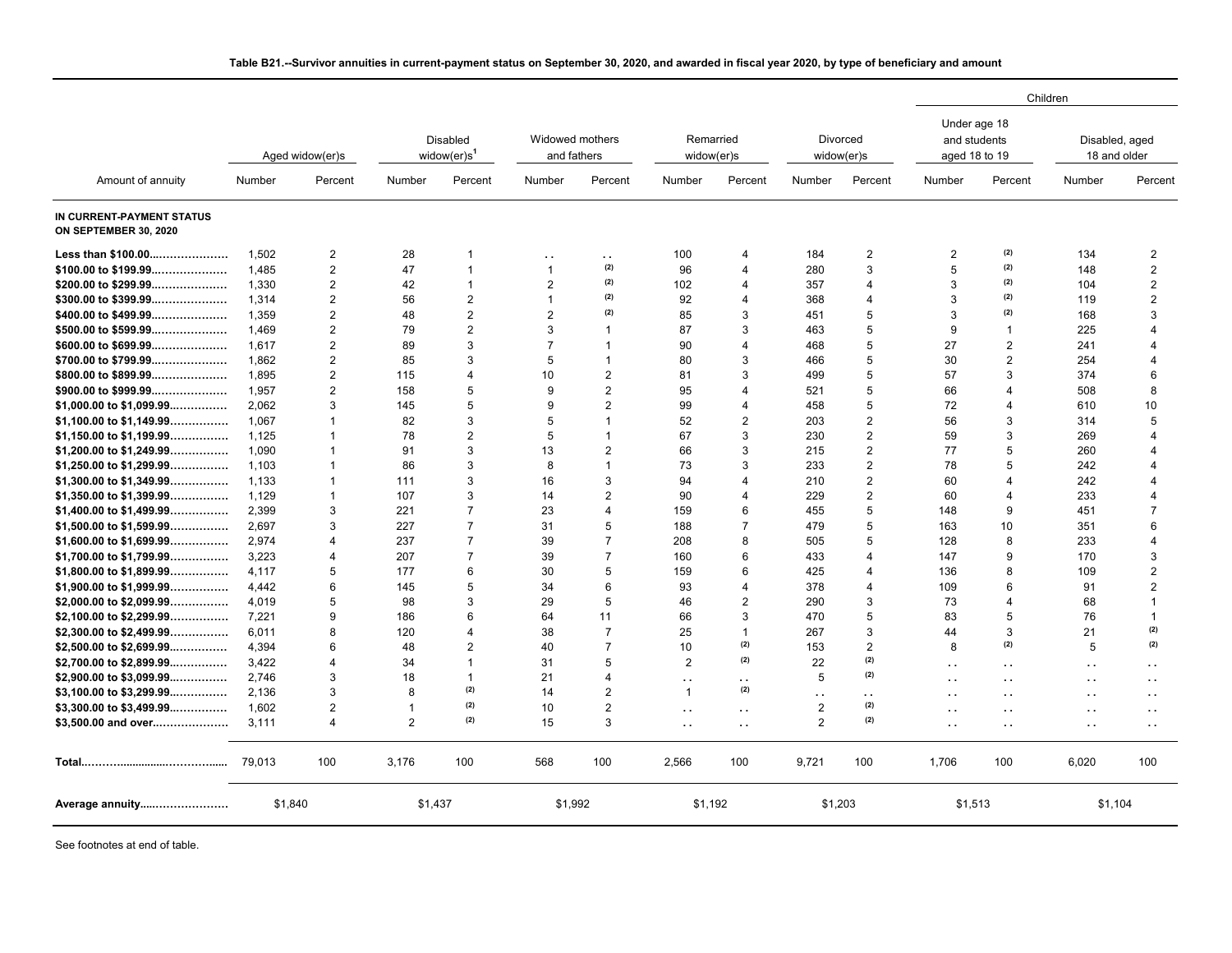|                                                      |         |                         |                                      |                                      |                                |                         |                         |                      |                         |                             |                                               |                      | Children                       |                      |
|------------------------------------------------------|---------|-------------------------|--------------------------------------|--------------------------------------|--------------------------------|-------------------------|-------------------------|----------------------|-------------------------|-----------------------------|-----------------------------------------------|----------------------|--------------------------------|----------------------|
|                                                      |         | Aged widow(er)s         |                                      | Disabled<br>widow(er)s <sup>1</sup>  | Widowed mothers<br>and fathers |                         | Remarried<br>widow(er)s |                      |                         | Divorced<br>widow(er)s      | Under age 18<br>and students<br>aged 18 to 19 |                      | Disabled, aged<br>18 and older |                      |
| Amount of annuity                                    | Number  | Percent                 | Number                               | Percent                              | Number                         | Percent                 | Number                  | Percent              | Number                  | Percent                     | Number                                        | Percent              | Number                         | Percent              |
| AWARDED IN FISCAL YEAR 2020                          |         |                         |                                      |                                      |                                |                         |                         |                      |                         |                             |                                               |                      |                                |                      |
| Less than \$100.00                                   | 65      | $\overline{\mathbf{1}}$ | $\ddot{\phantom{a}}$                 | . .                                  | 8                              | 9                       | 5                       | $\,6\,$              | 13                      | $\overline{2}$              | 1                                             | (2)                  | ٠,                             |                      |
| \$100.00 to \$199.99                                 | 32      | $\overline{1}$          | $\mathbf{1}$                         | $\mathbf 1$                          | $\ddot{\phantom{0}}$           | $\sim$                  | $\overline{2}$          | $\sqrt{3}$           | 14                      | $\overline{2}$              | $\overline{1}$                                | (2)                  | $\overline{1}$                 | $\mathbf{1}$         |
| \$200.00 to \$299.99                                 | 31      | $\overline{1}$          | $\mathbf{1}$                         | $\mathbf{1}$                         | $\ddot{\phantom{a}}$           | $\ddot{\phantom{0}}$    | 3                       | $\overline{4}$       | 18                      | 3                           | $\mathbf{1}$                                  | (2)                  | $\overline{1}$                 | $\mathbf{1}$         |
| \$300.00 to \$399.99                                 | 30      | $\overline{1}$          | $\mathbf{1}$                         | $\mathbf{1}$                         | $\mathbf{1}$                   | $\mathbf{1}$            | $\ddot{\phantom{a}}$    | $\ddot{\phantom{a}}$ | 18                      | 3                           | $\ddot{\phantom{0}}$                          | $\ddotsc$            | . .                            | $\ddotsc$            |
| \$400.00 to \$499.99                                 | 62      | 1                       | . .                                  | . .                                  |                                | $\ddot{\phantom{a}}$    | 3                       | $\overline{4}$       | 37                      | 6                           | . .                                           | μ.                   | . .                            | $\ddotsc$            |
| \$500.00 to \$599.99                                 | 49      | 1                       | $\ddot{\phantom{a}}$                 | . .                                  | $\overline{1}$                 | $\mathbf{1}$            | $\overline{2}$          | 3                    | 27                      | $\overline{\mathbf{4}}$     | $\overline{2}$                                | $\overline{1}$       | $\overline{2}$                 | $\overline{2}$       |
| \$600.00 to \$699.99                                 | 73      | $\overline{1}$          | 3                                    | 3                                    | $\overline{1}$                 | $\mathbf{1}$            | $\overline{2}$          | $\mathbf{3}$         | 27                      | $\overline{4}$              | $\ddot{\phantom{0}}$                          | $\sim$               | $\overline{4}$                 | 5                    |
| \$700.00 to \$799.99                                 | 75      | $\overline{1}$          | 3                                    | 3                                    | $\ddot{\phantom{1}}$           | $\ddot{\phantom{1}}$    | 4                       | 5                    | 32                      | 5                           | $\sim$                                        | . .                  | 3                              | $\Delta$             |
| \$800.00 to \$899.99                                 | 91      | $\overline{2}$          | 1                                    | $\mathbf 1$                          | $\mathbf{1}$                   | $\mathbf{1}$            |                         | $\mathbf{1}$         | 31                      | 5                           | 14                                            | 5                    | 6                              | $\overline{7}$       |
| \$900.00 to \$999.99                                 | 105     | $\overline{2}$          | $\overline{4}$                       | 5                                    | $\ddot{\phantom{a}}$           | $\ddot{\phantom{0}}$    | $\overline{2}$          | 3                    | 35                      | 5                           | $\overline{7}$                                | $\overline{2}$       | 5                              | 6                    |
| \$1,000.00 to \$1,099.99                             | 105     | $\overline{\mathbf{c}}$ | $\overline{4}$                       | 5                                    | $\ddot{\phantom{a}}$           | $\ddot{\phantom{1}}$    |                         | $\overline{1}$       | 35                      | 5                           | 12                                            | $\overline{4}$       | $\overline{2}$                 | $\overline{2}$       |
| \$1,100.00 to \$1,199.99                             | 113     | $\overline{2}$          | $\overline{2}$                       | $\overline{2}$                       | 2                              | $\overline{2}$          |                         | 5                    | 27                      | $\boldsymbol{\Delta}$       | 22                                            | $\overline{7}$       | 5                              | 6                    |
| \$1,200.00 to \$1,299.99                             | 133     | 3                       | 4                                    | 5                                    | 3                              | 3                       | 5                       | 6                    | 24                      | $\overline{4}$              | 17                                            | $6\phantom{1}6$      | 5                              | 6                    |
| \$1,300.00 to \$1,399.99                             | 158     | 3                       | $\overline{7}$                       | 8                                    | 4                              | $\overline{4}$          | 3                       | $\overline{4}$       | 25                      | 4                           | 15                                            | 5                    | 10                             | 12                   |
| \$1,400.00 to \$1,499.99                             | 128     | $\overline{2}$          | 3                                    | 3                                    | $\overline{c}$                 | $\overline{2}$          | 5                       | 6                    | 34                      | 5                           | 36                                            | 12                   | 3                              | $\overline{4}$       |
| $$1,500.00$ to $$1,599.99$                           | 137     | 3                       | 5                                    | 6                                    | 4                              | 4                       | Δ                       | 5                    | 24                      | 4                           | 28                                            | 10                   | 4                              | 5                    |
| \$1,600.00 to \$1,699.99                             | 152     | 3                       | $\overline{7}$                       | 8                                    | $\overline{2}$                 | $\overline{2}$          | 6                       | 8                    | 27                      | $\overline{4}$              | 22                                            | $\overline{7}$       | $\overline{2}$                 | $\overline{2}$       |
| \$1,700.00 to \$1,799.99                             | 131     | 3                       | 5                                    | 6                                    |                                | 4                       | 3                       | $\overline{4}$       | 27                      | $\overline{4}$              | 21                                            | $\overline{7}$       | 6                              | $\overline{7}$       |
| \$1,800.00 to \$1,899.99                             | 109     | $\overline{2}$          | 3                                    | 3                                    |                                | 4                       | 8                       | 10                   | 29                      | 4                           | 22                                            | $\overline{7}$       | 9                              | 11                   |
| \$1,900.00 to \$1,999.99                             | 142     | 3                       | 5                                    | 6                                    | 5                              | 6                       | 3                       | $\overline{4}$       | 21                      | 3                           | 12                                            | $\overline{4}$       |                                | 5                    |
| \$2,000.00 to \$2,099.99                             | 140     | 3                       | 4                                    | 5                                    | 3                              | 3                       | 5                       | 6                    | 26                      | $\overline{4}$              | 17                                            | $6\phantom{1}6$      | 6                              | $\overline{7}$       |
| \$2,100.00 to \$2,199.99                             | 153     | 3                       | 2                                    | $\overline{2}$                       | $\overline{2}$                 | $\overline{2}$          |                         | $\mathbf{1}$         | 22                      | 3                           | 21                                            | $\overline{7}$       | 3                              | $\overline{4}$       |
| \$2,200.00 to \$2,399.99                             | 357     | $\overline{7}$          | 10                                   | 11                                   | $\overline{7}$                 | 8                       |                         | $\mathbf{1}$         | 44                      | $\overline{7}$              | 16                                            | 5                    | $\overline{4}$                 | 5                    |
| \$2,400.00 to \$2,599.99                             | 337     | $\overline{7}$          | $\overline{4}$                       | 5                                    | 5                              | 6                       | 6                       | 8                    | 23                      | 4                           | 6                                             | $\overline{2}$       | . .                            | $\ddotsc$            |
| \$2,600.00 to \$2,799.99                             | 326     | 6                       | 3                                    | 3                                    | 9                              | 10                      | . .                     | $\sim$ $\sim$        | 11                      | $\overline{2}$              | $\mathbf 1$                                   | (2)                  | . .                            | $\ddot{\phantom{0}}$ |
| \$2,800.00 to \$2,999.99                             | 364     | $\overline{7}$          | $\overline{4}$                       | 5                                    | $\overline{7}$                 | 8                       | $\sim$ $\sim$           |                      | $\overline{2}$          | (2)                         | $\ddot{\phantom{0}}$                          |                      |                                |                      |
| \$3,000.00 to \$3,199.99                             | 342     | $\overline{7}$          |                                      |                                      | 5                              | 6                       |                         | $\sim$               | $\overline{\mathbf{1}}$ | (2)                         |                                               | . .                  | . .                            | $\sim$ $\sim$        |
| \$3,200.00 to \$3,399.99                             | 329     | 6                       | . .                                  | . .                                  | 3                              | 3                       |                         | . .                  |                         |                             | . .                                           | . .                  | . .                            | $\ddotsc$            |
| \$3,400.00 to \$3,599.99                             | 257     | 5                       | $\ddot{\phantom{a}}$<br>$\mathbf{1}$ | $\ddot{\phantom{1}}$<br>$\mathbf{1}$ | $\overline{2}$                 | $\overline{2}$          | $\ddot{\phantom{1}}$    | $\sim$ $\sim$        | $\ddot{\phantom{a}}$    | $\sim$ $\sim$               | $\ddotsc$                                     | $\ddot{\phantom{a}}$ | $\sim$ $\sim$                  | $\ddot{\phantom{0}}$ |
| $$3,600.00$ to $$3,699.99$                           | 111     | $\overline{2}$          |                                      |                                      | $\Delta$                       | $\overline{\mathbf{A}}$ | $\ddot{\phantom{0}}$    | $\sim$ $\sim$        | . .                     | . .                         | $\ddot{\phantom{0}}$                          | $\ddot{\phantom{a}}$ | . .                            | $\ddot{\phantom{a}}$ |
|                                                      | 109     | $\overline{2}$          | $\ddot{\phantom{a}}$                 | . .                                  |                                |                         | . .                     | . .                  | . .                     | . .                         | . .                                           | . .                  | $\ddot{\phantom{0}}$           | $\ddotsc$            |
| \$3,700.00 to \$3,799.99<br>\$3,800.00 to \$3,999.99 | 152     | 3                       | . .                                  |                                      | $\overline{1}$                 | $\mathbf{1}$            | . .                     | . .                  | ٠.<br>$\overline{1}$    | $\ddot{\phantom{1}}$<br>(2) | . .                                           | μ.                   | . .                            | $\ddot{\phantom{a}}$ |
|                                                      | 255     | 5                       | $\ddot{\phantom{a}}$                 | $\ddot{\phantom{1}}$                 |                                |                         | $\cdot$ .               | $\ddot{\phantom{1}}$ |                         |                             | $\ddot{\phantom{1}}$                          | . .                  | . .                            | $\sim$ $\sim$        |
| \$4,000.00 and over                                  |         |                         | $\ddot{\phantom{0}}$                 | $\sim$ $\sim$                        | $\ddot{\phantom{a}}$           | $\ddot{\phantom{a}}$    | $\sim$ $\sim$           | $\sim$ $\sim$        | $\ddot{\phantom{1}}$    | $\sim$                      | . .                                           | $\sim$               | $\sim$ $\sim$                  | $\epsilon$ .         |
|                                                      | 5,153   | 100                     | 87                                   | 100                                  | 90                             | 100                     | 79                      | 100                  | 655                     | 100                         | 294                                           | 100                  | 85                             | 100                  |
| Average annuity                                      | \$2,349 |                         | \$1,681                              |                                      | \$2,053                        |                         | \$1,334                 |                      | \$1,297                 |                             | \$1,587                                       |                      | \$1,416                        |                      |

#### **Table B21.--Survivor annuities in current-payment status on September 30, 2020, and awarded in fiscal year 2020, by type of beneficiary and amount - Continued**

<sup>1</sup> Average reductions for age in these annuities, which are initially awarded at ages 50-59, were \$506 for those in current-payment status and \$593 for those awarded in fiscal year 2020. Annuities in current-payment status include 2,034 now payable as aged widow(er)s' annuities.

<sup>2</sup> Less than 0.5 percent.

NOTE.--Data exclude annuities to parents (15 in current-payment status averaging \$952), and 420 annuities to widow(er)s temporarily being paid at spouse rates pending final adjudication of survivor annuities. There were no parent annuities awarded in fiscal year 2020.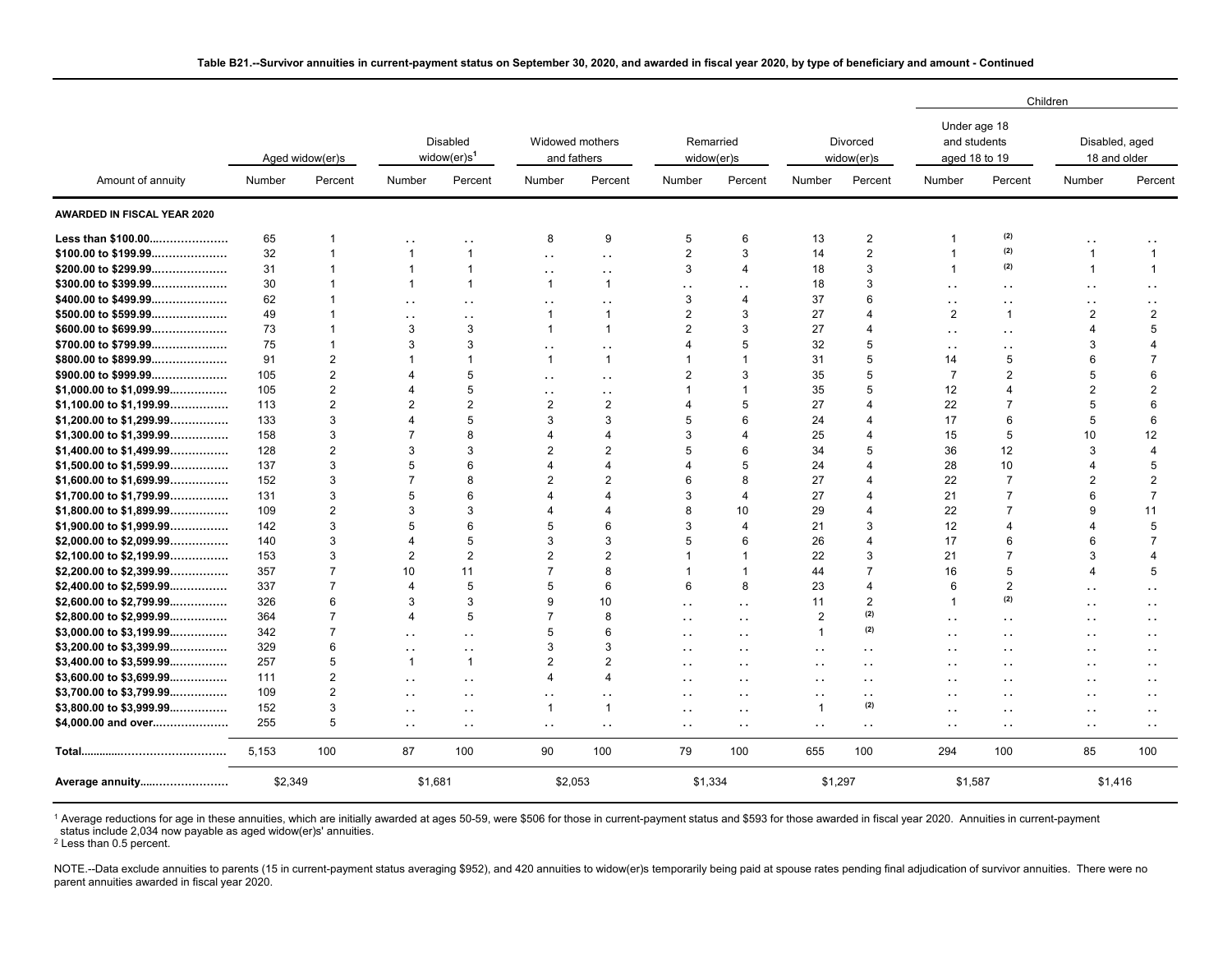|                                                          |            |                | Widow(er)s                                                 |                                      |                |                |            |                         | Other survivors |                      |
|----------------------------------------------------------|------------|----------------|------------------------------------------------------------|--------------------------------------|----------------|----------------|------------|-------------------------|-----------------|----------------------|
|                                                          | Net tier I |                |                                                            | Vested dual RR-SS benefit            | Total tier II  |                | Net tier I |                         |                 | Total tier II        |
| Amount of component                                      | Number     | Percent        | Number                                                     | Percent                              | Number         | Percent        | Number     | Percent                 | Number          | Percent              |
| IN CURRENT-PAYMENT STATUS<br><b>ON DECEMBER 31, 2019</b> |            |                |                                                            |                                      |                |                |            |                         |                 |                      |
| Less than \$50.00.                                       | 721        | 1              | 18                                                         | 38                                   | 4,136          | 5              | 40         | $\mathbf 1$             | 1,493           | 19                   |
| \$50.00 to \$99.99.                                      | 819        | $\mathbf{1}$   | 12                                                         | 26                                   | 4,285          | 5              | 35         | (1)                     | 2,006           | 25                   |
| \$100.00 to \$149.99.                                    | 894        | 1              | 13                                                         | 28                                   | 5,733          | $\overline{7}$ | 53         | 1                       | 2,427           | 31                   |
| \$150.00 to \$199.99.                                    | 942        | $\mathbf{1}$   | 4                                                          | 9                                    | 6,662          | 8              | 71         | -1                      | 921             | 12                   |
| \$200.00 to \$249.99.                                    | 978        | 1              | $\sim$ $\sim$ $\sim$ $\sim$                                | $\sim$ $\sim$                        | 6,509          | 8              | 40         |                         | 415             | 5                    |
| \$250.00 to \$299.99.                                    | 1.040      | 1              | $\sim 100$ km s $^{-1}$                                    | $\sim$                               | 5,956          | $\overline{7}$ | 86         |                         | 275             | 3                    |
| \$300.00 to \$349.99.                                    | 1,178      | $\mathbf{1}$   | $\sim$ $\sim$ $\sim$ $\sim$                                | $\sim$ $\sim$                        | 5,616          | $\overline{7}$ | 77         | 1                       | 168             | $\overline{2}$       |
| \$350.00 to \$399.99.                                    | 1,283      | $\overline{1}$ | $\sim$ $\sim$ $\sim$ $\sim$                                | $\sim$ $\sim$                        | 5,535          | $\overline{7}$ | 108        |                         | 85              | $\overline{1}$       |
| \$400.00 to \$449.99.                                    | 1,363      | $\overline{2}$ | $\cdots$                                                   | $\sim$ $\sim$                        | 4,856          | 6              | 103        | -1                      | 46              | $\mathbf{1}$         |
| \$450.00 to \$499.99.                                    | 1,396      | $\overline{2}$ | $\sim$ $\sim$ $\sim$ $\sim$                                | $\ddot{\phantom{1}}$ .               | 4,304          | 5              | 139        | $\overline{2}$          | 36              | (1)                  |
| \$500.00 to \$599.99.                                    | 2,850      | 3              | $\sim$ $\sim$ $\sim$ $\sim$                                | $\sim$ $\sim$                        | 6,608          | 8              | 275        | $\overline{\mathbf{A}}$ | 15              | (1)                  |
| \$600.00 to \$699.99.                                    | 3.080      | 3              | $\sim$ $\sim$ $\sim$ $\sim$                                | $\sim$ $\sim$                        | 5,663          | $\overline{7}$ | 294        | 4                       | $\overline{4}$  | (1)                  |
| \$700.00 to \$799.99.                                    | 2,937      | 3              | $\sim$ $\sim$ $\sim$ $\sim$                                | $\sim$ $\sim$                        | 4,738          | 6              | 403        | 5                       | .               | $\sim$               |
| \$800.00 to \$899.99.                                    | 2,720      | 3              | $\sim$ $\sim$ $\sim$ $\sim$                                | $\sim$ $\sim$                        | 4,026          | 5              | 628        | 8                       | .               | $\ddot{\phantom{1}}$ |
| \$900.00 to \$999.99.                                    | 2.591      | 3              | $\sim$ $\sim$ $\sim$ $\sim$                                | $\sim$ $\sim$                        | 2,937          | 3              | 778        | 10                      | .               | $\sim$               |
| $$1,000.00$ to $$1,099.99$                               | 2,591      | 3              | $\cdots$                                                   | $\ddot{\phantom{a}}$                 | 2,250          | 3              | 700        | 9                       | .               | $\sim$               |
| $$1,100.00$ to $$1,199.99$                               | 2,787      | 3              | $\sim$ $\sim$ $\sim$ $\sim$                                | $\sim$ $\sim$                        | 1,628          | $\overline{2}$ | 692        | 9                       | .               | $\ddot{\phantom{1}}$ |
| \$1,200.00 to \$1,299.99.                                | 3.044      | 3              | $\sim$ $\sim$ $\sim$ $\sim$                                | $\sim$ $\sim$                        | 1,162          | 1              | 747        | 10                      | .               | $\sim$               |
| \$1,300.00 to \$1,399.99.                                | 3,885      | 4              | $\sim$ $\sim$ $\sim$ $\sim$                                | $\sim$ $\sim$                        | 776            | $\mathbf{1}$   | 712        | 9                       | .               | $\sim$               |
| \$1,400.00 to \$1,499.99.                                | 5,059      | 6              | $\sim$ $\sim$ $\sim$ $\sim$                                | $\sim$ $\sim$                        | 573            | $\mathbf{1}$   | 519        | $\overline{7}$          | .               | $\sim$ $\sim$        |
| $$1,500.00$ to $$1,599.99$                               | 8,187      | 9              | $\cdots$                                                   | $\ddot{\phantom{1}}$ .               | 388            | (1)            | 292        | 4                       |                 |                      |
| $$1,600.00$ to $$1,649.99$                               | 3,827      | 4              | $\sim$ $\sim$ $\sim$ $\sim$                                | $\ddot{\phantom{a}}$                 | 118            | (1)            | 137        | 2                       | .<br>.          | $\sim$<br>$\sim$     |
| $$1,650.00$ to $$1,699.99$                               | 3,876      | 4              |                                                            | $\ddot{\phantom{a}}$                 | 106            | (1)            | 139        | $\overline{2}$          |                 |                      |
| $$1,700.00$ to $$1,749.99$                               | 3,072      | 3              | $\sim$ $\sim$ $\sim$ $\sim$<br>$\sim$ $\sim$ $\sim$ $\sim$ |                                      | 70             | (1)            | 146        | $\overline{c}$          | .               | $\sim$ $\sim$        |
| $$1,750.00$ to $$1,799.99$                               | 3,149      | 3              | $\sim$ $\sim$ $\sim$ $\sim$                                | $\epsilon$ .<br>$\ddot{\phantom{a}}$ | 51             | (1)            | 107        | $\overline{1}$          | .               | $\sim$<br>$\sim$     |
| \$1,800.00 to \$1,899.99.                                | 7,298      | 8              |                                                            |                                      | 74             | (1)            | 194        | 3                       | .               |                      |
| $$1,900.00$ to $$1,999.99$                               | 5,717      | 6              | $\sim$ $\sim$ $\sim$ $\sim$                                | $\sim$ $\sim$                        | 35             | (1)            | 115        | $\mathbf{1}$            | .               | $\sim$ $\sim$        |
| \$2,000.00 to \$2,099.99.                                | 3,850      | 4              | $\sim$ $\sim$ $\sim$ $\sim$                                | $\ddot{\phantom{1}}$ .               | 11             | (1)            | 50         | $\mathbf{1}$            | .               | $\sim$ $\sim$        |
| \$2,100.00 to \$2,199.99.                                | 2,858      | 3              | $\cdots$                                                   | $\ddot{\phantom{1}}$ .               | 6              | (1)            | 18         | (1)                     | .               |                      |
| \$2,200.00 to \$2,299.99.                                | 2,314      | 3              | $\sim$ $\sim$ $\sim$ $\sim$                                | $\sim$ $\sim$                        | 5              | (1)            | 5          | (1)                     | .               | $\sim$ $\sim$        |
| \$2,300.00 and over. $\dots$                             | 4,531      | 5              | $\sim$ $\sim$ $\sim$ $\sim$                                | $\sim$ $\sim$                        | $\overline{4}$ | (1)            |            |                         | .               | $\sim$ $\sim$        |
|                                                          |            |                | $\sim$ $\sim$ $\sim$ $\sim$                                | г.                                   |                |                | $\cdots$   | $\sim$ $\sim$           | .               |                      |
| $Total.$                                                 | 90,837     | 100            | 47                                                         | 100                                  | 84,821         | 100            | 7,703      | 100                     | 7,891           | 100                  |
| Average amount                                           |            | \$1,400        |                                                            | \$80                                 |                | \$465          | \$1,092    |                         | \$120           |                      |

**Table B22.--Components of survivor annuities in current-payment status on December 31, 2019, and awarded in calendar year 2019, by type of beneficiary and amount**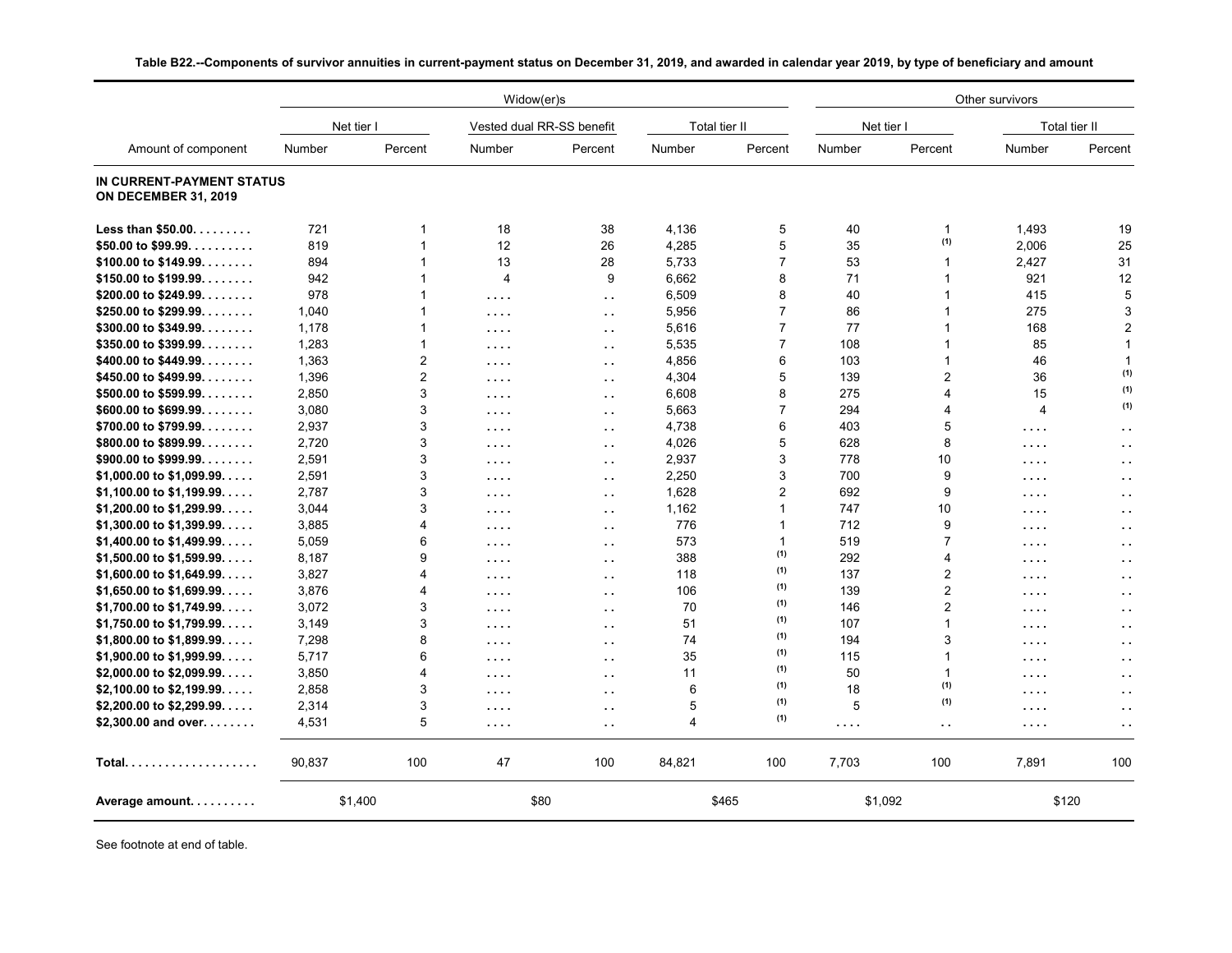|                                   |         |                | Widow(er)s                  |                      |                      | Other survivors      |                             |                      |
|-----------------------------------|---------|----------------|-----------------------------|----------------------|----------------------|----------------------|-----------------------------|----------------------|
|                                   |         | Net tier I     | Total tier II               |                      | Net tier I           |                      | Total tier II               |                      |
| Amount of component               | Number  | Percent        | Number                      | Percent              | Number               | Percent              | Number                      | Percent              |
| <b>AWARDED IN 2019</b>            |         |                |                             |                      |                      |                      |                             |                      |
| Less than \$50.00.                | 50      | 1              | 46                          | 1                    | $\cdots$             | $\sim$               | 50                          | 13                   |
| \$50.00 to \$99.99.               | 53      |                | 47                          |                      | $\cdots$             | $\ddot{\phantom{a}}$ | 121                         | 31                   |
| $$100.00$ to $$199.99$            | 90      | $\overline{2}$ | 184                         | 4                    | $\mathbf{1}$         | (1)                  | 125                         | 32                   |
| \$200.00 to \$299.99.             | 101     | $\overline{2}$ | 191                         | 4                    | $\cdots$             | $\ddot{\phantom{1}}$ | 52                          | 13                   |
| \$300.00 to \$399.99.             | 155     | 3              | 261                         | 5                    | $\mathbf{1}$         | (1)                  | 24                          | 6                    |
| \$400.00 to \$499.99.             | 171     | 3              | 378                         | $\overline{7}$       | 5                    | $\mathbf 1$          | 15                          | 4                    |
| \$500.00 to \$599.99.             | 170     | 3              | 404                         | 8                    | 5                    | 1                    | $\overline{2}$              | 1                    |
| \$600.00 to \$699.99.             | 205     | 4              | 381                         | $\overline{7}$       | 8                    | $\overline{c}$       | $\mathbf{1}$                | (1)                  |
| \$700.00 to \$799.99.             | 149     | 3              | 482                         | 9                    | 15                   | 4                    | $\sim$ 1.0 $\pm$            | $\ddot{\phantom{a}}$ |
| \$800.00 to \$899.99. $\dots$     | 187     | 3              | 538                         | 10                   | 24                   | 6                    | $\cdots$                    | $\sim$               |
| \$900.00 to \$999.99.             | 154     | 3              | 474                         | 9                    | 24                   | 6                    | .                           | $\sim$               |
| $$1,000.00$ to $$1,099.99$        | 157     | 3              | 398                         | 8                    | 27                   | 7                    | .                           | $\ddot{\phantom{1}}$ |
| $$1,100.00$ to $$1,199.99$        | 164     | 3              | 355                         | $\overline{7}$       | 33                   | 8                    | $\cdots$                    | $\sim$ $\sim$        |
| $$1,200.00$ to $$1,299.99$        | 164     | 3              | 315                         | 6                    | 20                   | 5                    | $\sim$ $\sim$ $\sim$ $\sim$ | . .                  |
| $$1,300.00$ to $$1,399.99$        | 141     | 2              | 197                         | 4                    | 32                   | 8                    | $\cdots$                    | н.                   |
| $$1,400.00$ to $$1,499.99$        | 158     | 3              | 159                         | 3                    | 34                   | 9                    | .                           | $\ddot{\phantom{0}}$ |
| \$1,500.00 to \$1,599.99.         | 303     | 5              | 151                         | 3                    | 34                   | 9                    | .                           | $\ddot{\phantom{1}}$ |
| $$1,600.00$ to $$1,699.99$        | 334     | 6              | 82                          | 2                    | 36                   | 9                    | $\cdots$                    | $\ddot{\phantom{1}}$ |
| $$1,700.00$ to $$1,799.99$        | 285     | 5              | 54                          | $\mathbf{1}$         | 31                   | 8                    | $\cdots$                    | $\ddot{\phantom{a}}$ |
| $$1,800.00$ to $$1,899.99$        | 351     | 6              | 45                          | -1                   | 24                   | 6                    | $\cdots$                    | $\sim$ $\sim$        |
| \$1,900.00 to \$1,949.99.         | 189     | 3              | 13                          | (1)                  | 10                   | 3                    | $\cdots$                    | $\sim$               |
| $$1,950.00$ to $$1,999.99$        | 185     | 3              | 6                           | (1)                  | 9                    | 2                    | $\sim$ $\sim$ $\sim$ $\sim$ | $\ddot{\phantom{1}}$ |
| \$2,000.00 to \$2,049.99.         | 143     | 3              | 3                           | (1)                  | 6                    | $\overline{2}$       | .                           | $\ddot{\phantom{a}}$ |
| \$2,050.00 to \$2,099.99.         | 134     | $\overline{2}$ | 3                           | (1)                  | 4                    | 1                    | $\cdots$                    | $\epsilon$ .         |
| \$2,100.00 to \$2,149.99. $\dots$ | 160     | 3              | .                           | $\ddot{\phantom{0}}$ | 1                    | (1)                  | $\sim$ $\sim$ $\sim$ $\sim$ | $\ddot{\phantom{1}}$ |
| $$2,150.00$ to $$2,199.99$        | 157     | 3              | $\mathbf{1}$                | (1)                  | 3                    | $\mathbf{1}$         | .                           | $\sim$               |
| \$2,200.00 to \$2,299.99.         | 329     | 6              | 3                           | (1)                  | $\overline{2}$       | $\mathbf{1}$         | $\sim$ $\sim$ $\sim$ $\sim$ | $\sim$               |
| \$2,300.00 to \$2,399.99.         | 257     | 5              | $\sim$ $\sim$ $\sim$ $\sim$ | $\sim$ $\sim$        | $\sim$ $\sim$ $\sim$ | $\ddot{\phantom{a}}$ | $\cdots$                    | $\sim$               |
| \$2,400.00 to \$2,499.99.         | 210     | 4              | $\mathbf{1}$                | (1)                  | $\cdots$             | $\ddot{\phantom{1}}$ | .                           |                      |
| \$2,500.00 to \$2,599.99.         | 184     | 3              | $\sim$ $\sim$ $\sim$ $\sim$ | $\sim$ $\sim$        | $\cdots$             | $\ddot{\phantom{a}}$ | $\sim$ 1.0 $\pm$            | $\sim$               |
| \$2,600.00 and over. $\dots$      | 156     | 3              | $\sim$ $\sim$ $\sim$ $\sim$ | $\sim$ $\sim$        | $\sim$ $\sim$ $\sim$ | $\ddot{\phantom{a}}$ | $\sim$ $\sim$ $\sim$ $\sim$ | $\sim$ $\sim$        |
|                                   |         |                |                             |                      |                      |                      |                             |                      |
| Total                             | 5,646   | 100            | 5,172                       | 100                  | 389                  | 100                  | 390                         | 100                  |
| Average amount                    | \$1,541 |                |                             | \$851                | \$1.367              |                      | \$150                       |                      |

**Table B22.--Components of survivor annuities in current-payment status on December 31, 2019, and awarded in calendar year 2019, by type of beneficiary and amount - Continued**

 $<sup>1</sup>$  Less than 0.5 percent.</sup>

NOTE.--Data for widow(er)s' annuities exclude 269 annuities temporarily being paid at spouse rates pending final adjudication of survivor annuities. Component data based on cases where record is available.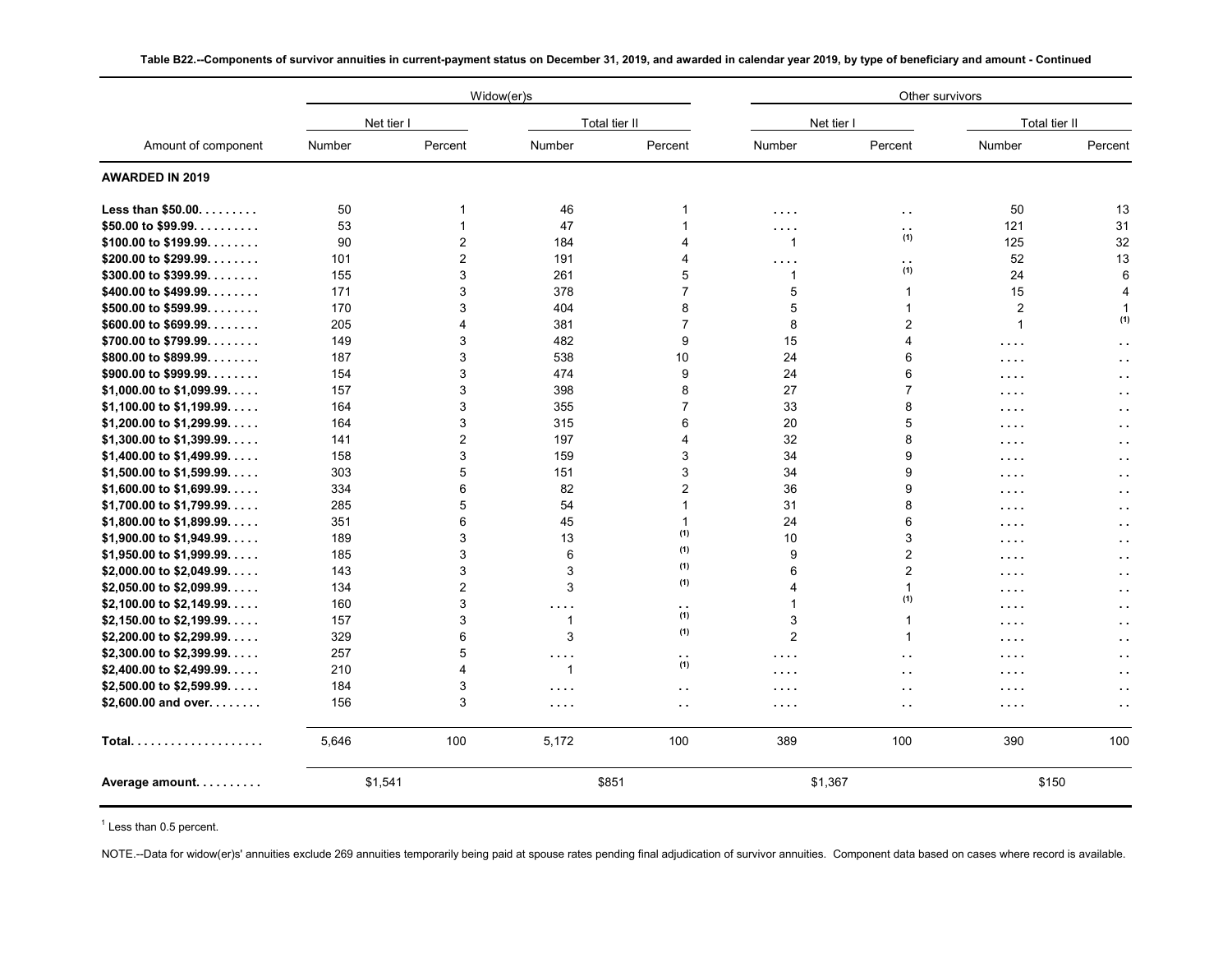|                                                              |         | Total   |        | Aged widow(er)s |                    | <b>Disabled</b><br>widow(er)s | Widowed mothers<br>(fathers) |         | Remarried | widow(er)s | <b>Divorced</b><br>widow(er)s |         |
|--------------------------------------------------------------|---------|---------|--------|-----------------|--------------------|-------------------------------|------------------------------|---------|-----------|------------|-------------------------------|---------|
| Component                                                    | Number  | Average | Number | Average         | Number             | Average                       | Number                       | Average | Number    | Average    | Number                        | Average |
| IN CURRENT-PAYMENT STATUS<br>ON SEPTEMBER 30, 2020           |         |         |        |                 |                    |                               |                              |         |           |            |                               |         |
|                                                              | 102,785 | \$1,703 | 79,013 | \$1,840         | <sup>1</sup> 3,176 | \$1,437                       | 568                          | \$1,992 | 2,566     | \$1,192    | 9,72'                         | \$1,203 |
|                                                              | 96,018  | 1,389   | 72,592 | 1,458           | 3,051              | 1,190                         | 556                          | 1,455   | 2,566     | 1,192      | 9,721                         | 1,203   |
|                                                              | 102,777 | 1,900   | 79,006 | 1,944           | 3,176              | 2,009                         | 568                          | 1,509   | 2,566     | 1,910      | 9,721                         | 2,055   |
| Offset for social security benefit <sup>2</sup>              | 38,340  | 517     | 28,232 | 532             | 1,371              | 469                           | 39                           | 500     | 1,028     | 512        | 5,765                         | 502     |
|                                                              | 90,251  | 462     | 78,806 | 502             | 3,173              | 295                           | 568                          | 571     |           |            |                               |         |
| Regular                                                      | 89.794  | 324     | 78,510 | 346             | 3,150              | 243                           | 568                          | 347     |           |            |                               |         |
| Additional <sup>3</sup>                                      | 1,389   | 384     | 1,368  | 385             | 17                 | 305                           | 4                            | 134     |           |            |                               |         |
| Increase for initial minimum amount <sup>4</sup>             | 44,348  | 270     | 42,912 | 273             | 966                | 170                           | 470                          | 268     |           |            |                               |         |
| 1981 law, total <sup>5</sup>                                 | 87,163  | 474     | 77,718 | 506             | 3,066              | 300                           | 568                          | 571     |           |            |                               |         |
| Prior law, total                                             | 3,088   | 145     | 1,088  | 187             | 107                | 151                           |                              |         |           |            |                               |         |
| Vested dual railroad retirement-<br>social security benefit. | 32      | 80      | 25     | 76              | 7                  | 95                            |                              |         |           |            |                               |         |
| Total reduction for age <sup>6</sup>                         | 51,034  | 345     | 41,474 | 327             | 3,165              | 506                           |                              |         | 1.677     | 402        | 4.718                         | 367     |
| Social security benefit.                                     | 36,394  | 1,144   | 26,407 | 1,196           | 1,333              | 1,026                         | 37                           | 1,161   | 999       | 1,079      | 5,714                         | 1,097   |

#### **Table B23.--Survivor annuities in current-payment status on September 30, 2020, and awarded in fiscal year 2020, by type of beneficiary and component**

|                                                 |        |              | Children            |         |        |                                   |        |         |
|-------------------------------------------------|--------|--------------|---------------------|---------|--------|-----------------------------------|--------|---------|
|                                                 |        | Under age 18 | Students aged 18-19 |         |        | Aged 18 and older<br>and disabled |        | Parents |
| Component                                       | Number | Average      | Number              | Average | Number | Average                           | Number | Average |
|                                                 | 1,657  | \$1,511      | 49                  | \$1,589 | 6,020  | \$1,104                           | 15     | \$952   |
|                                                 | 1,654  | 1,405        | 47                  | 1.494   | 5,818  | 1,015                             | 13     | 867     |
|                                                 | 1,656  | 1,437        | 49                  | 1,509   | 6,020  | 1,177                             | 15     | 1,655   |
| Offset for social security benefit <sup>2</sup> | 93     | 375          | $\overline{2}$      | 844     | 1.798  | 375                               | 12     | 726     |
|                                                 | 1.657  | 109          | 49                  | 156     | 5.985  | 125                               | 13     | 232     |
| Regular                                         | 1,655  | 109          | 49                  | 156     | 5,849  | 127                               | 13     | 232     |
| Additional <sup>3</sup>                         |        |              |                     |         |        |                                   |        |         |
| 1981 law, total <sup>5</sup>                    | 1,657  | 109          | 49                  | 156     | 4,092  | 127                               | 13     | 232     |
| Prior law, total                                |        |              |                     |         | 1.893  | 121                               |        |         |
| Social security benefit.                        | 93     | 575          | 2                   | .894    | 1,797  | 689                               | 12     | 1,207   |

See footnotes at end of table.

Ξ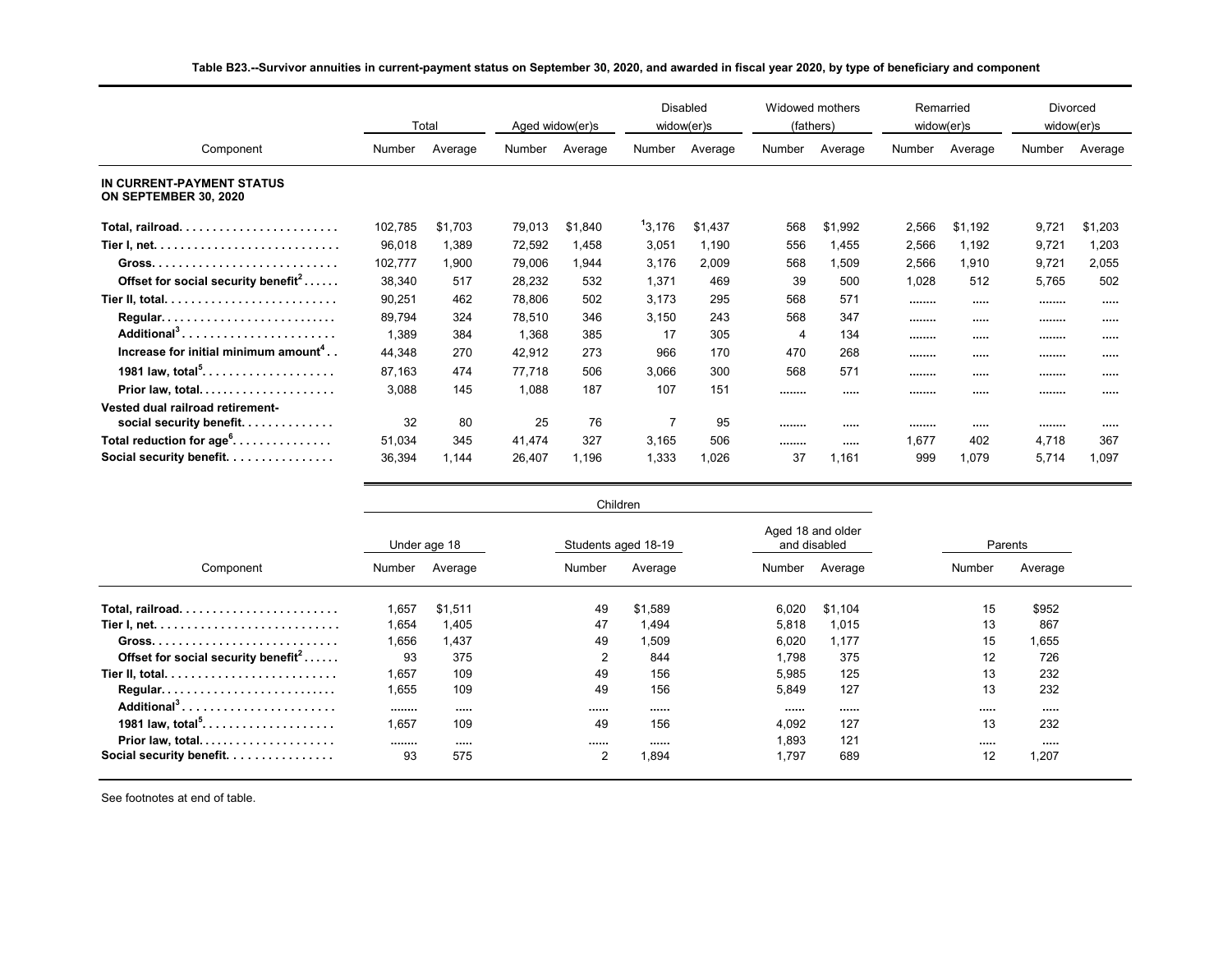|                                                  |        | Total   |        | Aged widow(er)s |        | <b>Disabled</b><br>widow(er)s |        | Widowed mothers<br>(fathers) |        | Remarried<br>widow(er)s | Divorced<br>widow(er)s |         |
|--------------------------------------------------|--------|---------|--------|-----------------|--------|-------------------------------|--------|------------------------------|--------|-------------------------|------------------------|---------|
| Component                                        | Number | Average | Number | Average         | Number | Average                       | Number | Average                      | Number | Average                 | Number                 | Average |
| <b>AWARDED IN FISCAL YEAR 2020</b>               |        |         |        |                 |        |                               |        |                              |        |                         |                        |         |
|                                                  | 6,443  | \$2.169 | 5,153  | \$2,349         | 87     | \$1,681                       | 90     | \$2,053                      | 79     | \$1,334                 | 655                    | \$1,297 |
|                                                  | 6,112  | 1,527   | 4,832  | 1,574           | 84     | 1,168                         | 86     | 1,507                        | 77     | 1,368                   | 655                    | 1,314   |
|                                                  | 6,442  | 2,092   | 5,152  | 2.130           | 87     | 2,228                         | 90     | 1,501                        | 79     | 2,206                   | 655                    | 2.193   |
| Offset for social security benefit <sup>2</sup>  | 2.595  | 495     | 2,048  | 505             | 48     | 440                           | 5      | 365                          | 36     | 479                     | 409                    | 466     |
|                                                  | 5,704  | 837     | 5,148  | 895             | 87     | 553                           | 90     | 770                          |        |                         |                        |         |
| Regular                                          | 5,702  | 423     | 5,146  | 446             | 87     | 306                           | 90     | 388                          |        |                         |                        |         |
| Additional <sup>3</sup>                          | 102    | 446     | 101    | 450             |        |                               |        | 19                           |        |                         |                        |         |
| Increase for initial minimum amount <sup>4</sup> | 5.257  | 437     | 5.083  | 441             | 84     | 256                           | 90     | 382                          |        |                         |                        |         |
| Total reduction for $age^6$                      | 2,266  | 363     | 1,891  | 352             | 87     | 593                           |        |                              | 43     | 467                     | 245                    | 348     |
| Social security benefit.                         | 2,466  | 1,213   | 1,924  | 0.236           | 48     | 1,169                         | 4      | 1,376                        | 33     | 1.145                   | 408                    | 1.185   |

**Table B23.--Survivor annuities in current-payment status on September 30, 2020, and awarded in fiscal year 2020, by type of beneficiary and component - Continued**

|                                                 |        |              | Children            |         |        |                                   |          |         |
|-------------------------------------------------|--------|--------------|---------------------|---------|--------|-----------------------------------|----------|---------|
|                                                 |        | Under age 18 | Students aged 18-19 |         |        | Aged 18 and older<br>and disabled | Parents' |         |
| Component                                       | Number | Average      | Number              | Average | Number | Average                           | Number   | Average |
|                                                 | 281    | \$1.574      | 13                  | \$1.876 | 85     | \$1,416                           |          |         |
|                                                 | 280    | 1,458        | 13                  | 1,653   | 85     | 1,231                             |          |         |
|                                                 | 281    | 1,484        | 13                  | 1,656   | 85     | 1,502                             |          |         |
| Offset for social security benefit <sup>2</sup> | 13     | 278          |                     | 27      | 35     | 411                               |          |         |
|                                                 | 281    | 121          | 13                  | 222     | 85     | 185                               |          |         |
| Regular                                         | 281    | 121          | 13                  | 222     | 85     | 185                               |          |         |
| Social security benefit.                        | 13     | 551          |                     | 27      | 35     | 656                               |          |         |

 $^{\text{1}}$  Includes 2,034 annuities now payable as aged widow(er)s' annuities.

 $2$  Includes offset for tier I portion of survivor's employee annuity.

<sup>3</sup> Includes spouse minimum increase, conversion from 1937 Act increase, and restoration of tier I reduction for receipt of employee annuity.

 $^4$  Amount added to tier II component to raise widow(er)'s annuity to the initial minimum amount at award.

 $^5$  Tier II based on deceased employee's tier II amount.

 $^6$  Sum of tier I and 1981-law regular tier II age reductions.

 $7$  There were no parent annuities awarded in fiscal year 2020.

NOTE.--Detail will not produce overall average annuity amounts as deductions for work and other adjustments are not reflected. Component data based on cases where record is available. Data exclude 420 annuities to widow(er)s temporarily being paid at spouse rates pending final adjudication of survivor annuities.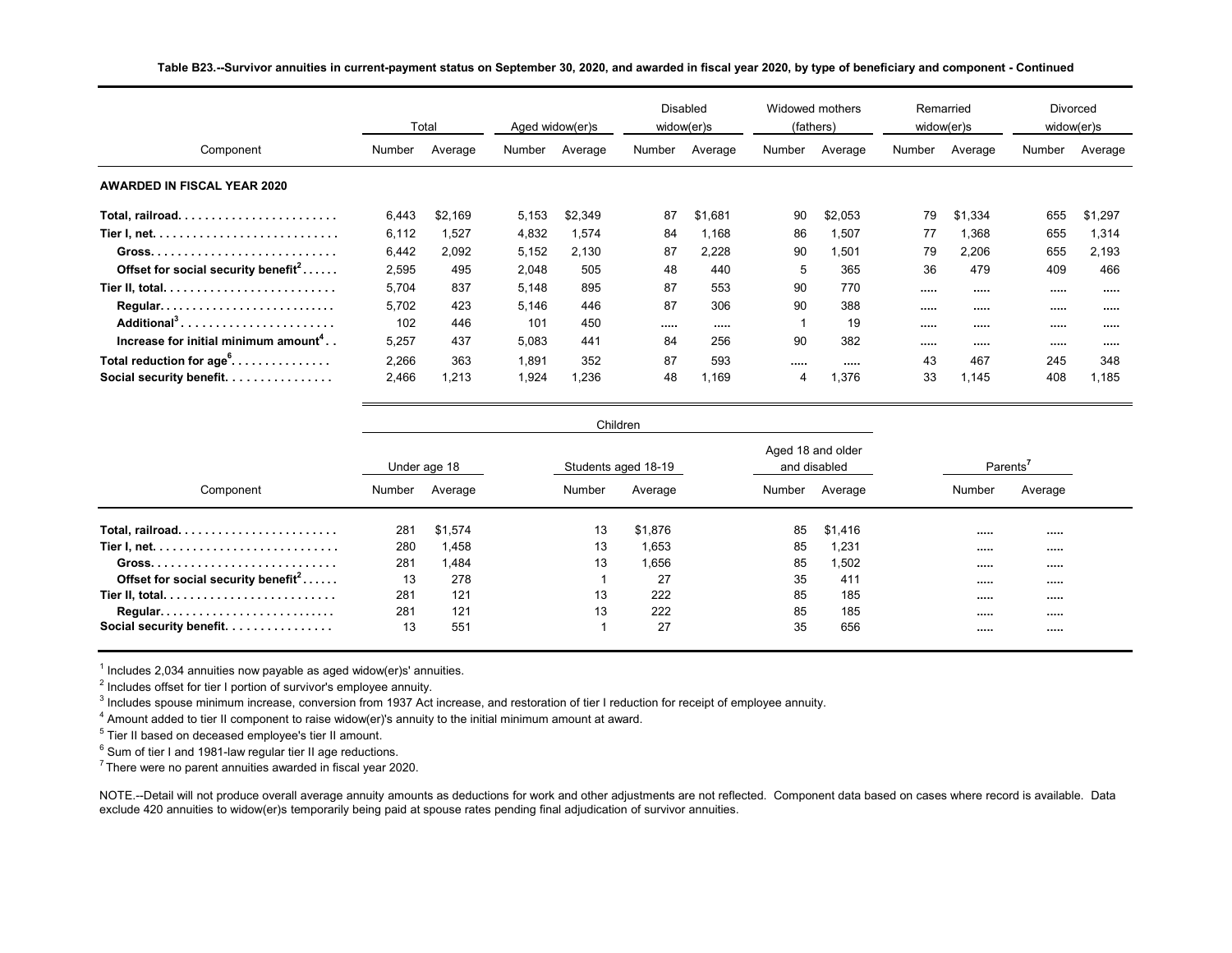|                                                    | Total <sup>2</sup> |         | Aged widow(er)s |              | <b>Disabled</b><br>widow(er)s |         | Widowed mothers<br>(fathers) |          | Remarried<br>widow(er)s |         | <b>Divorced</b><br>widow(er)s |      | Children |                |
|----------------------------------------------------|--------------------|---------|-----------------|--------------|-------------------------------|---------|------------------------------|----------|-------------------------|---------|-------------------------------|------|----------|----------------|
| Age of annuitant <sup>1</sup>                      | Number             | Percent | Number          | Percent      | Number                        | Percent | Number                       | Percent  | Number                  | Percent | Number Percent                |      | Number   | Percent        |
| IN CURRENT-PAYMENT STATUS<br>ON SEPTEMBER 30, 2020 |                    |         |                 |              |                               |         |                              |          |                         |         |                               |      |          |                |
| Under 10.                                          | 347                | (3)     |                 |              |                               |         |                              |          |                         |         |                               |      | 347      | 4              |
| 10 to $17. \ldots \ldots \ldots \ldots$            | 1,310              | 1       |                 |              |                               |         |                              |          |                         |         |                               |      | 1,310    | 17             |
| 18 to $21$ .                                       | 78                 | (3)     |                 |              |                               |         |                              |          |                         |         |                               |      | 478      | -1             |
| 22 to 29. $\dots$ .                                | 182                | (3)     |                 |              |                               |         | 5                            | -1       |                         |         |                               |      | 177      | $\overline{2}$ |
| $30$ to $39.$                                      | 518                | 1       |                 |              |                               |         | 86                           | 15       |                         |         | 10                            | (3)  | 422      | 5              |
| 40 to 49.                                          | 909                | 1       |                 |              |                               |         | 198                          | 35       |                         | (3)     | 15                            | (3)  | 695      | 9              |
| $50$ to $59.$                                      | 2,046              | 2       |                 |              | 383                           | 12      | 182                          | 32       | 9                       | (3)     | 55                            |      | 1.417    | 18             |
| 60 to 69.                                          | 15,846             | 15      | 10.224          | 13           | 1.294                         | 41      | 97                           | 17       | 436                     | 17      | 2,025                         | 21   | 1.769    | 23             |
| 70 to 79. $\dots$ .                                | 29,740             | 29      | 23.042          | 29           | 976                           | 31      |                              |          | 793                     | 31      | 3.791                         | 39   | 1.136    | 15             |
| 80 to 89.                                          | 32,619             | 32      | 28.186          | 36           | 412                           | 13      |                              |          | 875                     | 34      | 2.816                         | 29   | 324      | 4              |
| 90 to 99. $\dots$ .                                | 18,209             | 18      | 16,629          | 21           | 109                           | 3       |                              | $\cdots$ | 434                     | 17      | 981                           | 10   | 51       | 1              |
| 100 and older                                      | 981                | 1       | 932             | $\mathbf{1}$ | $\overline{2}$                | (3)     |                              |          | 18                      | 1       | 28                            | (3)  |          |                |
| Total                                              | 102,785            | 100     | 79,013          | 100          | 53,176                        | 100     | 568                          | 100      | 2,566                   | 100     | 9,721                         | 100  | 7,726    | 100            |
| Average age                                        |                    | 78.4    |                 | 81.7         |                               | 70.5    |                              | 49.9     |                         | 80.2    |                               | 77.7 |          | 49.8           |

**Table B24.--Survivor annuities in current-payment status on September 30, 2020, and awarded in fiscal year 2020, by type and age of annuitant**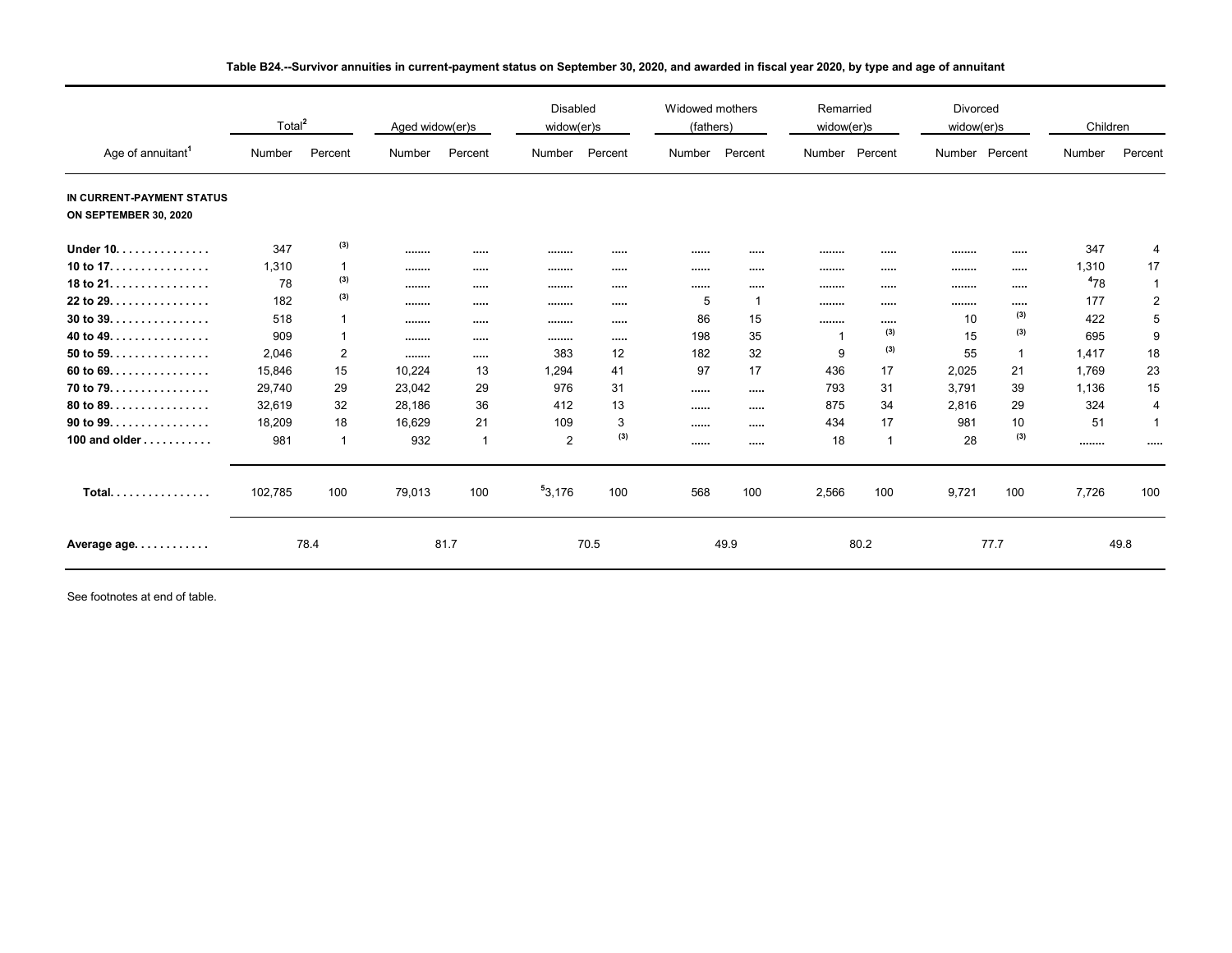|                                    | Total <sup>2</sup> |                | Aged widow(er)s |         | <b>Disabled</b><br>widow(er)s |         | Widowed mothers<br>(fathers) |         | Remarried<br>widow(er)s |                | Divorced<br>widow(er)s |                | Children         |                |
|------------------------------------|--------------------|----------------|-----------------|---------|-------------------------------|---------|------------------------------|---------|-------------------------|----------------|------------------------|----------------|------------------|----------------|
| Age of annuitant <sup>1</sup>      | Number             | Percent        | Number          | Percent | Number                        | Percent | Number                       | Percent |                         | Number Percent | Number                 | Percent        | Number           | Percent        |
| <b>AWARDED IN FISCAL YEAR 2020</b> |                    |                |                 |         |                               |         |                              |         |                         |                |                        |                |                  |                |
| Under 10.                          | 97                 | 2              |                 |         |                               |         |                              |         |                         |                | $\cdots$               | 1.1.1.1        | 97               | 26             |
| 10 to $17.$                        | 189                | 3              |                 |         |                               | 1.111   | $\cdots$                     |         |                         | $\cdots$       | $\cdots$               | 1.1.1.1        | <sup>6</sup> 189 | 50             |
| 18 to $21.$                        | 11                 | (3)            |                 |         |                               |         |                              |         |                         |                | $\cdots$               | $\cdots$       | $7_{11}$         | 3              |
| 22 to 29. $\dots$ .                | 18                 | (3)            |                 |         |                               |         | 3                            | 3       |                         |                |                        | (3)            | 14               | 4              |
| $30$ to $39.$                      | 48                 | 1              |                 |         |                               |         | 30                           | 33      |                         |                | 4                      |                | 14               | $\overline{4}$ |
| 40 to 49.                          | 51                 | 1              |                 |         |                               |         | 31                           | 34      |                         |                | $\overline{2}$         | (3)            | 18               | 5              |
| 50 to 59. $\dots$ .                | 149                | $\overline{2}$ |                 |         | 87                            | 100     | 24                           | 27      |                         | $\cdots$       | 10                     | $\overline{2}$ | 28               | $\overline{7}$ |
| 60 to 69. $\dots$ .                | 2,066              | 32             | 1,700           | 33      |                               |         | 2                            | 2       | 43                      | 54             | 313                    | 48             | 8                | $\overline{2}$ |
| 70 to 79.                          | 2,085              | 32             | 1,824           | 35      | $\cdots$                      |         | $\cdots$                     |         | 23                      | 29             | 238                    | 36             | $\cdots$         |                |
| 80 to 89. $\dots$ .                | 1,425              | 22             | 1,339           | 26      |                               |         |                              |         | 12                      | 15             | 74                     | 11             |                  |                |
| 90 and older.                      | 304                | 5              | 290             | 6       |                               |         |                              |         | $\mathbf{1}$            |                | 13                     | 2              | $\cdots$         |                |
| Total.                             | 6,443              | 100            | 5,153           | 100     | 87                            | 100     | 90                           | 100     | 79                      | 100            | 655                    | 100            | 379              | 100            |
| Average age                        |                    | 70.5           |                 | 75.0    |                               | 54.6    |                              | 44.4    |                         | 70.4           |                        | 70.7           |                  | 19.0           |

**Table B24.--Survivor annuities in current-payment status on September 30, 2020, and awarded in fiscal year 2020, by type and age of annuitant - Continued**

<sup>1</sup> Age at end of fiscal year 2020 for annuities in current-payment status at end of year, and age on beginning date for annuities awarded in year.

 $2$  Includes annuities to parents.

 $^3$  Less than 0.5 percent.

<sup>4</sup> Includes 49 annuities to full-time students and 29 to disabled children.<br><sup>5</sup> Includes 2.034 annuities now payable as aged videw(er)s' annuities

 $<sup>5</sup>$  Includes 2,034 annuities now payable as aged widow(er)s' annuities.</sup>

 $^6$  Includes four annuities to full-time students  $% \alpha$  and one to a disabled child.

 $^7$  Includes nine annuities to full-time students and two to disabled children.

NOTE.--Current-payment status data exclude 420 annuities to widow(er)s temporarily being paid at spouse rates pending final adjudication of survivor annuities.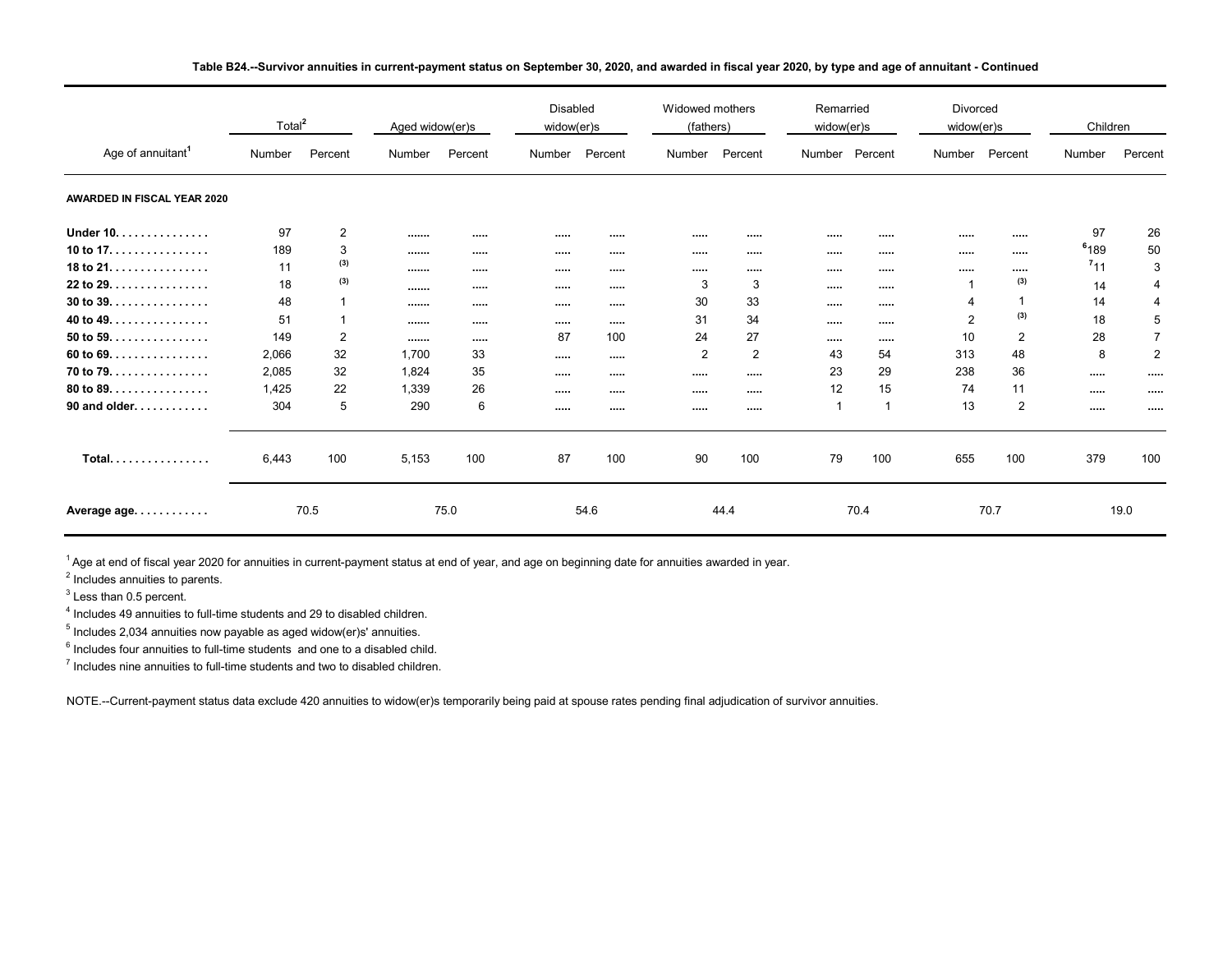|                            |                               |                  |                       |                                    |                              | Family members on rolls            |                  |                                            |                  |                       |                            |                         |                          |
|----------------------------|-------------------------------|------------------|-----------------------|------------------------------------|------------------------------|------------------------------------|------------------|--------------------------------------------|------------------|-----------------------|----------------------------|-------------------------|--------------------------|
|                            | Aged or disabled<br>widow(er) |                  |                       | Widowed mother or<br>father and--1 |                              | Remarried or<br>divorced widow(er) |                  | Two or more<br>widow( $er$ )s <sup>2</sup> |                  |                       | Children only              |                         |                          |
| Family amount              | Without<br>children           | With<br>children | $\mathbf{1}$<br>child | $\overline{2}$<br>children         | 3 or more<br>children        | Without<br>children                | With<br>children | Without<br>children                        | With<br>children | $\mathbf{1}$<br>child | $\overline{2}$<br>children | 3 or more<br>children   | Parent <sup>3</sup>      |
| Less than \$100.00         | 1,616                         | $\ddotsc$        | $\cdots$              | $\cdots$                           | $\ddotsc$                    | 251                                | $\cdots$         | $\mathbf{1}$                               | $\ddotsc$        | 114                   | 2                          | $\ddot{\phantom{a}}$    | $\overline{\mathbf{c}}$  |
| \$100.00 to \$199.99       | 1,572                         | $\ddotsc$        | $\ddotsc$             |                                    | $\cdots$                     | 325                                |                  | $\ddotsc$                                  | $\mathbf{1}$     | 136                   |                            |                         | $\mathbf{1}$             |
| \$200.00 to \$299.99       | 1,388                         | 3                | $\cdots$              | $\cdots$                           | $\cdots$                     | 382                                |                  | 3                                          |                  | 96                    |                            | $\cdots$                | $\cdots$                 |
| \$300.00 to \$399.99       | 1,408                         | 2                | $\cdots$              | $\cdots$                           | $\cdots$                     | 360                                |                  | 6                                          |                  | 98                    | 2                          | $\cdots$                | $\cdots$                 |
| \$400.00 to \$499.99       | 1.411                         | $\mathbf{1}$     | $\ddotsc$             |                                    | $\cdots$                     | 422                                |                  | 6                                          | $\cdots$         | 143                   |                            | $\overline{\mathbf{1}}$ | $\mathbf{1}$             |
| \$500.00 to \$699.99       | 3.379                         | 10               | $\ddotsc$             | $\cdots$                           | $\cdots$                     | 892                                | $\mathbf{1}$     | 25                                         | $\cdots$         | 405                   | 4                          |                         | $\mathbf{1}$             |
| \$700.00 to \$899.99       | 4.036                         | 8                | $\cdots$              |                                    | $\cdots$                     | 836                                | $\overline{2}$   | 33                                         | 2                | 511                   | $\overline{7}$             | $\cdots$                |                          |
| \$900.00 to \$1,099.99     | 4,356                         | 19               | $\cdots$              | $\cdots$                           | $\cdots$                     | 852                                | 3                | 44                                         | $\ddotsc$        | 964                   | 6                          | $\cdots$                | 3                        |
| \$1,100.00 to \$1,299.99   | 4,735                         | 20               | $\ddotsc$             | $\cdots$                           | $\ddotsc$                    | 887                                | 9                | 50                                         | $\ddotsc$        | 860                   | 5                          | $\cdots$                | 5                        |
| $$1,300.00$ to $$1,499.99$ | 5,129                         | 24               | $\cdots$              | $\cdots$                           | $\cdots$                     | 978                                | 11               | 78                                         |                  | 628                   | $\overline{7}$             | $\overline{c}$          | 4                        |
| \$1,500.00 to \$1,699.99   | 6,185                         | 32               | 3                     | $\cdots$                           | $\cdots$                     | 1,112                              | 4                | 82                                         | $\mathbf{1}$     | 407                   | 13                         |                         | $\mathbf{1}$             |
| \$1,700.00 to \$1,899.99   | 7,954                         | 25               | $\overline{7}$        | $\cdots$                           | $\ddotsc$                    | 911                                | 8                | 94                                         | 3                | 216                   | 16                         | $\cdots$                |                          |
| \$1,900.00 to \$2,099.99   | 9,036                         | 25               | $\overline{2}$        | $\overline{2}$                     | $\cdots$                     | 575                                | 6                | 114                                        | $\cdots$         | 123                   | 21                         | $\overline{2}$          | $\mathbf{1}$             |
| \$2,100.00 to \$2,299.99   | 7,450                         | 41               | 12                    | $\cdots$                           | $\ddotsc$                    | 365                                | 11               | 132                                        | $\mathbf{1}$     | 62                    | 23                         | 3                       | $\cdots$                 |
| \$2,300.00 to \$2,499.99   | 5,997                         | 38               | $\overline{7}$        |                                    | $\ddotsc$                    | 171                                | 14               | 120                                        | $\overline{2}$   | 31                    | 28                         | $\overline{2}$          |                          |
| \$2,500.00 to \$2,699.99   | 4,241                         | 65               | 14                    | $\overline{1}$                     | $\mathbf{1}$                 | 88                                 | 9                | 160                                        | $\overline{4}$   | $\overline{7}$        | 20                         | 1                       |                          |
| \$2,700.00 to \$2,899.99   | 3,154                         | 71               | 15                    | $\overline{c}$                     |                              | 12                                 | 16               | 139                                        | $\overline{2}$   |                       | 28                         | 5                       |                          |
| \$2,900.00 to \$3,099.99   | 2,422                         | 75               | 15                    | 3                                  | $\cdots$                     | $\overline{2}$                     | 20               | 150                                        | 3                | $\cdots$              | 20                         | 6                       | $\cdots$<br>$\mathbf{1}$ |
| \$3,100.00 to \$3,299.99   | 1.848                         | 104              | 22                    | 3                                  | $\cdots$                     | $\mathbf{1}$                       | 24               | 165                                        | $\mathbf{1}$     | $\cdots$              | 11                         | 5                       |                          |
|                            |                               | 68               | 25                    | 3                                  | $\ddotsc$                    | $\mathbf{1}$                       | 16               | 148                                        | $\mathbf{1}$     |                       | 21                         | 4                       | <br>$\mathbf{1}$         |
| \$3,300.00 to \$3,499.99   | 1,320<br>989                  | 86               | 29                    | 3                                  | $\overline{\mathbf{c}}$<br>3 | $\mathbf{1}$                       | 21               | 137                                        | $\overline{c}$   | $\cdots$              | 16                         | 5                       |                          |
| \$3,500.00 to \$3,699.99   |                               |                  |                       | 5                                  | $\overline{7}$               |                                    |                  |                                            | 3                | $\cdots$              |                            | 9                       |                          |
| \$3,700.00 to \$3,899.99   | 674                           | 54               | 27                    |                                    |                              | $\ddot{\phantom{a}}$               | 10               | 117                                        |                  | $\cdots$              | 19                         |                         | $\cdots$                 |
| \$3,900.00 to \$4,099.99   | 378                           | 55               | 23                    | 10                                 | 5                            |                                    | 17               | 145                                        | $\overline{4}$   |                       | 16                         | 8                       | $\cdots$                 |
| \$4,100.00 to \$4,299.99   | 237                           | 36               | 35                    | 14                                 | 5                            |                                    | 14               | 86                                         | 6                |                       | $\overline{2}$             | 5                       | $\cdots$                 |
| \$4,300.00 to \$4,499.99   | 102                           | 34               | 17                    | 11                                 | $\overline{4}$               | $\cdots$                           | $\mathbf 1$      | 85                                         | $\overline{2}$   | $\cdots$              | $\overline{2}$             | 12                      | $\cdots$                 |
| \$4,500.00 to \$4,699.99   | 43                            | 30               | 21                    | 11                                 | $\overline{7}$               |                                    | 3                | 66                                         | 8                |                       | $\overline{2}$             | -1                      | $\cdots$                 |
| \$4,700.00 to \$4,899.99   | 20                            | 26               | 12                    | 10                                 | $\overline{7}$               |                                    | 4                | 51                                         | 3                |                       |                            | $\overline{2}$          |                          |
| $$4,900.00$ to $$5,099.99$ | $\overline{7}$                | 27               | 17                    | 9                                  | 6                            | $\cdots$                           | 3                | 51                                         | $\overline{7}$   | $\cdots$              |                            | $\overline{2}$          | $\cdots$                 |
| \$5,100.00 to \$5,299.99   | 4                             | 17               | $\overline{4}$        | 11                                 | 6                            | $\ddotsc$                          | $\overline{2}$   | 33                                         | 3                | $\cdots$              | $\cdots$                   | $\overline{2}$          | $\cdots$                 |
| \$5,300.00 to \$5,499.99   | 6                             | 12               | 10                    | 11                                 | $\mathbf{1}$                 |                                    | 1                | 24                                         |                  |                       |                            |                         |                          |
| \$5,500.00 to \$5,699.99   | 1                             | 20               | 10                    | 9                                  | $\mathbf 1$                  | $\ddotsc$                          |                  | 29                                         | $\mathbf 1$      |                       |                            | $\cdots$                | $\cdots$                 |
| \$5,700.00 to \$5,899.99   | 1                             | 9                | $\overline{4}$        | 2                                  | $\mathbf{1}$                 | $\cdots$                           |                  | 28                                         | 4                |                       | $\cdots$                   | $\cdots$                | $\cdots$                 |
| \$5,900.00 to \$6,099.99   | 1                             | 9                | 6                     | 6                                  | $\ddotsc$                    | $\cdots$                           | $\mathbf{1}$     | 15                                         | 3                |                       |                            | $\cdots$                |                          |
| \$6,100.00 and over        | $\overline{2}$                | 11               | $\mathbf{1}$          | 5                                  | 6                            |                                    | $\ddotsc$        | 41                                         | 15               | $\cdots$              |                            | $\cdots$                | $\cdots$                 |
| Total                      | 81,102                        | 1,057            | 338                   | 131                                | 62                           | 9,424                              | 231              | 2,458                                      | 82               | 4,801                 | 291                        | 77                      | 21                       |
| Average amount             | \$1,779                       | \$3,269          | \$3,849               | \$4,654                            | \$4,662                      | \$1,169                            | \$3,017          | \$3,129                                    | \$4,475          | \$1,080               | \$2,604                    | \$3,580                 | \$1,262                  |

#### **Table B25.--Survivor family benefits in current-payment status on December 31, 2019, by family composition and amount**

1 Excludes nine families with only a widowed mother or father on the rolls, where the children's annuities were being withheld on December 31, 2019.

 $^2$  An aged or disabled widow(er) or mother (father) and one or more remarried or divorced widow(er)s, or two or more remarried or divorced widow(er)s.

 $^3$  Includes three families with a parent and one or more other beneficiaries.

NOTE.--Data exclude 269 annuities to widow(er)s temporarily being paid at spouse annuity rates pending final adjudication of survivor annuities.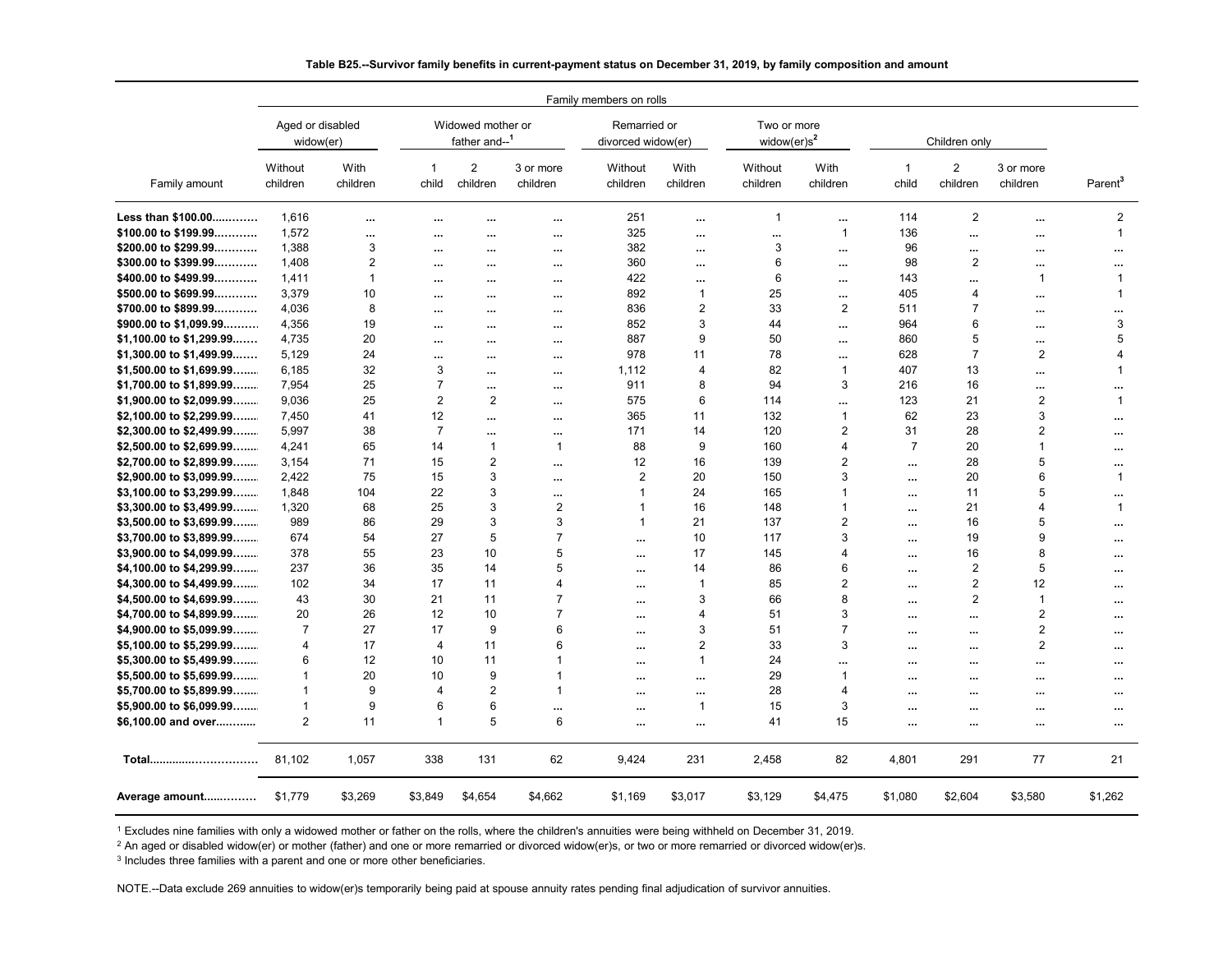|                                      |                      |                      |                      |                      | Status of employee at death |                             |  |  |
|--------------------------------------|----------------------|----------------------|----------------------|----------------------|-----------------------------|-----------------------------|--|--|
|                                      | Total                |                      |                      | Non-retired          |                             | Retired                     |  |  |
| Amount                               | <b>Number</b>        | Percent              | Number               | Percent              | Number                      | Percent                     |  |  |
| LUMP-SUM DEATH BENEFITS <sup>1</sup> |                      |                      |                      |                      |                             |                             |  |  |
| Less than \$200.00                   | 39                   | $\overline{c}$       | $\sim$ $\sim$ $\sim$ | $\sim$ $\sim$        | 39                          | $\overline{2}$              |  |  |
| \$200.00 to \$299.99.                | 2243                 | 13                   | 46                   | 100                  | 197                         | 11                          |  |  |
| \$300.00 to \$399.99.                | 9                    | (3)                  | $\cdots$             | $\sim$ $\sim$        | 9                           | $\mathbf{1}$                |  |  |
| \$400.00 to \$499.99.                | 9                    | (3)                  | $\cdots$             | $\ddot{\phantom{1}}$ | 9                           | -1                          |  |  |
| \$500.00 to \$599.99.                | 20                   | 1                    | $\cdots$             | $\sim$ $\sim$        | 20                          | 1                           |  |  |
| $$600.00$ to $$699.99$               | 24                   | 1                    | $\sim$ $\sim$ $\sim$ | $\sim$ $\sim$        | 24                          | $\mathbf{1}$                |  |  |
| \$700.00 to \$799.99.                | 45                   | $\overline{2}$       | $\cdots$             | $\sim$               | 45                          | 3                           |  |  |
| \$800.00 to \$899.99.                | 69                   | 4                    | $\sim$ $\sim$ $\sim$ | $\sim$ $\sim$        | 69                          | 4                           |  |  |
| \$900.00 to \$999.99.                | 160                  | 9                    | $\cdots$             | $\sim$ $\sim$        | 160                         | 9                           |  |  |
| \$1,000.00 to \$1,099.99.            | 424                  | 23                   | $\cdots$             | $\sim$ $\sim$        | 424                         | 24                          |  |  |
| \$1,100.00 to \$1,199.99.            | 701                  | 38                   |                      |                      | 701                         | 39                          |  |  |
| \$1,200.00 and over                  | 85                   | 5                    | $\sim$ $\sim$ $\sim$ | $\sim$ $\sim$        | 85                          | 5                           |  |  |
|                                      |                      |                      | $\cdots$             | $\ddot{\phantom{a}}$ |                             |                             |  |  |
| <b>Total</b>                         | 1,828                | 100                  | 46                   | 100                  | 1,782                       | 100                         |  |  |
| Average amount                       |                      | \$933                |                      | \$255                |                             | \$951                       |  |  |
| <b>RESIDUAL PAYMENTS</b>             |                      |                      |                      |                      |                             |                             |  |  |
| Less than \$500.00                   | $\mathbf 1$          | 50                   | 1                    | 50                   | $\ddot{\phantom{a}}$        | $\sim$ $\sim$               |  |  |
| \$500.00 to \$999.99.                | $\mathbf{1}$         | 50                   | 1                    | 50                   | $\sim$ $\sim$               | $\sim$ $\sim$               |  |  |
| \$1,000.00 to \$1,999.99.            | $\sim$ $\sim$        | $\sim$               | $\ddot{\phantom{a}}$ | $\sim$ $\sim$        | $\ddot{\phantom{a}}$        | $\sim$                      |  |  |
| \$2,000.00 to \$2,999.99.            | $\ddot{\phantom{a}}$ | н.                   | $\ddot{\phantom{1}}$ | $\sim$ $\sim$        | $\ddot{\phantom{a}}$        | $\sim$ $\sim$               |  |  |
| \$3,000.00 to \$3,999.99.            | $\sim$ $\sim$        | $\ddot{\phantom{a}}$ | $\sim$ $\sim$        | $\sim$ $\sim$        | $\ddot{\phantom{a}}$        | $\sim$ $\sim$               |  |  |
| \$4,000.00 to \$4,999.99.            | $\ddot{\phantom{a}}$ | $\ddot{\phantom{a}}$ | $\sim$               | $\sim$ $\sim$        | $\ddot{\phantom{a}}$        | $\sim$ $\sim$               |  |  |
| \$5,000.00 to \$5,999.99.            | $\ddot{\phantom{0}}$ | $\ddot{\phantom{0}}$ | $\sim$               | $\sim$ $\sim$        | $\sim$                      | $\sim$ $\sim$               |  |  |
| \$6,000.00 to \$6,999.99.            | $\ddot{\phantom{0}}$ | $\ddot{\phantom{a}}$ | $\sim$               | $\sim$ $\sim$        | $\ddot{\phantom{a}}$        | $\sim$ $\sim$               |  |  |
| \$7,000.00 to \$7,999.99.            | $\ddot{\phantom{a}}$ | н.                   | $\ddot{\phantom{1}}$ | $\sim$ $\sim$        | $\sim$                      | $\sim$ $\sim$               |  |  |
| \$8,000.00 to \$8,999.99.            |                      |                      |                      |                      |                             |                             |  |  |
| \$9,000.00 to \$9,999.99.            | $\sim$ $\sim$        | $\sim$               | $\ddot{\phantom{a}}$ | $\sim$               | $\ddot{\phantom{a}}$        | $\sim$ $\sim$               |  |  |
| \$10,000.00 and over                 | $\ddot{\phantom{a}}$ | $\ddot{\phantom{a}}$ | $\sim$               | $\sim$ $\sim$        | $\sim$                      | $\sim$ $\sim$               |  |  |
|                                      | $\sim$ $\sim$        | $\sim$ $\sim$        | $\sim$               | $\sim$ $\sim$        | $\sim$                      | $\sim$ $\sim$               |  |  |
| $Total$                              | $\overline{2}$       | 100                  | 2                    | 100                  | $\ddotsc$                   | $\sim$ $\sim$               |  |  |
| Average amount                       |                      | \$429                |                      | \$429                |                             | $\sim$ $\sim$ $\sim$ $\sim$ |  |  |

#### **Table B26.--Lump-sum death benefits and residual payments awarded in fiscal year 2020, by status of employee at death and amount**

 $1$  Includes six awards of deferred lump-sum benefits equal to \$255.

 $^2$  Includes 228 awards of \$255, the maximum amount under the 1974 Act when the employee completed 10 years of service after 1974 or, if less than 10 years of service, at least five were after 1995. The employee was non-retired at death in 46 of these cases and retired in 182 cases.

 $3$  Less than 0.5 percent.

NOTE.--Number of benefits refers to number of employees whose deaths gave rise to the benefits rather than to number of beneficiaries who received them.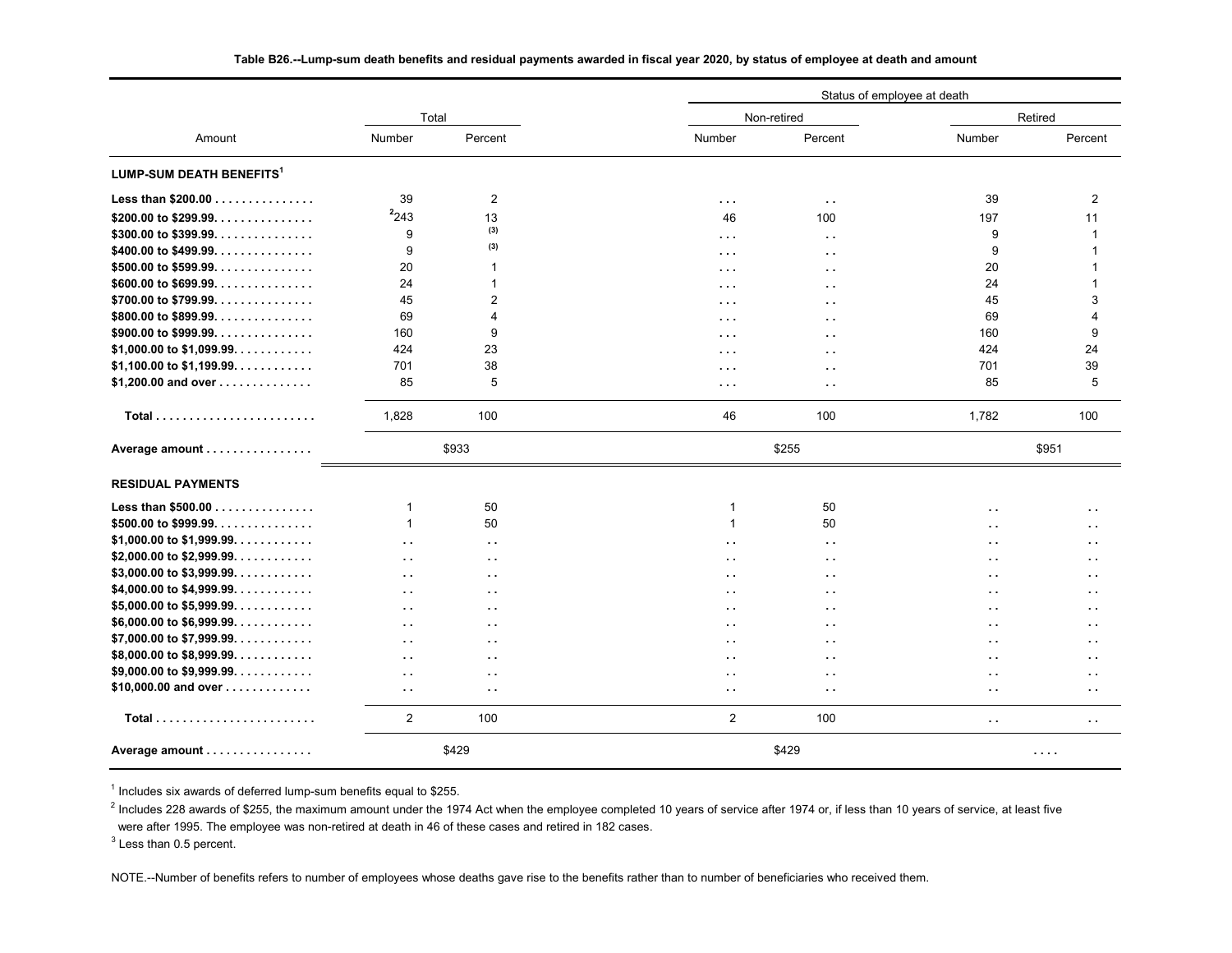# Total<sup>1</sup> and Retirement benefits<sup>2</sup> and Survivor benefits **Survivor benefits**  Monthly Monthly Monthly State**<sup>3</sup>** Number amount Number amount Number amountamount **Alabama………………………………………………………………...** \$19,644 9,400 11,300 \$16,211 2,000 \$3,429 **Alaska…………………………………………………………………...** 300 200 200 <sup>240</sup> **(4)** <sup>59</sup> **Arizona……………………………………………………………….....** 20,720 11,900 9,900 17,385 1,900 3,313 **Arkansas……………………………………………………………….** 20,547 12,100 10,100 17,377 1,900 3,150 **California……………………………………………………………….** 49,219 29,700 24,500 40,888 5,200 8,303 **Colorado……………………………………………………………......** 18,867 10,500 9,100 16,428 1,400 2,428 **Connecticut……………………………………………………............** 6,144 2,900 2,400 5,212 500 930 **Delaware………………………………………………………………..** 5,734 3,100 2,700 5,103 400 629 **Washington DC……………………………………………………………………** 400 633 300 561 72 **Florida………………………………………………………………......** 61,207 35,100 29,600 52,311 5,400 8,858 **Georgia………………………………………………………………....** 36,251 20,600 17,400 30,597 3,200 5,643 **Hawaii……………………………………………………………….......** 281 200 100 <sup>229</sup> **(4)** <sup>52</sup> **Idaho………………………………………………………………........** 9,792 5,600 4,800 8,338 800 1,444 **Illinois……………………………………………………………..........** 64,493 37,600 31,300 53,894 6,200 10,546 **Indiana……………………………………………………………….....** 31,380 18,200 15,000 25,910 3,100 5,445 **Iowa………………………………………………………………..........** 18,888 10,900 9,200 15,903 1,700 2,961 **Kansas……………………………………………………………….....** 29,015 16,300 13,800 24,589 2,500 4,411 **Kentucky……………………………………………………………......** 27,572 16,600 13,500 22,456 3,000 5,100 **Louisiana…………………………………………………………........** 14,995 8,800 7,200 12,441 1,500 2,546 **Maine...……………………………………………………………….....** 4,091 2,600 2,100 3,304 500 785 **Maryland……………………………………………………………......** 17,405 10,100 8,400 14,839 1,600 2,558 **Massachusetts………………………………………………..............** 7,896 4,500 3,800 6,790 700 1,104 **Michigan……………………………………………………………......** 25,090 14,900 12,100 20,481 2,600 4,582 **Minnesota………………………………………………………….......** 26,938 15,900 13,200 22,619 2,600 4,301 **Mississippi…………………………………………………….............** 11,108 6,600 5,400 8,997 1,200 2,106 **Missouri…………………………………………………………….......** 38,980 22,800 19,200 33,012 3,500 5,935 **Montana………………………………………………………………...** 13,161 7,400 6,400 11,347 1,000 1,806 **Nebraska…………………………………………………………….....** 36,381 19,000 16,800 32,360 2,100 3,998 **Nevada.………………………………………………………………....** 6,594 3,900 3,300 5,581 600 1,008 **New Hampshire…………………………………………………………** 1,100 1,871 900 1,579 290 290 **New Jersey……………………………………………………….........** 19,446 9,900 8,200 16,545 1,700 2,898

**New Mexico………………………………………………………........** 8,194 4,800 3,900 6,763 800 1,422 **New York…………………………………………………………….....** 44,071 23,100 19,000 37,426 4,000 6,632 **North Carolina……………………………………………………………………** 11.800 19.453 16.032 2.200 3.412 **North Dakota………………………………………………….............** 7,039 3,900 3,300 5,917 600 1,117

#### **Table B27.--Retirement and survivor benefits in current-payment status on September 30, 2020, by class and state (Amounts in thousands)**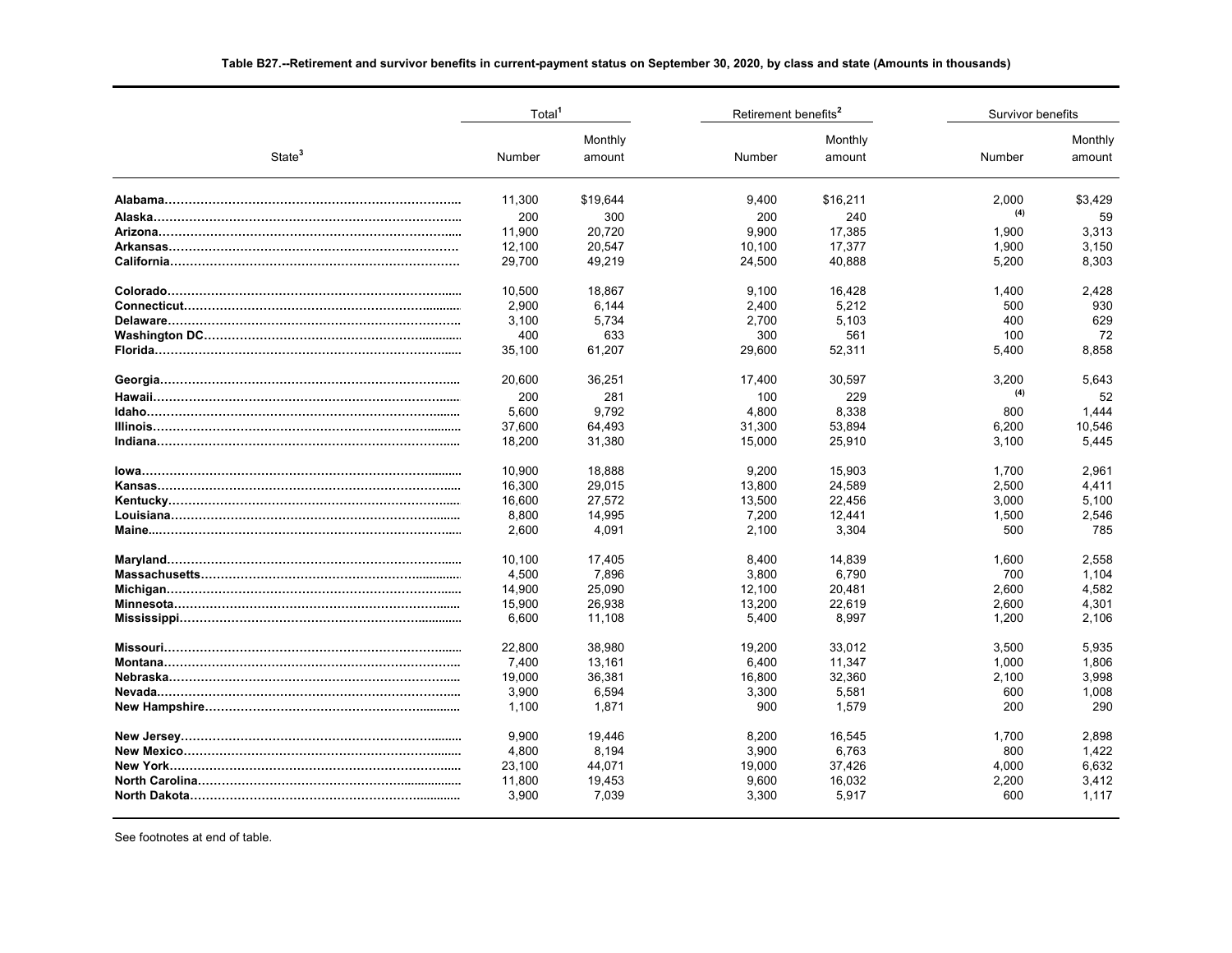|                                           | Total <sup>1</sup> |                   |         | Retirement benefits <sup>2</sup> |         | Survivor benefits |  |
|-------------------------------------------|--------------------|-------------------|---------|----------------------------------|---------|-------------------|--|
| State <sup>3</sup>                        | Number             | Monthly<br>amount | Number  | Monthly<br>amount                | Number  | Monthly<br>amount |  |
|                                           | 26,500             | \$43,848          | 21,200  | \$34,927                         | 5.300   | \$8,894           |  |
|                                           | 5.800              | 9.888             | 4.700   | 8.046                            | 1.100   | 1.833             |  |
|                                           | 8,900              | 14,878            | 7,400   | 12,304                           | 1,500   | 2,554             |  |
|                                           | 34,800             | 60.737            | 28,300  | 49,870                           | 6,500   | 10,847            |  |
|                                           | 700                | 1,304             | 600     | 1,125                            | 100     | 178               |  |
|                                           | 8,400              | 14,571            | 7.000   | 12,299                           | 1.400   | 2,263             |  |
|                                           | 2,300              | 4,001             | 2,000   | 3,524                            | 300     | 474               |  |
| <u> Tennessee………………………………………………………………</u> | 14,600             | 25,020            | 12,100  | 20,897                           | 2,400   | 4,108             |  |
|                                           | 41,900             | 75,768            | 34.900  | 63,784                           | 6,800   | 11,892            |  |
|                                           | 5,900              | 10,533            | 4,900   | 8,848                            | 900     | 1,676             |  |
|                                           | 800                | 1.168             | 600     | 939                              | 100     | 229               |  |
|                                           | 18,400             | 32,115            | 15,000  | 26,686                           | 3,300   | 5,416             |  |
|                                           | 12,500             | 21,571            | 10,300  | 17,786                           | 2,100   | 3,771             |  |
|                                           | 8,900              | 15,324            | 7,100   | 12,349                           | 1,700   | 2,965             |  |
|                                           | 11,300             | 18,811            | 9,500   | 15,727                           | 1,800   | 3,069             |  |
|                                           | 4.800              | 9.183             | 4.200   | 8.141                            | 500     | 1.034             |  |
| <b>Outside United States:</b>             |                    |                   |         |                                  |         |                   |  |
|                                           | 1,900              | 1,192             | 1.300   | 649                              | 600     | 543               |  |
|                                           | 200                | 175               | 100     | 60                               | 100     | 115               |  |
|                                           | 500                | 703               | 400     | 464                              | 200     | 238               |  |
|                                           | 622,900            | \$1,084,197       | 517,500 | \$908,097                        | 103,200 | \$175,376         |  |

#### **Table B27.--Retirement and survivor benefits in current-payment status on September 30, 2020, by class and state (Amounts in thousands) - Continued**

1 Includes 2,240 partition payments to spouses and divorced spouses where the employee is deceased or not otherwise entitled to an annuity.

2 Includes 114,400 supplemental annuities to employees receiving regular annuities. In a relatively small number of cases, employees were also receiving spouse or widow(er)'s benefits.

 $^3$  State of residence of beneficiary on September 30, 2020.

4 Less than 50.

5 Includes beneficiaries whose state of residence was unknown.

NOTE.--Retirement benefits include regular and supplemental employee annuities, spouse annuities and divorced spouse annuities. Survivor benefits include annuities to aged and disabled widow(er)s, widowed mothers and fathers, remarried and divorced widow(er)s, children, parents, and widow(er)s annuities temporarily being paid at spouse annuity rates pending final adjudication of survivor annuities. Benefit amounts exclude social security payments to dual beneficiaries.